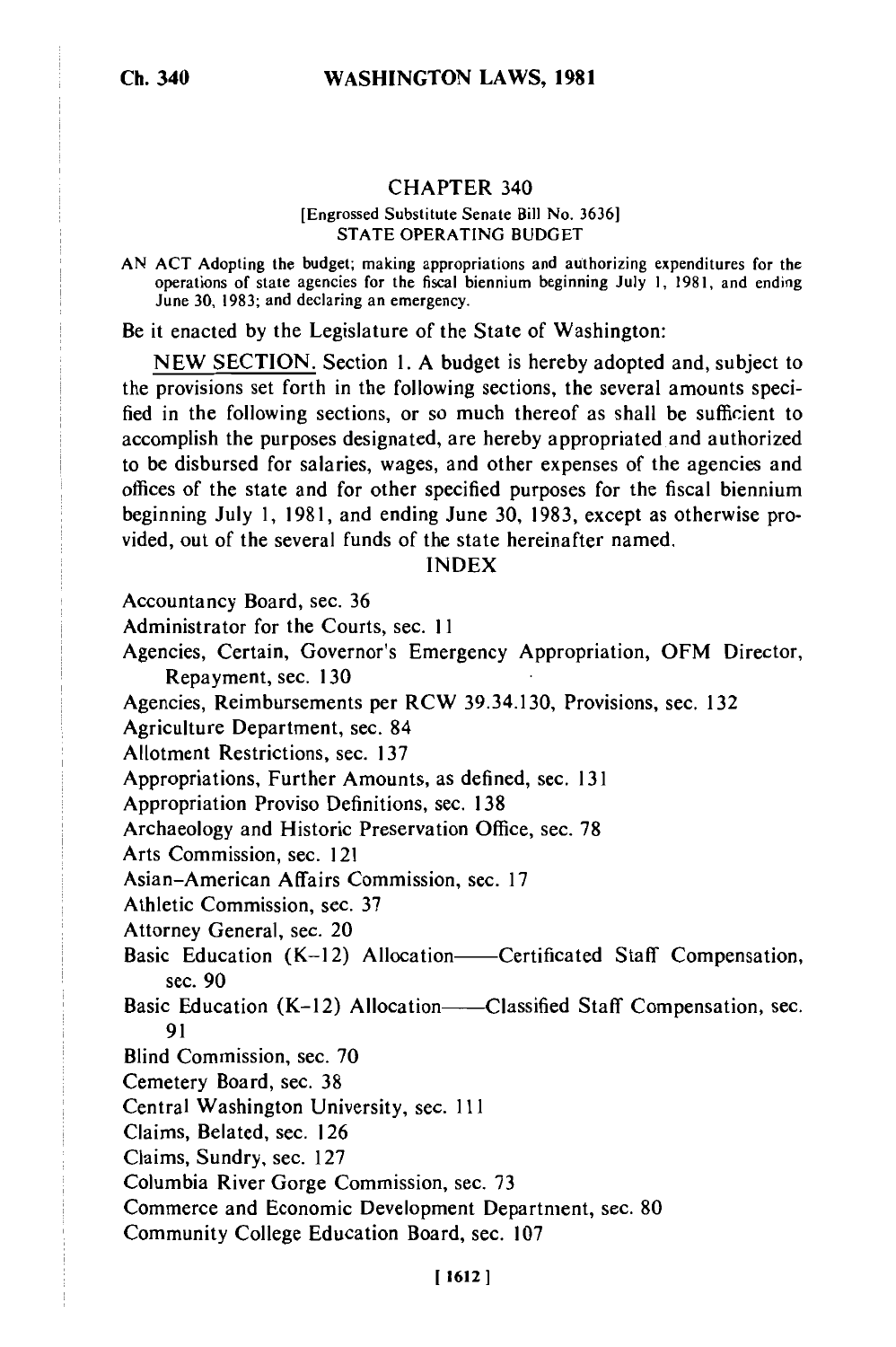Compact for Education, sec. 114 Court of Appeals, sec. **10** Criminal Justice Training Commission, sec. 65 Data Processing Authority, sec. 24 Deferred Compensation Committee, sec. 25 Eastern Washington State Historical Society, sec. 123 Eastern Washington University, sec. 110 Ecology Department, sec. 74 Emergency Services Department, sec. 44 Employment Security Department, sec. 69 Energy Facility Site Evaluation Council, sec. 76 Energy Office, sec. 72 Environmental Hearings Office, sec. 75 Fisheries Department, sec. 81 Funds, Federal, not received, State Fund Use Prohibitions, sec. 136 Funds, Matching Federal Funds, not required, Placement, sec. 133 Game Department, sec. 82 General Administration Department, sec. 28 General Administration Facilities and Services Revolving Fund, Rate Increases, OFM Approval, sec. 139 Governor, sec. 13 Governor, Special Appropriations, sec. 14 Higher Education Personnel Board, sec. 119 Higher Education, sec. 106 Horse Racing Commission, sec. 39 Hospital Commission, sec. 68 House of Representatives, sec. 2 Human Rights Commission, sec. 63 Indian Affairs, Governor's Office, sec. 17 Industrial Insurance Appeals Board, sec. 64 Insurance Commissioner, sec. 29 Interagency Committee for Outdoor Recreation, sec. 79 Investment Board, sec. 22 Jail Commission, sec. 71 Judicial Council, sec. 12 Labor and Industries Department, sec. 66 Law Library, sec. 9 Legal Services Revolving Fund, Rate Increases, OFM Approval, sec. 139 Legislative Budget Committee, sec. 4 Legislative Evaluation and Accountability Program Committee, sec. 5 Legislative, Facilities Use, Payment Requirements, sec. 129 Lieutenant Governor, sec. 15 Liquor Control Board, sec. 40 Licensing Department, sec. 85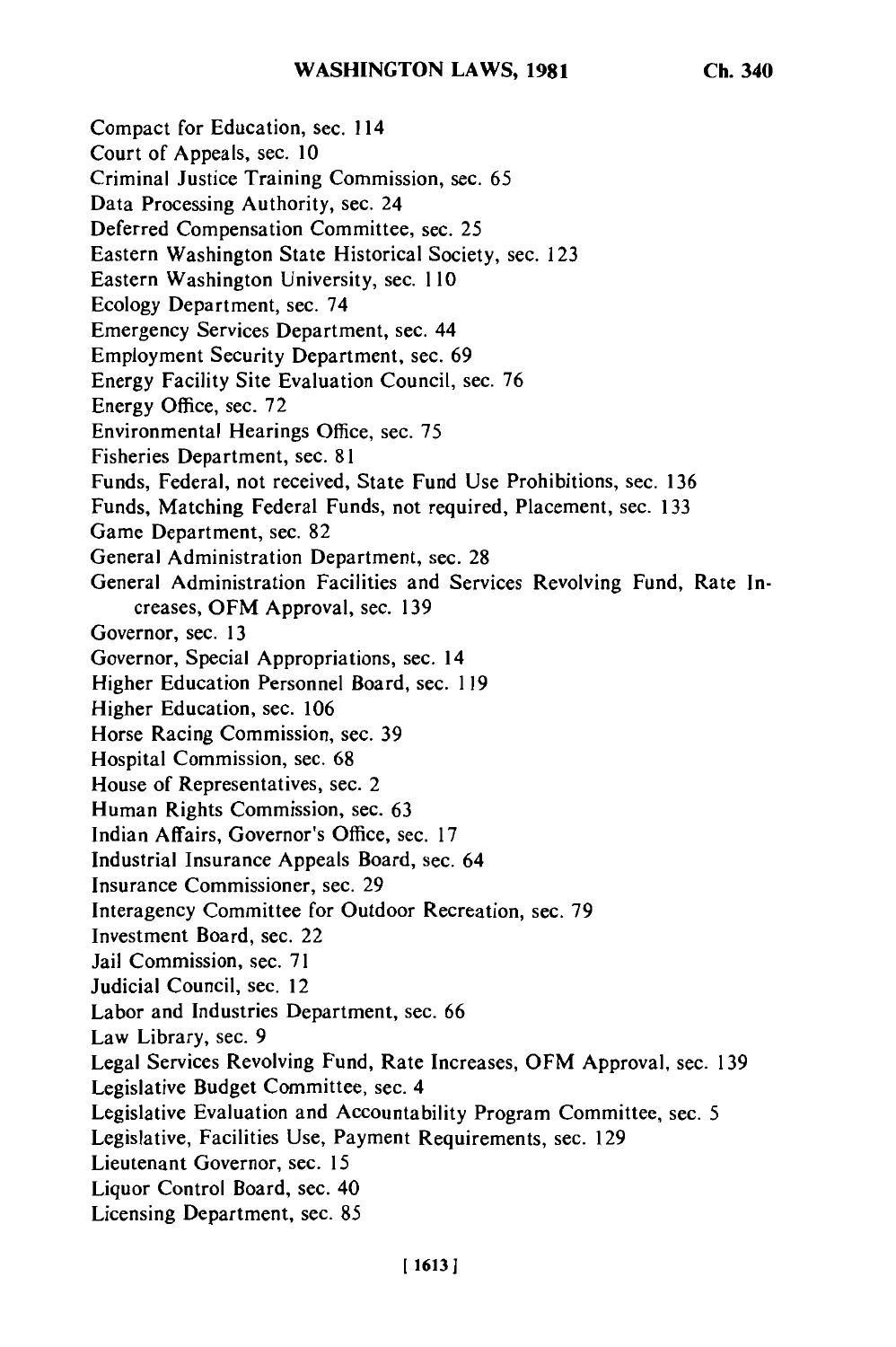#### **WASHINGTON LAWS, 1981**

Mexican-American Affairs Commission, sec. 17

Military Department, sec. 45

Municipal Research Council, sec. 35

Natural Resources Department, sec. 83

Office of Financial Management, Allotment Process, Use, Universities, Community Colleges, sec. 117

Office of Financial Management, sec. 21

Parks and Recreation Commission, sec. 77

Personnel Department, sec. 23

Pharmacy Board, sec. 41

Planning and Community Affairs Agency, sec. 62

Postsecondary Education Council, sec. 115

Prison Terms and Paroles Board, sec. 67

Public Broadcasting Commission, sec. 116

Public Disclosure Commission, sec. 33

Public Employees' Retirement System, Payment Restrictions, sec. 128

Public Employment Relations Commission, sec. 46

Retirement Systems Department, sec. 34

Revenue Department, sec. 26

Salary and Compensation (K-12) Definitions, sec. 88

Salary and Compensation  $(K-12)$  Increases, sec. 92

Secretary of State, sec. 16

Senate, sec. 3

Social and Health Services Department, Administrative and Supporting Services Program, sec. 58

Social and Health Services Department, Adult Corrections Program, sec. 48

Social and Health Services Department, Community Services Administration Program, sec. 59

Social and Health Services Department, Community Social Services Grants Program, sec. 54

Social and Health Services Department, Developmental Disabilities, sec. 51

Social and Health Services Department, Income Maintenance Grants Program, sec. 53

Social and Health Services Department, Juvenile Rehabilitation Program, sec. 49

Social and Health Services Department, Medical Assistance Grants Program, sec. 55

Social and Health Services Department, Mental Health Program, sec. 50

Social and Health Services Department, Nursing Homes Program, sec. 52

Social and Health Services Department, Public Health Program, sec. 56

Social and Health Services Department, Reappropriations, sec. 60

Social and Health Services Department, sec. 47

Social and Health Services Department, Vocational Rehabilitation Program, sec. 57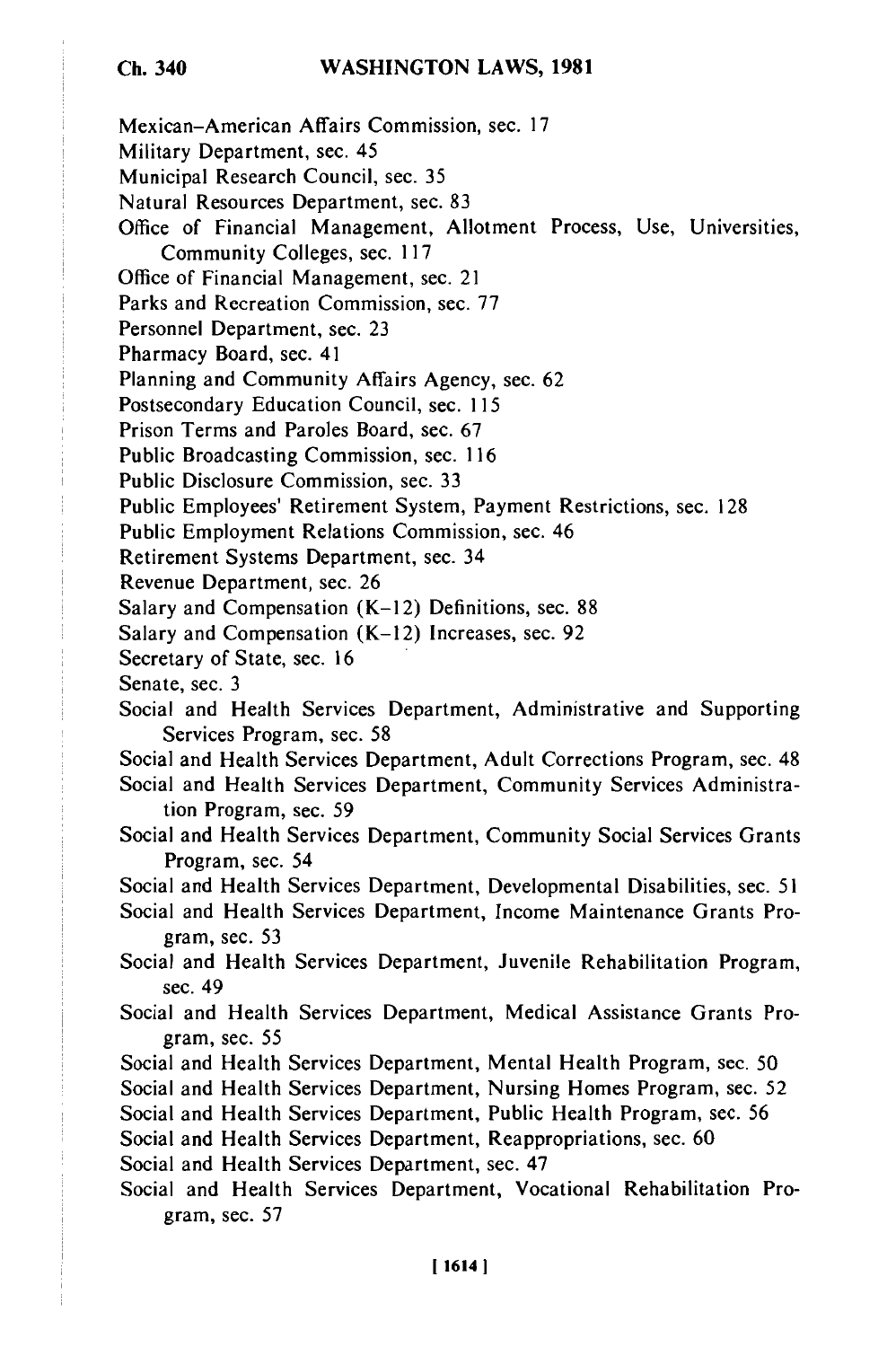- Staff Mix (K-12) Definitions, sec. 89
- State Actuary, sec. 6
- State Capitol Historical Association, sec. 124
- State Historical Society, sec. 122
- State Library, sec. 120
- State Treasurer, Bond Retirement and Interest, sec. 32
- State Treasurer, Federal Revenues for Distribution, sec. 31
- State Treasurer, sec. 18
- State Treasurer, State Revenues for Distribution, sec. 30
- State Treasurer, Transfers, sec. 125
- Statute Law Committee, sec. 7
- Superintendent of Public Instruction, Basic Education Allocation, sec. 87
- Superintendent of Public Instruction, Block Grants, sec. 100
- Superintendent of Public Instruction, Educational Clinics, sec. 105
- Superintendent of Public Instruction, Educational Service Districts, sec. 99
- Superintendent of Public Instruction, Encumbrance of Federal Grants, sec. 103
- Superintendent of Public Instruction, Enumerated Purposes, sec. 102
- Superintendent of Public Instruction, Handicapped Costs, sec. 97
- Superintendent of Public Instruction (Including State Education Board), sec. 86
- Superintendent of Public Instruction, July and August Payments, sec. 104
- Superintendent of Public Instruction, Pupil Transportation, sec. 94
- Superintendent of Public Instruction, Teachers' Retirement System Contributions, sec. 93
- Superintendent of Public Instruction, School Food Service Programs, sec. 96
- Superintendent of Public Instruction, State Institutional Education Programs, sec. 101
- Superintendent of Public Instruction, Traffic Safety Program, sec. 98
- Superintendent of Public Instruction, Vocational-Technical Institutes, and Adult Education, Vocational-Technical Institutes, sec. 95
- Supreme Court, sec. 8
- Tax Appeals Board, sec. 27
- The Evergreen State College, sec. 112
- Transportation Department, Aeronautics Division, Aircraft Use Authority Prescribed, sec. 134
- Unanticipated Receipts, Use, sec. 135
- University of Washington, sec. 108
- Utilities and Transportation Commission, sec. 42
- Veterans Affairs Department, sec. 61
- Vocational Education Commission, sec. 118
- Volunteer Firemen Board, sec. 43
- Washington State University, sec. 109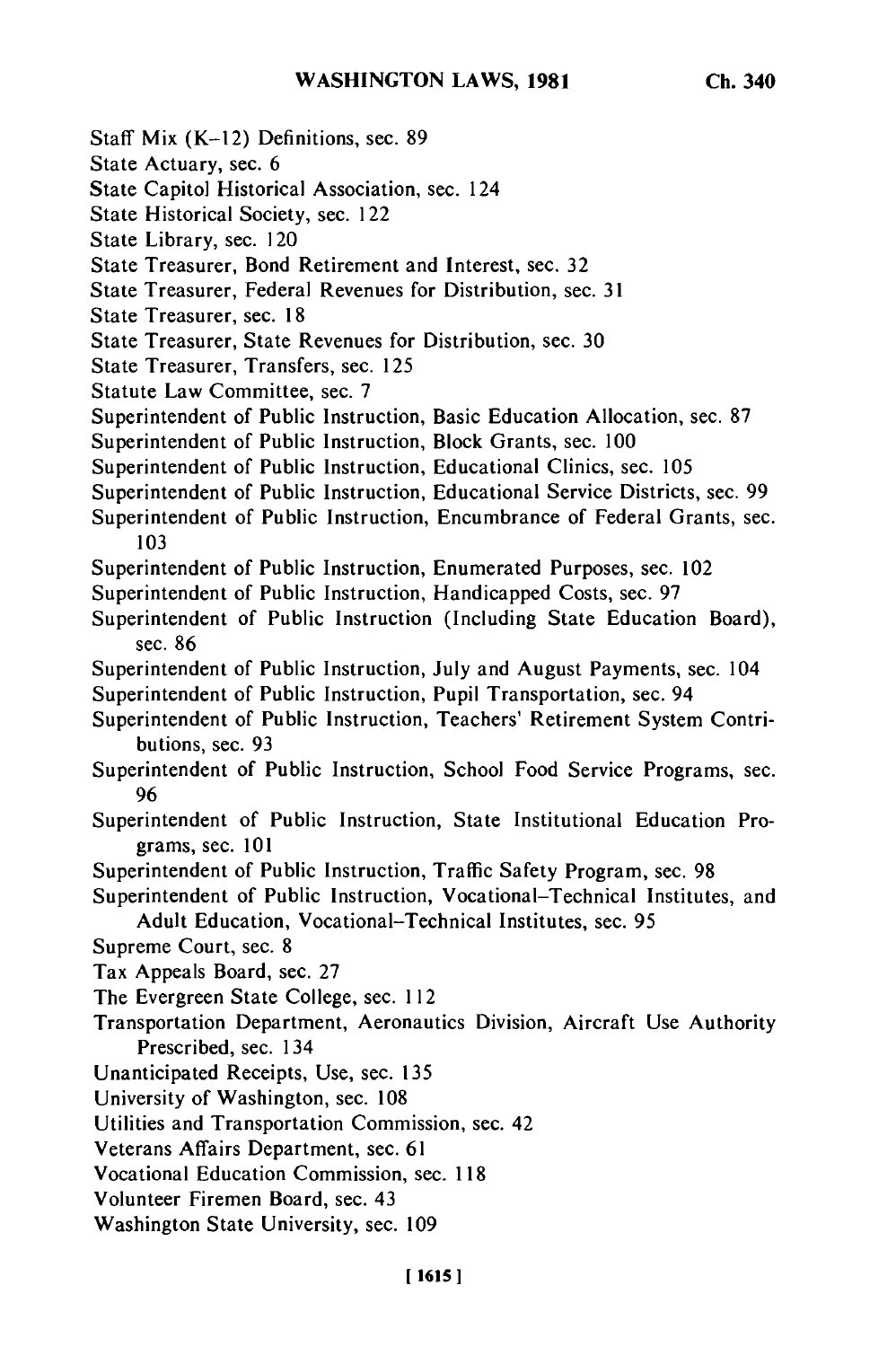Western Washington University, sec. 113

| NEW SECTION. Sec. 2. FOR THE HOUSE OF    |  |  |  |
|------------------------------------------|--|--|--|
| <b>REPRESENTATIVES</b>                   |  |  |  |
| General Fund Appropriation \$ 17,742,000 |  |  |  |
|                                          |  |  |  |
|                                          |  |  |  |

The appropriation in this section is subject to the following conditions and limitations:

(1) \$8,000 is for the house ethics committee.

(2) \$9,000 is for the western forest practices task force.

(3) \$49,000 is for dues of the national conference of state legislatures.

(4) \$49,000 is for dues of the council of state governments.

NEW SECTION. Sec. 3. FOR THE SENATE

The appropriation in this section is subject to the following conditions and limitations:

(1) \$8,000 is for the senate ethics committee.

(2) \$9,000 is for the western forest practices task force.

(3) \$49,000 is for dues of the national conference of state legislatures.

(4) \$49,000 is for dues of the council of state governments.

NEW SECTION. Sec. 4. FOR THE LEGISLATIVE BUDGET **COMMITTEE** 

| FTE Staff Years——Fiscal Year 1982  16.0             |  |
|-----------------------------------------------------|--|
| FTE Staff Years——Fiscal Year 1983  16.0             |  |
| NEW SECTION. Sec. 5. FOR THE LEGISLATIVE EVALUATION |  |
| AND ACCOUNTABILITY PROGRAM COMMITTEE                |  |
| General Fund Appropriation  \$ 1,313,000            |  |
|                                                     |  |
|                                                     |  |
| NEW SECTION. Sec. 6. FOR THE OFFICE OF THE STATE    |  |
| <b>ACTUARY</b>                                      |  |
| General Fund Appropriation \$ 330,000               |  |
|                                                     |  |
|                                                     |  |
| NEW SECTION. Sec. 7. FOR THE STATUTE LAW COMMITTEE  |  |
| General Fund Appropriation \$ 4,512,000             |  |
|                                                     |  |
|                                                     |  |
| NEW SECTION. Sec. 8. FOR THE SUPREME COURT          |  |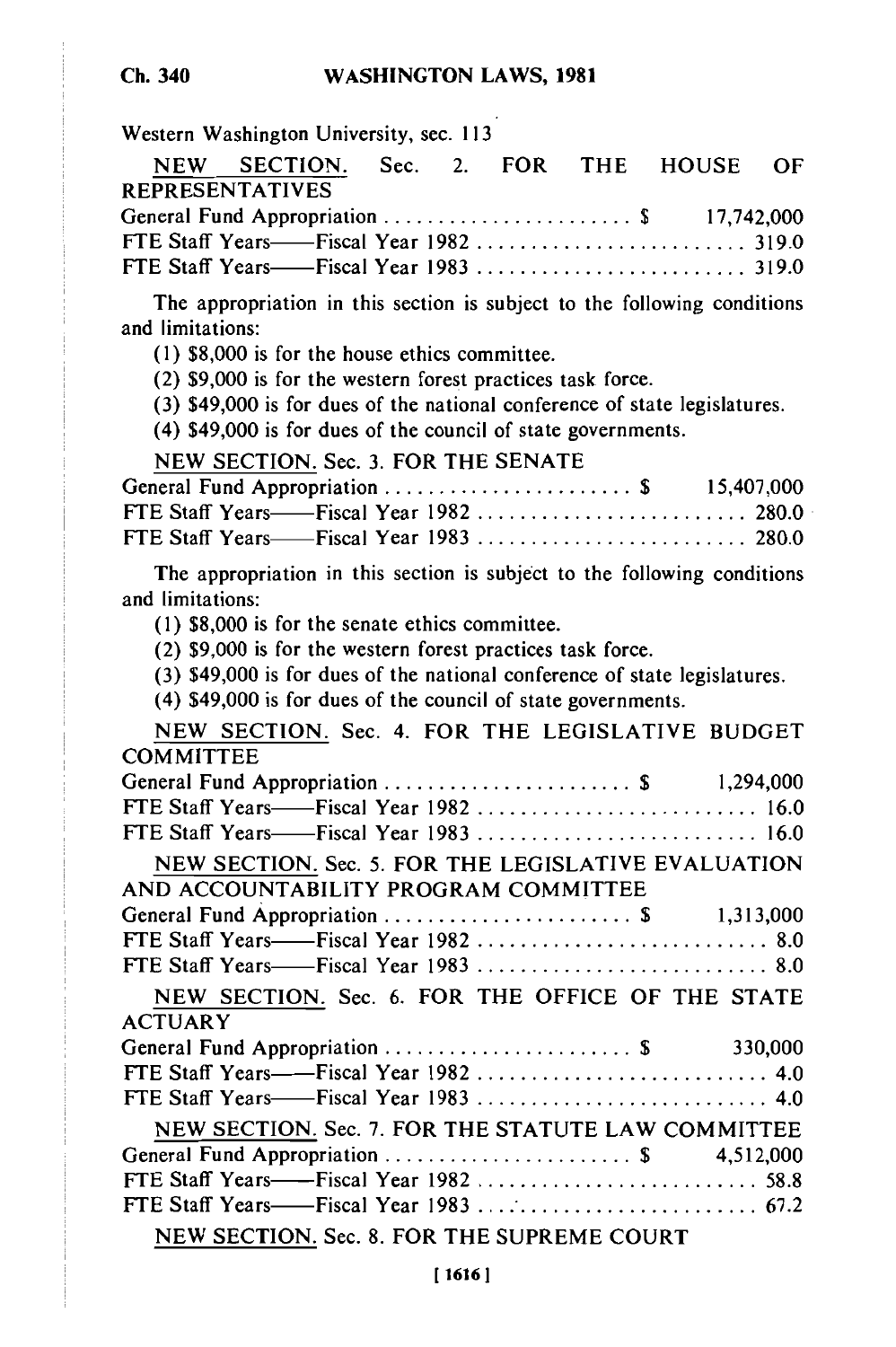| General Fund Appropriation \$ 5,949,000 |  |
|-----------------------------------------|--|
|                                         |  |
|                                         |  |

The appropriation in this section is subject to the following condition or limitation: \$1,456,000 is provided solely for indigent appeal cases.

| NEW SECTION. Sec. 9. FOR THE LAW LIBRARY |  |
|------------------------------------------|--|
| General Fund Appropriation  \$ 1,727,000 |  |
| FTE Staff Years——Fiscal Year 1982  14.4  |  |
| FTE Staff Years——Fiscal Year 1983  14.4  |  |

The appropriation in this section is subject to the following condition or limitation: All nonstate agency users of the Westlaw system shall be charged a service fee sufficient to cover the costs of their useage.

| NEW SECTION. Sec. 10. FOR THE COURT OF APPEALS |  |
|------------------------------------------------|--|
| General Fund Appropriation  \$ 8,460,000       |  |
|                                                |  |
|                                                |  |

The appropriation in this section is subject to the following conditions or limitations:

(1) \$1,273,000 is provided solely for lease and associated costs for Division I relocation, and no other moneys may be expended for these purposes.

(2) If Senate Bill No. 3843 is enacted during the 1981 regular session of the legislature and if it contains an appropriation for the purchase of Division III Court of Appeals facilities, the general fund appropriation shall be reduced to \$8,270,000.

NEW SECTION. Sec. 11. FOR THE ADMINISTRATOR FOR THE COURTS General Fund Appropriation .............................\$ 10,780,000 General Fund-Judiciary Education Account Appropriation ................................ **\$** 359,000 Total Appropriation .................... \$ 11,139,000 FTE Staff Years——Fiscal Year 1982 ............................... 155.0 FTE Staff Years- Fiscal Year 1983 ......................... 155.0

The appropriations in this section are subject to the following condition or limitation: A maximum of \$8,185,000 of the general fund appropriation may be spent for the superior court judges, including prior claims. Of this amount, \$360,000 is provided solely for criminal cost bills, including prior claims; \$350,000 is provided solely for mandatory arbitration costs, including prior claims; and \$114,000 is provided solely for judges pro tempore for the superior courts. The administrator for the courts shall authorize and approve all such expenditures.

NEW SECTION. Sec. 12. FOR THE JUDICIAL COUNCIL General Fund Appropriation ....................... \$ 294,000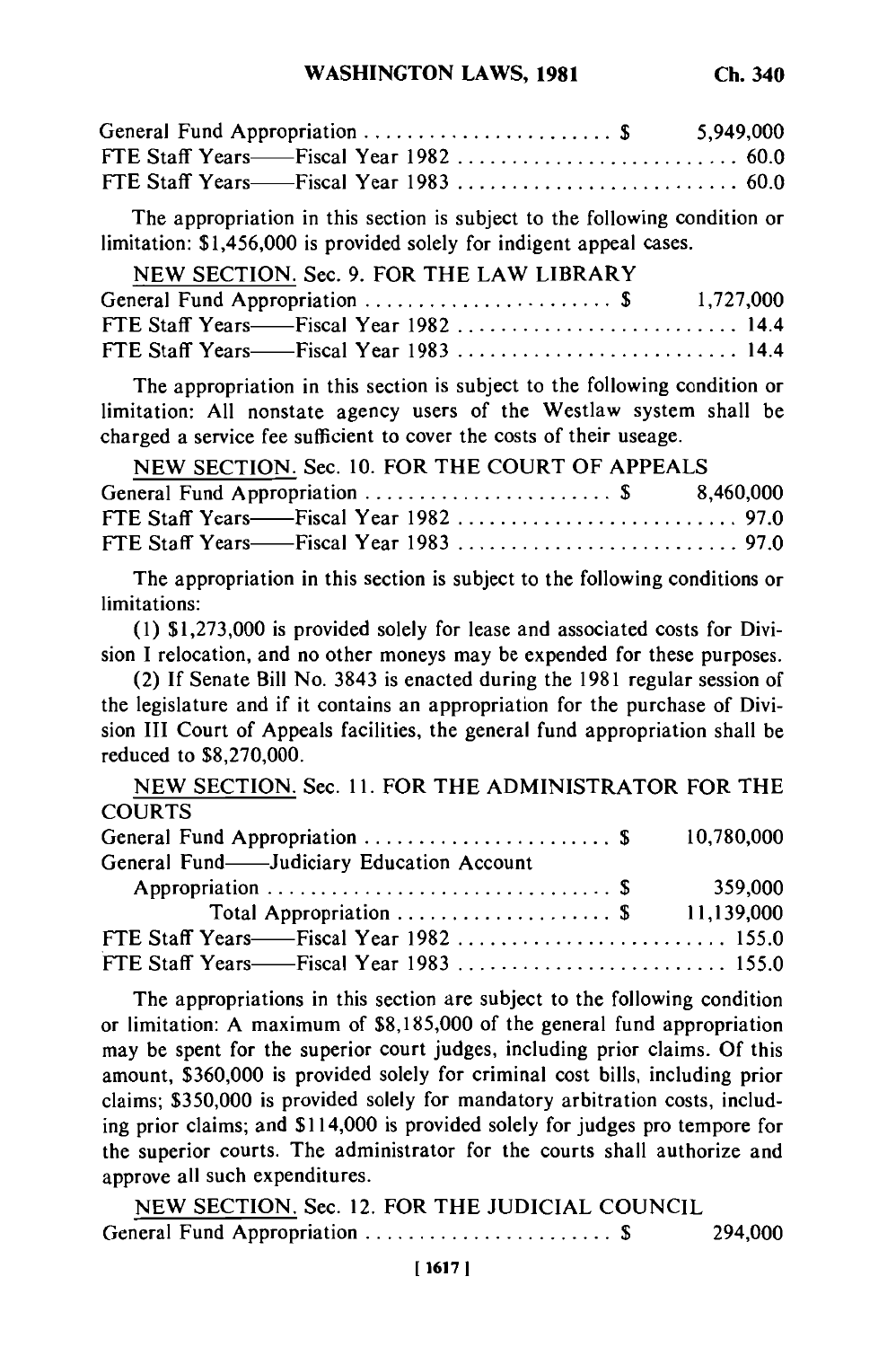| NEW SECTION. Sec. 13. FOR THE OFFICE OF THE |  |
|---------------------------------------------|--|
| <b>GOVERNOR</b>                             |  |
|                                             |  |
|                                             |  |
|                                             |  |

The appropriation in this section is subject to the following conditions and limitations:

(1) A maximum of \$3,163,000 may be spent for executive operations.

(2) A maximum of \$48,000 may be spent for investigations and emergency purposes.

(3) A maximum of \$193,000 may be spent for extradition expenses to carry out the provisions of RCW 10.34.030 providing for the return of fugitives by the governor, including prior claims and for extradition-related legal services as determined by the attorney general.

(4) A maximum of \$151,000 is provided solely for mansion maintenance, and no other moneys may be expended for this purpose.

(5) A maximum of \$1,000 may be spent for implementation of the corporate responsibilities award program under which appropriate recognition shall be awarded by the governor to those private businesses or corporations which contribute at least two percent of their before-tax profit to programs which result in a reduction in state government costs, especially those programs which aid the poor and infirm.

\*NEW SECTION. Sec. 14. FOR THE GOVERNOR-SPECIAL APPROPRIATIONS General Fund Appropriation- State ............... \$ 166,929,000

|                                             | .          |
|---------------------------------------------|------------|
| General Fund Appropriation——Federal \$      | 27,117,000 |
| Special Fund Salary and Insurance Contribu- |            |
| tion Increase Revolving Fund Appropria-     |            |

tion ........................................ \$ 54,499,000 Total Appropriation .................... \$ 248,545,000

The appropriations in this section are subject to the following conditions and limitations:

(i) A maximum of \$2,500,000 is for the governor's emergency fund to be allocated for the carrying out of the critically necessary work of any agency.

(2) (a) A maximum of \$159,621,000 of general fund moneys (including \$21,955,000 in federal funds) may be expended to implement salary increases, effective October 1, 1981, averaging 7.5% for higher education classified employees and 7.2% for commissioned officers of the Washington state patrol, faculty and administrative exempt employees of the community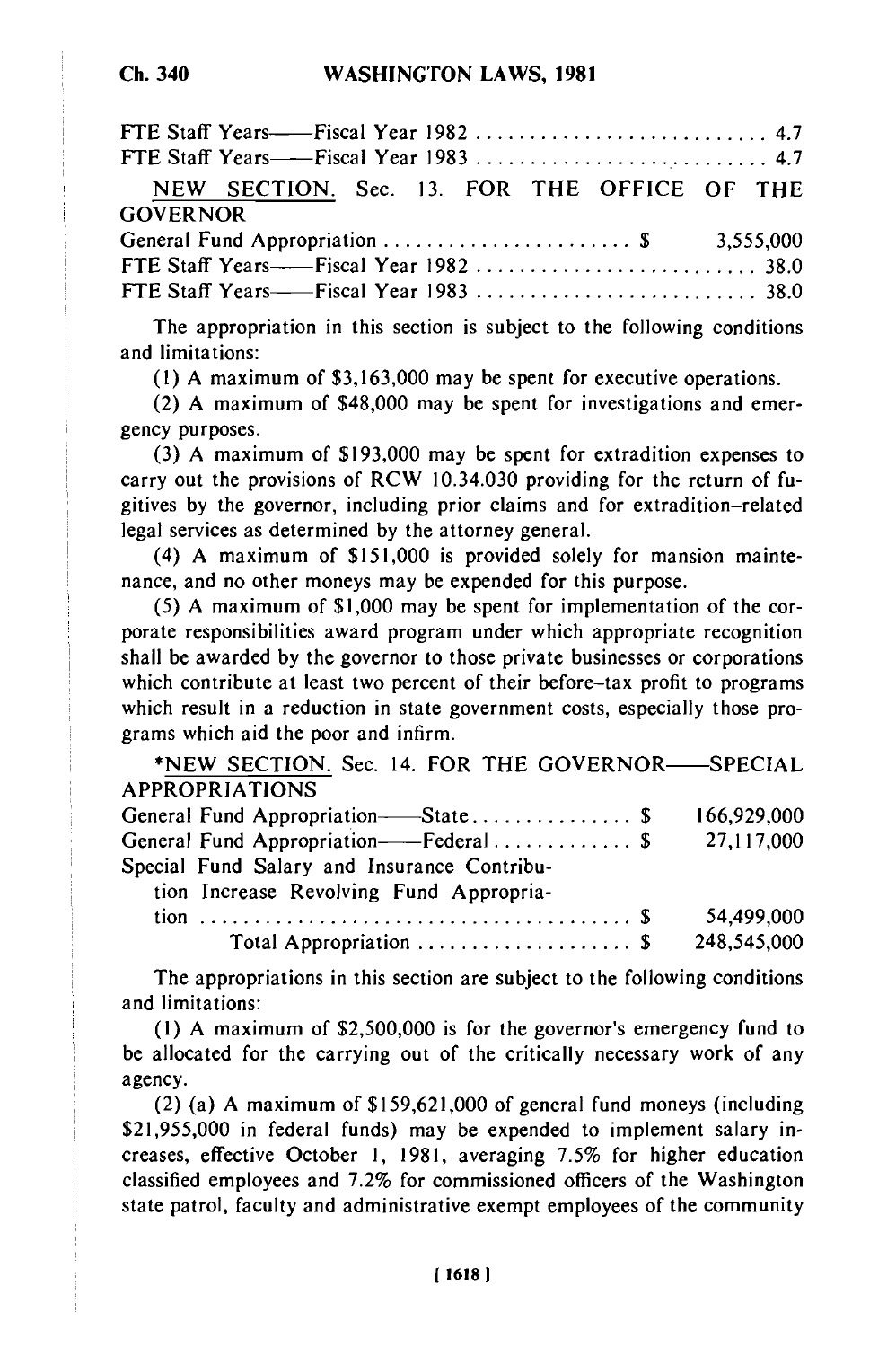college system and the four-year institutions of higher education, and medical residents and graduate assistants, including teaching assistants and research assistants of the four-year institutions of higher education, and state personnel board classified and exempt employees, (excluding student employees not under the jurisdiction of the state or higher education personnel board); and effective October 1, 1982, a salary increase averaging 7.0% for higher education classified employees, commissioned officers of the Washington state patrol, faculty and administrative exempt employees of the community college system and the four-year institutions of higher education and medical residents and graduate assistants, including teaching assistants and research assistants of the four-year institutions of higher education, and state personnel board classified and exempt employees, (excluding student employees not under the jurisdiction of the state or higher education personnel board): PROVIDED, That the October 1, 1981, salary increase for higher education classified employees and state personnel board classified and exempt employees shall implement the salary ranges adopted by the higher education and state personnel boards resulting from the 1980 salary survey (catch-up results): PROVIDED, That increases granted in this subsection for higher education faculty and administrative exempt employees are inclusive of increments: PROVIDED FURTHER, That exclusive of merit pool and Washington state university (143) increase funds *in sections* **110 through 116** *of this act,* no higher education institution or community college district may grant from any fund source whatsoever any salary increases greater than that provided in this subsection.

**(b) A** maximum of **\$31,925,000** of general fund moneys (including **\$5,162,000** in federal funds) may be expended to effect increases in the state's maximum contribution for employee insurance benefits. **A** maximum of \$24,413,000 of this amount (including **\$3,947,000** in federal funds) may be expended to effect, beginning July **1, 1981,** an increase in the state's maximum contribution for employee insurance benefits from **\$95.00** per month to \$121.00 per month per eligible employee. **A** maximum of **\$7,512,000** of this amount (including **\$1,215,000** in federal funds) may be expended to effect, beginning July **1, 1982,** an increase in the state's maximum contribution for employee insurance benefits from \$121.00 per month to **\$137.00** per month per eligible employee.

(c) **A** maximum of \$44,967,000 of special fund salary and insurance contribution increase revolving fund moneys may be expended to effect salary increases for higher education classified employees, commissioned officers of the Washington state patrol, faculty and administrative exempt employees of the community college system and the four-year institutions of higher education, and medical residents and graduate assistants, including teaching assistants and research assistants of the four-year institutions of higher education, and state personnel board classified and exempt employees, (excluding student employees not under the jurisdiction of the state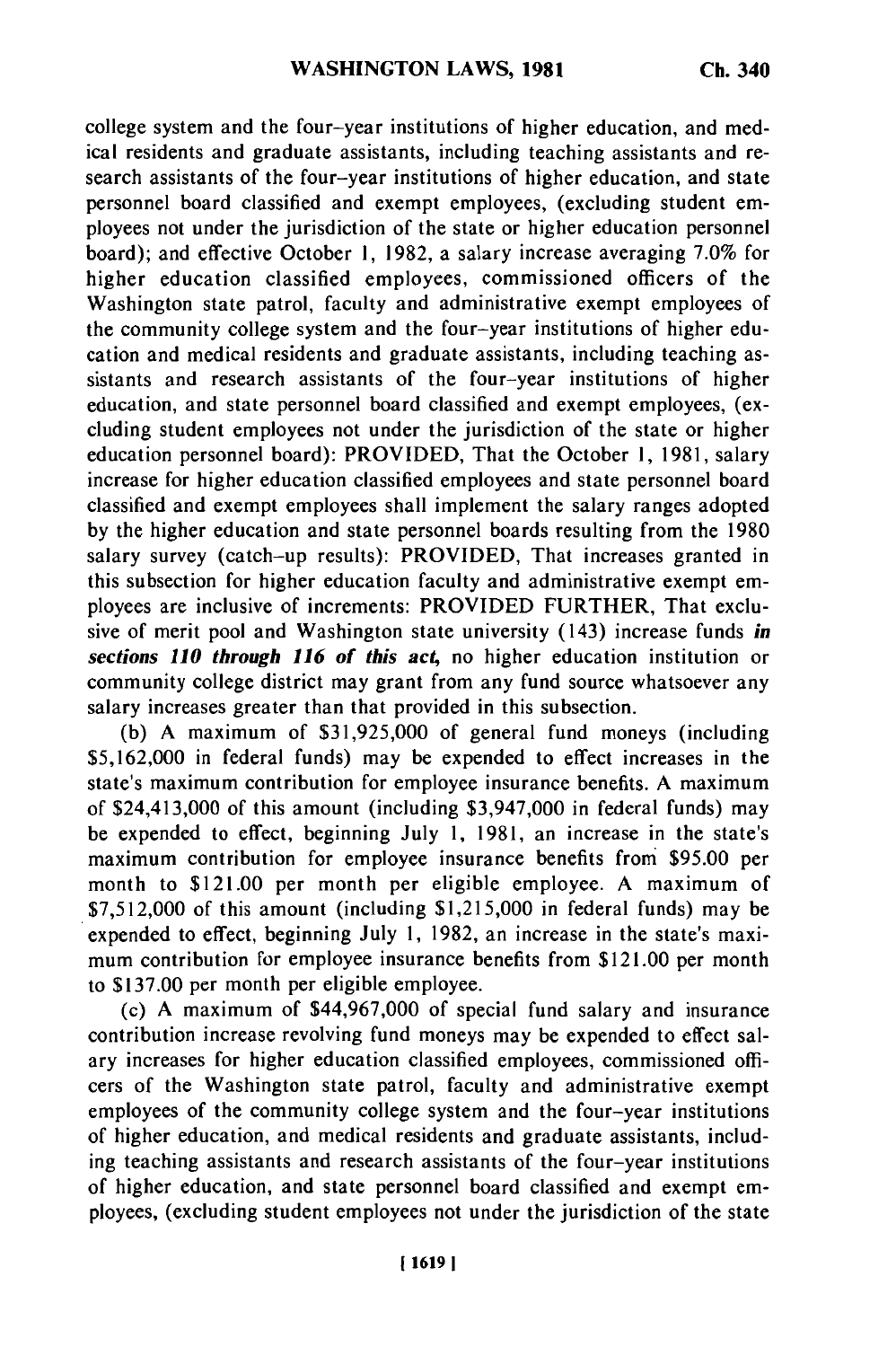or higher education personnel board) calculated in accordance with the procedures outlined in subsection (2)(a) of this section.

(d) A maximum of \$9,532,000 of special fund salary and insurance contribution increase revolving fund moneys may be expended to effect increases in the state's maximum contribution for employee insurance benefits. A maximum of \$7,289,000 of this amount may be expended to effect, beginning July 1, 1981, an increase in the state's maximum contribution for employee insurance benefits from \$95.00 per month to \$121.00 per month per eligible employee. A maximum of \$2,243,000 of this amount may be expended to effect, beginning July 1, 1982, an increase in the state's maximum contribution for employee insurance benefits from \$121.00 per month to \$137.00 per month per eligible employee.

(e) To facilitate payment of state employee salary increases from special funds and to facilitate payment of state employee insurance benefit increases from special funds, the state treasurer is directed to transfer sufficient income from each special fund to the special fund salary and insurance contribution increase revolving fund hereby created in accordance with schedules provided by the office of financial management.

(f) Notwithstanding any other provision of this subsection (2), Walla Walla community college may fund additional actual increments or their equivalents in salaries for each year of the biennium to equalize salaries to the state-wide average salaries as reflected by the average base salary of the annually contracted professional personnel of the Washington community colleges.

### **\*Sec. 14 was partially vetoed, see message at end of chapter.**

| NEW SECTION. Sec. 15. FOR THE LIEUTENANT GOVERNOR |  |
|---------------------------------------------------|--|
|                                                   |  |
|                                                   |  |
|                                                   |  |
| NEW SECTION. Sec. 16. FOR THE SECRETARY OF STATE  |  |
|                                                   |  |
|                                                   |  |
|                                                   |  |

The appropriation in this section is subject to the following conditions and limitations:

**(1)** \$972,000 is provided solely for the verification of initiative and referendum petitions and the maintenance of related voter registration records, legal advertising of state measures, and the publication and distribution of the voters and candidates pamphlet.

(2) \$610,000 is provided solely to reimburse counties for the state's share of primary and general election costs and the costs of conducting mandatory recounts on state measures.

(3) \$50,000 is provided solely for costs associated with redistricting.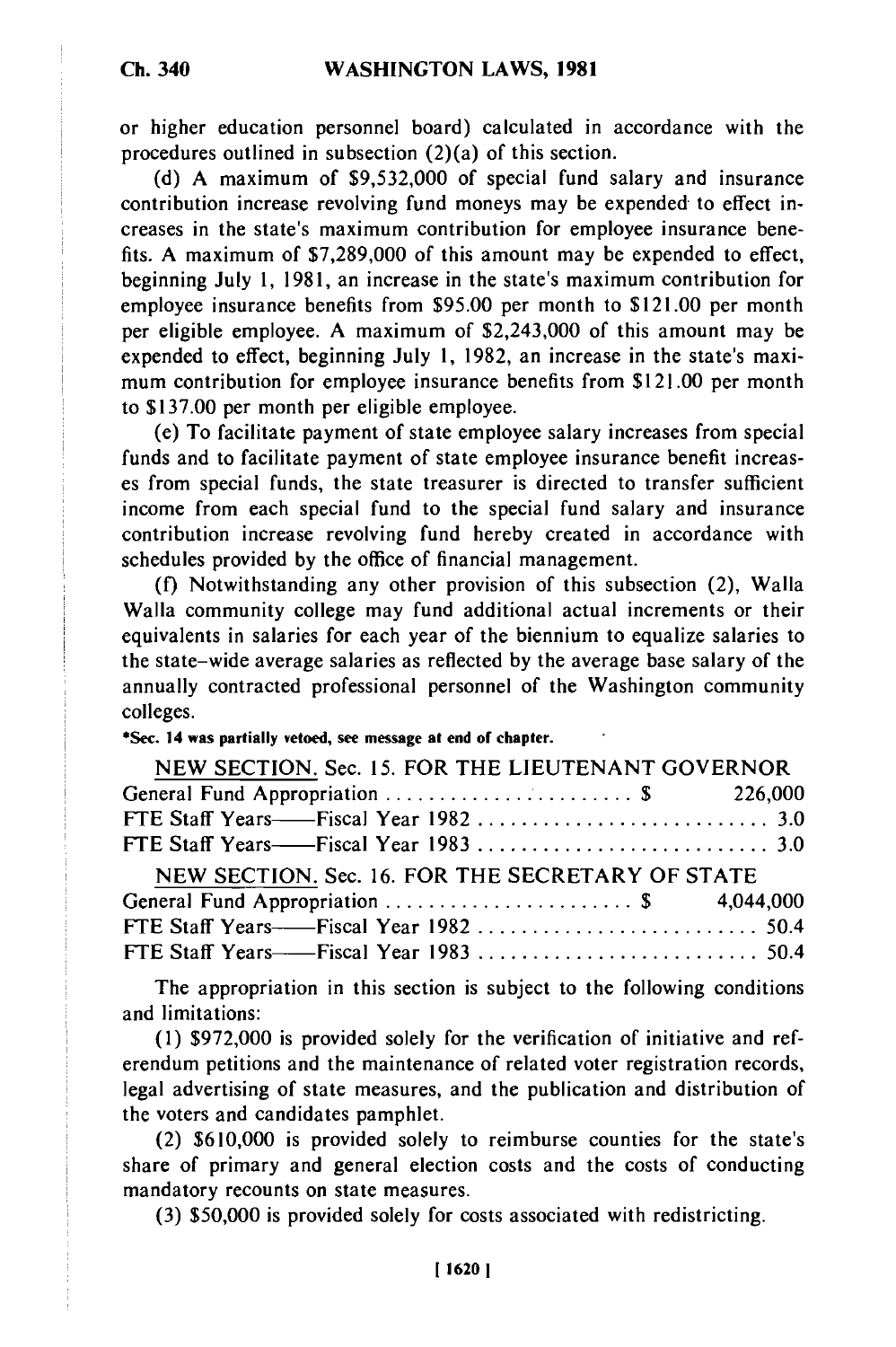NEW SECTION. Sec. 17. FOR THE COMMISSION ON MEXI-CAN-AMERICAN AFFAIRS, THE COMMISSION ON ASIAN-AMERICAN AFFAIRS, AND THE GOVERNOR'S OFFICE OF IN-DIAN AFFAIRS Commission on Mexican-American Affairs General Fund Appropriation .................... \$ 116,667 Commission on Asian-American Affairs General Fund Appropriation ...........................\$ 116,667 Governor's Office of Indian Affairs General Fund Appropriation .................... \$ 116,667 Total Appropriation .................... \$ 350,001

FTE Staff Years——Fiscal Year 1982 ................................ 4.0 FTE Staff Years- Fiscal Year 1983 ........................... 4.0

The appropriations in this section are subject to the following conditions and limitations:

(1) The position of executive director for each commission or office shall be retained. The agencies for which appropriations are provided by this section shall jointly fund a common secretarial/clerical pool and consolidate their respective office spaces upon expiration of current lease agreements.

(2) The appropriation for the commission on Asian-American affairs shall fund a commission membership not to exceed twelve members and the commission shall amend its bylaws to provide for a quorum of seven members, provided conforming changes to chapter 43.117 RCW are enacted during the 1981 regular session of the legislature.

| NEW SECTION. Sec. 18. FOR THE STATE TREASURER   |           |
|-------------------------------------------------|-----------|
| Motor Vehicle Fund Appropriation——State  \$     | 37,000    |
| State Treasurer's Service Fund Appropriation \$ | 5,205,000 |
| Total Appropriation  \$                         | 5,242,000 |
|                                                 |           |
|                                                 |           |
| NEW SECTION. Sec. 19. FOR THE STATE AUDITOR     |           |
| General Fund Appropriation-State \$             | 2,120,000 |
| General Fund Appropriation-Federal \$           | 352,000   |
| General Fund Appropriation--Private/Local  \$   | 48,000    |
| Motor Vehicle Fund Appropriation  \$            | 267,000   |
| Auditing Services Revolving Fund Appropria-     |           |
|                                                 | 5,480,000 |
| Total Appropriation  \$                         | 8,267,000 |
|                                                 |           |
| FTE Staff Years——Fiscal Year 1983  117.3        |           |
|                                                 |           |

The appropriations in this section are subject to the following conditions and limitations: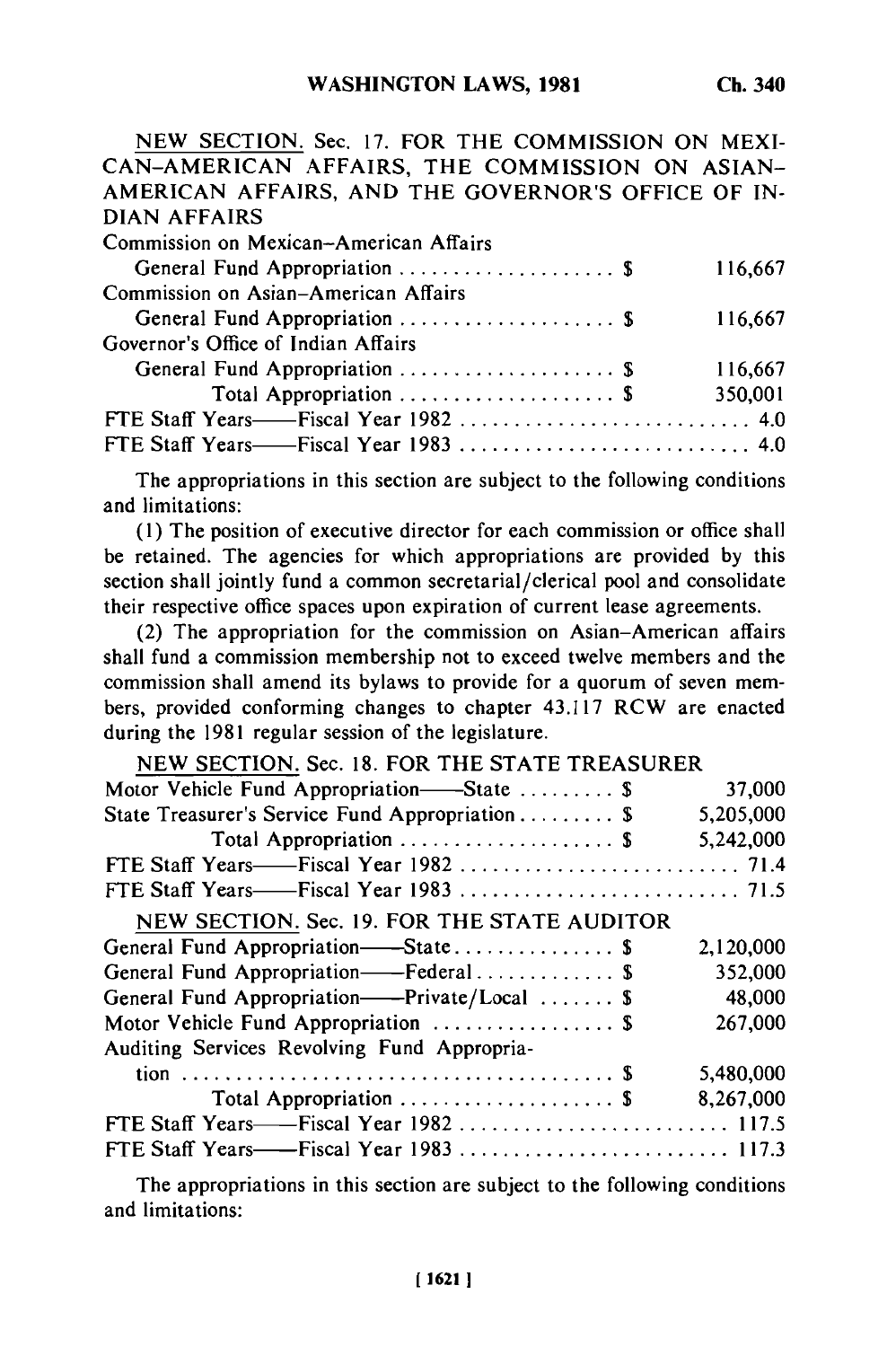**(1)** The division of municipal corporations shall give high priority to examining the accuracy of local school district reporting of staff mix and enrollment data for state reimbursement purposes. Beginning with the 1981- 82 school year, any significant inaccuracies shall be reported to the attorney general and the superintendent of public instruction. The superintendent shall take action to recover any overpayment which results from the reporting of inaccurate data.

(2) No general fund moneys may be expended for the training of municipal auditors or other local personnel.

(3) Legal costs incurred by the attorney general to insure compliance with the findings of the state auditor in state agency audits shall be charged to the agency that received the audit. Costs to audited agencies shall not exceed the budget preparation estimates provided by the state auditor to the committees on ways and means of the senate and house of representatives which were based on the governor's requested staff level plus seven positions.

| NEW SECTION. Sec. 20. FOR THE ATTORNEY GENERAL  |            |
|-------------------------------------------------|------------|
| General Fund Appropriation \$                   | 4,300,000  |
| Legal Services Revolving Fund Appropriation  \$ | 19,513,000 |
|                                                 | 23,813,000 |
|                                                 |            |
|                                                 |            |

The appropriations in this section are subject to the following condition or limitation: \$150,000 of the general fund appropriation is provided solely for the continuation of the crime watch program.

NEW SECTION. Sec. 21. FOR THE OFFICE OF FINANCIAL MANAGEMENT General Fund Appropriation- State ............... \$ 14,009,000 General Fund Appropriation- Federal ............. \$ 6,300,000 Total Appropriation .................... \$ 20,309,000 **FTE** Staff Years- Fiscal Year 1982 ......................... 128.6 **FTE** Staff Years- Fiscal Year 1983 ......................... 127.1

The appropriations in this section are subject to the following conditions and limitations:

(1)  $$750,000$  of the general fund-state appropriation is provided solely for the completion of the higher education personnel/payroll system.

(2)  $$70,000$  of the general fund-state appropriation is provided solely for the payment of assessments against state-owned land.

 $(3)$  \$1,568,000 of the general fund--state appropriation is provided solely for the completion of the state budget and accounting systems development.

 $(4)$  \$1,725,000 of the general fund--state appropriation is provided solely for payment of supplies and services furnished in previous biennia.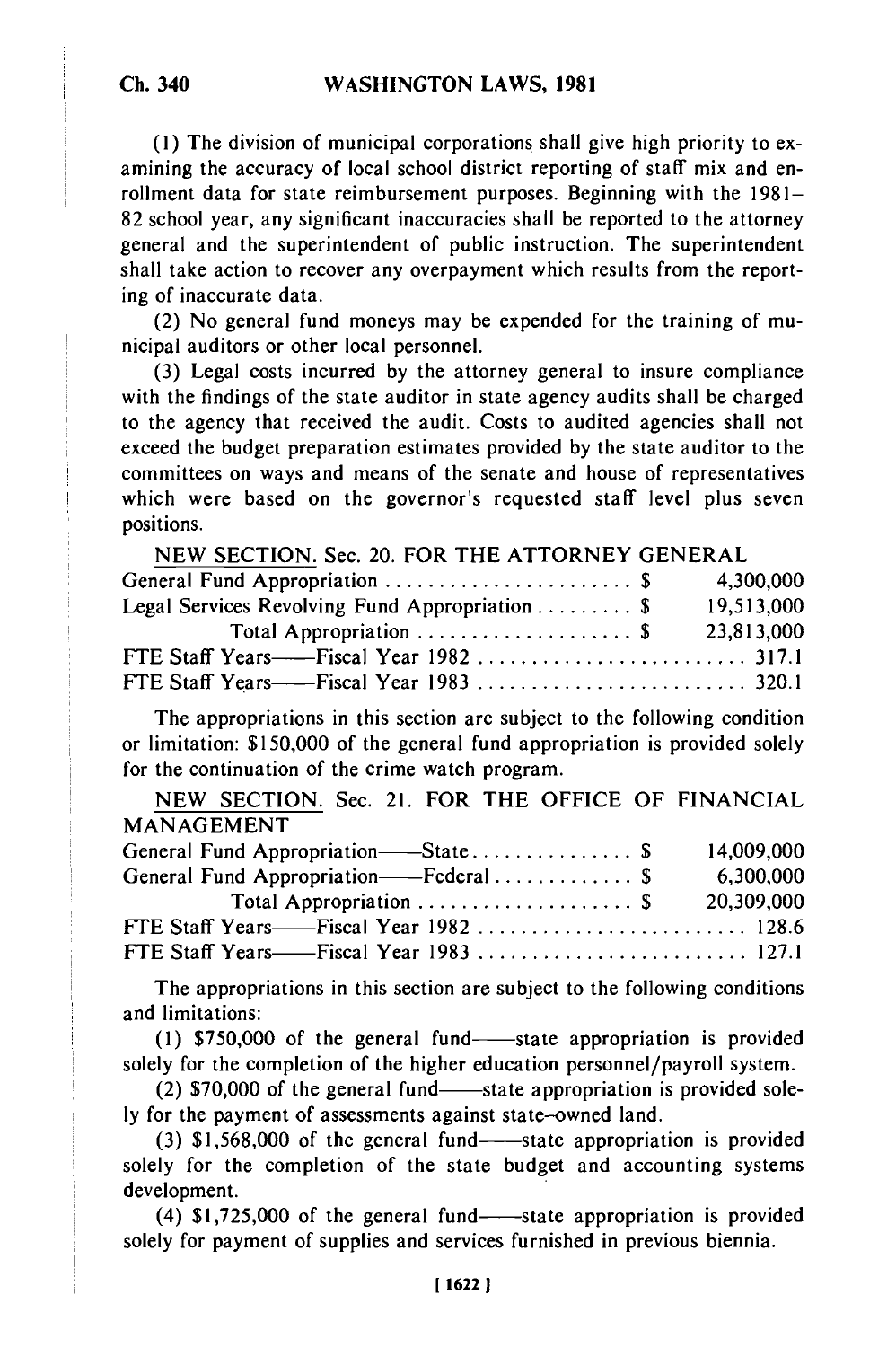$(5)$  \$5,000 of the general fund--state appropriation is provided solely for payment of claims against the state.

NEW SECTION. Sec. 22. FOR THE STATE INVESTMENT BOARD

| ---------- |  |                                         |  |
|------------|--|-----------------------------------------|--|
|            |  | General Fund—State Investment Board Ex- |  |

| pense Account Appropriation $\ldots \ldots \ldots \ldots$ \$ 1,075,000 |  |
|------------------------------------------------------------------------|--|
| FTE Staff Years——Fiscal Year 1982  14.0                                |  |
| FTE Staff Years——Fiscal Year 1983  14.0                                |  |

The appropriation in this section is subject to the following condition or limitation: If Senate Bill No. 4363 is not enacted during the 1981 regular session of the legislature, this appropriation shall be made from the investment reserve account in the general fund.

NEW SECTION. Sec. 23. FOR THE DEPARTMENT OF **PERSONNEL** 

| .                                           |  |  |  |
|---------------------------------------------|--|--|--|
| Department of Personnel Service Fund Appro- |  |  |  |

| Total Appropriation $\ldots \ldots \ldots \ldots \ldots$ \$ 10,273,000 |
|------------------------------------------------------------------------|
|                                                                        |

The appropriation in this section is subject to the following condition or limitation: \$319,000 of the department of personnel service fund appropriation and 6.0 FTE staff years shall be transferred to the personnel appeals board upon enactment, during the 1981 regular session, of Substitute House Bill No. 302.

NEW SECTION. Sec. 24. FOR THE DATA PROCESSING **AUTHORITY** 

| General Fund Appropriation \$ 443,000 |  |
|---------------------------------------|--|
|                                       |  |
|                                       |  |

The appropriation in this section is subject to the following condition or limitation: \$443,000 and 10.0 FTE staff years are provided solely for one year. Funding for the second fiscal year of the biennium shall be considered in the 1982 regular session of the legislature based upon interim recommendations.

NEW SECTION. Sec. 25. FOR THE COMMITTEE FOR DE-FERRED COMPENSATION General Fund Appropriation ....................... \$ 35,000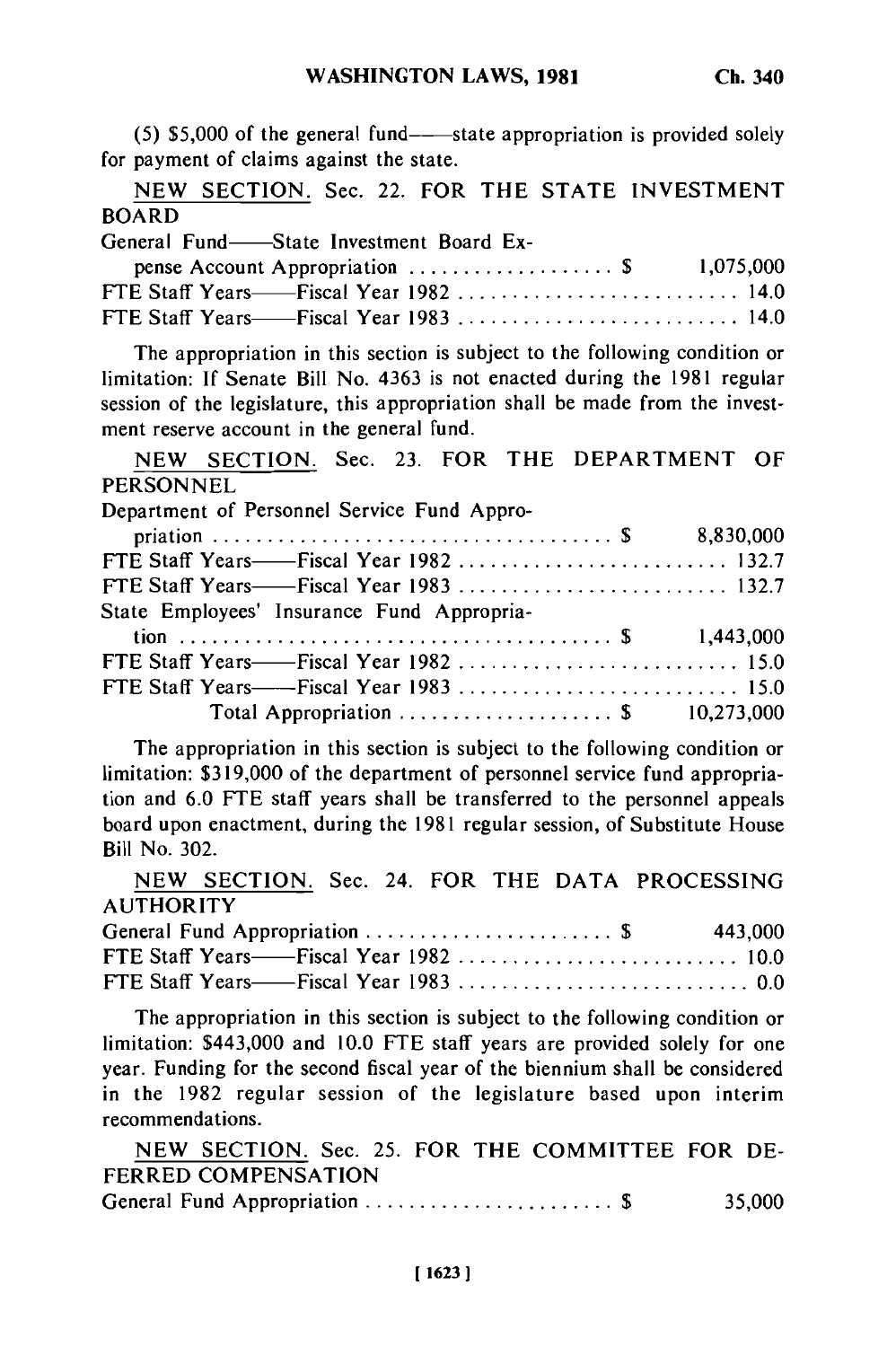| NEW SECTION. Sec. 26. FOR THE DEPARTMENT OF |            |  |
|---------------------------------------------|------------|--|
| <b>REVENUE</b>                              |            |  |
|                                             | 35,336,000 |  |
| General Fund—State Timber Tax Reserve       |            |  |
|                                             | 2,794,000  |  |
| Motor Vehicle Fund Appropriation  \$        | 110,000    |  |
| Total Appropriation  \$                     | 38,240,000 |  |
|                                             |            |  |
|                                             |            |  |

The appropriations in this section are subject to the following conditions and limitations:

(1) \$393,000 of the state timber tax reserve account appropriation is provided solely for reimbursement to counties with timberland for the costs of establishing forest land grades for each parcel of classified or designated forest land.

(2) The department of revenue shall maintain current services including advisory appraisals as required by RCW 84.41.060.

(3) The department of revenue shall add one full time equivalent staff year for the 1982 fiscal year only to help conduct a new study of the financial impact of tax exemptions and a review of the effectiveness and problems of the current use law.

| NEW SECTION. Sec. 27. FOR THE BOARD OF TAX APPEALS                         |  |
|----------------------------------------------------------------------------|--|
| General Fund Appropriation \$985,000                                       |  |
|                                                                            |  |
| FTE Staff Years——Fiscal Year 1983  14.1                                    |  |
| The appropriation in this section is subject to the following condition or |  |

The appropriation in this section is subject to the following condition or limitation: \$104,000 is provided solely to employ one hearing examiner and one clerk typist. The positions shall terminate at the end of the biennium.

| NEW SECTION. Sec. 28. FOR THE DEPARTMENT OF GENER- |                    |
|----------------------------------------------------|--------------------|
| AL ADMINISTRATION                                  |                    |
| General Fund Appropriation-State \$                | $\big)$ 11,182,000 |
| General Fund Appropriation——Private/Local  \$      | 89,000             |
| General Fund-Motor Transport Account               |                    |
|                                                    | 8,688,000          |
| General Administration Facilities and Services     |                    |
| Revolving Fund Appropriation  \$                   | 15,361,000         |
| Total Appropriation  \$                            | 35,320,000         |
|                                                    |                    |
|                                                    |                    |

The appropriations in this section are subject to the following conditions and limitations: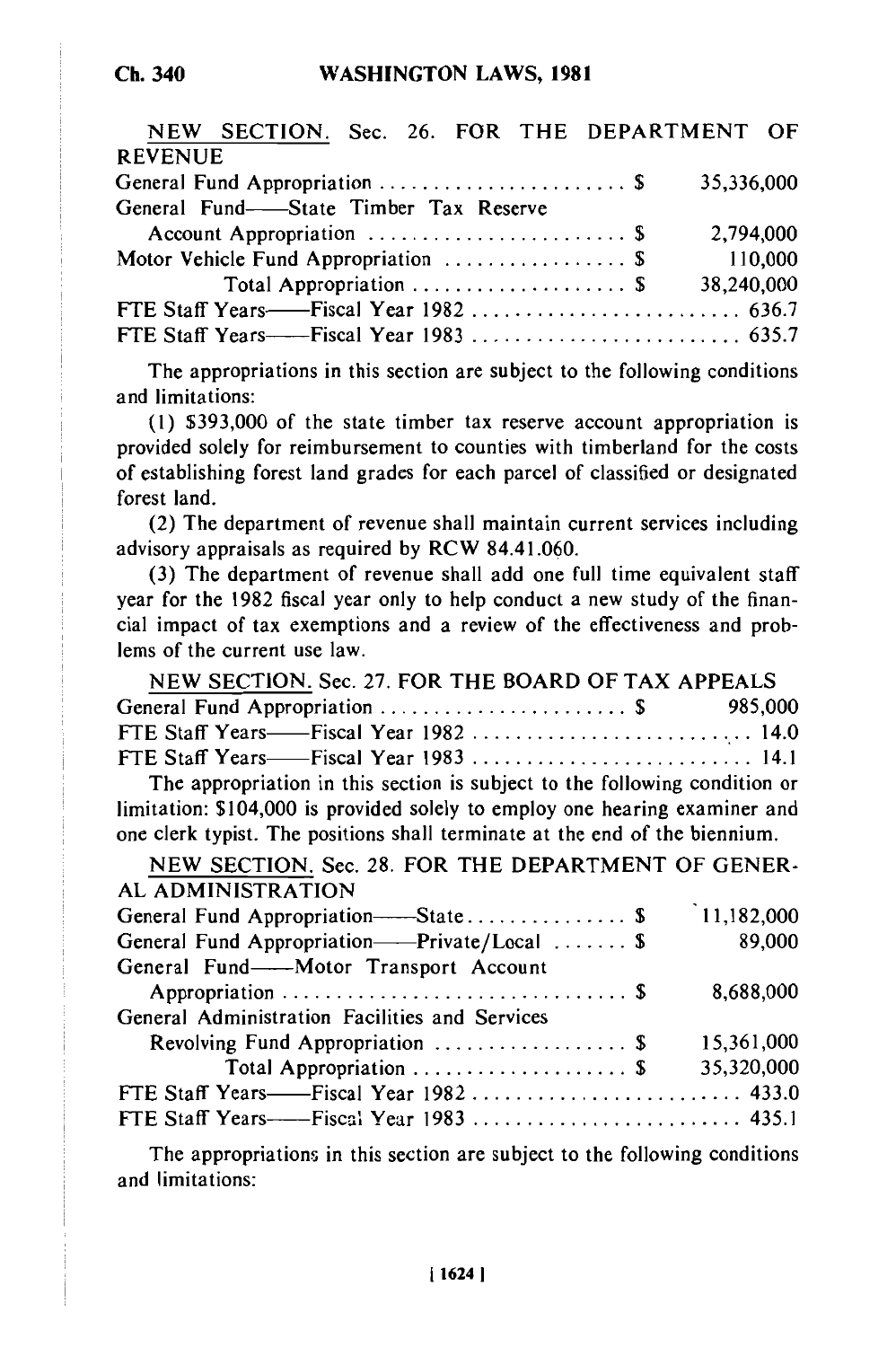**(1) The** department of general administration shall not expend any of the general fund appropriation for the replacement of motor transport division vehicles.

(2) \$2,697,000 of the general fund appropriation is provided solely for the banking program. Revenues generated from fees and charges in this program shall equal or exceed expenditures.

(3) \$1,127,000 of the general fund appropriation is provided solely for the savings and loan program. Revenues generated from fees and charges shall equal or exceed expenditures.

(4) The department of general administration shall provide insurance coverage for all state-owned, state-chartered, state-rented, or state employee-owned aircraft being used on authorized state business, including passengers. This coverage shall be in force for all such aircraft whether piloted by a state employee or employees of a charter or rental firm. The department may require reimbursement for premium costs from user agencies on a pro rata basis.

(5) The department of agriculture shall transfer \$21,000 from its local fund accounts to the motor transport account. The state treasurer shall transfer to the motor transport account \$29,000 from the grain and hay inspection fund, \$8,000 from the community college capital projects account, and \$24,000 from the highway safety fund. These transfers shall be in accordance with schedules provided by the office of financial management. which with sencedures provided by the binet of infancial management.<br>\*NEW SECONOMY S. . 29. FOR SHARP MANA MANA

|                     |  |  | *NEW SECTION. Sec. 29. FOR THE INSURANCE |
|---------------------|--|--|------------------------------------------|
| <b>COMMISSIONER</b> |  |  |                                          |
|                     |  |  | General Fund Appropriation  \$ 7,997,000 |
|                     |  |  |                                          |
|                     |  |  | FTE Staff Years——Fiscal Year 1983  123.2 |

*The appropriation in this section is subject to the following condition or limitation: A maximum of \$1,000 may be expended for the continuing education program.*

**\*Sec. 29. was partially vetoed, see message at end of chapter.**

| NEW SECTION. Sec. 30. FOR THE STATE TREASURER- |            |
|------------------------------------------------|------------|
| STATE REVENUES FOR DISTRIBUTION                |            |
| General Fund Appropriation for fire insurance  |            |
|                                                | 4,360,000  |
| General Fund Appropriation for refund of de-   |            |
|                                                | 33,000     |
| General Fund Appropriation for public utility  |            |
|                                                | 12,673,000 |
| General Fund Appropriation for prosecuting at- |            |
|                                                | 1,449,000  |
| General Fund Appropriation for motor vehicle   |            |
|                                                | 56,632,000 |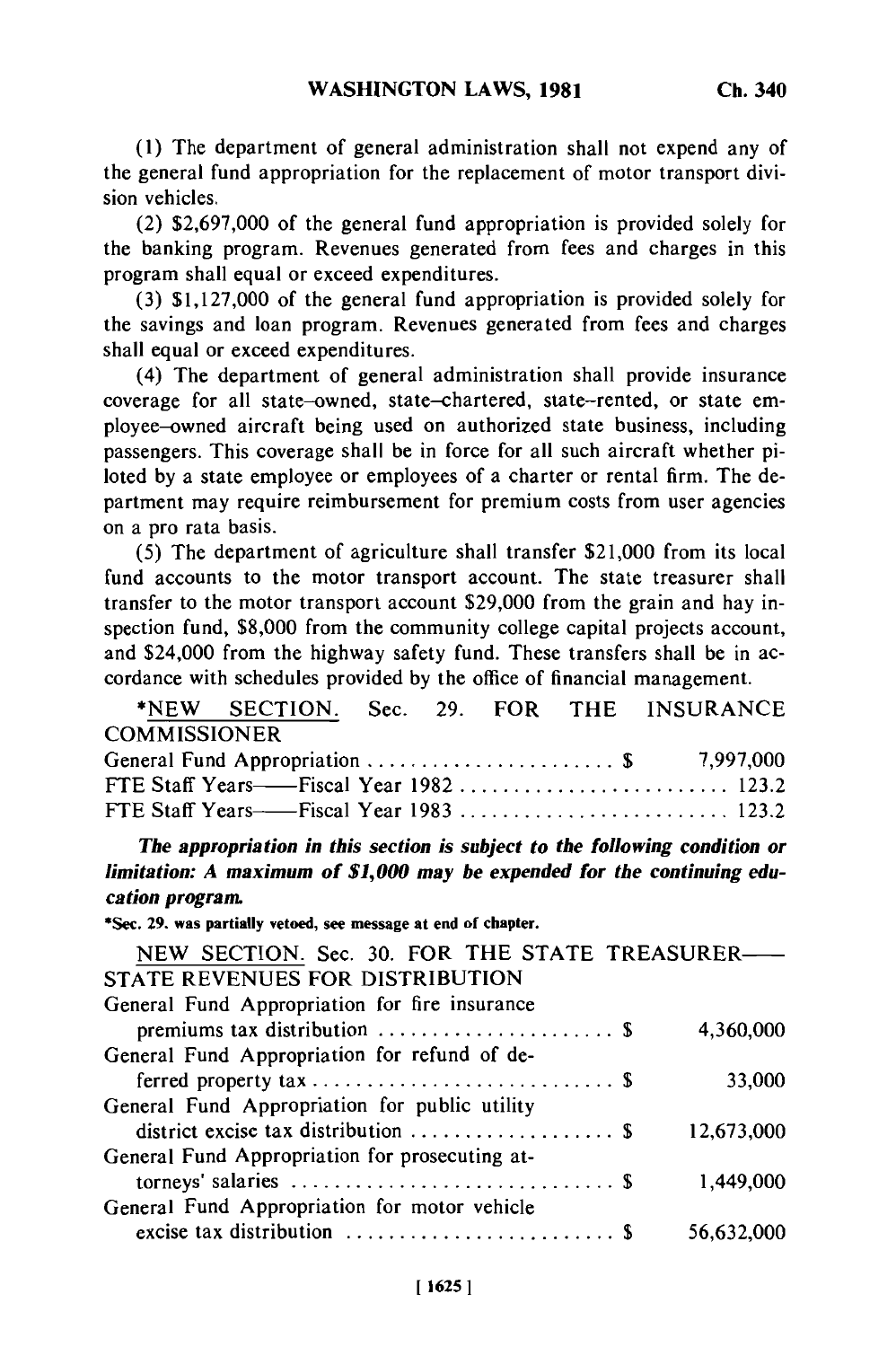| General Fund Appropriation for local mass                                         |             |
|-----------------------------------------------------------------------------------|-------------|
|                                                                                   | 104,279,000 |
| General Fund Appropriation for camper and                                         |             |
| travel trailer excise tax distribution  \$                                        | 1,940,000   |
| General Fund Appropriation for local fire pro-                                    |             |
| tection costs $\dots \dots \dots \dots \dots \dots \dots \dots \dots \dots \dots$ | 720,000     |
| General Fund-Harbor Improvement Ac-                                               |             |
| count Appropriation for harbor improve-                                           |             |
| ment revenue distribution  \$                                                     | 728,000     |
| Liquor Excise Tax Fund Appropriation for li-                                      |             |
|                                                                                   |             |
|                                                                                   | 22,389,000  |
| Motor Vehicle Fund Appropriation for motor.                                       |             |
| vehicle fuel tax and overload penalties dis-                                      |             |
|                                                                                   | 172,480,000 |
| Liquor Revolving Fund Appropriation for liquor                                    |             |
|                                                                                   | 52,775,000  |
| State Timber Tax Account 'A' Appropriation                                        |             |
| for distribution to "Timber" counties  \$                                         | 21,400,000  |
| State Timber Tax Reserve Account Appropria-                                       |             |
| tion for distribution to "Timber" counties  \$                                    | 56,000,000  |
| Total Appropriation  \$                                                           | 507,858,000 |
| NEW SECTION. Sec. 31. FOR THE STATE TREASURER-                                    |             |
| FEDERAL REVENUES FOR DISTRIBUTION                                                 |             |
| Forest Reserve Fund Appropriation for forest                                      |             |
|                                                                                   | 34,966,000  |
| General Fund Appropriation for federal flood                                      |             |
|                                                                                   | 24,000      |
|                                                                                   |             |
| General Fund Appropriation for federal grazing                                    |             |
|                                                                                   | 55,000      |
| Total Appropriation \$                                                            | 35,045,000  |
| NEW SECTION. Sec. 32. FOR THE STATE TREASURER-                                    |             |
| <b>BOND RETIREMENT AND INTEREST</b>                                               |             |
| Fisheries Bond Redemption Fund 1977 Appro-                                        |             |
|                                                                                   | 1,399,006   |
| Salmon Enhancement Bond Redemption Fund                                           |             |
|                                                                                   | 4,674,396   |
| Higher Education Refunding Bond Redemption                                        |             |
| Fund 1977 Appropriation  \$                                                       | 8,759,499   |
| Fire Service Training Center Bond Retirement                                      |             |
| Fund 1977 Appropriation  \$                                                       | 95,500      |
| Highway Bond Retirement Fund Appropria-                                           |             |
|                                                                                   | 76,269,110  |
| State Building Construction Bond Redemption                                       |             |
|                                                                                   | 2,129,015   |
|                                                                                   |             |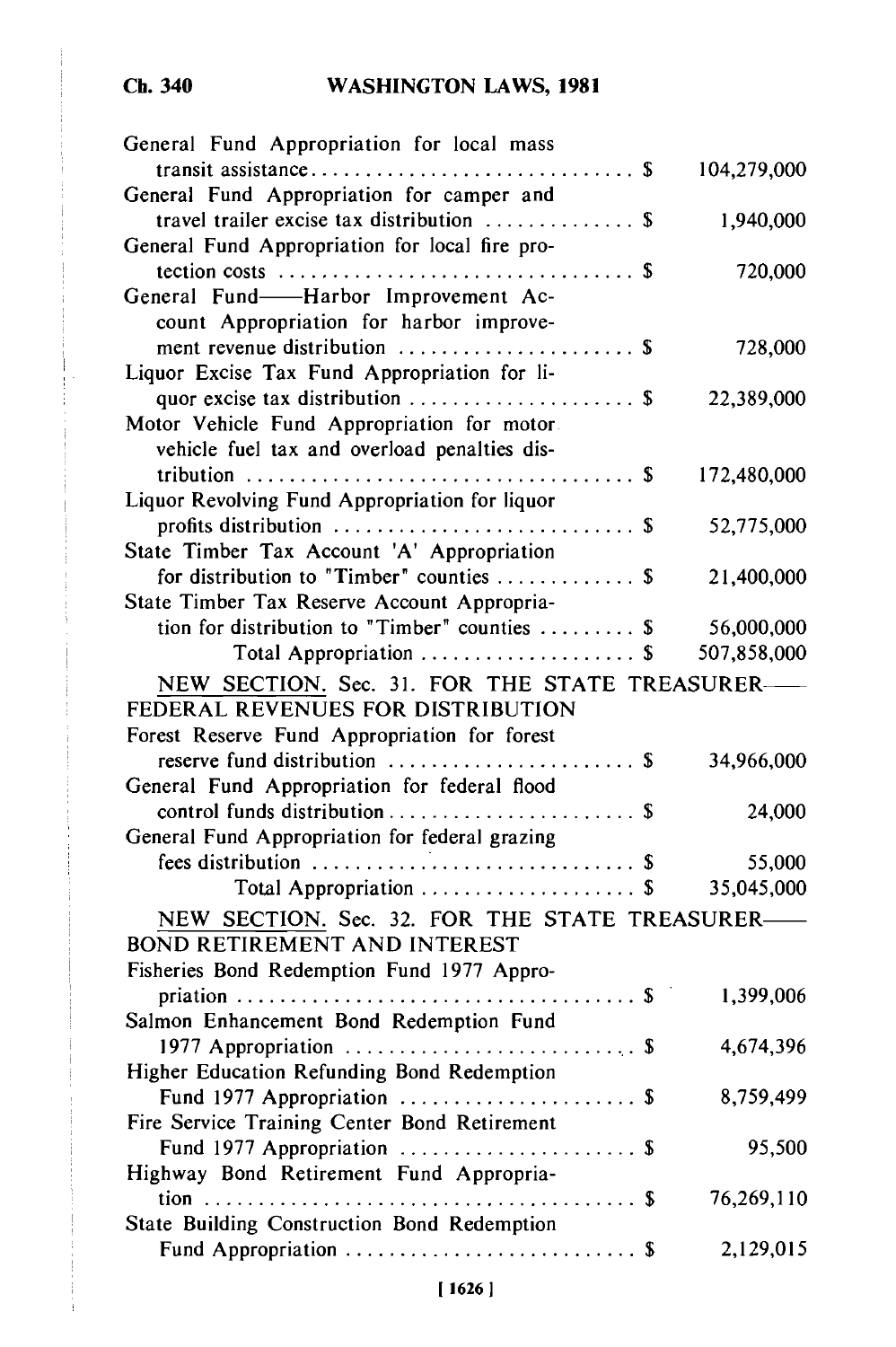| <b>WASHINGTON LAWS, 1981</b>                  | Ch. 340    |
|-----------------------------------------------|------------|
| Higher Education Bond Redemption Fund 1977    |            |
|                                               | 3,536,312  |
| Ferry Bond Retirement Fund 1977 Appropria-    |            |
|                                               | 13,995,976 |
| Emergency Water Projects Bond Retirement      |            |
| Fund 1977 Appropriation  \$                   | 2,574,560  |
| Public School Building Bond Redemption Fund   |            |
| 1961 Appropriation  \$                        | 3,749,388  |
| General Administration Building Bond Re-      |            |
|                                               | 606,238    |
| demption Fund Appropriation  \$               |            |
| Juvenile Correctional Institutional Building  |            |
| Bond Redemption Fund 1963 Appropria-          |            |
|                                               | 632,700    |
| Outdoor Recreation Bond Redemption Fund       |            |
|                                               | 2,341,138  |
| Public School Building Bond Redemption Fund   |            |
|                                               | 2,456,825  |
| State Building and Higher Education Construc- |            |
| tion Bond Redemption Fund 1965 Appro-         |            |
|                                               | 3,171,525  |
| Spokane River Toll Bridge Account Appropria-  |            |
|                                               | 876,963    |
| Public School Building Bond Redemption Fund   |            |
| 1963 Appropriation  \$                        | 8,763,316  |
| Higher Education Bond Retirement Fund 1979    |            |
|                                               | 5,301,459  |
| State General Obligation Bond Retirement      |            |
| Fund 1979 Appropriation  \$                   | 35,888,357 |
| Fisheries Bond Redemption Fund 1976 Appro-    |            |
|                                               | 769,416    |
| State Building Bond Redemption Fund 1967      |            |
|                                               |            |
|                                               | 652,110    |
| Community College Capital Construction Bond   |            |
| Redemption Fund 1975, 1976, 1977 Appro-       |            |
| $\ldots$ \$<br>priation                       | 13,371,499 |
| Common School Building Bond Redemption        |            |
| Fund 1967 Appropriation  \$                   | 6,852,460  |
| Outdoor Recreation Bond Redemption Fund       |            |
|                                               | 6,231,258  |
| Water Pollution Control Facilities Bond Re-   |            |
| demption Fund 1967 Appropriation  \$          | 3,902,420  |
| State Building and Higher Education Construc- |            |
| tion Bond Redemption Fund 1967 Appro-         |            |
|                                               | 9,968,433  |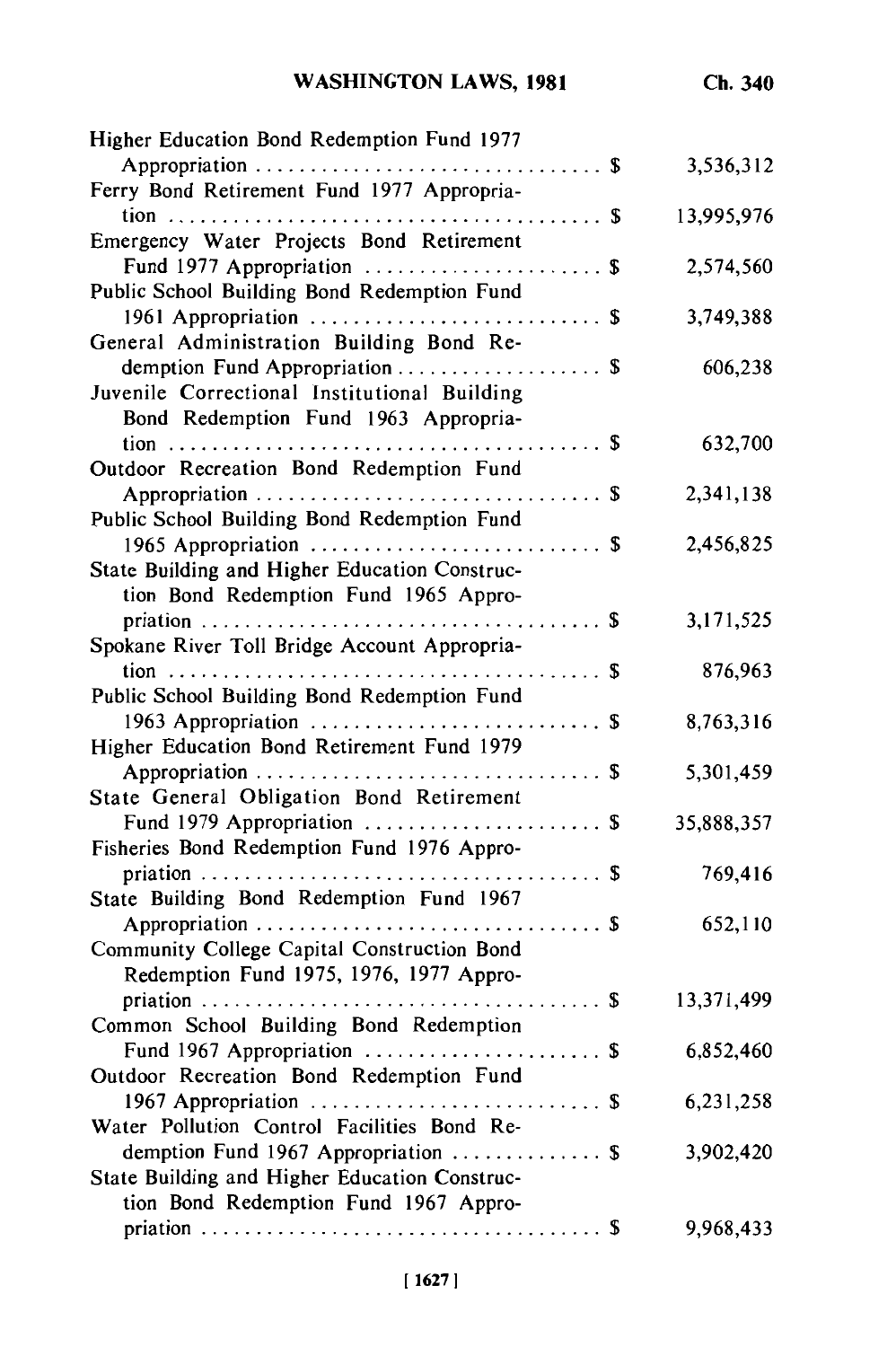## **Ch. 340**

# **WASHINGTON LAWS, 1981**

| State Building and Parking Bond Redemption          |            |
|-----------------------------------------------------|------------|
| Fund 1969 Appropriation  \$                         | 2,451,780  |
| Waste Disposal Facilities Bond Redemption           |            |
| Fund Appropriation  \$                              | 23,366,544 |
| Water Supply Facilities Bond Redemption             |            |
| Fund Appropriation  \$                              | 11,670,220 |
| Social and Health Services Facilities 1972 Bond     |            |
| Redemption Fund Appropriation  \$                   | 3,718,307  |
| Recreation Improvements Bond Redemption             |            |
| Fund Appropriation  \$                              | 6,017,375  |
| Community College Capital Improvement Bond          |            |
| Redemption Fund 1972 Appropriation  \$              | 7,502,480  |
| State Building Authority Bond Redemption            |            |
| Fund Appropriation  \$                              | 9,754,055  |
| Office-Laboratory Facilities Bond Redemption        |            |
| Fund Appropriation  \$                              | 273,505    |
| University of Washington Hospital Bond Re-          |            |
| tirement Fund 1975 Appropriation  \$                | 1,158,211  |
| Washington State University Bond Redemption         |            |
| Fund 1977 Appropriation  \$                         | 553,065    |
| Higher Education Bond Redemption Fund 1975          |            |
|                                                     | 2,172,740  |
| State Building Bond Redemption Fund 1973            |            |
|                                                     | 3,886,348  |
| State Building Bond Retirement Fund 1975            |            |
|                                                     | 759,572    |
| State Higher Education Bond Redemption              |            |
| Fund 1973 Appropriation  \$                         | 4,392,557  |
| Social and Health Services Bond Redemption          |            |
| Fund 1976 Appropriation  \$                         | 9,971,978  |
| State Building (Expo 74) Bond Redemption            |            |
| Fund 1973A Appropriation  \$                        | 385,958    |
| Community College Refunding Bond Retire-            |            |
| ment Fund 1974 Appropriation \$                     | 9,553,126  |
| State Higher Education Bond Redemption              |            |
| Fund 1974 Appropriation  \$                         | 1,218,350  |
| Total Appropriation  \$ 317,775,050                 |            |
| NEW SECTION. Sec. 33. FOR THE PUBLIC DISCLOSURE     |            |
| <b>COMMISSION</b>                                   |            |
| General Fund Appropriation  \$                      | 998,000    |
| FTE Staff Years——Fiscal Year 1982  12.6             |            |
|                                                     |            |
| NEW SECTION. Sec. 34. FOR THE DEPARTMENT OF RETIRE- |            |
| <b>MENT SYSTEMS</b>                                 |            |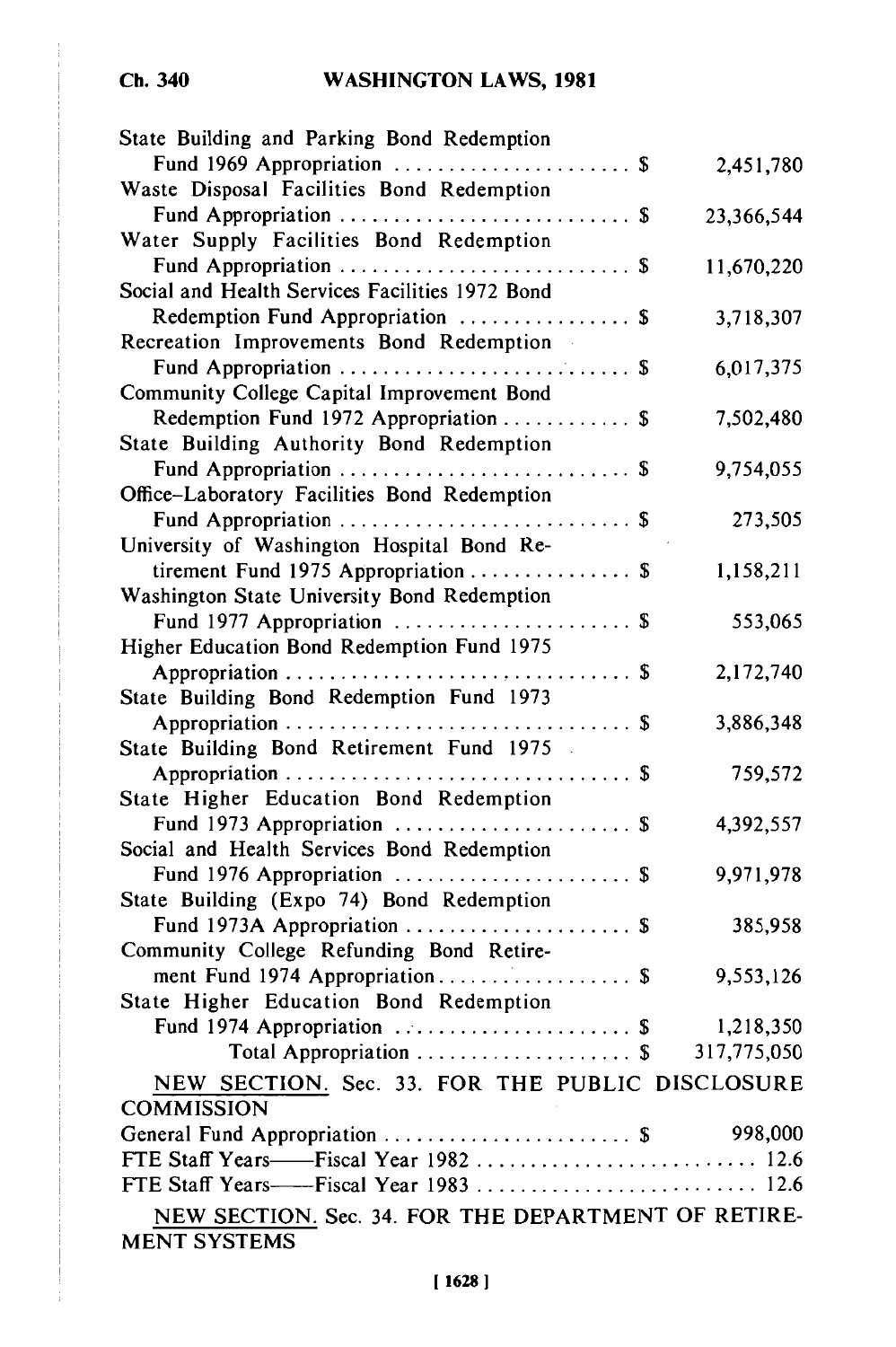| General Fund Appropriation \$ 183,150,000 |           |
|-------------------------------------------|-----------|
| Department of Retirement Systems Expense  |           |
|                                           | 9,085,000 |
| Total Appropriation  \$ 192,235,000       |           |
| FTE Staff Years——Fiscal Year 1982  157.0  |           |
|                                           |           |

The appropriations in this section are subject to the following conditions and limitations:

(1) A maximum of \$600,000 may be expended from the general fund appropriation for contributions to the judicial retirement system.

(2) A maximum of \$550,000 may be expended from the general fund appropriation for contributions to the judges' retirement system.

(3) A maximum of \$182,000,000 may be expended from the general fund appropriation for contribution to the law enforcement officers' and fire fighters' retirement system.

| NEW SECTION. Sec. 35. FOR THE MUNICIPAL RESEARCH         |  |
|----------------------------------------------------------|--|
| <b>COUNCIL</b>                                           |  |
|                                                          |  |
| NEW SECTION. Sec. 36. FOR THE BOARD OF ACCOUNTANCY       |  |
| General Fund Appropriation \$ 596,000                    |  |
|                                                          |  |
|                                                          |  |
| NEW SECTION. Sec. 37. FOR THE ATHLETIC COMMISSION        |  |
| General Fund Appropriation  \$ 71,000                    |  |
|                                                          |  |
|                                                          |  |
| NEW SECTION. Sec. 38. FOR THE CEMETERY BOARD             |  |
| General Fund——Cemetery Account Appropri-                 |  |
|                                                          |  |
|                                                          |  |
|                                                          |  |
| NEW SECTION. Sec. 39. FOR THE HORSE RACING               |  |
| <b>COMMISSION</b>                                        |  |
| Horse Racing Commission Fund Appropriation  \$ 2,138,000 |  |
| FTE Staff Years——Fiscal Year 1982  24.0                  |  |
| FTE Staff Years——Fiscal Year 1983  24.0                  |  |
|                                                          |  |

The appropriation in this section is subject to the following conditions and limitations:

(1) If there are more than five hundred ninety-five racing days during the 1981-83 biennium, the governor is hereby authorized to allocate such additional funds and FTE staff years as may be required.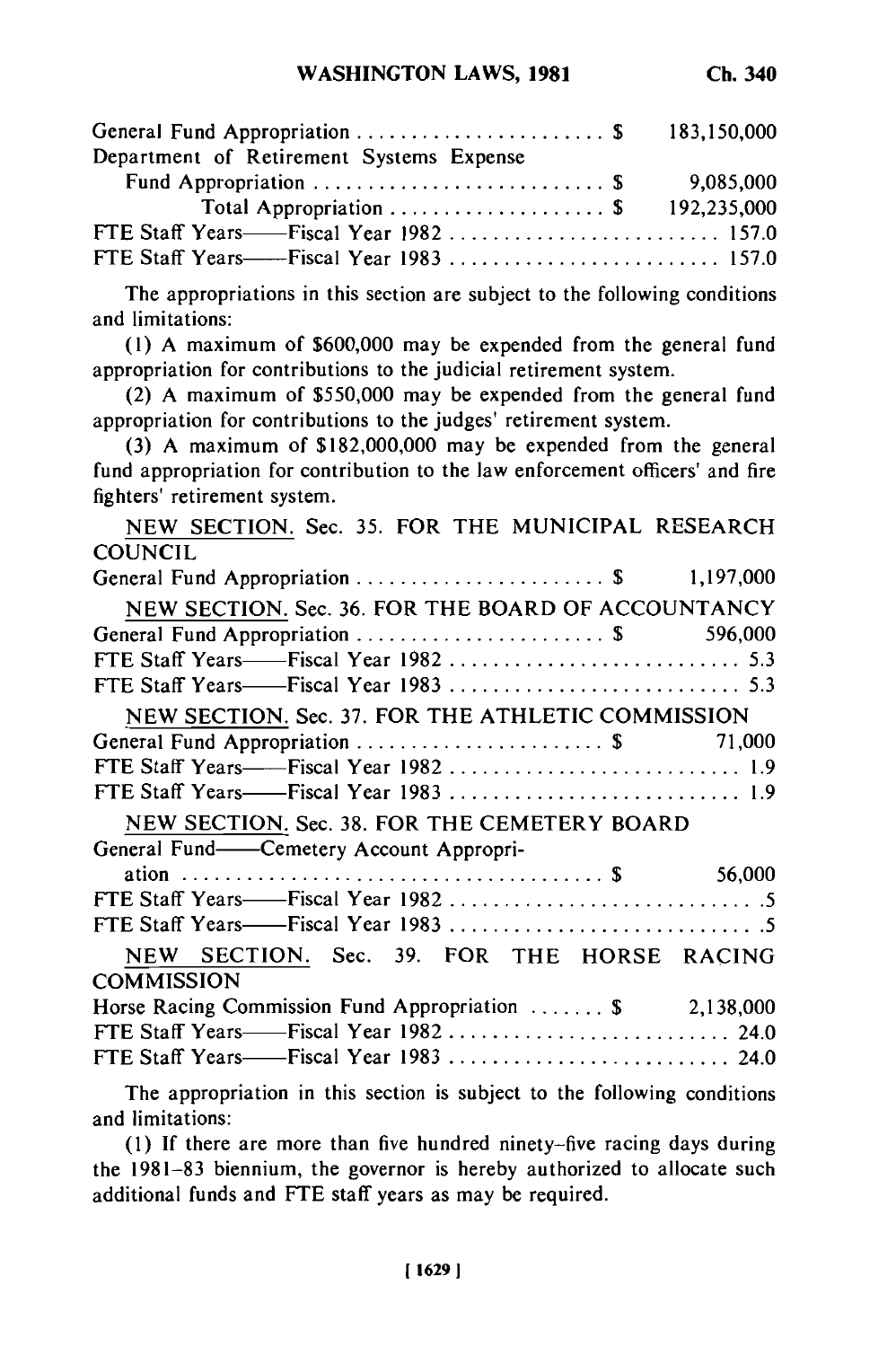(2) \$24,000 is provided solely for an evaluation of the commission's medication program. The evaluation is to be conducted by Washington State University and funds may be expended only for the direct costs of the evaluation.

| NEW SECTION. Sec. 40. FOR THE LIQUOR CONTROL BOARD |  |
|----------------------------------------------------|--|
| Liquor Revolving Fund Appropriation  \$ 75,823,000 |  |
|                                                    |  |
|                                                    |  |
| NEW SECTION. Sec. 41. FOR THE PHARMACY BOARD       |  |
|                                                    |  |
| FTE Staff Years——Fiscal Year 1982  18.5            |  |
|                                                    |  |

The appropriation in this section is subject to the following condition or limitation: No moneys appropriated in this section may be expended for continuation of the diversion investigation unit.

NEW SECTION. Sec. 42. FOR THE UTILITIES AND TRANS-PORTATION COMMISSION Public Service Revolving Fund Appropria-

| Tublic Octivity Revolving Tund reppropria        |            |
|--------------------------------------------------|------------|
|                                                  | 14,985,000 |
| Public Service Revolving Fund Appropria-         |            |
|                                                  | 317,000    |
| Grade Crossing Protective Fund Appropriation  \$ | 1,472,000  |
| Total Appropriation  \$                          | 16,774,000 |
|                                                  |            |
|                                                  |            |

The appropriations in this section are subject to the following conditions and limitations:

(1) \$775,000 from the grade crossing protective fund appropriation is provided solely for obligations incurred in prior biennia.

(2) The grade crossing protective fund appropriation shall be reduced by \$400,000 if Senate Bill No. 3927 is enacted during the 1981 regular session of the legislature.

NEW SECTION. Sec. 43. FOR THE BOARD FOR VOLUNTEER FIREMEN

Volunteer Firemen's Relief and Pension Fund

The appropriation in this section is subject to the following condition or limitation: \$15,000 is provided solely for an actuarial study of the volunteer firemen's pension fund.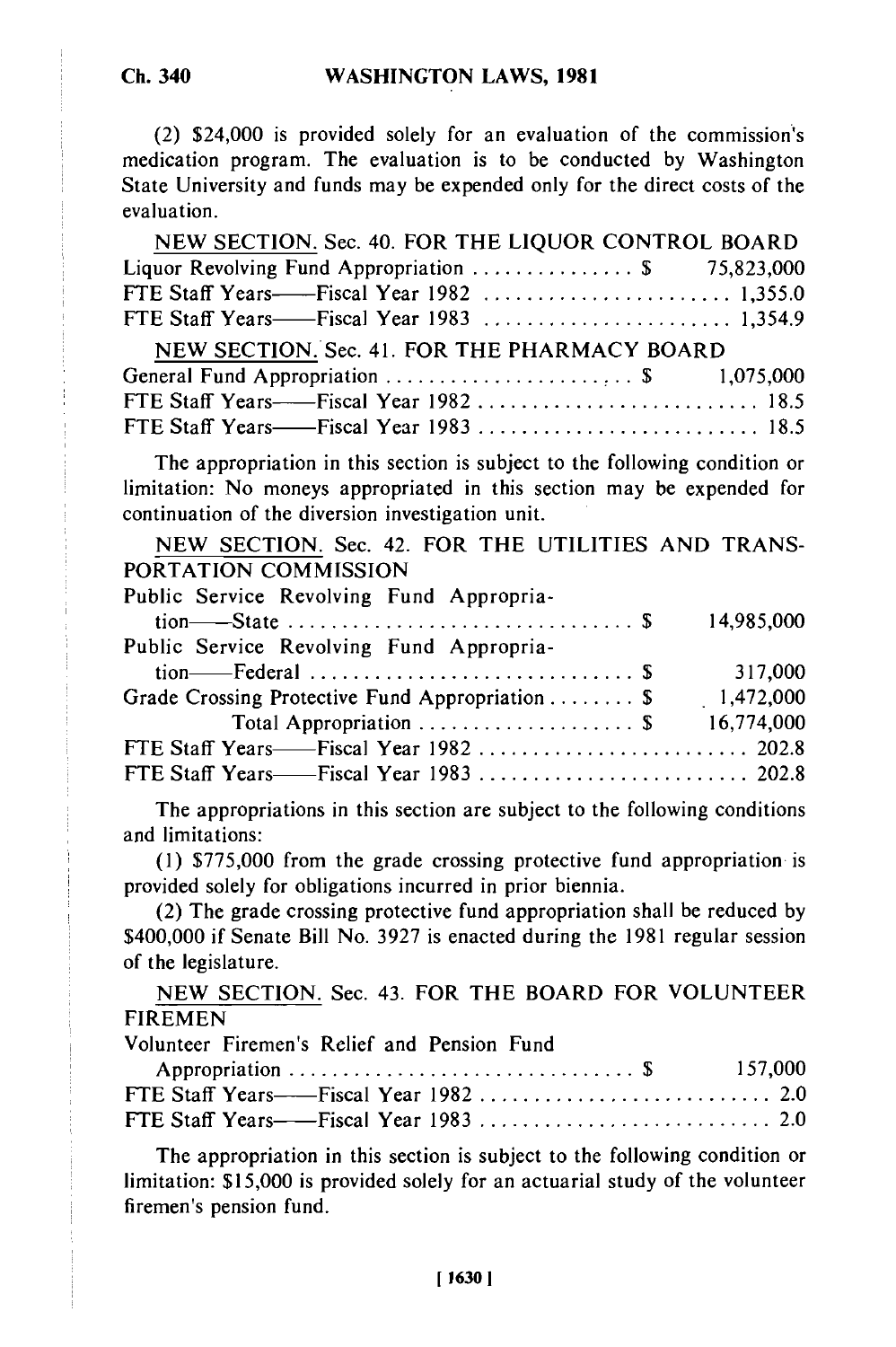| NEW SECTION. Sec. 44. FOR THE DEPARTMENT OF EMER- |           |
|---------------------------------------------------|-----------|
| <b>GENCY SERVICES</b>                             |           |
| General Fund Appropriation——State\$               | 1,118,000 |
| General Fund Appropriation----Federal\$           | 2,241,000 |
| Total Appropriation  \$                           | 3,359,000 |
|                                                   |           |
|                                                   |           |

The appropriations in this section are subject to the following condition or limitation: \$242,000 of the general fund—state appropriation is provided solely to reimburse the federal emergency management agency for the state's share of costs of individual and family grants provided for disaster relief: PROVIDED, That the department of emergency services, in conjunction with the department of social and health services, will reinstate an appeal process to the federal emergency management agency with respect to the \$87,102 in audit exceptions relative to the 1977 floods.

| NEW SECTION. Sec. 45. FOR THE MILITARY DEPARTMENT        |           |
|----------------------------------------------------------|-----------|
| General Fund Appropriation—State \$                      | 7.044.000 |
| General Fund Appropriation——Federal \$                   | 1,838,000 |
| Total Appropriation $\ldots \ldots \ldots \ldots \ldots$ | 8,882,000 |
|                                                          |           |
|                                                          |           |

The appropriations in this section are subject to the following conditions and limitations:

 $(1)$  \$310,000 of the general fund—state appropriation is provided solely for the continuation of the educational assistance grant program, of which a maximum of \$10,000 may be expended for administrative costs.

 $(2)$  \$32,000 of the general fund—state appropriation is provided solely for the Washington state guard.

NEW SECTION. Sec. 46. FOR THE PUBLIC EMPLOYMENT RE-LATIONS COMMISSION

| General Fund Appropriation  \$ 1,305,000 |  |
|------------------------------------------|--|
|                                          |  |
| FTE Staff Years——Fiscal Year 1983  16.4  |  |

The appropriation in this section is subject to the following condition or limitation: If Senate Bill Nos. 3405 and 3406, or House Bill Nos. 479 and 480, are enacted during the 1981 regular session of the legislature, the appropriation shall be reduced by \$10,000.

\*NEW SECTION. Sec. 47. THE DEPARTMENT OF SOCIAL AND HEALTH SERVICES

The appropriations made by this act to the department of social and health services are subject to the following conditions and limitations: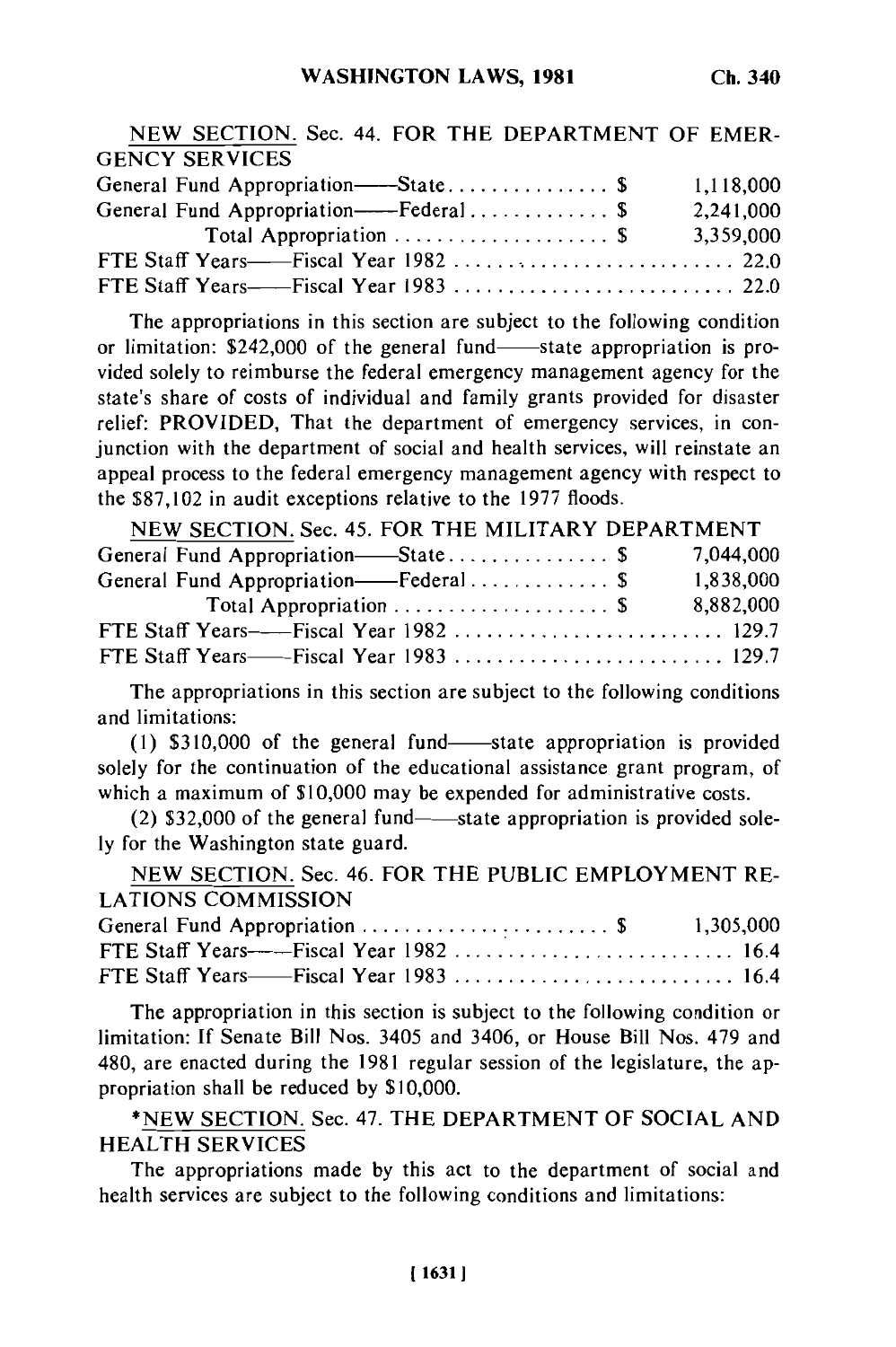**(1)** The department of social and health services shall not initiate any new services which will incur general fund state expenditures beyond those authorized by appropriation.

(2) Funds appropriated by this act to the department of social and health services shall be allotted and expended reflecting the legislative intent of this act. Within the specific limitations in this act, the department of social and health services may modify allotments after the initial three months of the biennium with the approval of the office of financial management in consultation with the committees on ways and means of the senate and house of representatives: PROVIDED, That such allotment modifications may include transfers within programs only in sections 48, 49, 50, and 51 of this act to the extent that the director of financial management, after a tenday prior notification to the committees on ways and means of the senate and house of representatives, shall attest to the critical nature of the modification.

(3) The department of social and health services may seek and receive additional federal funds not included in this act, subject to approval of the office of financial management, provided that such funding does not require additional expenditure of state funds.

(4) In anticipation of significant reductions in federal support for social service, public health, and Title XIX programs, the legislature has reduced the state's dependency on federal entitlement programs within the income maintenance, medical assistance, and social service programs. However, additional federal reductions may require further reductions to all human service programs. To ensure that the loss of federal funds does not result in an accelerated expenditure of state funds, the following requirements are placed on the department of social and health services:

(a) The department shall prepare a contingency expenditure plan to reflect anticipated loss of federal funds. This contingency plan shall include necessary program changes and a redefinition of services or eligibility criteria which will not require expenditures in excess of any appropriation provided in this act. The contingency plan shall be transmitted to the vided in this act. The contingency plan shall be transmitted to **(b)** *For each month that the department operates without a completed*

*(b)* For each month that the department operates without a completed contingency plan, 0.75% of each general fund—state appropriation shall *be placed in reserve status.*

*(c) Funds placed in reserve status pursuant to subsection (4)b) of this section shall not be released without approval of the office of financial management* **\*** *Sec. 47. was partially vertice***.** 

**. 47. Was partially velocu, see message at enu of chapter.**<br> **ACCESS** 

| *NEW SECTION. Sec. 48. FOR THE DEPARTMENT OF SOCIAL |  |
|-----------------------------------------------------|--|
| AND HEALTH SERVICES-ADULT CORRECTIONS PROGRAM       |  |
|                                                     |  |
|                                                     |  |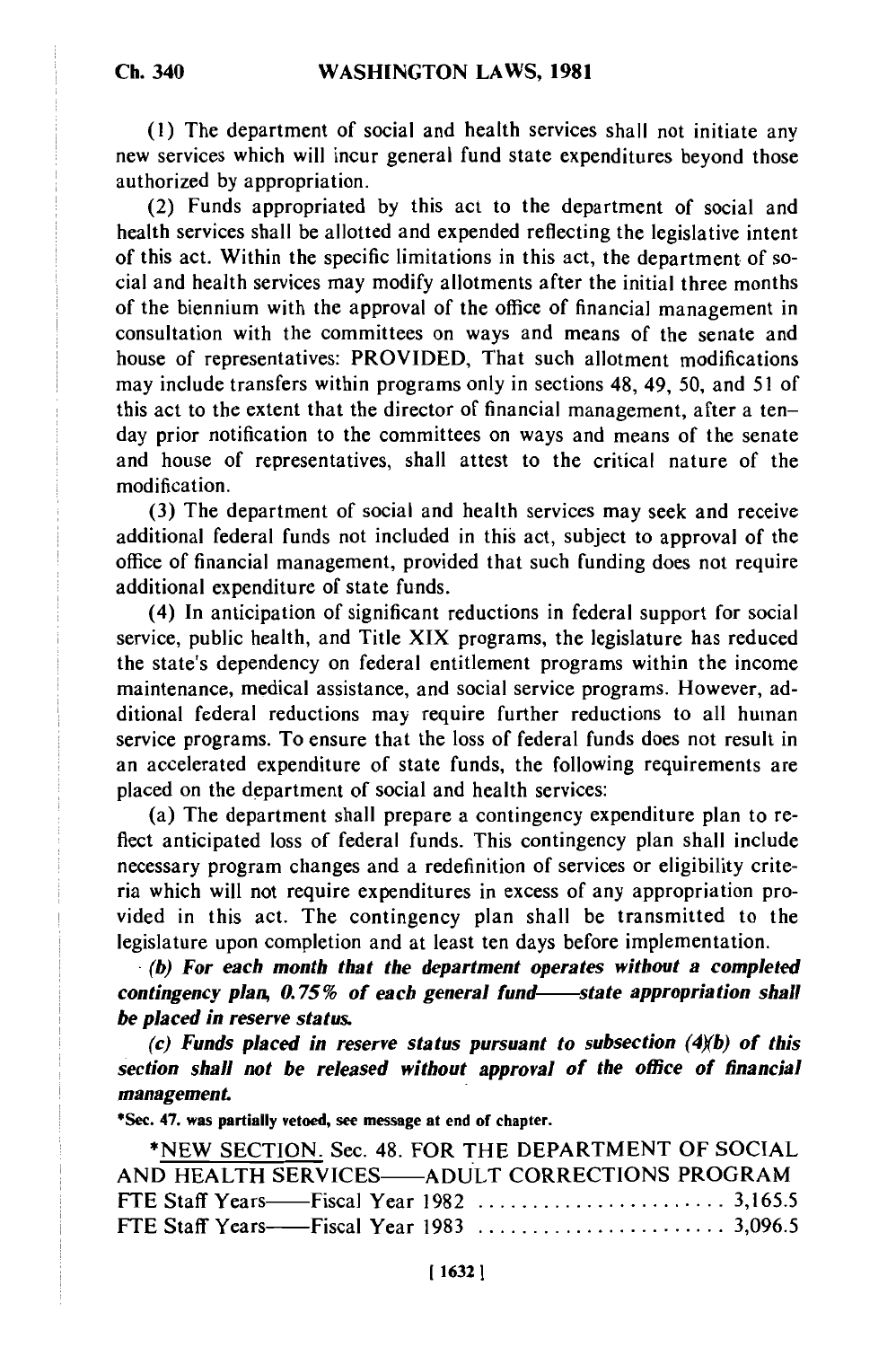### **(1)** COMMUNITY SERVICES

General Fund Appropriation ..............................\$ 48,264,000

The appropriation in this subsection is subject to the following conditions and limitations:

(a) \$18,321,000 is provided solely to contract with nonprofit corporations to provide diversionary programs and operate and/or contract for work/training release for convicted felons: PROVIDED, That \$1,000,000 of this appropriation is provided solely for Snohomish county pre-trial diversion and the continuation of the alternatives to street crime programs.

(b) \$2,479,000 is provided solely for intensive parole.

(c) \$23,290,000 is provided solely for probation and parole.

(2) INSTITUTIONAL SERVICES

General Fund Appropriation .............................\$ 141,532,000

The appropriation in this subsection is subject to the following conditions and limitations:

(a) The division (or department) of corrections shall present to the legislature by October 12, 1981, a comprehensive institutional educational policy. This report shall explain the basis for selection of educational programs and participation and shall outline program and payment policies for contracting for educational services. The report shall include, but is not limited to, a detailing by month for each institution of the programs, program goals, staffing, costs per offering, and actual and estimated inmate participation.

(b) It is the assumption of the legislature that the appropriation in this subsection initially provides:

(i) \$24,731,000 and 735.7 FTE staff years for the Washington Corrections Center, excluding funds related to court orders under Hoptowit v. Ray, No. 79-359 (E. D. Wash.);

(ii) \$38,312,000 and 1,375.5 **FTE** staff years for the Washington State Penitentiary, excluding funds relating to court orders under Hoptowit v. Ray, No. 79-359 (E. D. Wash.);

(iii) \$1,010,000 and 44.0 FTE staff years for the Monroe mental health unit;

(iv) \$24,990,000 and 762.0 FTE staff years for the Washington State Reformatory;

(v) \$8,269,000 and 271.0 **FTE** staff years for the Purdy Treatment Center for Women;

(vi) \$16,000,000 and 570.0 FTE staff years for the McNeil Island Penitentiary;

(vii) \$9,090,000 and 322.0 **FTE** staff years for the Special Offenders Center; and

(viii) Funds for other costs associated with honor camps and the Pine Lodge Corrections Center.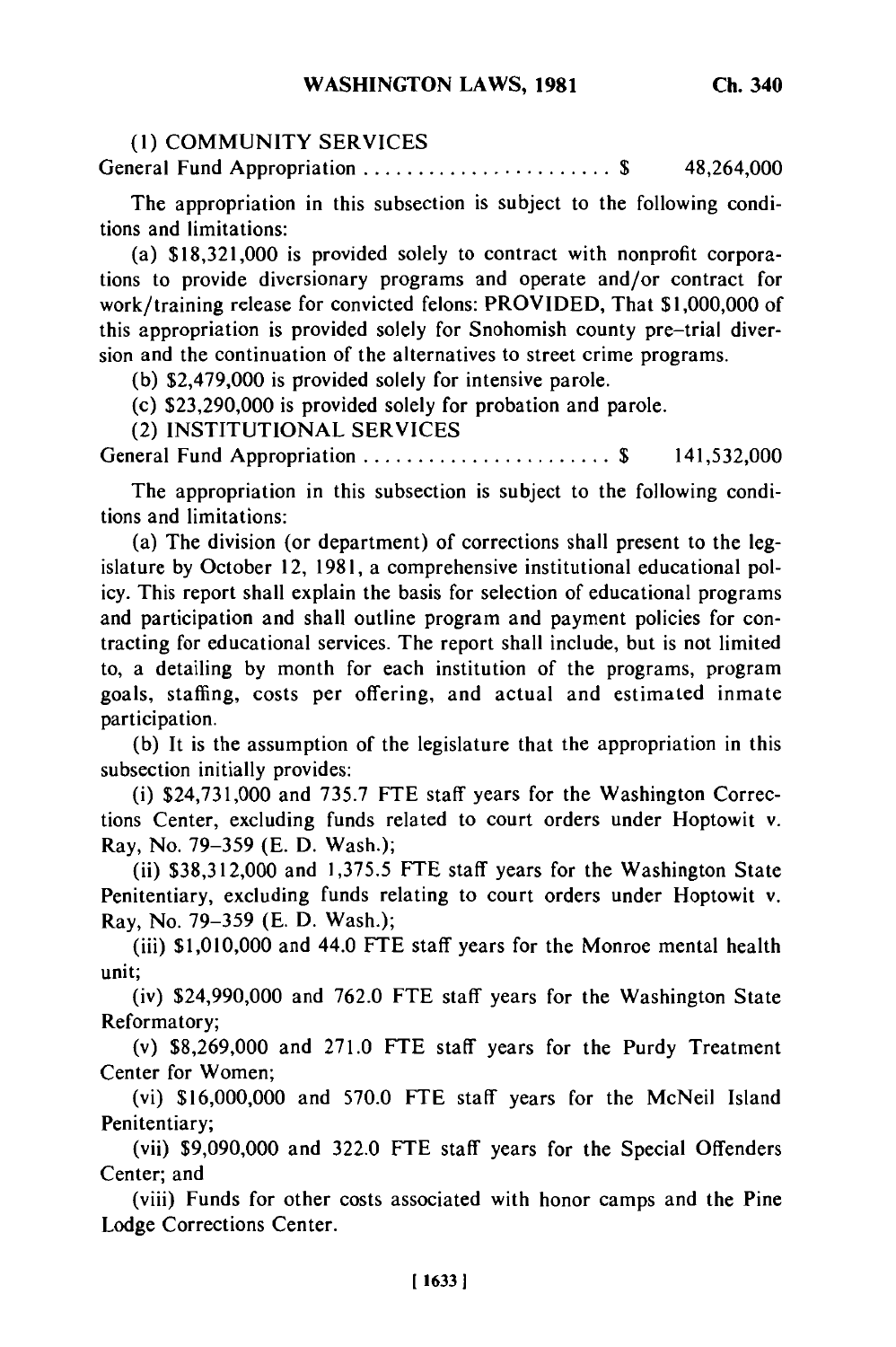### **(3)** PROGRAM SUPPORT

General Fund Appropriation ....................... **\$** 16,989,000

The appropriation in this subsection is subject to the following conditions and limitations:

(a) \$500,000 is provided solely for individual legal services. There shall be no solicitation of legal action and all informal means of resolving disputes shall be utilized. These funds shall not be used to support class action litigation.

(b) \$4,102,000 and 122.0 FTE staff years are provided solely for costs directly resulting from the decision in Hoptowit v. Ray, No. 79-359 **(E.** D. Wash.): PROVIDED, That no expenditure of funds may be made without the signature of the agency's assistant attorney general on the authorizing document.

(c) \$4,057,000 and 89.0 **FTE** staff years are provided solely to address population overrun in excess of current bed capacity. Such funds shall be released only with the approval of the director of financial management in consultation with the committees on ways and means of the senate and house of representatives.

**(d)** \$1,200,000 is provided solely for the one-time cost impact to communities associated with locating additional state correctional facilities.

(4) If a department of corrections is established by an act of the 1981 regular session of the legislature, the appropriations in this section shall be transferred to the department of corrections. All conditions and limitations as expressed in sections 47 and 48 of this act shall apply to the department of corrections.

**(5)** Funds may be transferred from program support to institutional services for costs associated with Hoptowit v. Ray, No. 79-359 (E. D. Wash.), and population overruns to the extent provided for in this section. *No other transfers between category appropriations shall be made.*

**(6)** The department of social and health services, or the department of corrections if it is created during the **1981** regular session of the legislature, shall in conjunction with the office of financial management and the committees on ways and means of the senate and house of representatives develop staff-to-inmate ratios or a system of post assignment for each correctional unit **by** August **1, 1981. By** September **1, 1981,** a written report on proposed staffing levels shall be presented to the legislature comparing this staffing to prior biennial levels and discussing its programmatic and fiscal implications.

**\*Sec. 48. was partially vetoed, see message at end of chapter.**

NEW SECTION. Sec. 49. FOR THE DEPARTMENT OF SOCIAL AND HEALTH SERVICES-JUVENILE REHABILITATION PROGRAM

FTE Staff Years- Fiscal Year 1982 ......................... 810.5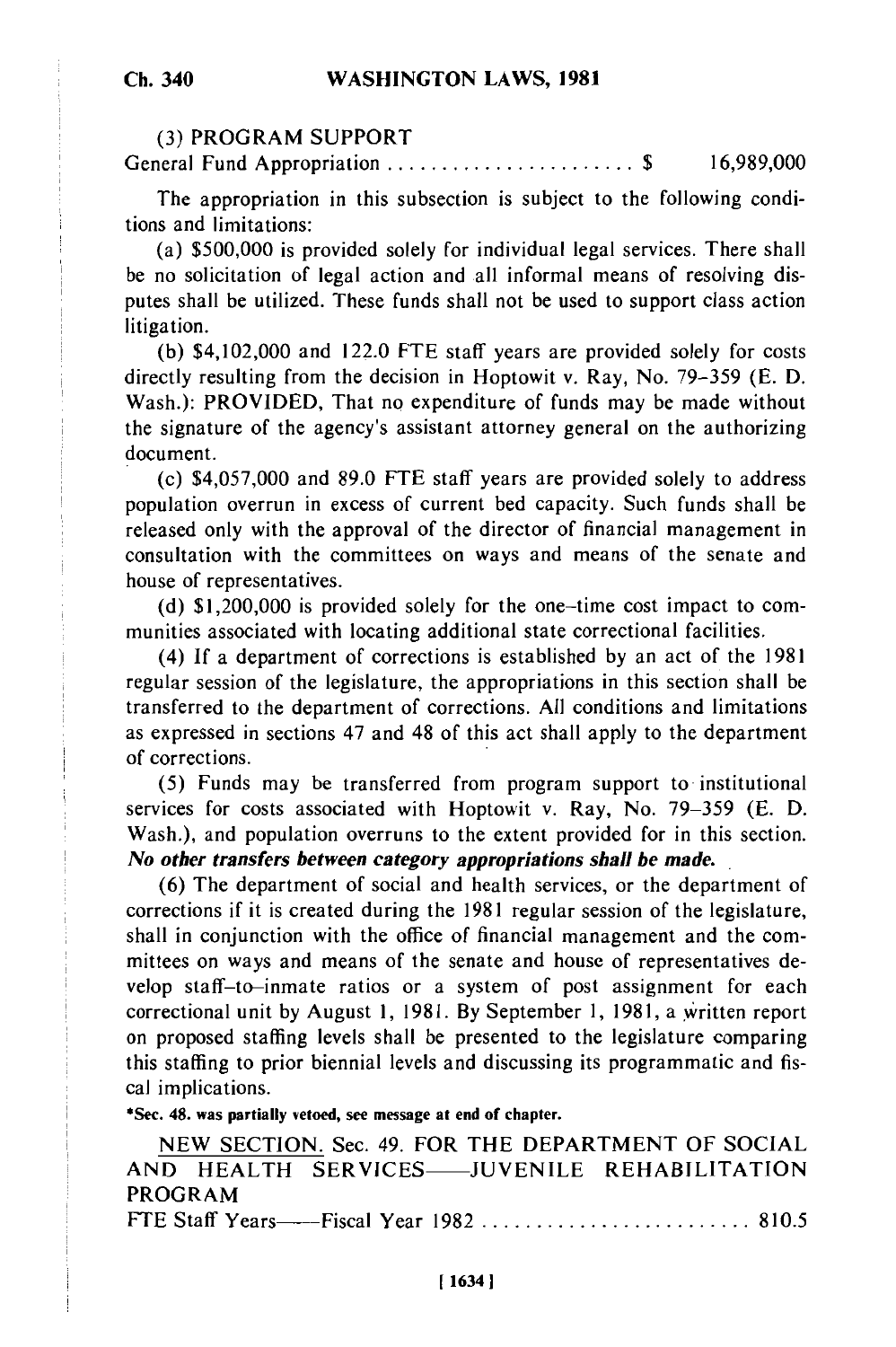| FTE Staff Years——Fiscal Year 1983  811.5 |            |
|------------------------------------------|------------|
| (1) COMMUNITY SERVICES                   |            |
| General Fund Appropriation—State\$       | 20.562.000 |
| General Fund Appropriation——Federal  \$  | 57,000     |
| Total Appropriation  \$                  | 20,619,000 |

The appropriations in this subsection are subject to the following conditions and limitations:

(a)  $$1,480,000$  of the general fund—state appropriation is provided solely for community diagnostic services. A maximum of \$857 per youth may be expended for community diagnostic services.

(b)  $$700,000$  from the general fund-state appropriation and 20.0 FTE staff years are provided solely for additional group home beds.

(c) \$224,000 and 3.8 FTE staff years are provided solely to establish a special treatment program for violent assault offenders in community programs.

(d) \$175,000 from the general fund—state appropriation and 10.0 **FTE** staff years are provided solely to increase the bed capacity of stateoperated group homes.

(e) \$7,047,000 is provided solely for consolidated local programs. It is the intent of this funding to reduce existing program categorical barriers for funding and services and to support coordinated community-based treatment programs designed to more effectively and efficiently rehabilitate youthful offenders while protecting society. The department of social and health services shall report to the legislature by January 15, 1982, on the services funded under this program and the success of the programs in preventing institutionalization and reducing recidivism.

(2) INSTITUTIONAL SERVICES

| 35,443,000 |
|------------|
| 682,000    |
| 36.125.000 |
|            |

The appropriations in this subsection are subject to the following conditions and limitations:

(a) \$428,000 and 12.0 FTE staff years are provided solely for a violent assault offender unit at the Green Hill School.

(b) It is the assumption of the legislature that the appropriations in this subsection initially provide:

(i) \$10,046,000 (including \$9,834,000 from the state general fund) and 379.8 **FTE** staff years for the Echo Glen Children's Center to operate at least twelve cottages;

(ii) \$8,646,000 (including \$8,456,000 from the state general fund) and 326.0 **FTE** staff years for the Maple Lane School to operate at full bed capacity;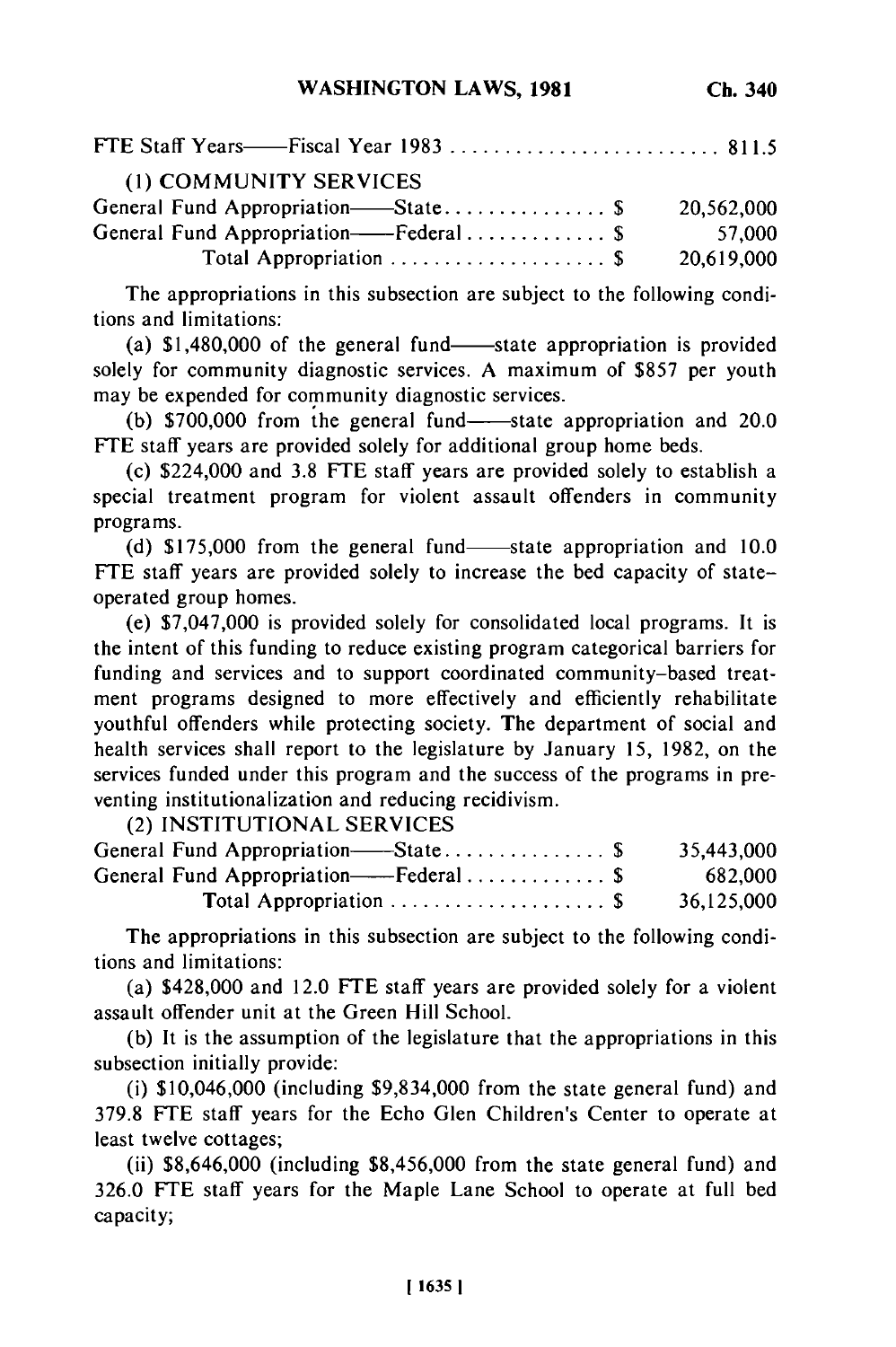(iii) \$10,095,000 (including \$9,965,000 from the state general fund) and 327.4 FTE staff years for the Green Hill School to operate at full bed capacity;

(iv) \$4,483,000 (including \$4,393,000 from the state general fund) and 152.0 FTE staff years for the Naselle Youth Camp to operate at full bed capacity; and

(v) \$2,855,000 (including \$2,795,000 from the state general fund) and 82.0 **FTE** staff years for the Mission Creek Youth Camp to operate at full bed capacity.

(3) PROGRAM SUPPORT

General Fund Appropriation ....................... \$ 2,439,000 \*NEW SECTION. Sec. 50. FOR THE DEPARTMENT OF SOCIAL AND HEALTH SERVICES-MENTAL HEALTH PROGRAM FTE Staff Years——Fiscal Year 1982 ............................ 1,808.5

**FTE Staff Years——Fiscal Year 1983** ............................ 1,834.5 (1) COMMUNITY SERVICES General Fund Appropriation-State 55,684,000

| 14,996,000 |
|------------|
| 922,000    |
| 71,602,000 |
|            |

The appropriations in this subsection are subject to the following conditions and limitations:

(a)  $$51,010,000$  of which  $$36,570,000$  is from the general fund-state appropriation is provided solely for community mental health services. Of this amount,  $$1,150,000$  of the general fund-state appropriation is provided solely for 90 new residential treatment facility beds: PROVIDED, That Substitute House Bill No. 353 is passed during the 1981 legislative session: PROVIDED FURTHER, That if Substitute House Bill No. 353 should not pass, the funds provided for these beds shall be transferred to the institutional category of the mental health divisions appropriation. These beds are to be phased in according to the following schedule: 30 beds available January 1, 1982; an additional 30 beds available July 1, 1982; and an additional 30 beds available January 1, 1983. The department of social and health services shall contract for these beds at a rate not exceeding \$35.00 per day. These beds shall serve the chronically mentally ill.

(b)  $$20,592,000$  of which  $$19,114,000$  is from the general fund----state appropriation is provided solely for Involuntary Treatment Act costs. Up to \$2,200,000 of the general fund—state appropriation is provided for 60 new evaluation and treatment beds. These beds are for 72-hour and 14-day commitments. All 60 beds shall be available no later than January 1, 1983. The department of social and health services shall contract for these beds at a rate not to exceed \$50.00 per day.

(2) INSTITUTIONAL SERVICES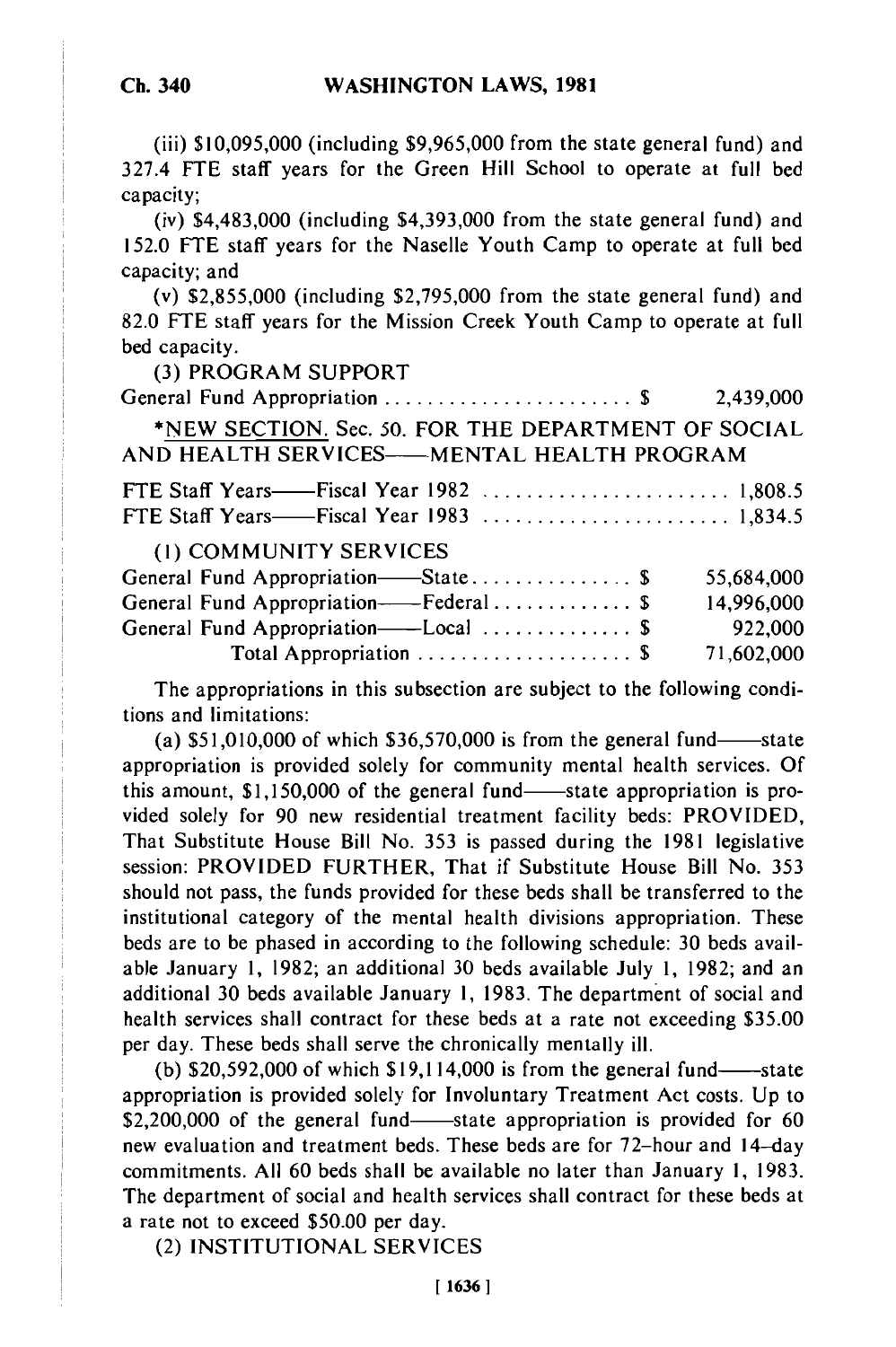| General Fund Appropriation—State \$                      | 73,910,000 |
|----------------------------------------------------------|------------|
| General Fund Appropriation——Federal\$                    | 4,978,000  |
| Total Appropriation $\ldots \ldots \ldots \ldots \ldots$ | 78,888,000 |

The appropriations in this subsection are subject to the following conditions and limitations:

(a) \$48,259,000, of which \$45,862,000 is from state funds, is provided solely for Western State Hospital. Funds are provided for the operation of up to **95%** of the rated bed capacity of this institution. 548.0 FTE staff years are provided for maintenance and support staff.

(b) \$22,375,000, of which \$20,718,000 is from state funds, is provided for Eastern State Hospital. Funds are provided for the operation of up to 95% of the rated bed capacity of this institution. 342.0 FTE staff years are provided for maintenance and support staff.

(c) \$4,856,000, of which \$4,105,000 is from state funds, is provided solely for the PORTAL program at the Northern State facility. The secretary of social and health services shall prepare a report for submittal to the legislature by October 1, 1982, on the feasibility and method for implementing the residential treatment program utilized by PORTAL, in communities around the state.

(d) \$3,399,000, of which \$3,225,000 is from state funds, is provided solely for the child study and treatment center.

(e) Upon completion of the new hospital beds at the state hospitals, the department may, by contract, allow other public agencies to utilize the beds made surplus by the opening of the new facility if those agencies provide the funds to cover the full cost of such operation. The hospital shall account for these patients separately from state-supported patients. The care of these patients shall not be subject to the staff-to-patient ratio required in this act.

*(1) The department of social and health services in conjunction with the office of financial management and the legislative budget committee shall develop staff-to-patient ratios for each treatment unit by September 1, 1981. By October 1, 1981, the state hospitals shall operate at these required ratios.* **(3)** SPECIAL PROJECTS

| General Fund Appropriation—State \$     | 1,514,000 |
|-----------------------------------------|-----------|
| General Fund Appropriation----Federal\$ | 320,000   |
| Total Appropriation  \$                 | 1,834,000 |

The appropriations in this subsection are subject to the following condition or limitation: \$683,000 from the general fund—state appropriation is provided solely for the continuation of the case management projects in Snohomish, King, Pierce, and Clark counties, and such other counties as funds allow: PROVIDED, That each county receiving these funds shall develop a method of funding case management within its 1983-85 grant-inaid awards.

(4) PROGRAM SUPPORT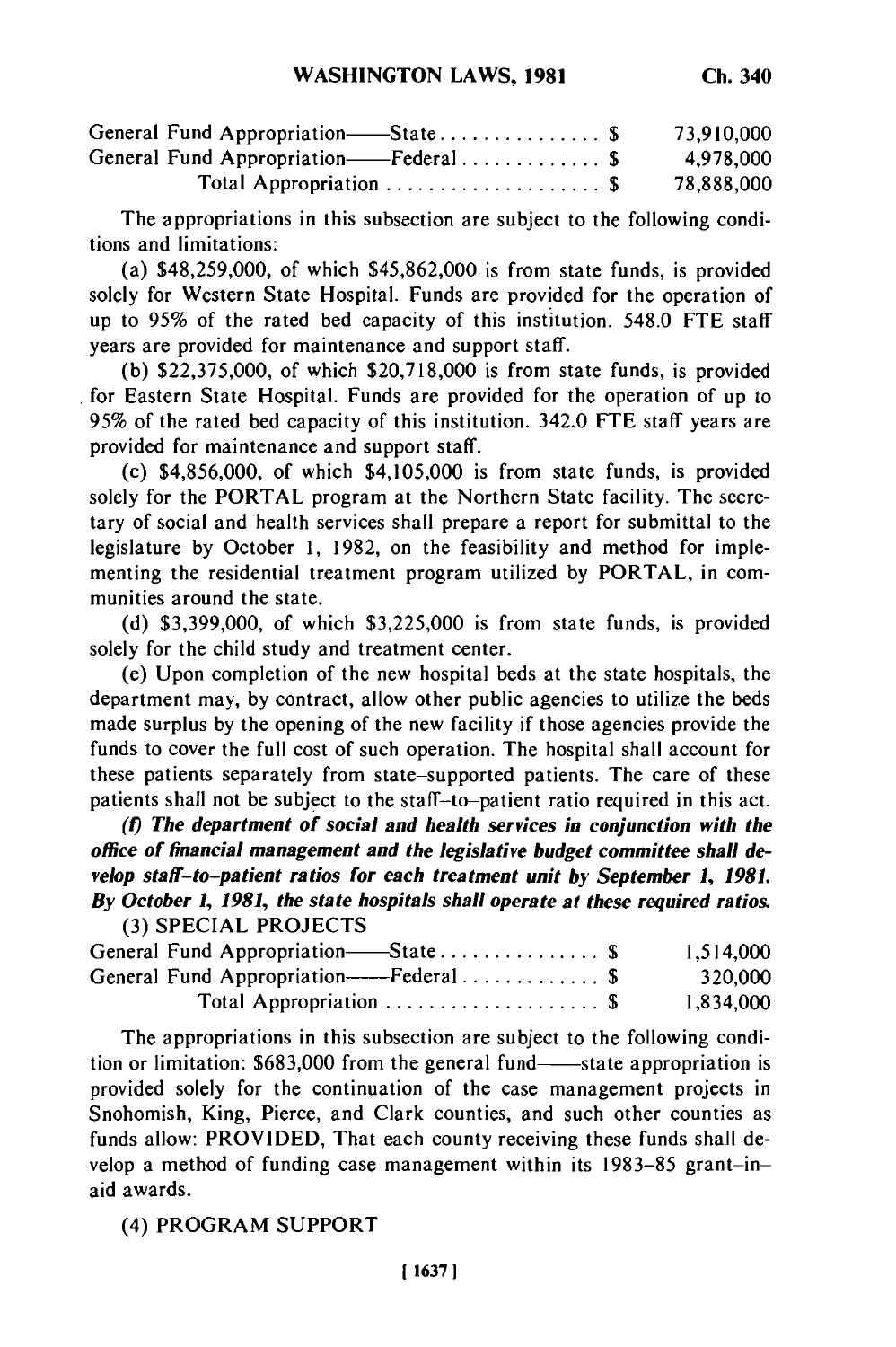| ÷ū. | i40 |
|-----|-----|
|     |     |

| General Fund Appropriation—State\$                                        | 1,851,000  |
|---------------------------------------------------------------------------|------------|
| General Fund Appropriation——Federal\$                                     | 549,000    |
| Total Appropriation  \$                                                   | 2,400,000  |
| *Sec. 50. was partially vetoed, see message at end of chapter.            |            |
| *NEW SECTION. Sec. 51. FOR THE DEPARTMENT OF SOCIAL                       |            |
| AND HEALTH SERVICES---- DEVELOPMENTAL DISABILITIES                        |            |
| PROGRAM                                                                   |            |
|                                                                           |            |
|                                                                           |            |
| (1) COMMUNITY SERVICES                                                    |            |
| General Fund Appropriation—State \$                                       | 47,569,000 |
| General Fund Appropriation——Federal \$                                    | 11,645,000 |
| Total Appropriation  \$                                                   | 59,214,000 |
| The appropriations in this subsection are subject to the following condi- |            |

tions and limitations: (a) \$2,000,000 of which \$1,000,000 is from federal funds is provided solely for the fragile children's program.

*(b) The funds appropriated for community services are to be allocated by the department for county services, including developmental disability center funding, on a block grant basis. The block grants shall be awarded each biennial quarter. It shall be a condition of receipt of these funds that no county may take an action which will, in the opinion of the department, lessen the service level provided by state funding. The department shall establish necessary regulations to carry out this subsection.*

(2) **INSTITUTIONAL SERVICES** General Fund Appropriation- State ............... **\$ 84,178,000** General Fund Appropriation- Federal ............. **\$** 49,036,000 Total Appropriation .................... **\$** 133,214,000

The appropriations in this subsection are subject to the following conditions and limitations:

(a) The department of social and health services in conjunction with the superintendent of public instruction and a legislative study committee shall study the services provided **by** the School for the Deaf and the School for the Blind. The study shall be prepared in consultation with the parents of students enrolled in these schools as well as members of the deaf and blind community. The study shall include the role these schools play in the provision of education to sensory handicapped pupils in the state. The study shall further include an assessment of the advantages and disadvantages of (i) continuing the operation of the schools; (ii) changing the operation of the schools; and (iii) closing the schools and serving the students through public schools' special programs. The report shall be completed and submitted to the legislature for review **by** December **30, 1981.**

**[16381**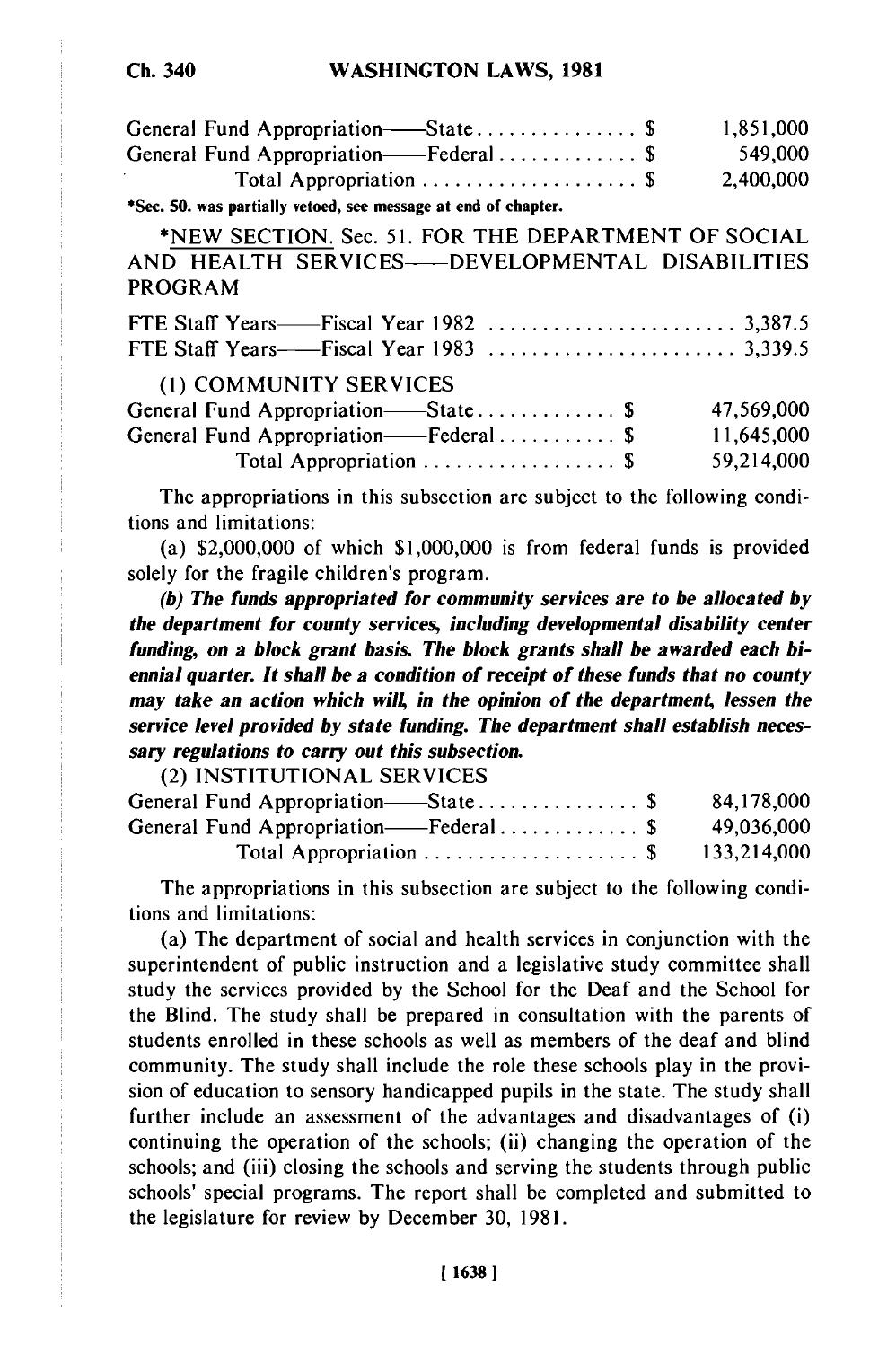**(b)** \$6,781,000 is provided solely for the School for the Deaf, of which \$3,356,000 is for fiscal year 1982 and \$3,424,000 is for fiscal year 1983. \$4,679,000 is provided solely for the School for the Blind, of which \$2,316,000 is for fiscal year 1982 and \$2,363,000 is for fiscal year 1983.

(c) It is the assumption of the legislature that the appropriations in this subsection initially provide:

(i) \$32,544,000 and 775.0 **FTE** staff years for the Fircrest School to operate at a biennial average daily population of 491;

(ii) \$15,264,000 and 386.0 FTE staff years for the Interlake School to operate at a biennial average daily population of 248;

(iii) \$34,237,000 and 801.0 FTE staff years for the Rainier School to operate at a biennial average daily population of 531;

(iv) \$24,651,000 and 574.0 FTE staff years for Lakeland Village to operate at a biennial average daily population of 359;

(v) \$10,020,000 and 243.0 FTE staff years for the Yakima Valley School to operate at a biennial average daily population of 148;

(vi) \$3,921,000 and 94.0 FTE staff years for the Francis Haddon Morgan Children's Center to operate at a biennial average daily population of 55; and

(vii) \$1,117,000 and 23.0 FTE staff years for the Cerebral Palsy Center to operate at a biennial average daily population of 16.

(3) SPECIAL PROJECTS

| $1.31$ of Lemma in $0.32$                                     |           |
|---------------------------------------------------------------|-----------|
| General Fund Appropriation-State \$                           | 984,000   |
| General Fund Appropriation——Federal \$                        | 2,397,000 |
| Total Appropriation  \$                                       | 3,381,000 |
| (4) PROGRAM SUPPORT                                           |           |
| General Fund Appropriation-State\$                            | 3,056,000 |
| General Fund Appropriation-Federal \$                         | 227,000   |
| Total Appropriation  \$                                       | 3,283,000 |
| *Sec. 51, was nortially vetoed, see message at end of chanter |           |

| NEW SECTION. Sec. 52. FOR THE DEPARTMENT OF SOCIAL |                         |  |             |
|----------------------------------------------------|-------------------------|--|-------------|
| AND HEALTH SERVICES-NURSING HOMES PROGRAM          |                         |  |             |
| General Fund Appropriation-State\$ 175,951,000     |                         |  |             |
| General Fund Appropriation——Federal \$             |                         |  | 175,951,000 |
|                                                    | Total Appropriation  \$ |  | 351,902,000 |

The appropriations in this section are subject to the following condition or limitation: This appropriation assumes passage of Senate Bill No. 3765 or initiation. This appropriation assumes passage or Schate Br.<br>and a two-year delay of implementation of chapter 74.46 RCW.  $\alpha$  two-year usial of implementation of chapter 74.40 KCW.

\*NEW SECTION. Sec. 53. FOR THE DEPARTMENT OF SOCIAL<br>AND HEALTH SERVICES----INCOME MAINTENANCE GRANTS PROGRAM

General Fund Appropriation—State ................. \$ 329,489,000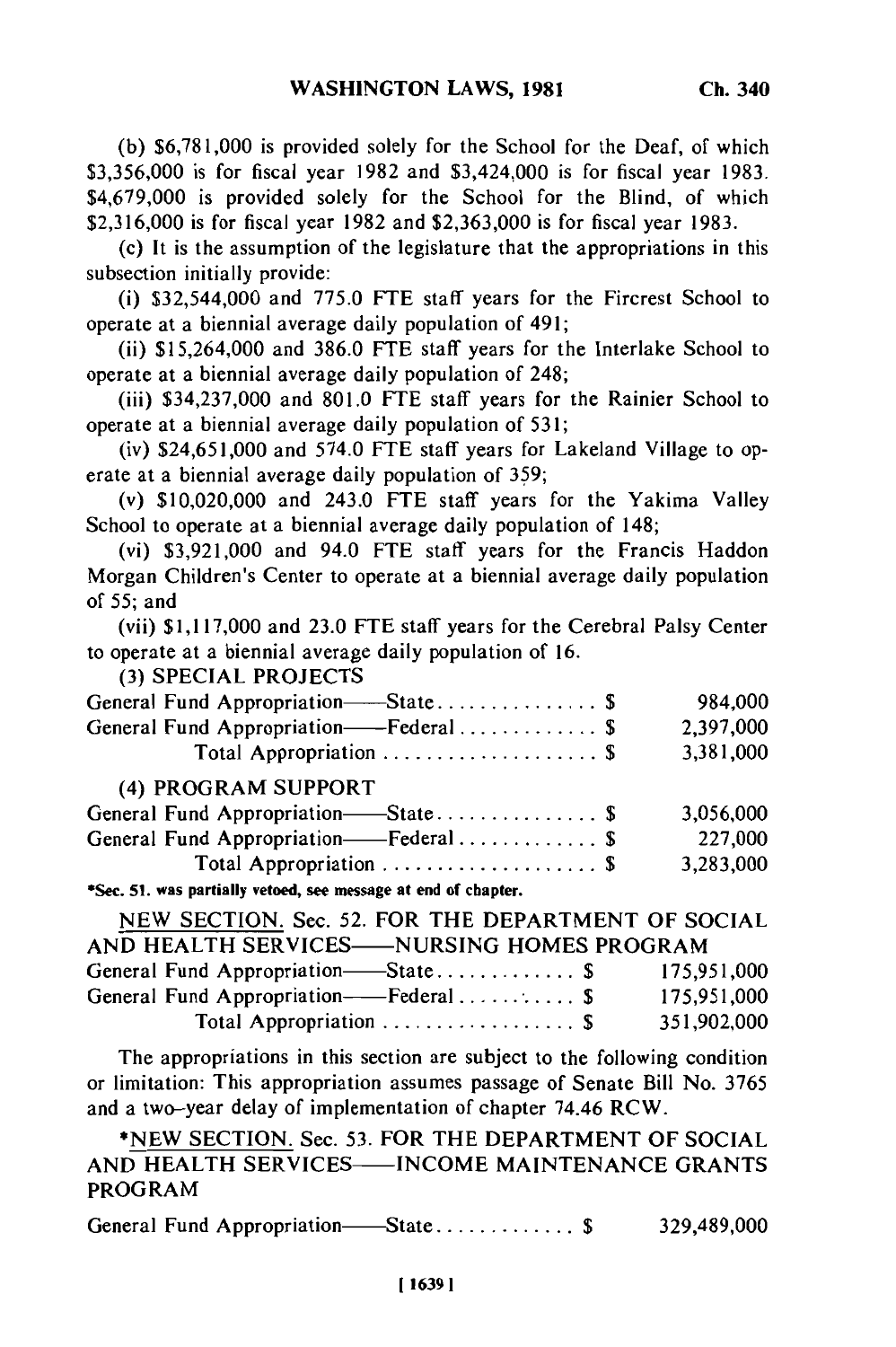| General Fund Appropriation——Federal \$ | 342,795,000 |
|----------------------------------------|-------------|
| Total Appropriation  \$                | 672,284,000 |

The appropriations in this section are subject to the following conditions and limitations:

### *(1) The department of social and health services shall maintain state payments for grants at the state payment level provided for in chapter 74.08 RCW and this section.*

(2) \$20,000,000 is provided solely for implementation of the consolidated emergency assistance program to provide specifically directed cash or inkind benefits to meet the specific emergent need(s) of the applicant. Aid may be provided for up to two months in any consecutive twelve-month period to low-income families with children who are ineligible for other state or federal assistance *: PROVIDED, That no more than the value of 60 % of a full AFDC grant shall be allocated in the first month and no more than 100 % of a full AFDC grant in any consecutive twelve-month period.* **It** is the intent of the legislature that eligibility requirements shall be stricter than AFDC requirements. The department of social and health services shall immediately apply for waivers under Title XI, section 1115 of the federal social security act to allow federal matching funds to be used for the consolidated emergency assistance program as provided for in this section and in chapter 74.04 RCW (Senate Bill No. 4299).

(3) \$53,428,000 of the general fund-state appropriation is provided solely for income maintenance grants for the general assistance—unemployable program.

(4) The department of social and health services shall immediately evaluate federal proposals which are presently legal options to the states and implement those which are found to be cost-effective. *The department of social and health services shall immediately request waivers for federal proposals relating to standard flat deductions for work expenses and child care, earned income disregards, and mandatory work experience programs.* In addition, the department shall seek waivers for any specific federal proposals which are cost-effective and are not now authorized. When waivers are obtained, changes shall be implemented. The department of social and health services shall provide proper notification, in accordance with state and federal laws and regulations, of any changes that are implemented. Furthermore, the department of social and health services shall draft rules to implement enacted changes to Title IV-A of the federal social security act prior to the issuance of federal regulations in order to avoid overexpenditure of state funds.

(5) The department of social and health services shall submit a report no later than November 2, 1981, to the committees on ways and means, social and health services, and human services of the senate and house of representatives detailing the implementation schedule and fiscal and program impact of these changes.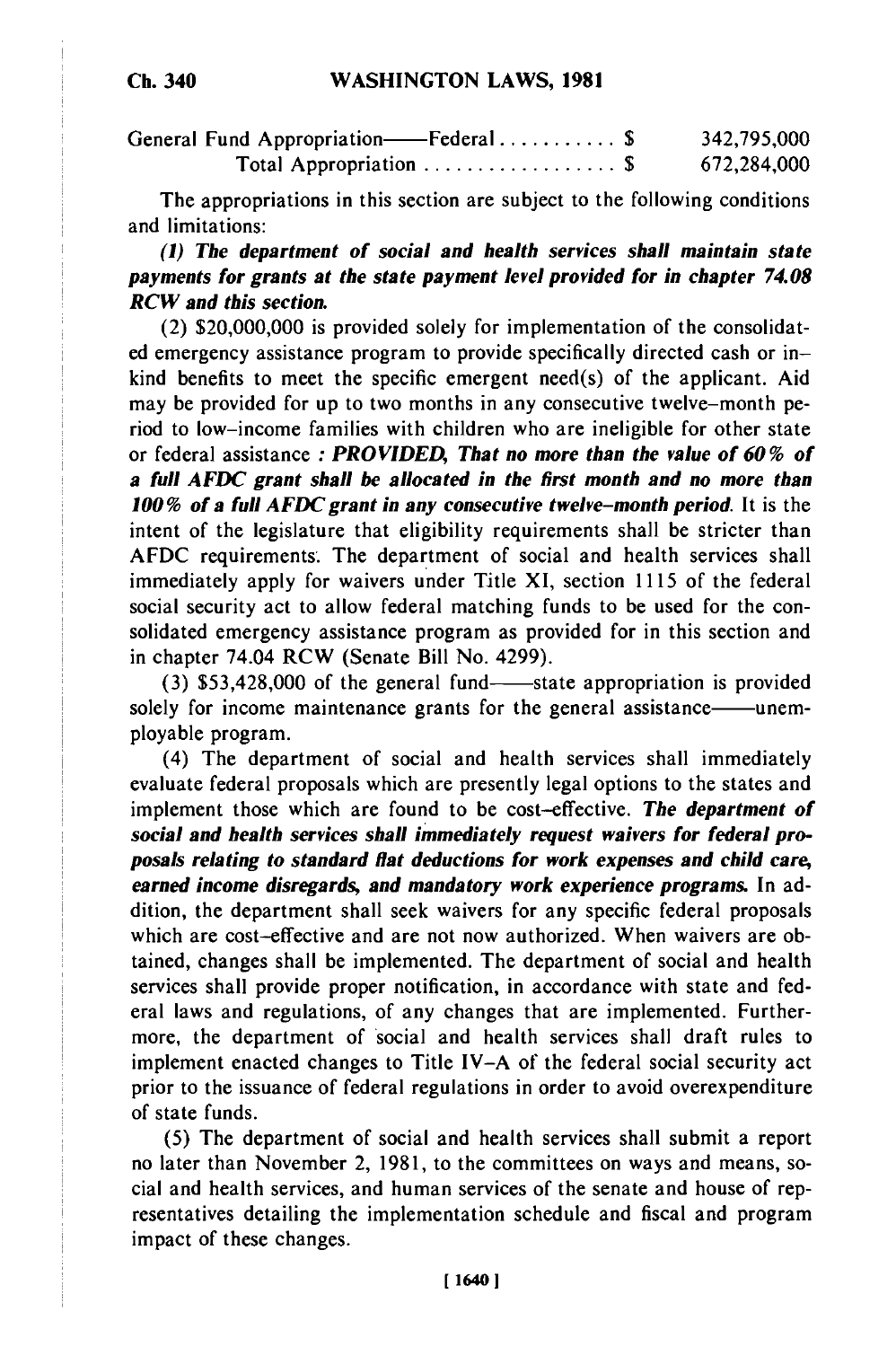**(6)** It is the assumption of the legislature that the appropriations in this section initially provide:

(a) \$44,220,000 from federal funds for energy assistance;

(b) \$61,220,000 from federal funds for Indochinese refugees;

(c) \$20,000,000 from the state general fund for the consolidated emergency assistance program;

(d) \$453,334,000 (including \$219,086,000 from the state general fund) for aid to families with dependent children, with a caseload assumption for fiscal year 1982 of 59,890 cases and a caseload assumption for fiscal year 1983 of 61,797 cases;

(e) \$31,103,000 from the state general fund for the supplemental security income state supplement;

(f) \$53,428,000 from the state general fund for general assistance, with a caseload assumption for fiscal year 1982 of 9,075 cases and a caseload assumption for fiscal year 1983 of 9,692 cases;

(g) \$2,034,000 from the state general fund for supplemental security income—additional requirements;

(h) \$2,116,000 from the state general fund for burial assistance;

(i) \$2,361,000 (including \$1,475,000 from the state general fund) for employment and training day-care; and

**(j)** \$2,468,000 (including \$247,000 from the state general fund) for work incentive payments.

*(7) The department of social and health services shall review service manuals and make changes by September 15, 1981, as necessary to ensure that eligibility standards for income maintenance are as restrictive as is permitted under state and federal law. The department shall provide a summary of the changes on actual and projected cost savings to the committees on ways and means, social and health services, and human services of the senate and house of representatives by November 2, 1981.*

**\*See. 53. was partially vetoed, see message at end of chapter.**

**\*NEW SECTION.** Sec. 54. FOR THE DEPARTMENT OF **SOCIAL AND** HEALTH **SERVICES- COMMUNITY SOCIAL SERVICES** GRANTS PROGRAM

| General Fund Appropriation—State\$                       | 137,474,000 |
|----------------------------------------------------------|-------------|
| General Fund Appropriation——Federal\$                    | 69,318,000  |
| General Fund Appropriation——Local  \$                    | 105,000     |
| Total Appropriation $\ldots \ldots \ldots \ldots \ldots$ | 206,897,000 |

The appropriations in this section are subject to the following conditions and limitations:

**(I)** \$42,000,000 of which **\$19,566,000** is from federal funds is provided solely for the provision of chore services to persons at risk of institutionalization who meet the eligibility criteria in RCW 74.08.540, and for the support of programs utilizing volunteers to provide chore services. **Of** that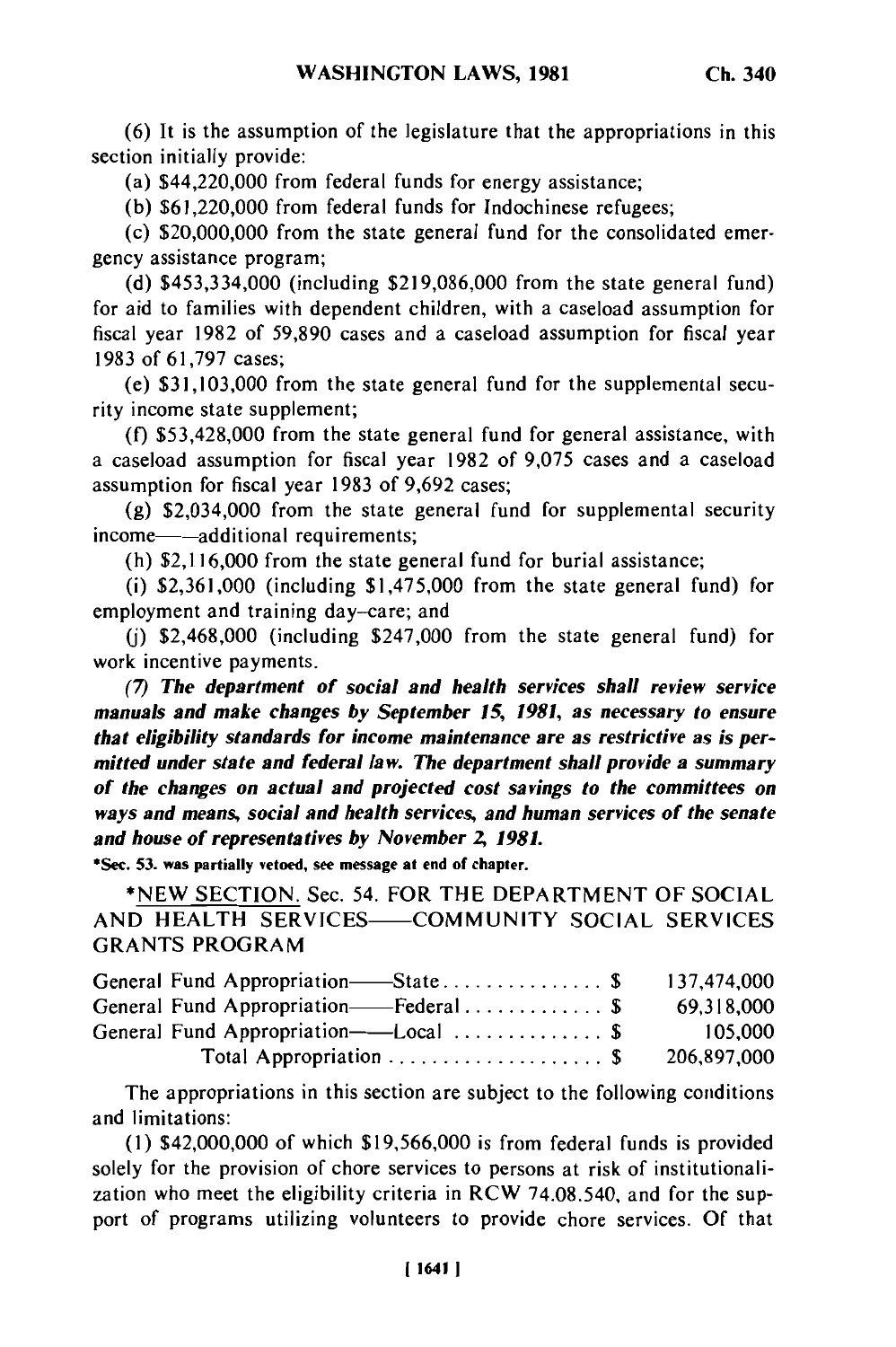amount, \$29,200,000 is provided for a limited chore service program in which services are provided solely on an hourly basis, with a monthly lid on chore service hours which may be authorized. \$12,800,000 is provided for chore services to clients in need of attendant care whose services are authorized on a monthly rate basis. The department of social and health services shall immediately seek waivers which allow the use of Title XX funds in a lidded program.

(2) \$1,698,000 is provided solely for the provision of chore services on a case-by-case exception-to-policy basis to severely handicapped persons in need of attendant care whose income exceeds 30% of the state median income but does not exceed 57% of the state median income. Services may be provided under this subsection only to the extent necessary to allow the individual to remain in his or her own home, and no services may be authorized for more than ninety days at any one time. *The department of social and health services shall not disperse any more than one-eighth of the funds under this subsection in any three-month period.*

 $(3)$  \$1,226,000 of the general fund- $-$ -state appropriation is provided solely for long-term alcoholism beds.

(4) \$14,960,000 of the general fund—state appropriation is provided solely for implementation of the senior citizens services act. At least 7.0% of these funds shall be used to develop and implement programs which utilize volunteer workers for the provision of chore services to persons whose need for chore services is not being met by the state chore service program.

 $(5)$  \$1,148,000 of the general fund-state appropriation is provided solely for the victims of domestic violence program.

 $(6)$  \$1,335,000 of the general fund—state appropriation, or so much thereof as may be necessary, is provided solely for the migrant day-care program.

 $(7)$  \$40,000 of the general fund—state appropriation in this subsection is provided solely to complete the child abuse demonstration project directed by RCW 74.13.200.

(8) It is the assumption of the legislature that the appropriations in this section initially provide:

(a) \$15,851,000 (including \$11,559,000 from the state general fund) for alcoholism grants;

(b) \$5,475,000 (including \$4,590,000 from the state general fund) for detoxification;

(c) \$9,558,000 (including \$3,545,000 from the state general fund) for substance abuse grants;

(d) \$2,500,000 from federal funds for Indochinese refugees;

(e) \$17,642,000 from federal funds for aging services under Title III of the federal older Americans act;

(f) \$14,960,000 from the state general fund for the senior citizens services act;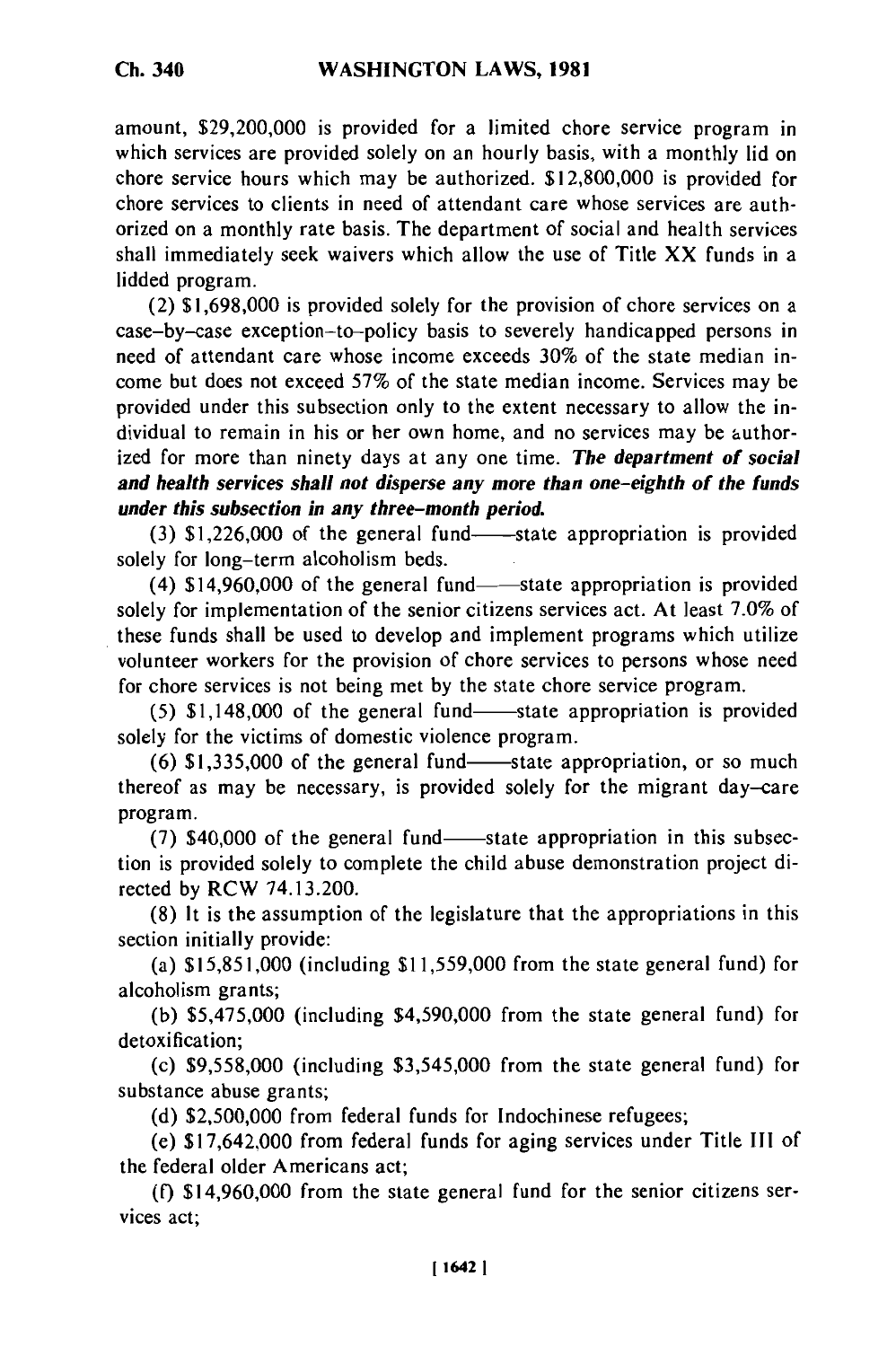**(g)** \$4,482,000 (including \$2,275,000 from the state general fund) for crisis residential centers;

(h) \$28,887,000 from the state general fund for congregate care facilities;

(i) \$45,072,000 (including \$38,120,000 from the state general fund) for foster care payments, with a caseload assumption of 5,433 for fiscal year 1982 and a caseload assumption of 5,327 for fiscal year 1983;

**(j)** \$8,931,000 (including \$1,758,000 from the state general fund) for child care payments;

(k) \$4,816,000 (including \$4,372,000 from the state general fund) for adoption support;

(I) \$43,698,000 (including \$24,132,000 from the state general fund) for chore services;

(m) \$1,148,000 from the state general fund for victims of domestic violence;

(n) \$831,000 (including \$150,000 from the state general fund) for adult day care;

(o) \$2,537,000 (including \$634,000 from the state general fund) for crisis intervention services;

(p) \$1,200,000 from the state general fund for adult family homes; and

(q) \$144,000 from the state general fund for nursing home discharge allowances.

**\*Sec. 54. was partially vetoed, see message at end of chapter.**

**\*NEW** SECTION. Sec. 55. FOR THE DEPARTMENT OF SOCIAL AND HEALTH SERVICES---- MEDICAL ASSISTANCE GRANTS PROGRAM

| General Fund Appropriation——State \$                        | 274,462,000 |
|-------------------------------------------------------------|-------------|
| General Fund Appropriation——Federal\$                       | 206,907,000 |
| Total Appropriation $\ldots \ldots \ldots \ldots \ldots$ \$ | 481,369,000 |

The appropriations in this section are subject to the following conditions or limitations:

 $(1)$  \$50,000,000 of the general fund-state appropriation is provided solely for the medical care of individuals not eligible for categorical assistance. Eligibility standards and scope of service shall be determined by the department of social and health services.

 $(2)$  \$39,144,000 of the general fund-state appropriation is provided solely for the medical component of the general assistance—unemployable program.

(3) The legislature supports efforts to maximize the cost benefits of prepaid risk-sharing contracts in the provision of medical services through health maintenance organizations (HMOs) and individual practice associations (IPAs). The department is directed to seek increased participation of recipients enrolled in these programs. The legislature further supports the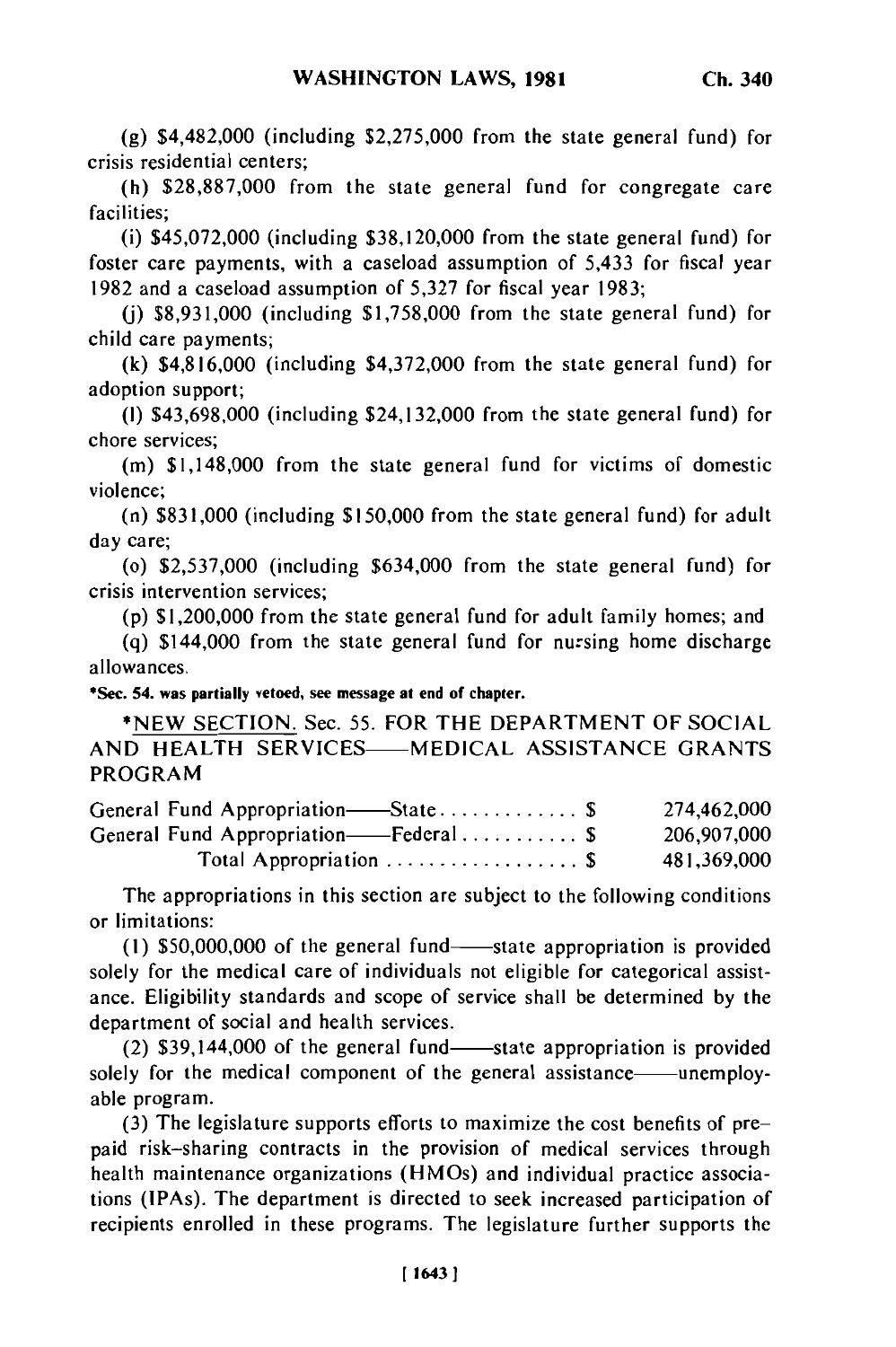use of a hospital reimbursement system based on prospectively established rates. The department shall cooperate with the hospital commission in determining the possible savings to the state of using such a system.

*(4) The department of social and health services shall authorize by rule the service of chiropractors and podiatrists if the service is deemed to be the most cost-effective and appropriate treatment. The department may authorize the use of nurse practitioners where appropriate.*

**(5)** The department of social and health services shall establish by rule a system to insure that these funds are not expended to cover persons who are already covered by private or public programs.

*(6) The department of social and health services shall reimburse ophthalmologists and optometrists at the same rate for the performance of identical services.*

**\*Sec. 55. was partially vetoed, see message at end of chapter.**

| NEW SECTION. Sec. 56. FOR THE DEPARTMENT OF SOCIAL          |             |
|-------------------------------------------------------------|-------------|
| AND HEALTH SERVICES-PUBLIC HEALTH PROGRAM                   |             |
| General Fund Appropriation—State\$                          | 30,434,000  |
| General Fund Appropriation-Federal\$                        | 56,635,000  |
| General Fund Appropriation—Local  \$                        | 1,473,000   |
| General Fund Appropriation—State and Lo-                    |             |
| cal Improvements Revolving Account-                         |             |
| Water Supply Facilities: Appropriated pur-                  |             |
| suant to chapter 234, Laws of 1979 ex. sess.                |             |
| (Referendum 38)——Appropriation $\$\$                        | 10,000,000  |
| General Fund Appropriation-State and Lo-                    |             |
| cal Improvements Revolving Account-                         |             |
| Water Supply Facilities: Appropriated pur-                  |             |
| suant to chapter 128, Laws of 1972 ex. sess.                |             |
| (Referendum 27); chapter 258, Laws of                       |             |
| 1979 ex. sess. (chapter 43.99D RCW); and                    |             |
| chapter 234, Laws of 1979 ex. sess. (Refer-                 |             |
| endum $38$ )——Reappropriation  \$                           | 19,900,000  |
| Total Reappropriation  \$                                   | 19,900,000  |
| Total New Appropriation  \$                                 | 98,542,000  |
| Total Appropriation $\ldots \ldots \ldots \ldots \ldots$ \$ | 118,442,000 |
| FTE Staff Years——Fiscal Year 1982  427.0                    |             |
|                                                             |             |

The appropriations in this section are subject to the following condition or limitation:  $$40,000$  of the general fund- $\overline{\phantom{a}}$ -state appropriation is provided solely for an epidemiological study on the incident of multiple sclerosis in Lincoln and Spokane counties.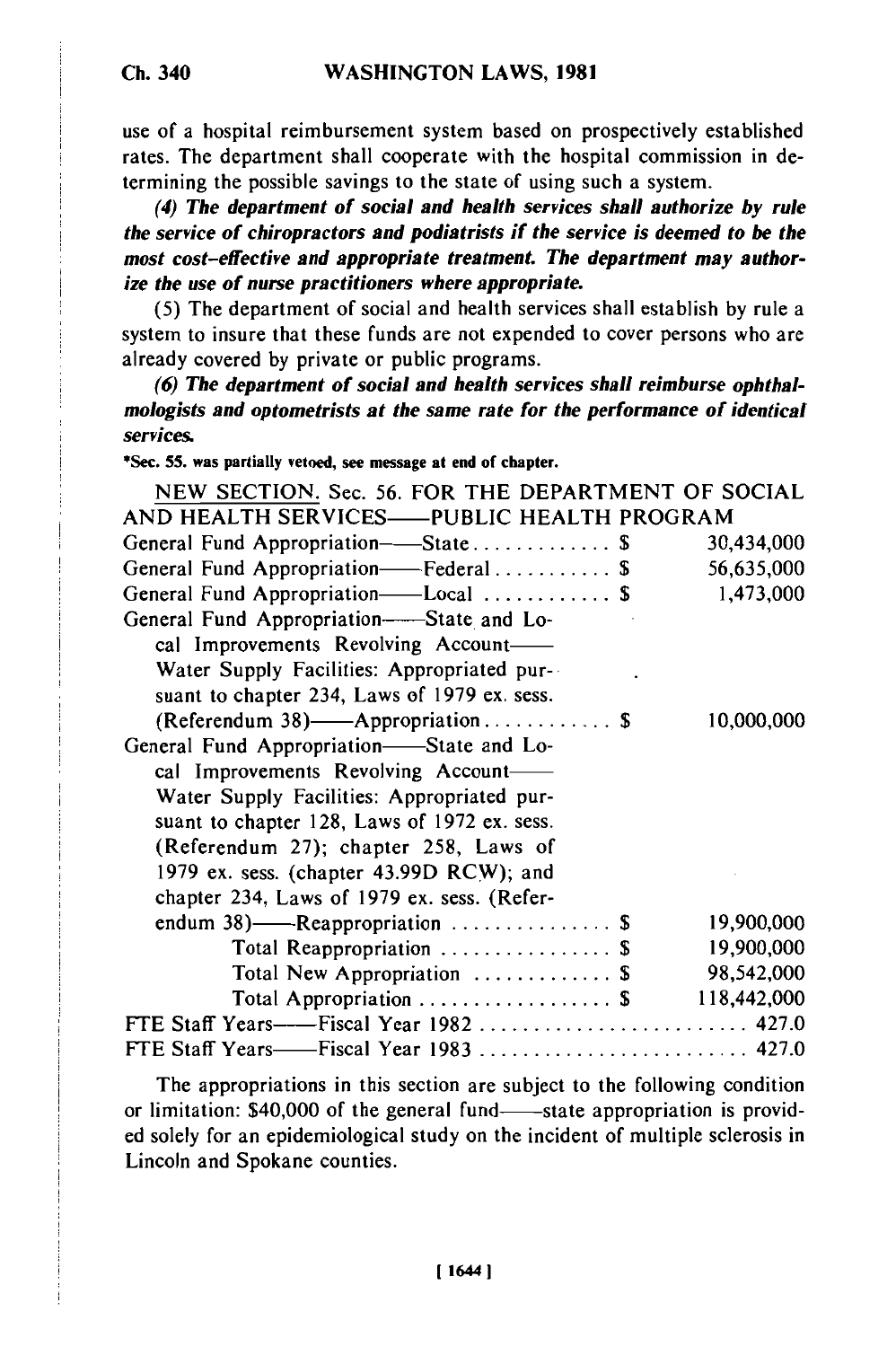| NEW SECTION. Sec. 57. FOR THE DEPARTMENT OF SOCIAL |             |
|----------------------------------------------------|-------------|
| AND HEALTH SERVICES-VOCATIONAL REHABILITATION      |             |
| <b>PROGRAM</b>                                     |             |
| General Fund Appropriation——State \$               | 9,648,000   |
| General Fund Appropriation——Federal  \$            | 45,351,000  |
| Total Appropriation  \$                            | 54,999,000  |
|                                                    |             |
|                                                    |             |
| NEW SECTION. Sec. 58. FOR THE DEPARTMENT OF SOCIAL |             |
| AND HEALTH SERVICES-ADMINISTRATION AND SUP-        |             |
| PORTING SERVICES PROGRAM                           |             |
| General Fund Appropriation-State\$                 | 68,798,000  |
| General Fund Appropriation-Federal\$               | 44,200,000  |
| General Fund-Institutional Impact Account          |             |
|                                                    | 600,000     |
| Total Appropriation  \$                            | 113,598,000 |
|                                                    |             |
|                                                    |             |

The appropriations in this section are subject to the following conditions and limitations:

(1) \$525,000 of the general fund-institutional impact account appropriation shall be transferred to the department of corrections if a department of corrections is created during the 1981 regular session of the legislature.

(2) If Second Substitute House Bill No. 235 is enacted during the 1981  $(2)$  if become bubstrate from the 190. 255 is chacted during the 1901 regular session of the legislature, there shall be transferred to the depart-<br>ment of corrections an amount of the general fund-state appropriation ment of corrections an amount of the general fund—state appropriation<br>and FTE staff years provided in this section, the exact amount to be negotiated by the secretary of social and health services and the secretary of corrections, with the approval of the director of financial management. The transferred appropriation shall not exceed \$4,252,000.

 $(3)$  \$4,186,000 of the general fund-state appropriation and 50.0 FTE staff years are provided solely for the integrated systems development project. This project shall include among its top priorities the development of a method for the identification of common client information and the tracking of clients through all human service programs provided by the department of social and and health services. This project is subject to the following conditions:

(a) By January 15, 1982, the department of social and health services shall make reports available to the legislature that analyze client, service delivery, and service cost data across systems containing common client identifier information, including but not limited to Social Service Payment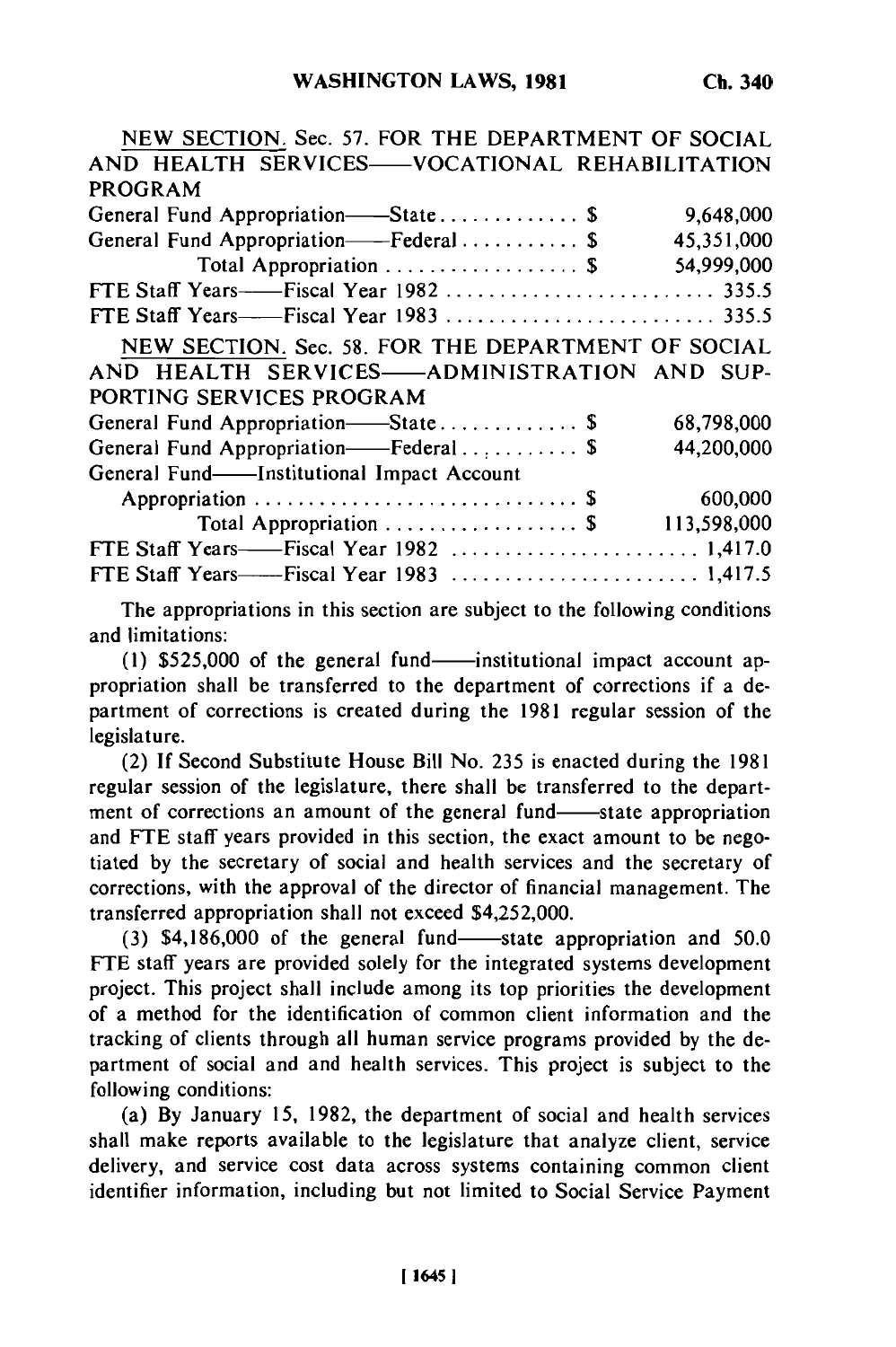Systems, Medicaid Management Information Systems, and the Interactive Terminal Input Systems/Client Financial Systems.

**(b) \$686,000** of this sum shall be used to: (i) Establish a centralized data administration function; (ii) enhance and establish centralized data security and privacy controls; and (iii) implement a comprehensive data system methodology. By January 15, 1982, the department shall submit a report to the legislature that includes: (i) Plans for including each client, service cost, and service delivery information system in the department's data dictionary; (ii) an approach for unique identifications of individual service recipients, service recipient households, and service recipient families, and for the incorporation of such in each client, service cost, and service delivery information system; and (iii) plans for extracting data from those systems which include unduplicated recipient counts and service histories.

(c) These systems shall meet the following criteria: (i) Contain client, service cost, service delivery, or financial data; and (ii) lend themselves to rapid, flexible, and efficient data extraction and report generation. Those systems containing client information should include unique identifiers of individual recipients, recipient families, and recipient households with confidentiality of patient information and records as provided by state and federal law.

(d) A high priority of projects funded with this appropriation is the mental health information system for institutions and community mental health. This project shall be developed and completed during the 1981-83 biennium.

(4) 19.0 FTE staff years shall be added to fiscal year 1983 for nursing home audits if Substitute Senate Bill No. 3765 is enacted during the 1981 regular session of the legislature.

(5) In addition to any other reporting requirements, the department of social and health services shall report in writing to the committees on ways and means of the senate and house of representatives not later than January 15, 1982, and January 14, 1983, on actions taken to implement the conditions and limitations provided in sections 47 through 60 of this act and on the funds expended in support of each condition or limitation. If a department of corrections is created, it shall provide any reports required under this subsection for the conditions and limitations established in sections 47 and 48 of this act.

(6) The department of social and health services shall perform ongoing random samplings of those individuals affected by the elimination and/or reduction of public assistance programs and chore services as required by this budget. This study shall include the detailing of the following impacts: (a) The extent to which individuals are institutionalized as the result of loss of assistance or service; (b) the number of individuals who were able to find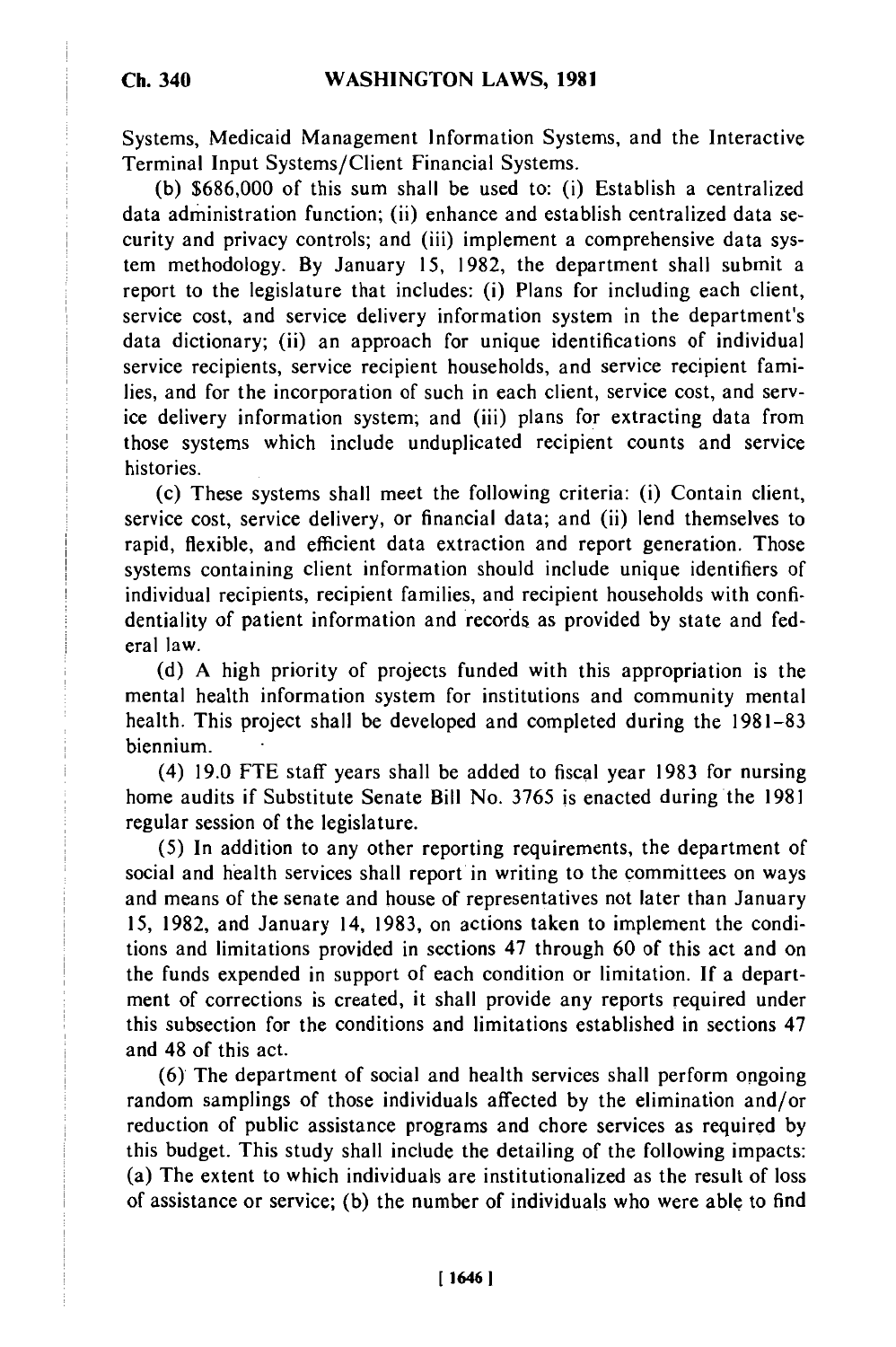assistance from private sources to meet basic needs; (c) the number of individuals who became enrolled in another state or locally funded program: PROVIDED, That the department shall make regular reports to the legislature detailing the progress of the projects done under the authority of this section.

NEW SECTION. Sec. 59. FOR THE DEPARTMENT OF SOCIAL AND HEALTH SERVICES-COMMUNITY SERVICES ADMIN-ISTRATION PROGRAM

| General Fund Appropriation-State \$   | 102,812,000 |
|---------------------------------------|-------------|
| General Fund Appropriation-Federal \$ | 139,494,000 |
| General Fund Appropriation——Local  \$ | 48,000      |
| Total Appropriation  \$               | 242,354,000 |
|                                       |             |
|                                       |             |
|                                       |             |

The appropriations in this section are subject to the following conditions and limitations:

(1) 255.0 FTE staff years are provided solely to increase the diversion capabilities of the employment and training program. The department of social and health services shall monitor and determine the net reduction in income maintenance and medical costs as a result of the employment and training program.

(2) The department of social and health services in conjunction with the employment security department shall seek federal funding to support the placement incentive demonstration project.

(3) The department of social and health service in conjunction with the employment security department shall monitor and determine the net reduction in income maintenance and medical costs as a result of the placement incentive demonstration project.

(4) \$350,000 is provided solely for the sexual assault victims program.

(5) The department shall provide necessary assistance in each community service office to ensure that applicants or recipients of general assistance who may qualify for supplemental security income make prompt application for and actively pursue qualification for the supplemental security income program.

(6) \$5,481,000 (of which \$2,741,000 is from federal funds) shall revert to the general fund if Substitute Senate Bill No. 3765 is enacted during the 1981 regular session of the legislature.

(7) \$565,000 (of which \$282,000 is from federal funds) shall be transferred to the department of social and health services—administration and supporting services program if Substitute Senate Bill No. 3765 is enacted during the 1981 regular session of the legislature.

NEW SECTION. Sec. 60. FOR THE DEPARTMENT OF SOCIAL AND HEALTH SERVICES-REAPPROPRIATIONS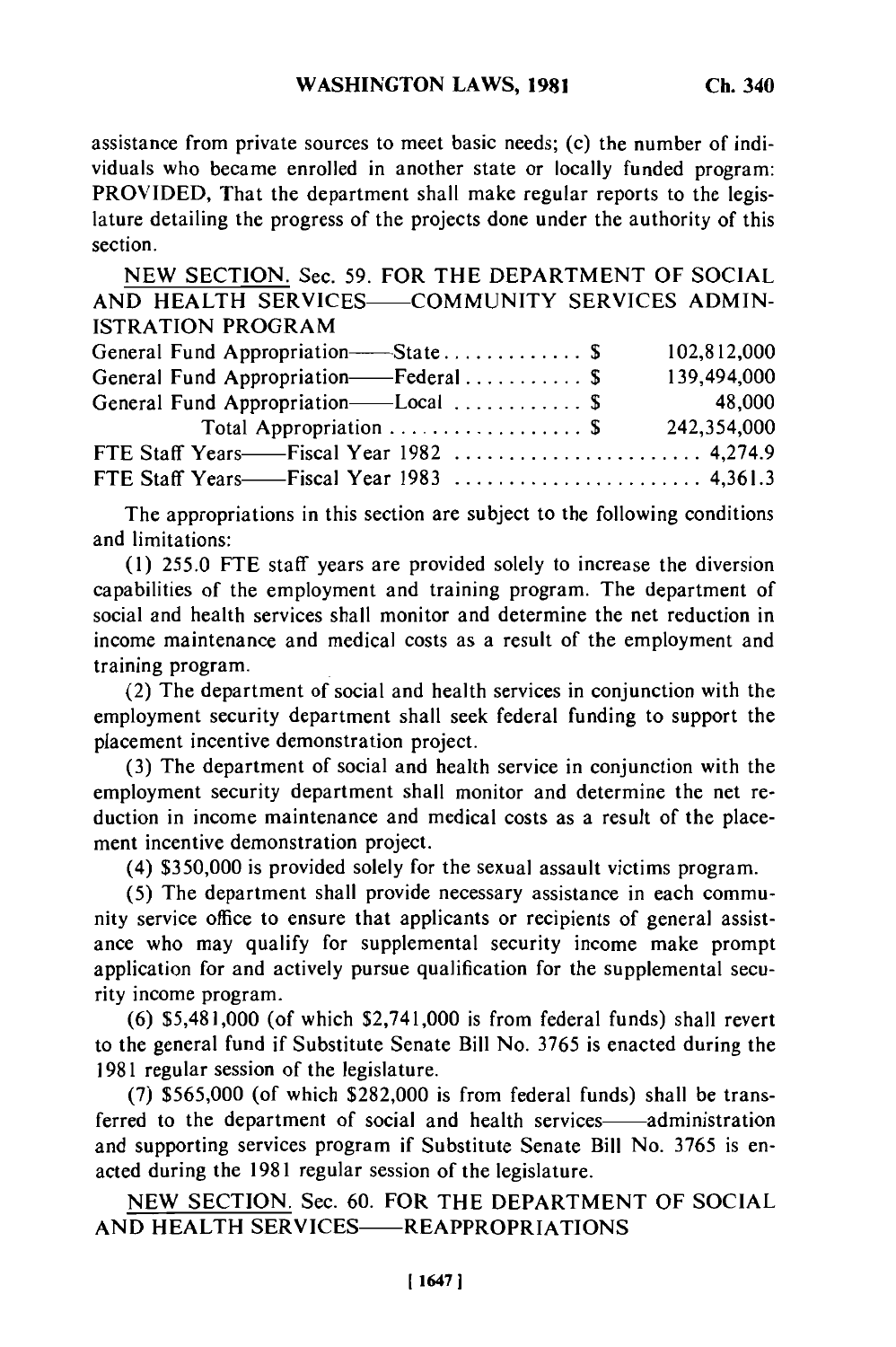| General Fund Appropriation——State \$          | 26,532,000 |
|-----------------------------------------------|------------|
| General Fund Appropriation——Federal \$        | 18,383,000 |
| General Fund Appropriation——Local $\ldots$ \$ | 250,000    |
| Total Appropriation  \$                       | 45,165,000 |

The appropriations in this section are subject to the following condition or limitation: These general fund reappropriations shall be for services and supplies not in excess of the unexpended balances of the 1979-1981 appropriations for such purposes.

The appropriations in this section are subject to the following conditions and limitations:

(1) \$40,000 of the general fund-state appropriation is provided solely for City Fair-Seattle.

(2) In anticipation of significant reductions in federal support, the agency shall prepare a contingency expenditure plan which adjusts the allotments to reflect the anticipated loss of federal funds and required state matching funds. This contingency plan shall include necessary program changes and a redefinition of services. As a result of any loss of federal funds, subsequent state matching funds shall be placed in reserve. The contingency plan shall be transmitted to the legislature upon completion.

*(3) \$250,000 of the general fund- state appropriation is provided solely for distribution to border areas within seven air miles of the Canadian border. These moneys shall be disbursed to these communities on the basis of border traffic and historic public impacts of law enforcement problems caused by the border on local budgets. All funds received by Whatcom county under this section shall be spent within the Point Roberts area. As used in this section, "border area" means any incorporated city or town located within seven miles of the Washington-Canadian border and that area of Whatcom county commonly referred to as Point Roberts.*

**Ch. 340**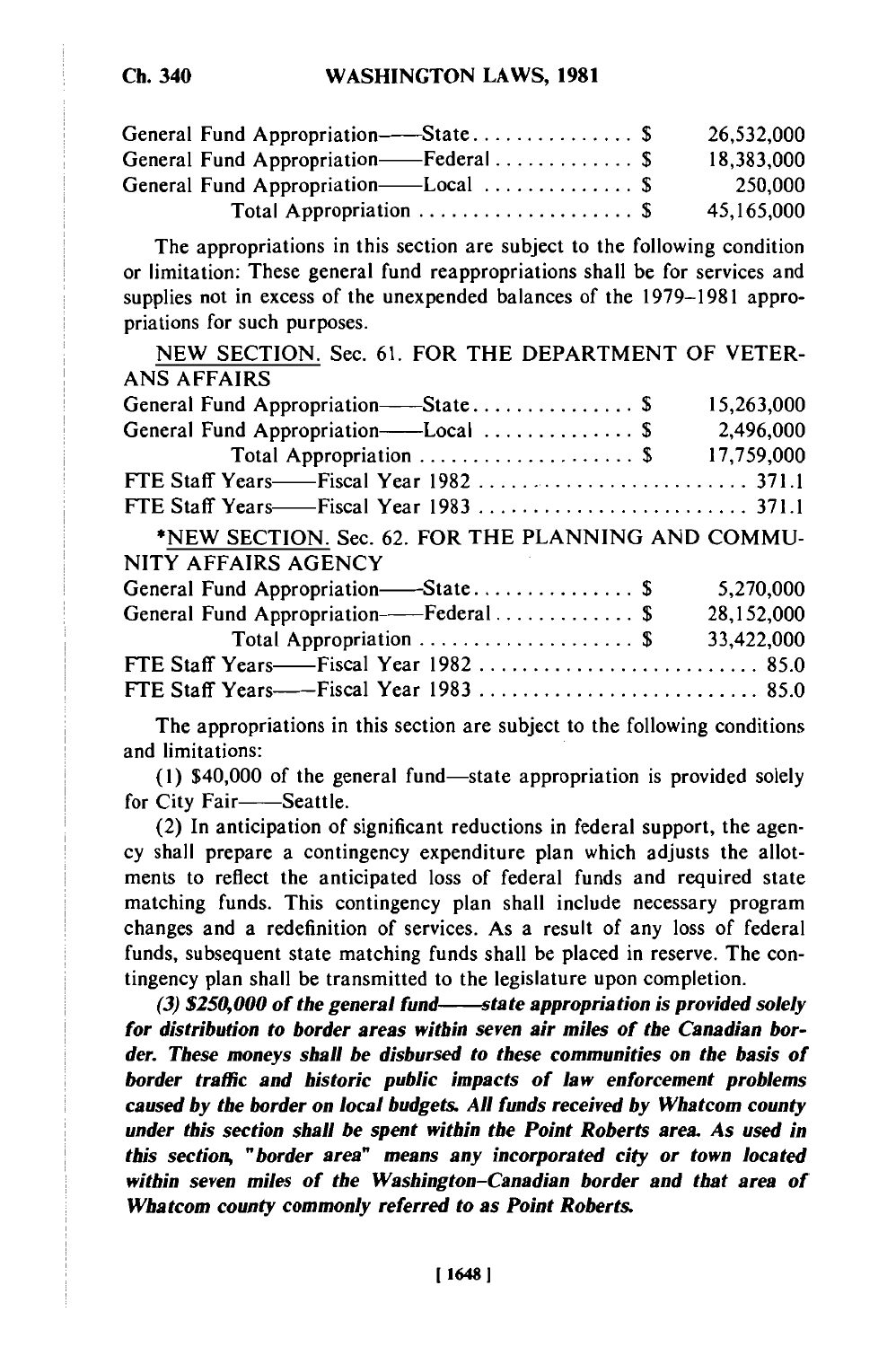$(4)$  \$1,891,000 of the general fund—state appropriation is provided solely for the Mt. St. Helens Zone Enforcement/Assistance Project to expedite a coordinated three-county response to an emergency generated by tourist and public response to Mt. St. Helens volcano activity and/or disaster. If necessary, a portion of the funds provided in this subsection may be spent prior to July 1, 1981.

|  |  |  | *Sec. 62. was partially vetoed, see message at end of chapter. |  |  |  |
|--|--|--|----------------------------------------------------------------|--|--|--|
|  |  |  |                                                                |  |  |  |

|                   | NEW SECTION. Sec. 63. FOR THE HUMAN RIGHTS                                    |  |  |           |
|-------------------|-------------------------------------------------------------------------------|--|--|-----------|
| <b>COMMISSION</b> |                                                                               |  |  |           |
|                   | General Fund Appropriation—State \$                                           |  |  | 2,769,000 |
|                   | General Fund Appropriation----Federal \$                                      |  |  | 517,000   |
|                   | Total Appropriation  \$                                                       |  |  | 3,286,000 |
|                   | FTE Staff Years——Fiscal Year 1982  47.2                                       |  |  |           |
|                   |                                                                               |  |  |           |
|                   | NEW SECTION. Sec. 64. FOR THE BOARD OF INDUSTRIAL<br><b>INSURANCE APPEALS</b> |  |  |           |
|                   | General Fund Appropriation  \$                                                |  |  | 35,000    |
|                   | Accident Fund Appropriation  \$                                               |  |  | 2,339,000 |
|                   | Medical Aid Fund Appropriation  \$                                            |  |  | 2,339,000 |
|                   | Total Appropriation  \$                                                       |  |  | 4,713,000 |
|                   |                                                                               |  |  |           |
|                   |                                                                               |  |  |           |

The appropriations in this section are subject to the following condition or limitation: \$8,000 from the medical aid fund appropriation and \$8,000 from the accident fund appropriation is provided solely for an independent cost analysis of the appeals process to establish a valid method of allocating costs between the various appeals categories. The conclusions of the study shall be based on generally accepted work measurement principles and procedures in determining the allocation of direct and indirect labor costs. This cost allocation study shall be transmitted to the legislature upon completion.

| NEW SECTION. Sec. 65. FOR THE WASHINGTON STATE                             |            |
|----------------------------------------------------------------------------|------------|
| CRIMINAL JUSTICE TRAINING COMMISSION                                       |            |
| General Fund—Criminal Justice Training                                     |            |
| Account Appropriation  \$                                                  | 5,520,000  |
|                                                                            |            |
|                                                                            |            |
| NEW SECTION. Sec. 66. FOR THE DEPARTMENT OF LABOR<br><b>AND INDUSTRIES</b> |            |
| General Fund Appropriation—State \$                                        | 6,523,000  |
| General Fund——Crime Victims' Compensa-                                     |            |
| tion Account Appropriation \$                                              | 160,000    |
| Accident Fund Appropriation-State  \$                                      | 39,401,000 |
| Accident Fund Appropriation——Federal  \$                                   | 366,000    |
|                                                                            |            |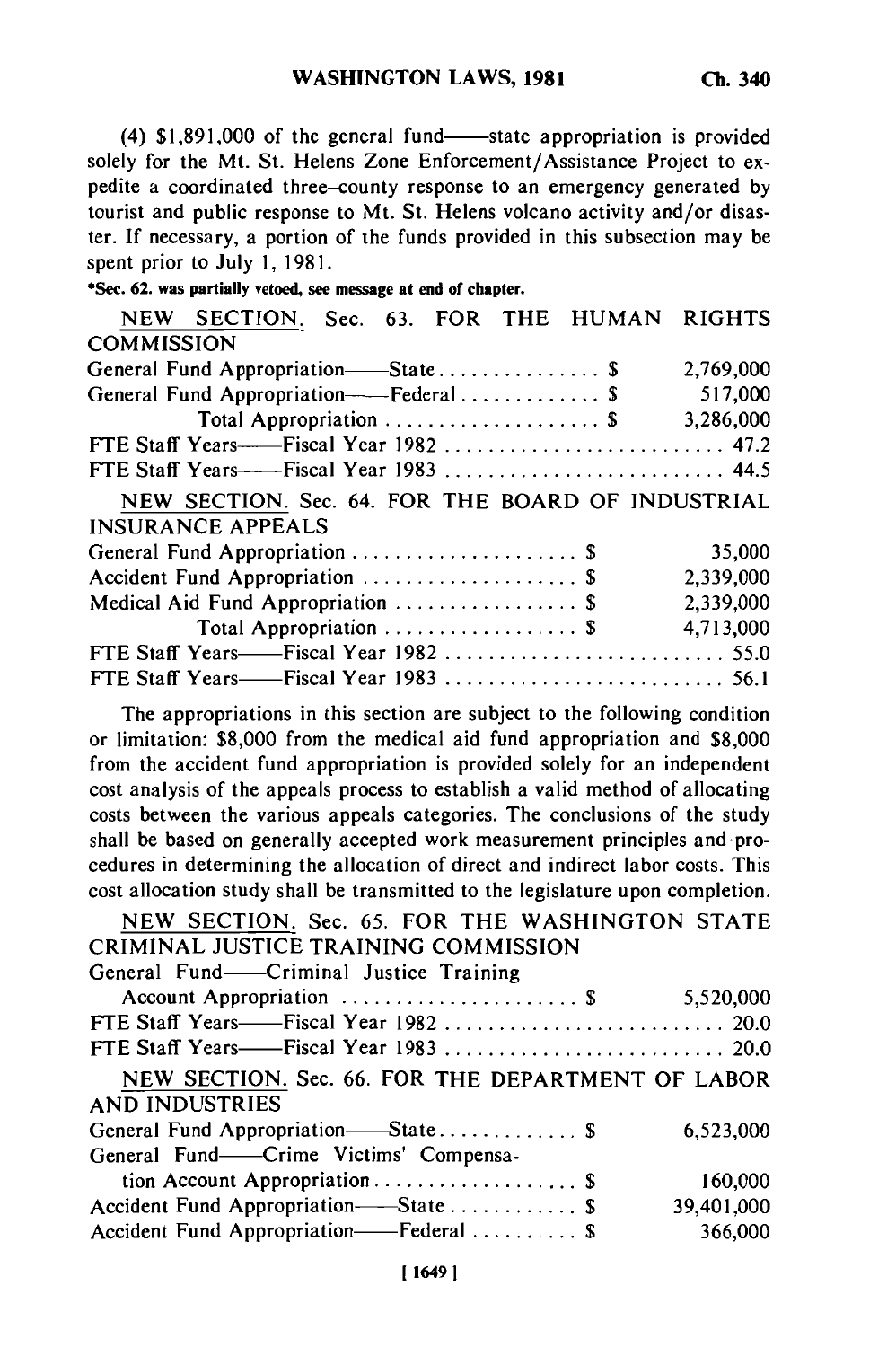| Electrical License Fund  \$       | 7,381,000  |
|-----------------------------------|------------|
| Medical Aid Fund Appropriation \$ | 33,619,000 |
|                                   | 283,000    |
|                                   | 827,000    |
| Total Appropriation  \$           | 88,560,000 |
|                                   |            |
|                                   |            |

The appropriations in this section are subject to the following conditions and limitations:

(1) General fund expenditures for the building and construction program together with associated indirect cost and salary increase costs shall not exceed general fund revenue from the building and construction program.

 $(2)$  \$1,100,000 of the general fund-state appropriation and 37.2 FTE staff years are provided solely for the fiscal year 1982 employment standards and apprenticeship programs. Fiscal year 1983 funding shall be determined on the basis of a legislative budget committee review of the employment standards program within the criteria established in chapter 43- .131 RCW and complete a report prior to December 15, 1981. Fiscal year 1983 funding of the apprenticeship program shall be determined on the basis of a legislative study to be completed by January 15, 1982.

 $(3)$  \$632,000 of the general fund—state appropriation and 2.0 FTE staff years are provided solely for victims of crime pension benefit payments.

NEW SECTION. Sec. 67. FOR THE BOARD OF PRISON TERMS AND PAROLES

| NEW SECTION. Sec. 68. FOR THE HOSPITAL COMMISSION |           |
|---------------------------------------------------|-----------|
| General Fund Appropriation-State \$               | 549,000   |
| General Fund Appropriation——Federal\$             | 132,000   |
| General Fund——Hospital Commission Ac-             |           |
|                                                   | 915,000   |
| Total Appropriation  \$                           | 1,596,000 |
|                                                   |           |
|                                                   |           |

The appropriations in this section are subject to the following condition or limitation: The hospital commission shall further review the benefits and possible savings to the state of utilizing a reimbursement system based on prospectively established hospital rates.

NEW SECTION. Sec. 69. FOR THE EMPLOYMENT SECURITY DEPARTMENT General Fund Appropriation- State ............. \$ 2,270,000

| General Fund Appropriation——State \$ |  | 2,270,000 |
|--------------------------------------|--|-----------|
|--------------------------------------|--|-----------|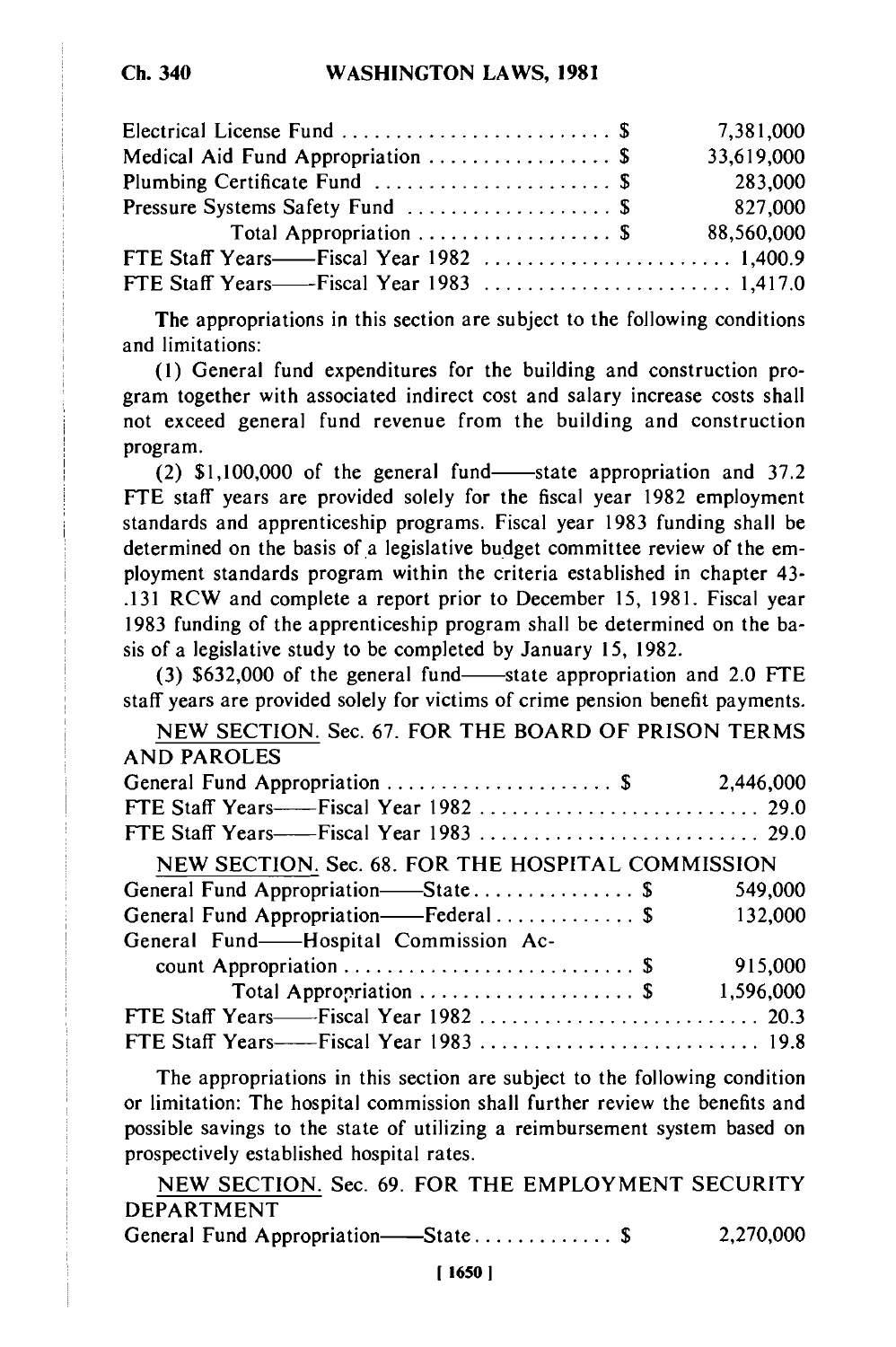| General Fund Appropriation——Federal \$     | 158,908,000 |
|--------------------------------------------|-------------|
| General Fund Appropriation—Local  \$       | 23,571,000  |
| Administrative Contingency Fund Appropria- |             |
|                                            | 2,231,000   |
| Unemployment Compensation Administration   |             |
| Fund Appropriation  \$                     | 93,132,000  |
| Total Appropriation  \$                    | 280,112,000 |
|                                            |             |
|                                            |             |

The appropriations in this section are subject to the following conditions and limitations:

 $(1)$  \$900,000 of the general fund state appropriation is provided solely for work orientation of ex-offenders.

 $(2)$  \$300,000 of the general fund-state appropriation is provided solely for a placement incentive demonstration project to serve AFDC-R recipients who have been on assistance for three consecutive years or more and have been determined to have the most severe barriers to employment.

The goal of this program is to establish a demonstration program that will use performance-based contracts to achieve full-time job placement and ensure long-term job retention. Not more than \$1,000 may be spent per participant and the payment schedule shall be structured to ensure incentive is built-in with twelve-month job retention for a minimum of 50% of the participants. The results of this program will be analyzed and evaluated and a written report will be submitted to the legislature by January, 1983. The report shall also contain comparative analysis of other similar employment and training programs including the employment and training program of the department of social and health services. The employment security department shall cooperate with the department of social and health services in seeking federal funds for this program and in monitoring savings in income maintenance and medical assistance as a result.

BLIND General Fund Appropriation- State ............. \$ 2,746,000 General Fund Appropriation——Federal ............... \$ 5,254,000 Total Appropriation  $\ldots$ .......................\$ 8,000,000 FTE Staff Years- Fiscal Year 1982 .......................... 71.0 FTE Staff Years- Fiscal Year 1983 .......................... 70.5 NEW SECTION. Sec. 71. FOR THE JAIL COMMISSION General Fund Appropriation ..................... \$ 390,000 General Fund-Local Jail Improvement and Construction Account Appropriation ........... \$ 511,000 Total Appropriation ........................\$ 901,000 FTE Staff Years- Fiscal Year 1982 ........................... 9.0

NEW SECTION. Sec. 70. FOR THE COMMISSION FOR THE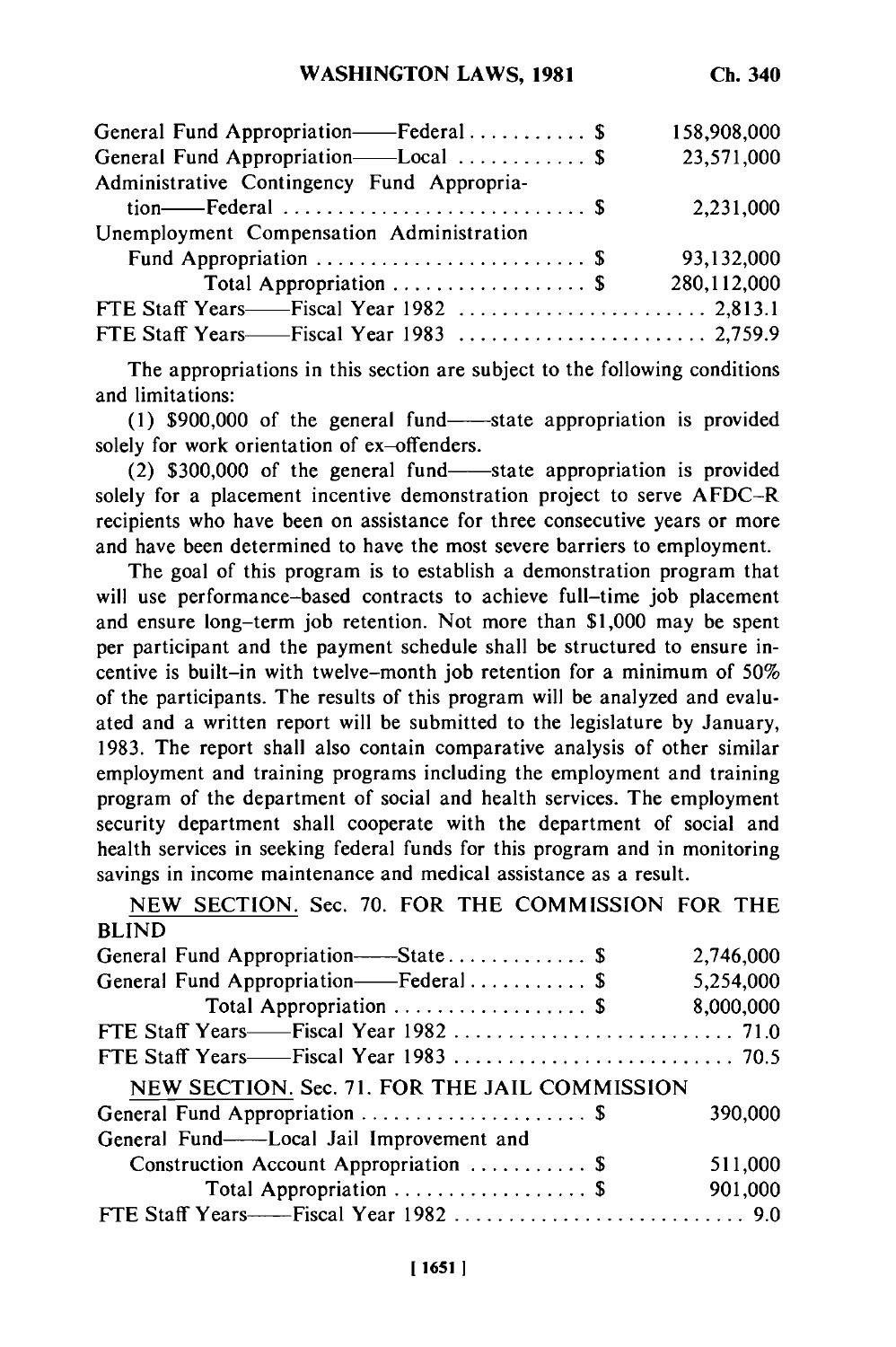| *NEW SECTION. Sec. 72. FOR THE STATE ENERGY OFFICE                             |            |
|--------------------------------------------------------------------------------|------------|
| General Fund Appropriation-State \$ 1,300,000                                  |            |
| General Fund Appropriation-Federal \$ 4,720,000                                |            |
|                                                                                |            |
| FTE Staff Years-Fiscal Year 1982  49.9                                         |            |
| FTE Staff Years——Fiscal Year 1983  28.8                                        |            |
| The appropriations in this section are subject to the following condition      |            |
| or limitation: The appropriations in this section are contingent on the enact- |            |
| ment of House Bill No. 402 during the 1981 regular session of the              |            |
| legislature.                                                                   |            |
| *Sec. 72. was partially vetoed, see message at end of chapter.                 |            |
| NEW SECTION. Sec. 73. FOR THE COLUMBIA RIVER GORGE                             |            |
| <b>COMMISSION</b>                                                              |            |
| General Fund Appropriation  \$                                                 | 76,000     |
| NEW SECTION. Sec. 74. FOR THE DEPARTMENT OF                                    |            |
| <b>ECOLOGY</b>                                                                 |            |
| General Fund Appropriation-State \$                                            | 20,093,000 |
| General Fund Appropriation-Federal \$                                          | 14,380,000 |
| General Fund-Special Grass Seed Burning                                        |            |
| Research Account Appropriation  \$                                             | 35,000     |
| General Fund-Reclamation Revolving Ac-                                         |            |
|                                                                                | 580,000    |
| General Fund-Litter Control Account Ap-                                        |            |
| propriation $\ldots \ldots \ldots \ldots \ldots \ldots \ldots \ldots \ldots$   | 4,110,000  |
| Stream Gaging Basic Data Fund Appropria-                                       |            |
|                                                                                | 200,000    |
| General Fund-State and Local Improve-                                          |            |
| ments Revolving Account-Waste Dis-                                             |            |
| posal Facilities: Appropriated pursuant to                                     |            |
| chapter 127, Laws of 1972 ex. sess. (Refer-                                    |            |
|                                                                                | 54,315,000 |
| General Fund--State and Local Improve-                                         |            |
| ments Revolving Account-Waste Dis-<br>posal Facilities: Reappropriation        |            |
|                                                                                | 61,797,000 |
| General Fund-Water Pollution Control Fa-                                       |            |
| cilities Account Appropriation \$                                              | 50,000     |
| General Fund-State and Local Improve-                                          |            |
| ments Revolving Account-Water Supply                                           |            |
| Facilities: Appropriated pursuant to chapter                                   |            |
| 128, Laws of 1972 ex. sess. (Referendum                                        |            |
|                                                                                | 7,284,000  |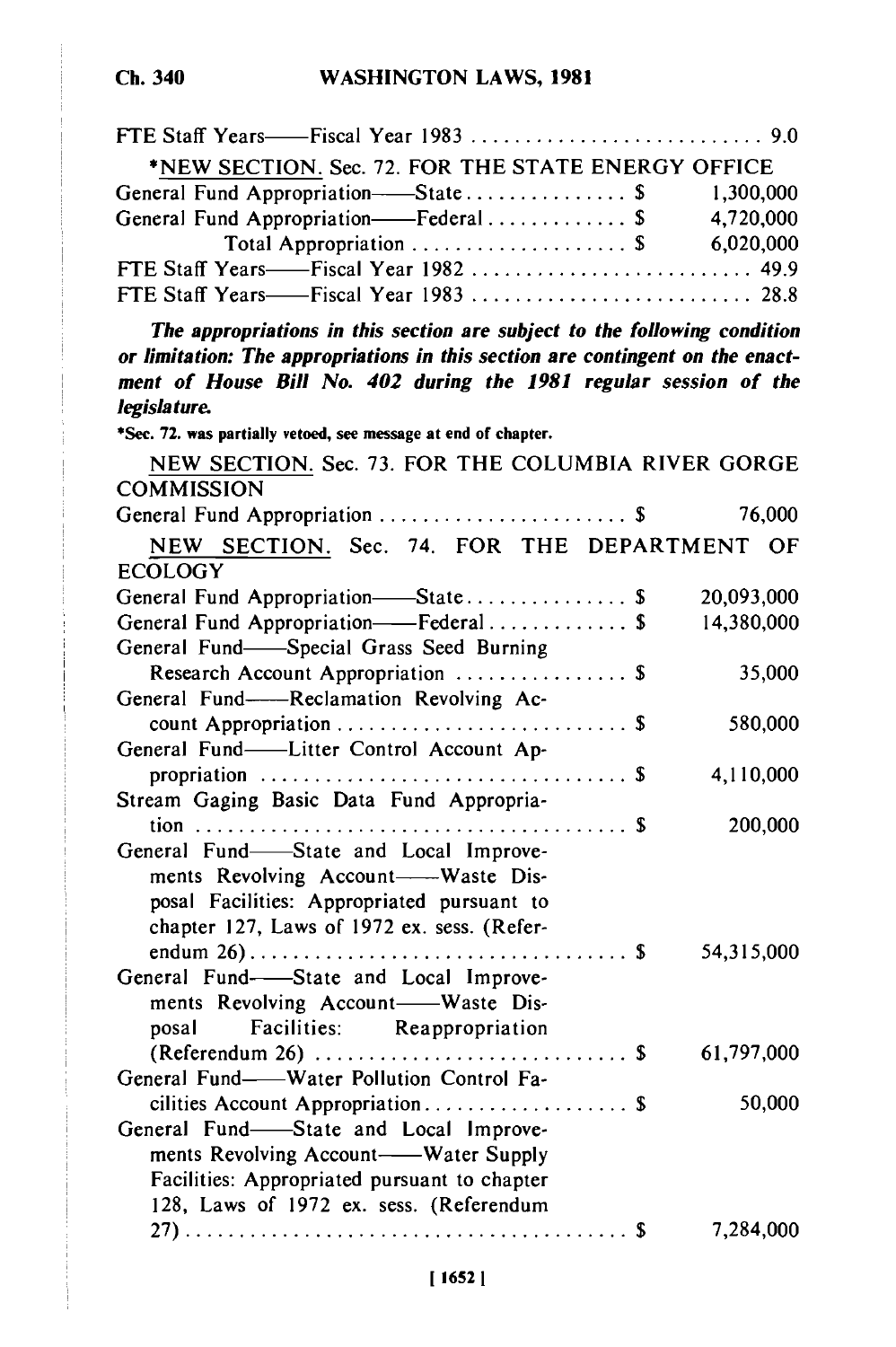**Ch. 340**

| General Fund—State and Local Improve-<br>ments Revolving Account-Water Supply<br>Facilities: Reappropriation (Referendum                                                  | 4,700,000   |
|---------------------------------------------------------------------------------------------------------------------------------------------------------------------------|-------------|
| General Fund--Emergency Water Project                                                                                                                                     |             |
| Revolving Account Appropriation: Appro-<br>priated pursuant to chapter 1, Laws of 1977                                                                                    |             |
|                                                                                                                                                                           | 7,358,000   |
| General Fund-Emergency Water Project                                                                                                                                      |             |
| Revolving Account: Reappropriation  \$                                                                                                                                    | 6,500,000   |
| General Fund-State and Local Improve-<br>ments Revolving Account——Water Supply<br>Facilities: Appropriated pursuant to chapter<br>234, Laws of 1979 ex. sess. (Referendum |             |
| General Fund-State and Local Improve-<br>ments Revolving Account-Waste Dis-<br>posal Facilities 1980: Appropriated pursuant<br>to chapter 159, Laws of 1980 (Referendum   | 18,095,000  |
|                                                                                                                                                                           | 84,780,000  |
| Total Reappropriation  \$                                                                                                                                                 | 72,997,000  |
| Total New Appropriation $\ldots \ldots \ldots \ldots$ \$                                                                                                                  | 211,280,000 |
| Total Appropriation $\ldots \ldots \ldots \ldots \ldots$ \$                                                                                                               | 284,277,000 |
|                                                                                                                                                                           |             |
|                                                                                                                                                                           |             |

The appropriations in this section are subject to the following conditions and limitations:

(1) On or before October 1, 1981, the department of ecology shall file with the committees on ways and means of the senate and house of representatives a master compilation by project type of those projects proposed for funding during the 1981-83 biennium from the appropriations for waste disposal facilities and water supply facilities. A separate compilation shall be supplied for each referendum bond issue. The department shall submit updates for the master compilation to the committees on ways and means at six-month intervals during the 1981-83 biennium. The updates shall reflect project completions, deletions, substitutions, or additions made during the course of administering the projects. If the department proposes to change or modify any project list on the master compilation, it shall give the committees on ways and means thirty days' written notice of the change or modification prior to the expenditure or obligation of any funds appropriated by this section. The department shall immediately inform the committees of significant changes from historic federal funding levels for waste disposal facilities and water supply facilities.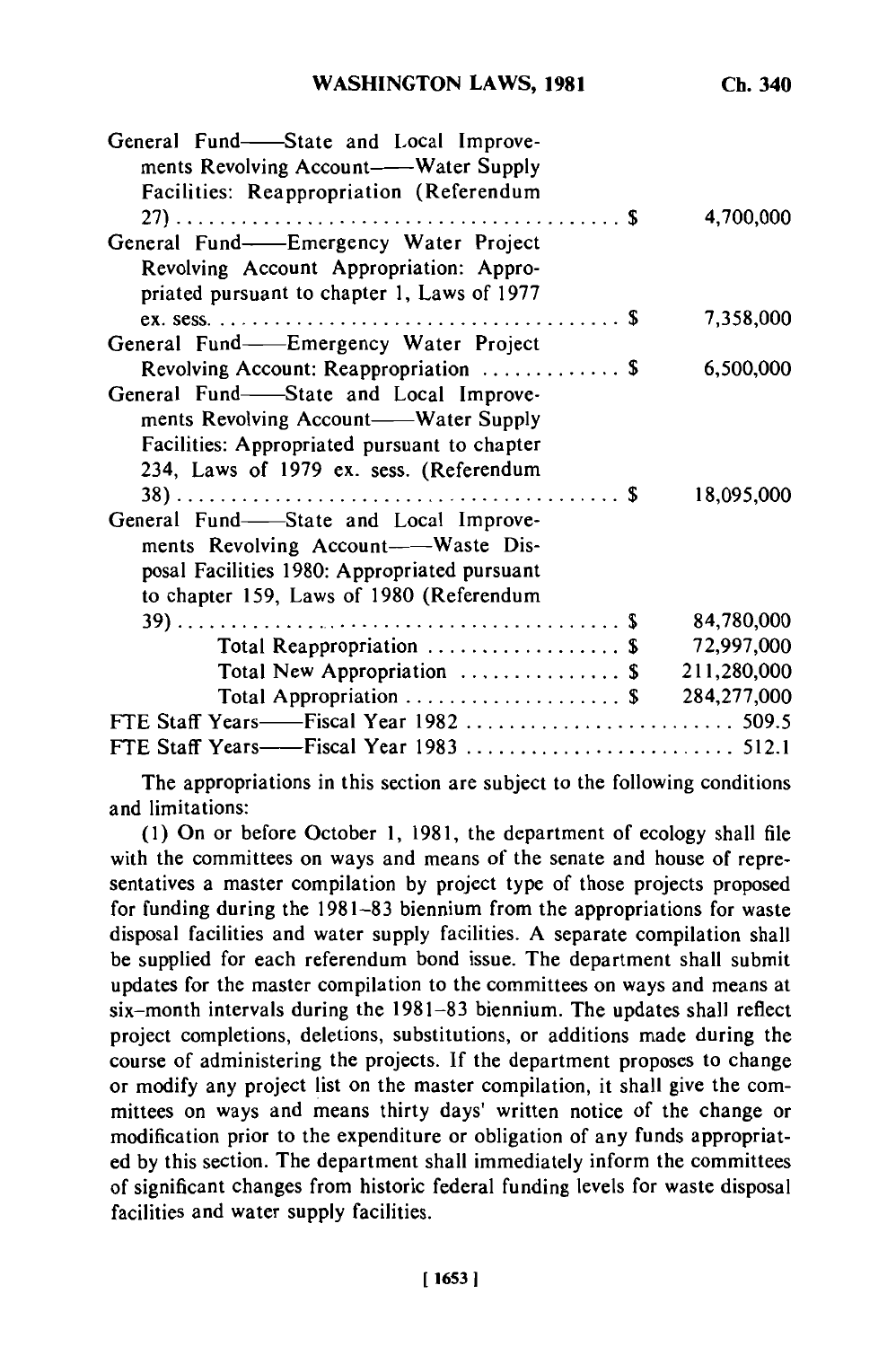**Ch. 340**

(2) The appropriation from the state and local improvements revolving account—water supply facilities (Referendum 27) may be expended to pay up to 50% of the eligible cost of any project, as a grant or loan or combination thereof. Also, the department may lend up to 100% of the eligible costs of preconstruction activities and the department may provide up to 100% of the costs necessary to meet the conditions required to receive federal funds.

(3) The appropriation from the state and local improvements revolving account—waste disposal facilities (Referendum 26) may be expended by the department topay for up to 50% of the eligible cost of any project, as a grant or up to 100% as a loan or combination thereof, for waste water treatment or disposal, agricultural pollution, lake rehabilitation, or solid waste management facilities. The department is authorized to provide up to 100% of the costs necessary to meet 'the conditions required to receive federal funds.

 $(4)$  The appropriation from the state and local improvements revolving account- waste disposal facilities 1980 (Referendum 39) may be expended by the department to pay up to 75% of the eligible cost of any project as a grant or up to 100% as a loan., or combination thereof, for waste water treatment or disposal, agricultural pollution, lake rehabilitation, or solid waste management facilities. The department is authorized to provide up to 100% of the costs necessary to meet the conditions required to receive federal funds.

 $(5)$  \$130,000 of the general fund state appropriation is provided solely to augment current department planned expenditures for the assessment of sources of, and abatement programs for, toxic substances in Commencement Bay and its waterways. Of that amount:

(a) \$90,000 is for field and laboratory studies and activities needed for -determining the 'source or sources of toxic substances in Commencement Bay and its waterways; and

(b) '\$40,000 is for collecting and analyzing samples of sediments from any deep water portions of Commencement Bay that have been utilized for waste disposal sites, for the purpose of identifying the nature 'and extent of 'the wastes deposited.

 $(6)$  \$1,306,000 of the general fund—state appropriation is provided solely for the vehicle emission inspection program.

NEW SECTION. Sec. 75. FOR THE ENVIRONMENTAL HEAR-INGS OFFICE General Fund Appropriation ...................... \$ 658,000 FTE Staff Years- Fiscal Year 1982 .............................. 7.0 FTE Staff Years- Fiscal Year 1983 .......................... 7.0 NEW SECTION. Sec. 76. FOR THE ENERGY FACILITY SITE EVALUATION COUNCIL General Fund Appropriation----Private/Local ....... \$ 3,790,000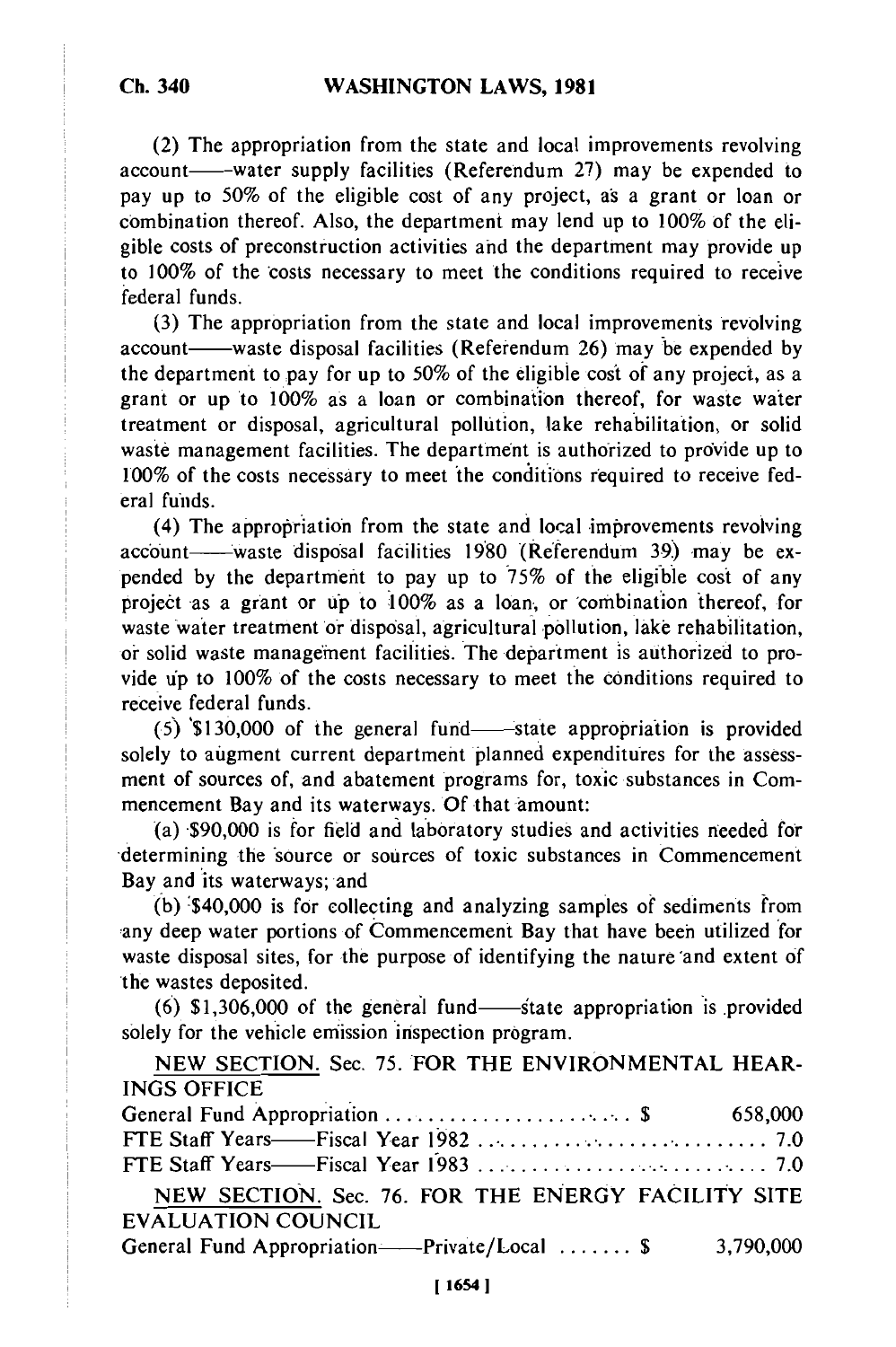| NEW SECTION. Sec. 77. FOR THE STATE PARKS AND REC- |            |
|----------------------------------------------------|------------|
| <b>REATION COMMISSION</b>                          |            |
| General Fund Appropriation——State \$               | 27,511,000 |
| General Fund Appropriation——Federal \$             | 185,000    |
| General Fund Appropriation——Private/Local  \$      | 467,000    |
| General Fund-Trust Land Purchase Ac-               |            |
|                                                    | 5,854,000  |
| General Fund—Winter Recreation Parking             |            |
| Account Appropriation  \$                          | 139,000    |
| General Fund-Outdoor Recreation Account            |            |
|                                                    | 81,000     |
| General Fund——Snowmobile Account Appro-            |            |
|                                                    | 555,000    |
| Motor Vehicle Fund Appropriation  \$               | 600,000    |
| Total Appropriation  \$                            | 35,392,000 |
|                                                    |            |
|                                                    |            |

The appropriations in this section are subject to the following conditions and limitations:

(1) A maximum of \$155,000 is provided solely for continuation of contractual agreements with Grays Harbor and Pacific counties for beach patrol and law enforcement on North Beach, South Beach, and Long Beach.

(2) \$178,000 is provided solely for a manual campsite reservation system.

(3) A maximum of \$239,000 may be expended for a lifeguard program.

(4) A maximum of \$90,000 may be expended for the operation of the Goldendale Observatory.

(5) No moneys appropriated in this section may be expended for an agreement with the department of transportation for maintenance of the restroom at Snoqualmie Pass.

(6) \$870,000 is provided solely for facility maintenance.

(7) \$221,000 is provided solely for law enforcement, including an agreement with the Washington state patrol.

(8) If House Bill No. 386 is not enacted during the 1981 regular session of the legislature, the winter recreation parking account appropriation shall be reduced to \$64,000.

(9) \$100,000 is provided solely to determine the potential long-range alternative uses of the St. Edwards facility. The study shall include all potential uses, including but not limited to recreation. The results of the study shall be reported to the legislature not later than December 1, 1981.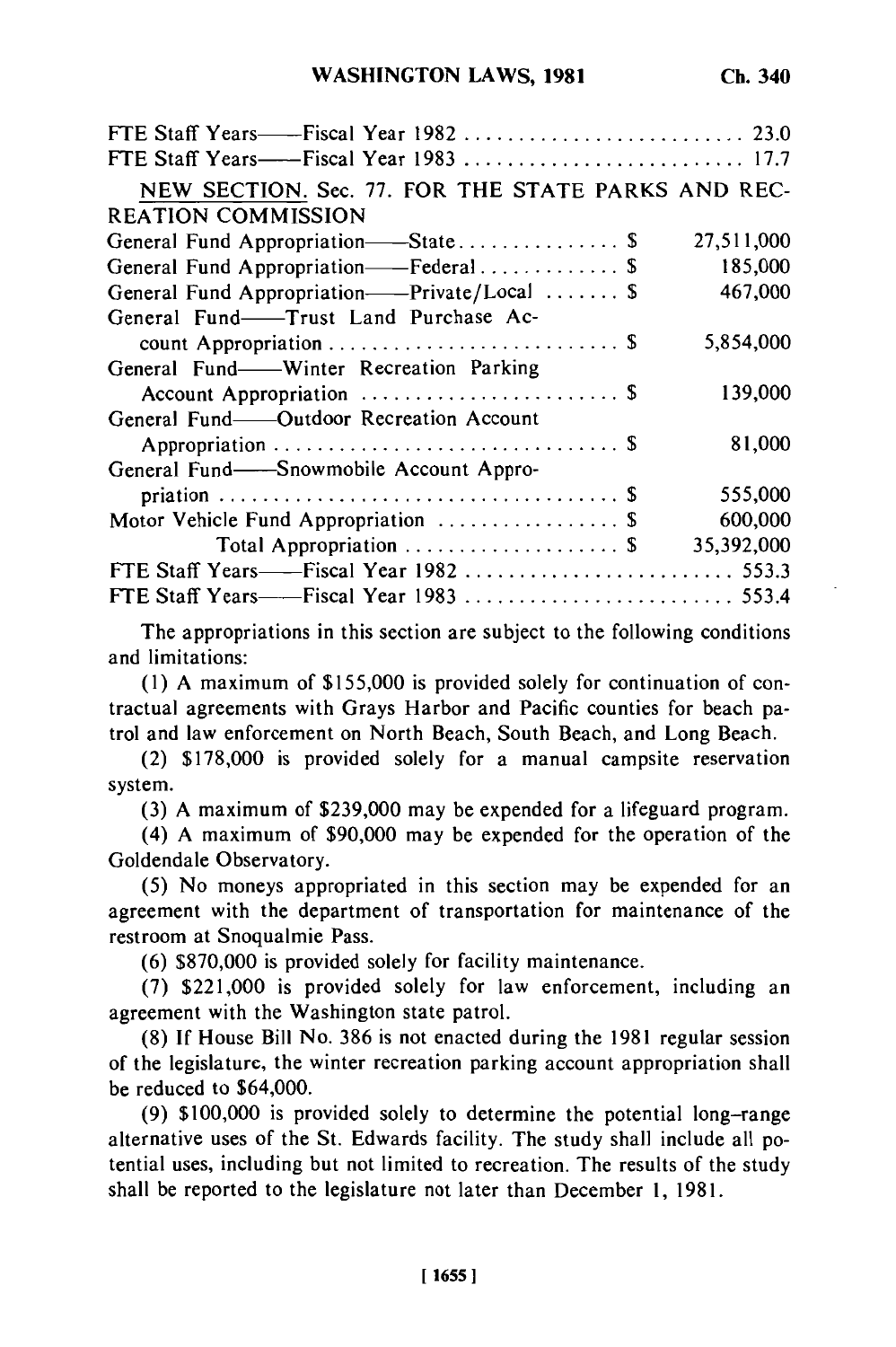**Ch. 340**

**(10)** \$196,000 is provided solely for the St. Edwards facility. These moneys shall be expended to put the facility in an operable condition.

(11) \$55,000 is provided solely to implement the recommendations of the Mt. St. Helens recreation and tourism task group for the operation of Seaquest state park tourist information center and various viewpoints and sanitary facilities.

NEW SECTION. Sec. 78. FOR THE OFFICE OF ARCHAEOLOGY AND HISTORIC PRESERVATION

| General Fund Appropriation—State \$                         | 344,000   |
|-------------------------------------------------------------|-----------|
| General Fund Appropriation——Federal \$                      | 5,136,000 |
| Total Appropriation $\ldots \ldots \ldots \ldots \ldots$ \$ | 5,480,000 |
|                                                             |           |
|                                                             |           |
|                                                             |           |

NEW SECTION. Sec. 79. FOR THE INTERAGENCY COMMIT-TEE FOR OUTDOOR RECREATION

|  | General Fund—Outdoor Recreation Account |  |
|--|-----------------------------------------|--|

| FTE Staff Years——Fiscal Year 1982  19.0 |  |
|-----------------------------------------|--|
|                                         |  |

The appropriation in this section is subject to the following condition or limitation: A maximum of \$1,341,000 may be expended for administration.

| $\cdots$                                                                   |           |
|----------------------------------------------------------------------------|-----------|
| *NEW SECTION. Sec. 80. FOR THE DEPARTMENT OF COM-                          |           |
| MERCE AND ECONOMIC DEVELOPMENT                                             |           |
| General Fund Appropriation——State\$                                        | 3,550,000 |
| General Fund Appropriation——Federal \$                                     | 391,000   |
| Motor Vehicle Fund Appropriation  \$                                       | 395,000   |
| Total Appropriation  \$                                                    | 4,336,000 |
|                                                                            |           |
| FTE Staff Years——Fiscal Year 1983  44.0                                    |           |
| The appropriations in this section are subject to the following conditions |           |
| and limitations:                                                           |           |

*(1) \$1,031,000 of the total appropriation is provided solely for the administration program.*

*(2) \$1,046,000 of the total appropriation is provided solely for the tourism program.*

*(3) \$858,000 of the total appropriation is provided solely for the foreign trade program.*

*(4) \$1,079,000 of the total appropriation is provided solely for the industrial development program.*

*(5) \$32Z 000 of the total appropriation is provided solely for the small business program.*

**\*Sec. 80. was partially vetoed, see message at end of chapter.**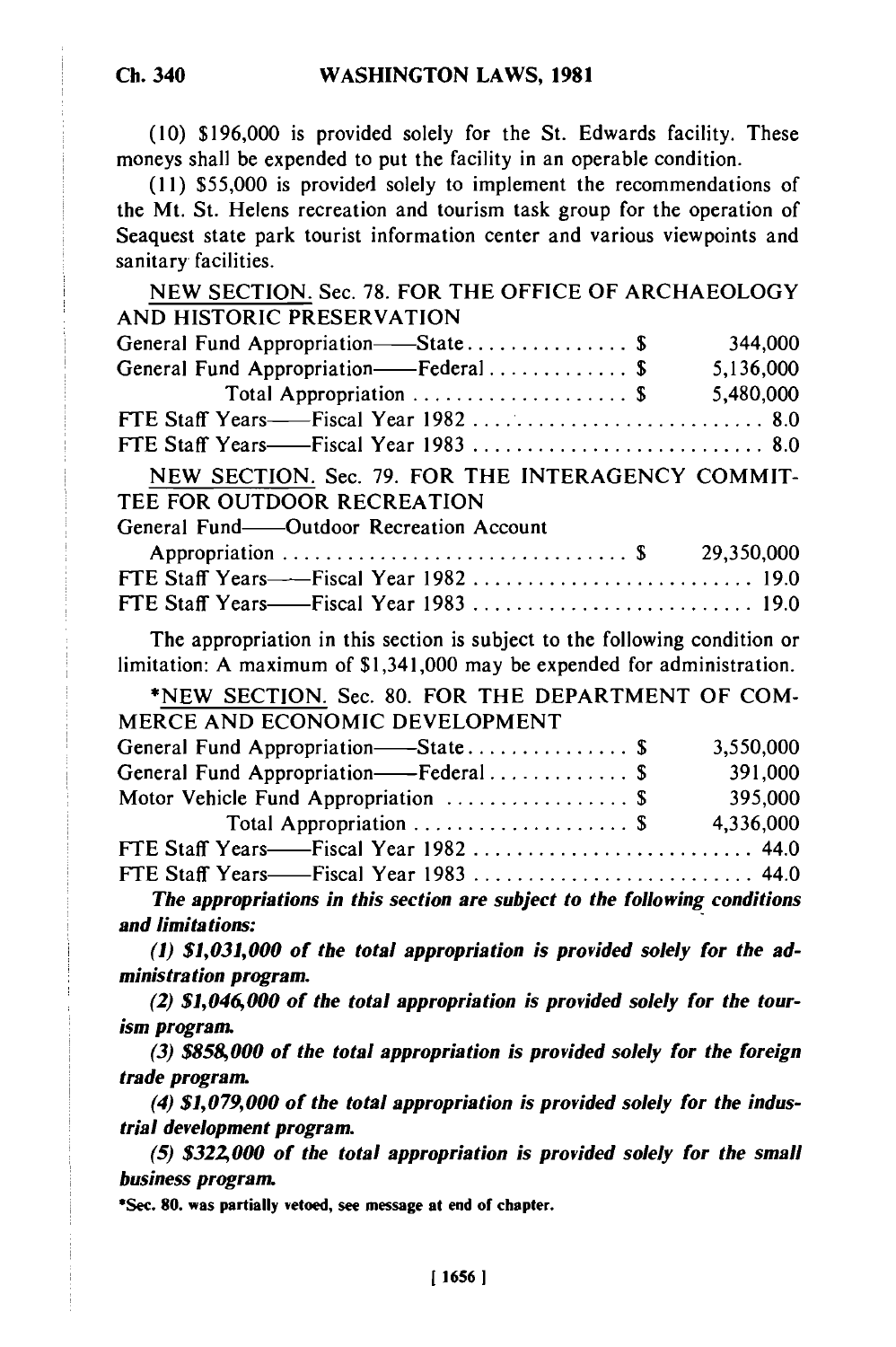**Ch. 340**

| NEW SECTION. Sec. 81. FOR THE DEPARTMENT OF   |            |
|-----------------------------------------------|------------|
| <b>FISHERIES</b>                              |            |
| General Fund Appropriation-State\$            | 38,582,000 |
| General Fund Appropriation-Federal \$         | 5,777,000  |
| General Fund Appropriation——Private/Local  \$ | 1,873,000  |
| General Fund---Lewis River Hatchery Ac-       |            |
|                                               | 27,000     |
| Total Appropriation  \$                       | 46,259,000 |
|                                               |            |
|                                               |            |

The appropriations in this section are subject to the following condition or limitation:  $$234,000$  of the general fund-state appropriation is provided solely for bait fish and ling cod enhancement efforts.

NEW SECTION. Sec. 82. FOR THE DEPARTMENT OF GAME **SECTION: Sec. 62. FOR THE DEP**<br>General Fund-ORV (Off-Road Vehicle)

| 124,000                                                                                                                                            |
|----------------------------------------------------------------------------------------------------------------------------------------------------|
| 28,612,000                                                                                                                                         |
| 19,332,000                                                                                                                                         |
| 2,344,000                                                                                                                                          |
|                                                                                                                                                    |
| 194,000                                                                                                                                            |
| 50,606,000                                                                                                                                         |
|                                                                                                                                                    |
|                                                                                                                                                    |
| Game Fund Appropriation-State  \$<br>Game Fund Appropriation--Federal  \$<br>Game Fund Appropriation--Private/Local  \$<br>Total Appropriation  \$ |

The appropriations in this section are subject to the following conditions and limitations:

(1) A maximum of \$7,504,000 of the total appropriation may be expended in the administration program.

(2) If House Bill No. 116 is not enacted during the 1981 regular session of the legislature, the game fund-state appropriation shall be reduced to \$22,024,000; the game fund—federal appropriation shall be reduced to \$14,524,000; and the **FTE** staff years shall be 557.7 for fiscal year 1982 and 558.3 for fiscal year 1983.

NEW SECTION. Sec. 83. FOR THE DEPARTMENT OF NATU-RAL RESOURCES

| General Fund Appropriation—State\$       | 23,616,000 |
|------------------------------------------|------------|
| General Fund Appropriation——Federal\$    | 1,354,000  |
| General Fund-ORV (Off-Road Vehicle)      |            |
|                                          | 1,711,000  |
| General Fund--Forest Development Account |            |
|                                          | 16,669,000 |
| General Fund-State Timber Tax Reserve    |            |
| Account Appropriation  \$                | 414,000    |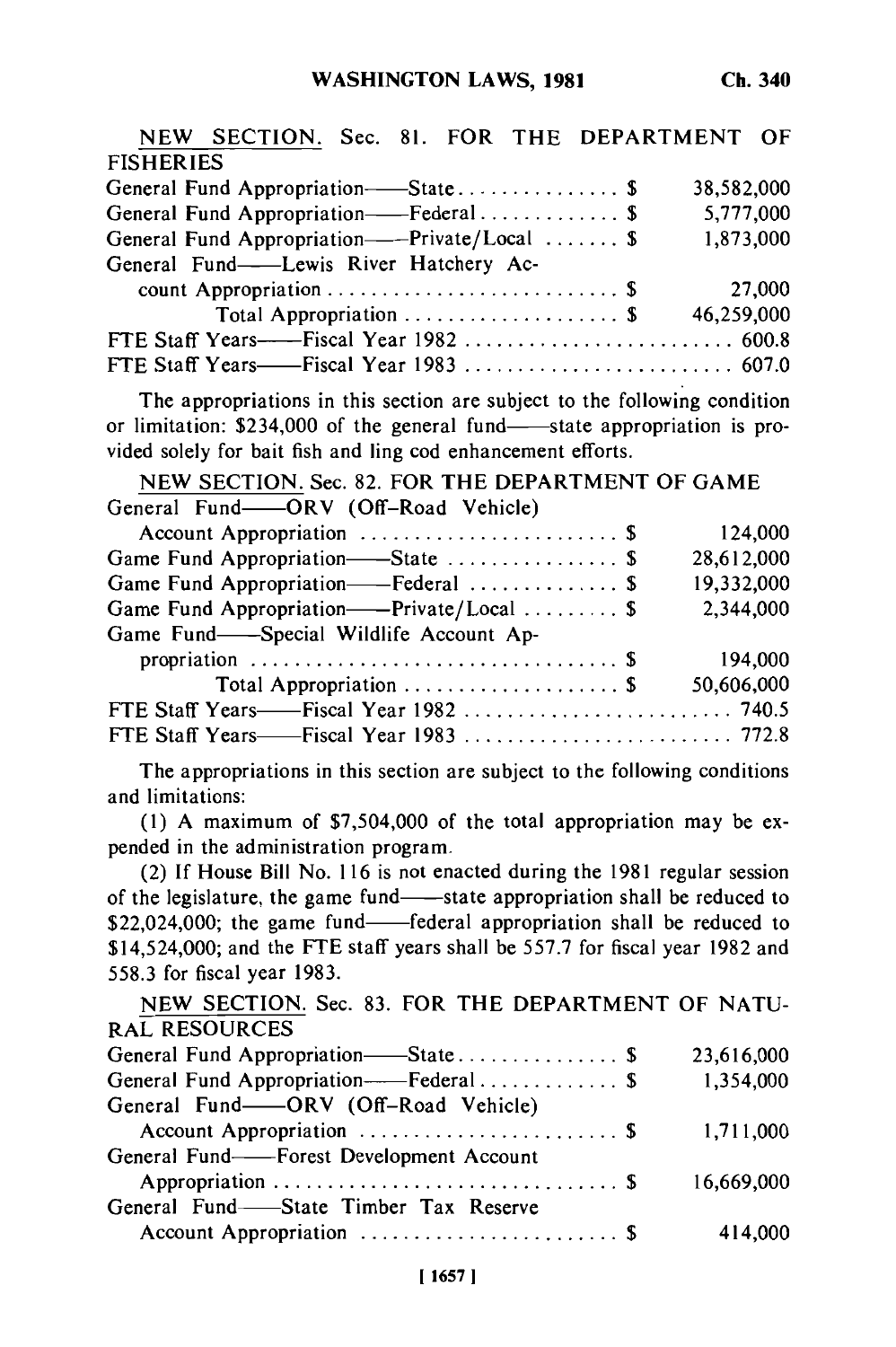| General Fund——Landowner Contingency<br>Forest Fire Suppression Account Appropri- |            |
|----------------------------------------------------------------------------------|------------|
|                                                                                  | 1,878,000  |
| General Fund——Resource Management Cost                                           |            |
| Account Appropriation  \$                                                        | 49,977,000 |
|                                                                                  | 95,619,000 |
|                                                                                  |            |
|                                                                                  |            |

The appropriations in this section are subject to the following conditions and limitations:

(1)  $$1,782,000$  of the general fund-state appropriation is provided solely for emergency fire suppression. The funds shall also be available for interfund loans with the landowner contingency forest fire suppression account.

 $(2)$  \$2,221,000 of the general fund—state appropriation is provided solely for the operation of the Clearwater, Olympic, Larch Mountain, Indian Ridge, Cedar Creek, Maple Lane, Naselle, and Mission Creek Honor Camps.

(3) Up to \$13,000,000 of the resource management cost account appropriation may be substituted by additional forest development account funds in excess of the appropriation. Any funds so replaced shall not be expended for any purpose.

 $(4)$  A maximum of \$2,038,000 of the general fund--state appropriation may be expended for the geology and earth resources program.

(5) \$40,000 of the resource management cost account appropriation is provided solely for lake management.

(6) The department of natural resources shall provide a report on the urban lands program to the committees on ways and means of the house of representatives and the senate by December 1, 1981. The report shall include an inventory of urban lands, a management plan for each urban parcel, involvement in land use planning, and any other information necessary for policy determination.

| NEW SECTION. Sec. 84. FOR THE DEPARTMENT OF |           |
|---------------------------------------------|-----------|
| <b>AGRICULTURE</b>                          |           |
| General Fund Appropriation—State \$         | 9,401,000 |
| General Fund Appropriation——Federal \$      | 777,000   |
| General Fund-Feed and Fertilizer Account    |           |
|                                             | 29,000    |
| Fertilizer, Agricultural, Mineral and Lime  |           |
|                                             | 358,000   |
| Commercial Feed Fund Appropriation-         |           |
|                                             | 311,000   |
|                                             |           |

## **Ch. 340**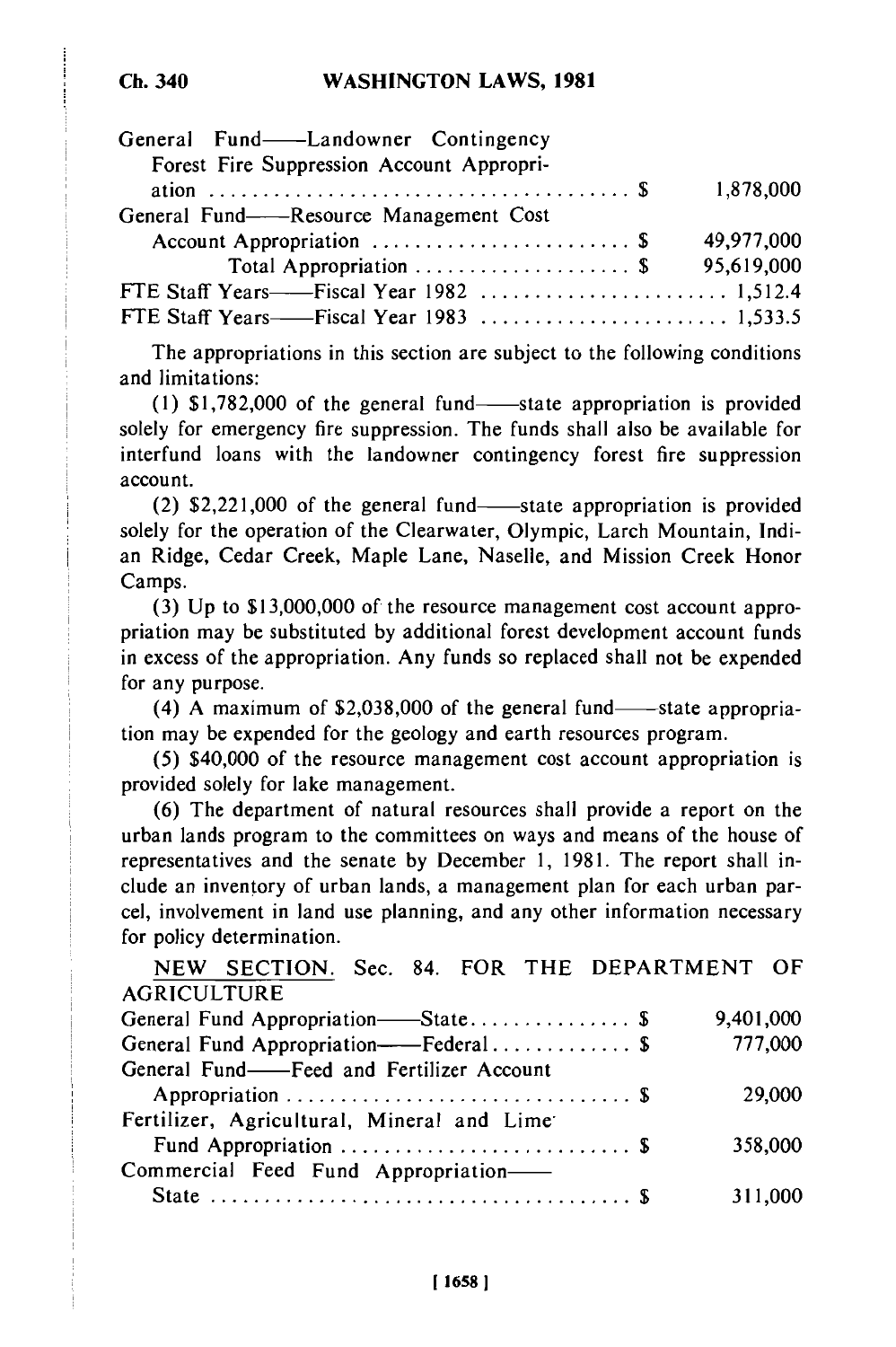| Commercial Feed Fund Appropriation-                                                                          |            |
|--------------------------------------------------------------------------------------------------------------|------------|
|                                                                                                              | 22,000     |
| Seed Fund Appropriation  \$                                                                                  | 913,000    |
| Nursery Inspection Fund Appropriation \$                                                                     | 270,000    |
| Grain and Hay Inspection Fund Appropriation  \$                                                              | 17,278,000 |
| Total Appropriation  \$                                                                                      | 29,359,000 |
| FTE Staff Years——Fiscal Year 1982  807.4                                                                     |            |
| FTE Staff Years——Fiscal Year 1983  814.7                                                                     |            |
| The appropriations in this section are subject to the following conditions<br>and limitations:               |            |
| (1) If House Bill No. 252 is enacted during the 1981 regular session of                                      |            |
| the legislature, there shall be no hay and grain inspection fund                                             |            |
| appropriation.                                                                                               |            |
| (2) A maximum of \$15,000 of the general fund—state appropriation<br>shall be expended for starling control. |            |
| NEW SECTION. Sec. 85. FOR THE DEPARTMENT OF                                                                  |            |
| <b>LICENSING</b>                                                                                             |            |
| General Fund Appropriation  \$                                                                               | 10,492,000 |
| General Fund-Architects' License Account                                                                     |            |
|                                                                                                              | 173,000    |
| General Fund-Opticians' Account Appro-                                                                       |            |
|                                                                                                              | 33,000     |
| General Fund-Optometry Account Appro-                                                                        |            |
| priation<br>. \$                                                                                             | 81,000     |
| General Fund--Professional Engineers' Ac-                                                                    |            |
|                                                                                                              | 478,000    |
| General Fund-Real Estate Commission Ac-                                                                      |            |
| . \$                                                                                                         | 3,444,000  |
| General Fund-Sanitarians' Licensing Ac-                                                                      |            |
|                                                                                                              | 20,000     |
| General Fund-Board of Psychological Ex-                                                                      |            |
| aminers Account Appropriation  \$                                                                            | 42,000     |
| Game Fund Appropriation  \$                                                                                  | 148,000    |
| Highway Safety Fund Appropriation  \$                                                                        | 33,286,000 |
| Motor Vehicle Fund Appropriation  \$                                                                         | 27,399,000 |
| Total Appropriation  \$                                                                                      | 75,596,000 |
|                                                                                                              |            |
|                                                                                                              |            |

The appropriations in this section are subject to the following condition or limitation: The sanitarians' licensing account appropriation is contingent on the enactment of House Bill No. 311 or Senate Bill No. 3314 during the 1981 regular session of the legislature.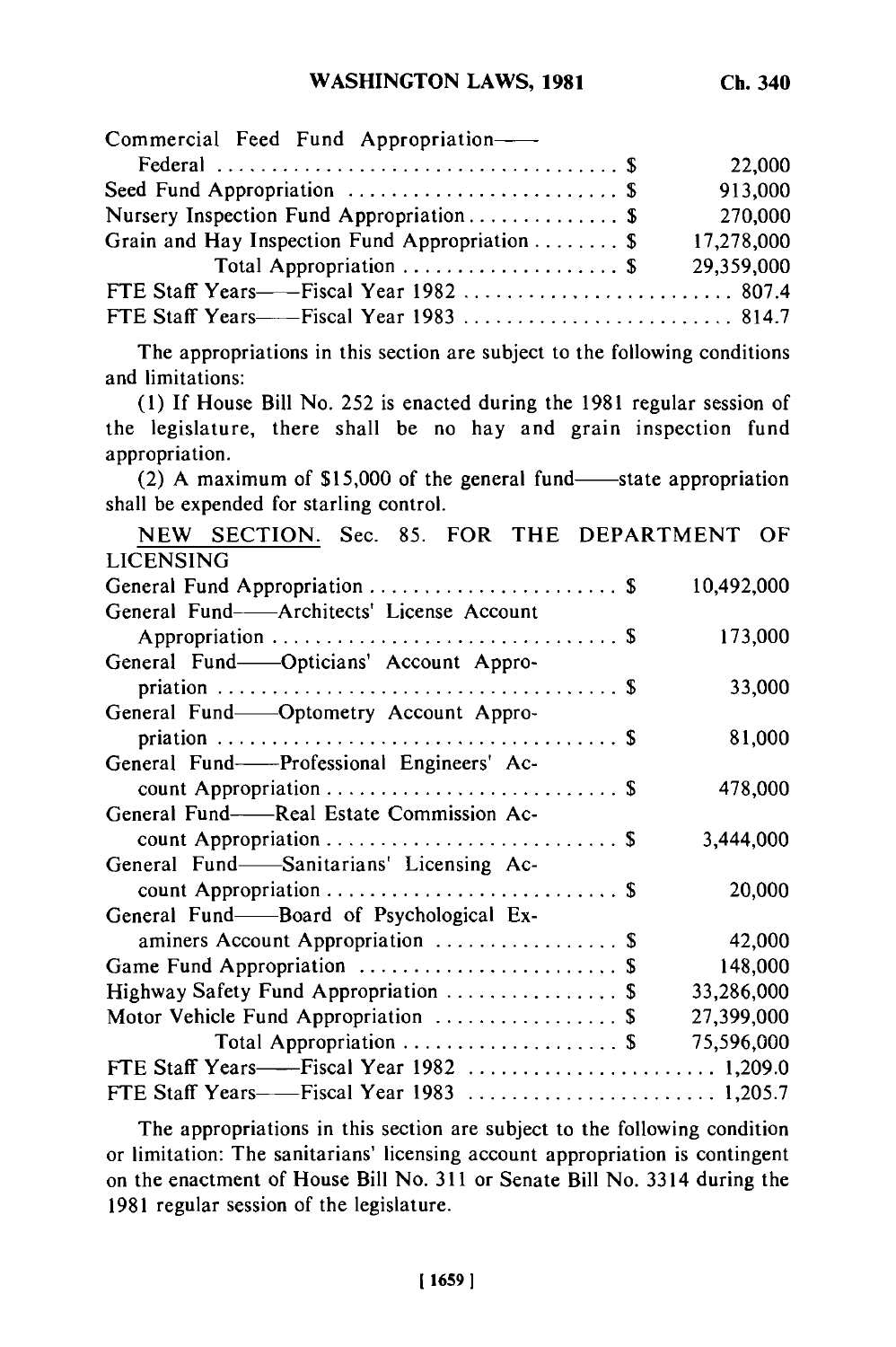| NEW SECTION. Sec. 86. FOR THE SUPERINTENDENT OF   |            |
|---------------------------------------------------|------------|
| PUBLIC INSTRUCTION (INCLUDING THE STATE BOARD FOR |            |
| EDUCATION)                                        |            |
| General Fund Appropriation-State\$                | 13,697,000 |
| General Fund Appropriation——Federal  \$           | 5,981,000  |
| General Fund--Traffic Safety Education Ac-        |            |
|                                                   | 460,000    |
| Total Appropriation \$                            | 20,138,000 |
|                                                   |            |
|                                                   |            |
|                                                   |            |

The appropriations in this section are subject to the following conditions and limitations:

(1) A maximum of \$460,000 may be expended for the state office administration of the traffic safety education program.

(2) The superintendent shall ensure that data reported by school districts for reimbursement purposes is accurate and timely.

| NEW SECTION. Sec. 87. FOR THE SUPERINTENDENT OF |            |
|-------------------------------------------------|------------|
| PUBLIC INSTRUCTION-BASIC EDUCATION FORMULA FOR  |            |
| <b>FISCAL YEARS 1982 AND 1983</b>               |            |
|                                                 |            |
| General Fund-State Timber Tax Reserve           |            |
|                                                 | 4,000,000  |
| Common School Construction Fund Appropria-      |            |
|                                                 | 52,379,000 |
| Total Appropriation  \$ 2,624,260,000           |            |
|                                                 |            |

The appropriations in this section are subject to the following conditions and limitations:

(1) For purposes of this act and compliance with chapter 16, Laws of 1981, the superintendent of public instruction shall ensure that no district provides salary and compensation increases from any fund source whatsoever in excess of those amounts and/or percentages specified in this act: PROVIDED, That the superintendent shall withhold five percent of a district's respective basic education allocation if the school district violates any provision of this act or chapter 16, Laws of 1981 until such time as a school district comes into compliance: PROVIDED FURTHER, That provisions of any contract in force as of the effective date of chapter 16, Laws of 1981, for school years 1981-82 and 1982-83 that conflict with the provisions of this act may continue in effect.

(2) A maximum of \$1,308,315,000 of this appropriation may be expended in fiscal year 1982.

(3)(a) The appropriations in this section and allocation authorized by sections 87 through 91 of this act per annual average full time equivalent

**Ch. 340**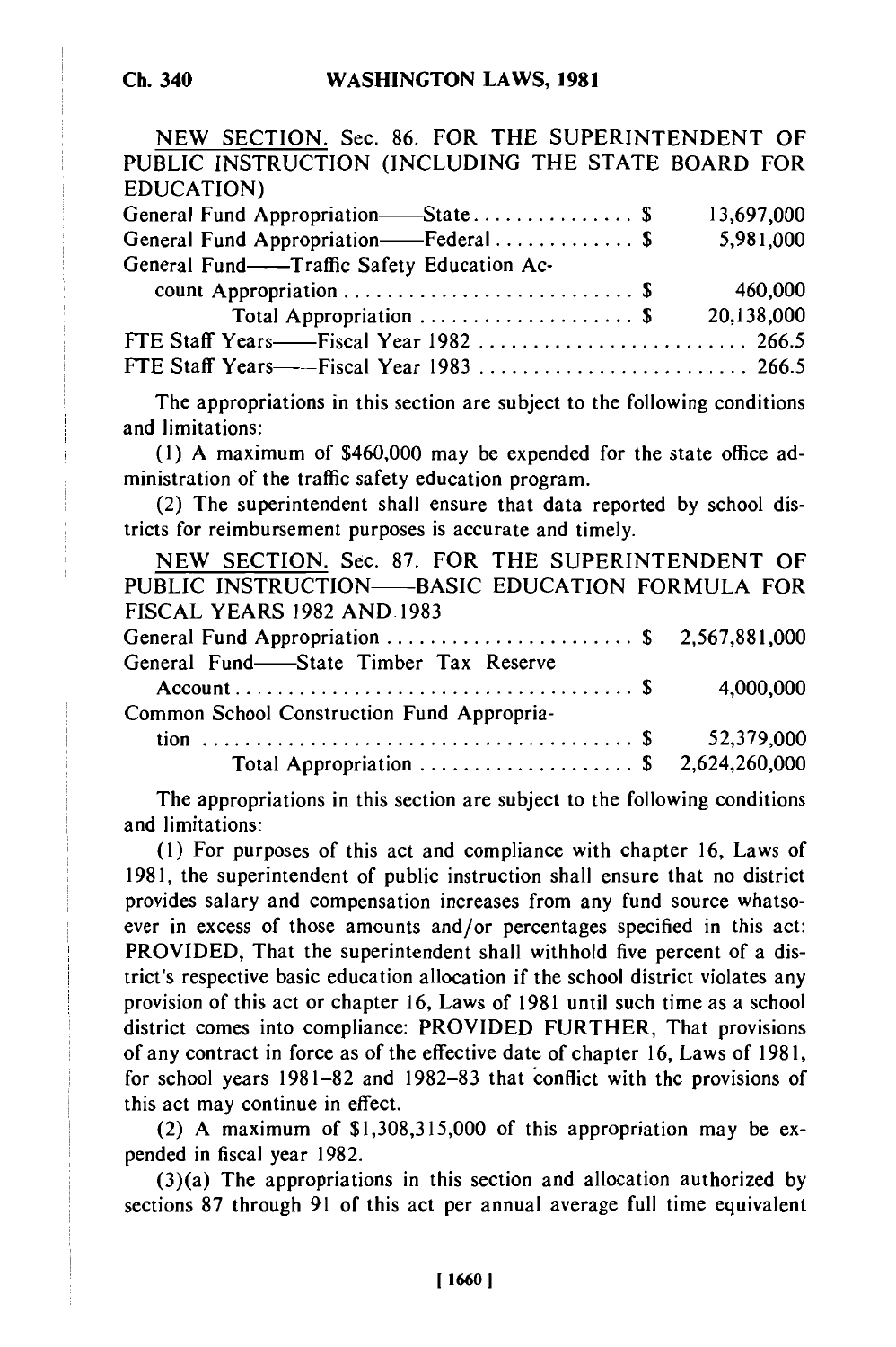student shall constitute **100%** of formula as provided in RCW 28A.41.130 as now or hereafter amended.

(b) If the system-wide staff mix factor exceeds 1.6182, the superintendent of public instruction shall make such adjustments as are required to remain within the amounts generated by the staff mix assumption for the total appropriation.

(4) Formula allocation of certificated staff units shall be determined as follows:

(a) One certificated staff unit for each average annual twenty full time equivalent kindergarten, elementary, and secondary students, excluding secondary vocational full time equivalent students enrolled in a vocational program approved by the superintendent of public instruction.

(b) One certificated staff unit for each average annual eighteen and three-tenths full time equivalent students enrolled in a vocational education program approved by the superintendent of public instruction.

(c) For districts enrolling not more than one hundred average annual full time equivalent students (except as otherwise specified) and for small school plants within any school district, which small plants have been judged to be remote and necessary by the state board of education, certificated staff units shall be determined as follows:

(i) For grades K-6, for enrollments of not more than sixty annual average full time equivalent students, three certificated staff units;

(ii) For grades K-6, for enrollments above sixty annual average full time equivalent students, additional certificated staff units based upon a ratio of one certificated staff unit per twenty annual average full time equivalent students;

(iii) For grades 7 and 8, for enrollments of not more than twenty annual average full time equivalent students, one certificated staff unit;

(iv) For grades 7 and 8, for enrollment above twenty annual average full time equivalent students, additional certificated staff units based upon a ratio of one certificated staff unit per twenty annual average full time equivalent students;

(v) For each nonhigh school district having an enrollment of more than seventy annual average full time equivalent students and less than one hundred eighty students, operating a K-8 program or 1-8 program, an additional one-half of a certificated staff unit;

(vi) For each nonhigh school district having an enrollment of more than fifty annual average full time equivalent students and less than one hundred eighty students, operating a K-6 or 1-6 program, an additional one-half of a certificated staff unit.

(d) For districts operating high schools with enrollments of not more than three hundred average annual full time equivalent students, certificated staff units shall be determined as follows: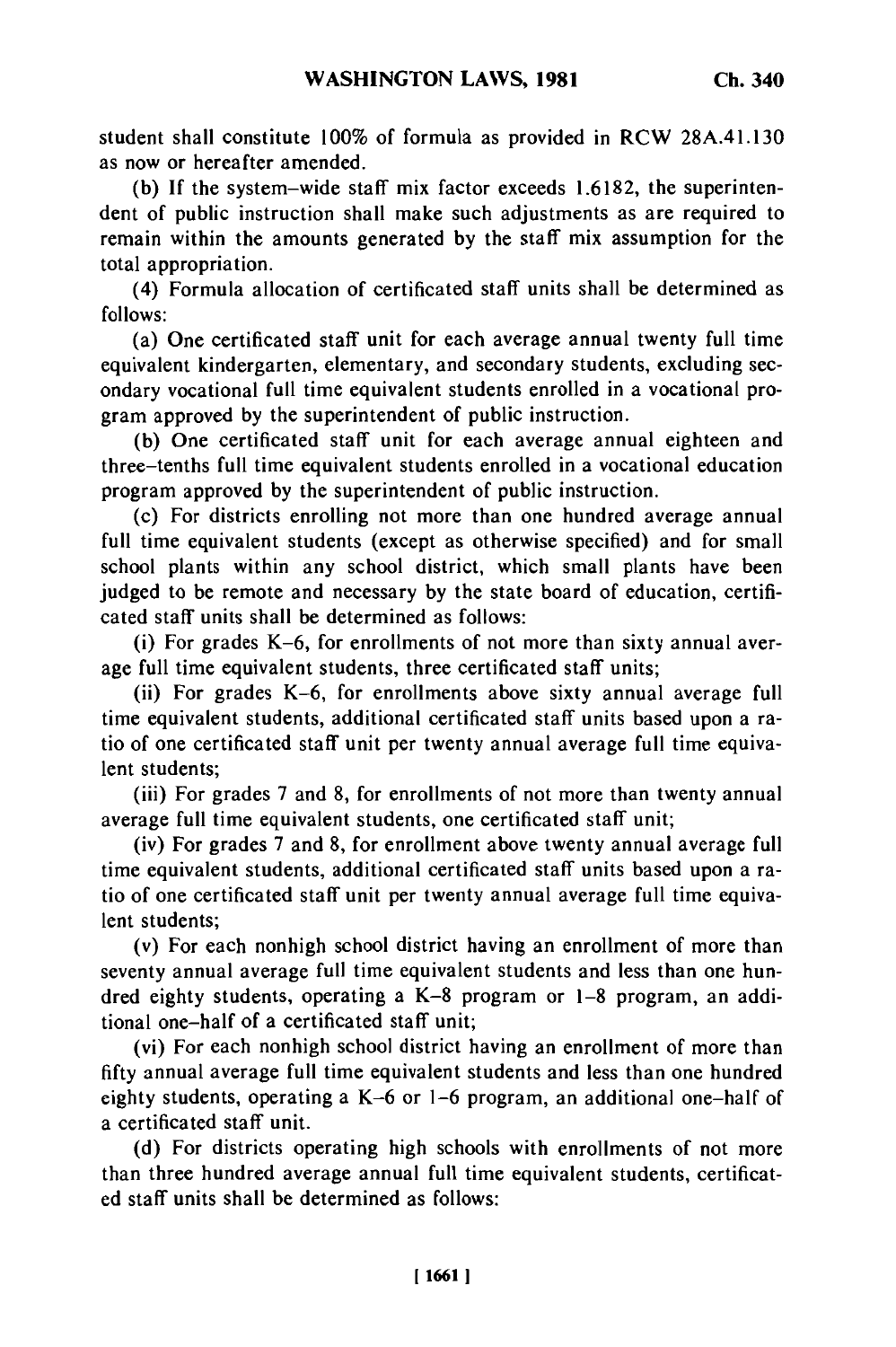(i) Nine and one-half certificated staff units for the first sixty annual average full time equivalent students;

(ii) Additional certificated staff units based upon a ratio of one certificated staff unit per forty-three and one-half average annual full time equivalent students.

(5) (a) For nonemployee related costs with each certificated staff unit determined under subsection (4) (a), (c), and (d) of this section, there shall be provided a maximum of \$4,684 per staff unit in the 1981-82 school year and a maximum of \$5,166 per staff unit in the 1982-83 school year.

(b) For nonemployee related costs with each certificated staff unit determined under subsection  $(4)(b)$  of this section, there shall be provided a maximum of \$8,182 per staff unit in the 1981-82 school year and a maximum of \$8,964 per staff unit in the 1982-83 school year.

(6) Formula allocation of classified staff units shall be determined as follows:

(a) One classified staff unit per each three certificated staff units determined under subsection (4) (a), (c), and (d) of this section;

(b) One classified staff unit for each sixty full time equivalent vocational students enrolled; and

**(c)** For each nonhigh school district with an enrollment of more than fifty annual average full time equivalent students and less than one hundred eighty students, an additional one-half of a classified staff unit.

(7) The superintendent of public instruction shall distribute a maximum of \$565,000 outside of the basic education allocation to school districts for fire protection districts at a rate of \$1.00 per year for each student attending a school located in an unincorporated area within a fire protection district as mandated by RCW 52.36.020; a maximum of \$280,000 for the 1981-82 school year, and a maximum of \$285,000 for the 1982-83 school year.

 $(8)$  The general fund—state appropriation contained in this section includes all funds received by the state pursuant to Title 16, section 500, United States Code (federal forest funds) which are distributed to the general fund for the benefit of public schools in accordance with RCW 36.33- .110. Within thirty days of receipt within the state treasury, the superintendent of public instruction shall distribute such federal forest funds to each eligible school district in an amount not to exceed that which the district would have received in accordance with the basic education apportionment for the previous year. Funds determined to be in excess of that amount shall be distributed to the county for distribution to the school districts within the county in accordance with RCW 36.33.110: PROVIDED, That if the amount received by any district pursuant to this appropriation is less than the basic education allocation which the district would otherwise receive, the superintendent of public instruction shall allocate from basic education funds to the district an amount equal to the difference between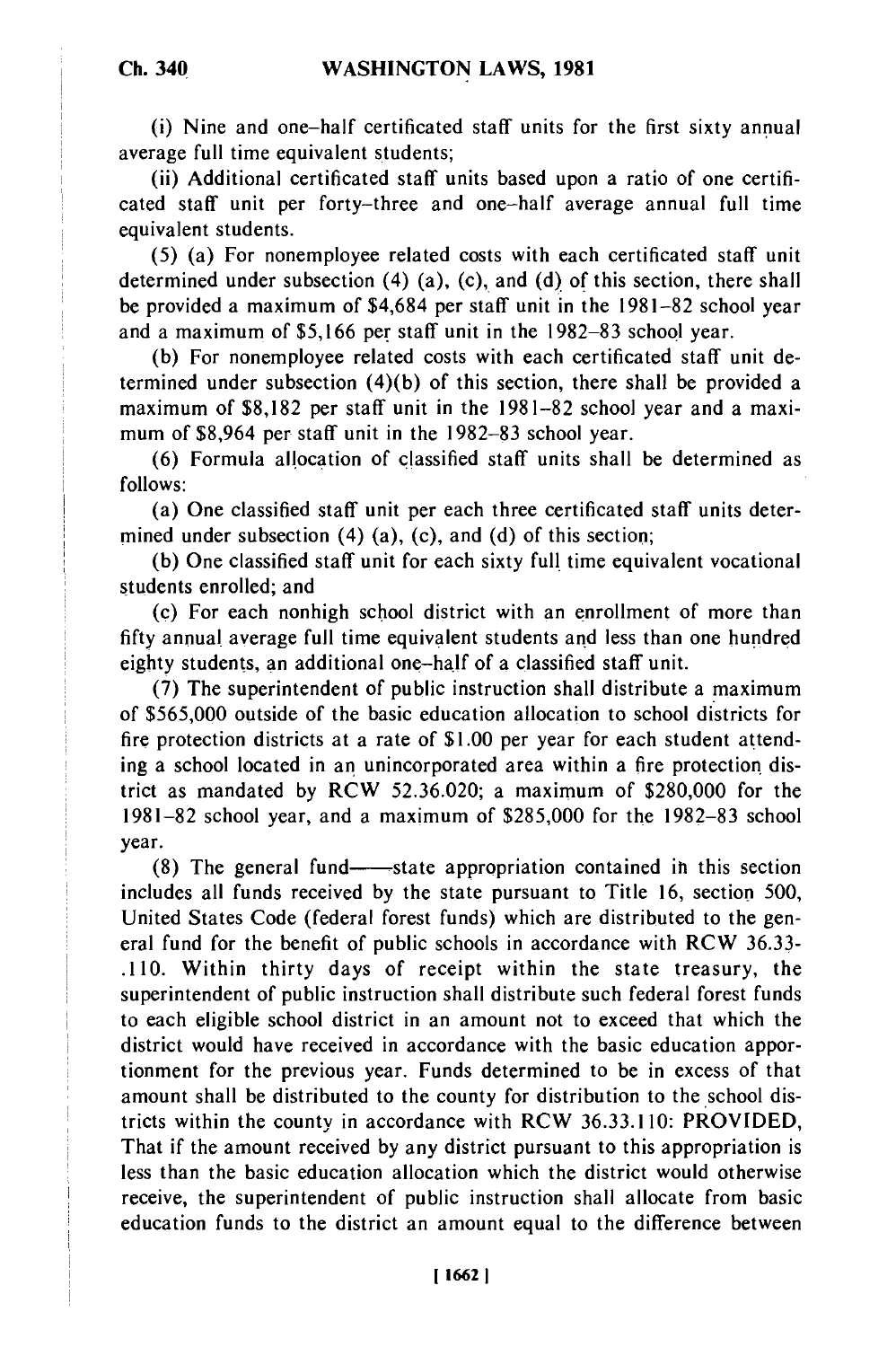the amount received under this appropriation and the amount the district would otherwise receive under the basic education act.

(9) The superintendent of public instruction may distribute a maximum of \$250,000 for school district emergencies outside of the basic education allocation.

(10) Not more than \$6,375,000 of the appropriation contained in this section shall be expended for districts which experience an enrollment decline in the 1981-82 school year from the 1980-81 base enrollment level and in the 1982-83 school year from the 1981-82 base enrollment level. The superintendent of public instruction shall distribute funds based on certificated staff units in the 1981-82 and 1982-83 school years to such districts on the basis of current school year enrollment plus one quarter of the amount of the enrollment decline from the prior school year level. The superintendent of public instruction, in ascertaining the full time equivalent enrollment under this section for any school district declining in enrollment at a rate of at least four percent, or three hundred full time equivalent students, whichever is less, from the immediately preceding school year, shall increase the enrollment as otherwise herein computed by twenty-five percent of the full time equivalent pupil enrollment loss from the previous school year.

NEW SECTION. Sec. 88. SALARY AND COMPENSATION DEFINITIONS

For purposes of sections 87 through 104 of this act, the following definitions apply:

(1) "LEAP Document 2" means the computer tabulation of 1980-81 derived base salaries for basic education certificated staff, 1980-81 average salaries for basic education classified staff and 1981-82 and 1982-83 salary increase percentages which was developed by the legislative evaluation and accountability program committee on April 20, 1981, at 2:02 p.m.

(2) "State-supported staff" means state-funded staff in the following programs: Basic education (program 00), general instructional support (program 94), general support (program 97), secondary vocational education (program 30), handicapped (program 21) exclusive of any staff funded in the block grant program under section 100 of this act, vocational-technical institutes/adult education (programs 47 and 48), state institutions (program 46), educational service districts, and transportation (program 99).

(3) "Incremental fringe benefits" means 7% for certificated staff and 14% for classified staff, which percentage shall be applied to salary increases and is for employer contributions to old age survivor's insurance, workers' compensation, unemployment compensation, and retirement benefits under the public employees' retirement system (chapter 41.40 RCW).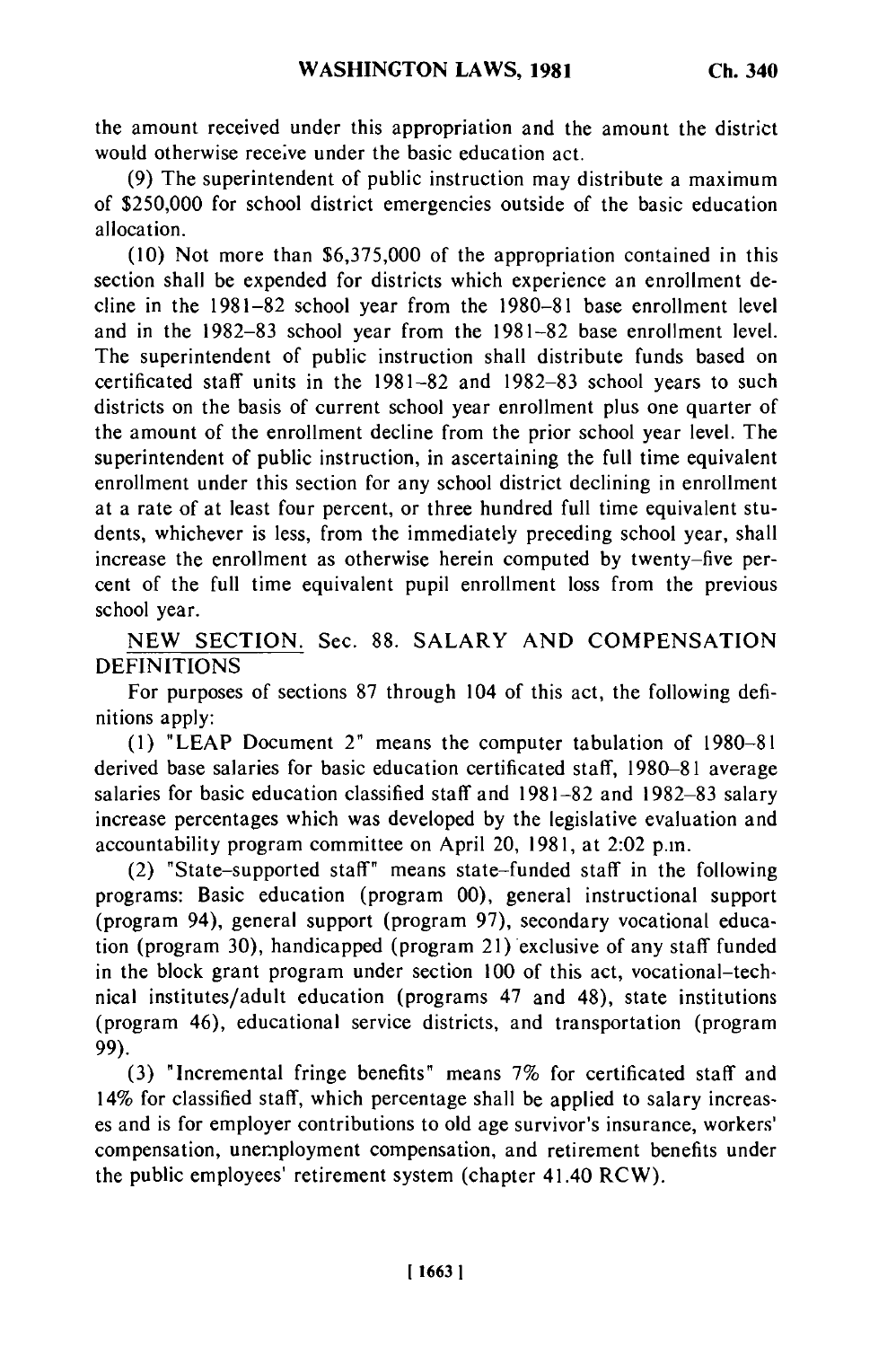**NEW** SECTION. Sec. 89. **(1)** For purposes of determining the 1981-82 and 1982-83 staff mix factor by district for basic education allocation purposes, the following definitions apply:

(a) Basic education certificated staff includes all full time equivalent certificated staff in the following programs:

(i) Basic education (program 00);

(ii) Secondary vocational education (program 30);

(iii) General instructional support (program 94);

(iv) General support (program 97).

(b) The 1980-81 derived base salary used for basic education allocation purposes shall be that which is specified for each district in LEAP Document 2.

(c) The staff mix factor table developed by the legislative evaluation and accountability program committee (LEAP) (reference LEAP Document 1) in use for school years 1979-80 and 1980-81 shall be employed to calculate each district's base salary and staff mix for basic education certificated staff for 1981-82 and 1982-83.

(2) The 1980-81 basic education average classified salary for allocation purposes shall be that specified for each district in LEAP Document 2 and shall be for all full time equivalent classified staff in the following programs:

(a) Basic education (program 00);

(b) Secondary vocational education (program 30);

(c) General instructional support (program 94);

(d) General support (program 97).

NEW SECTION. Sec. 90. BASIC EDUCATION ALLOCA-TION- CALCULATION OF CERTIFICATED STAFF **COMPENSATION** 

(1) Total certificated compensation entitlement for school year 1981-82 for a particular school district shall be the sum of the following:

(a) Maintenance of compensation, calculated using that district's 1980- 81 derived base salary established by LEAP Document 2 multiplied by the number of basic education certificated staff units determined pursuant to section 87 of this act multiplied by that district's particular 1981-82 average staff mix factor improved by 7.41%;

(b) The 1981-82 certificated staff salary increase for that district as specified in LEAP Document 2;

(c) Maintenance of insurance benefits at the rate of \$95 per month per certificated full time equivalent staff units determined pursuant to section 87 of this act;

(d) The 1981-82 insurance benefit increases provided in section 92 of this act per certificated staff unit determined pursuant to section 87 of this act.

(2) Total certificated compensation entitlement for school year 1982-83 for a particular school district shall be equal to the sum of the following: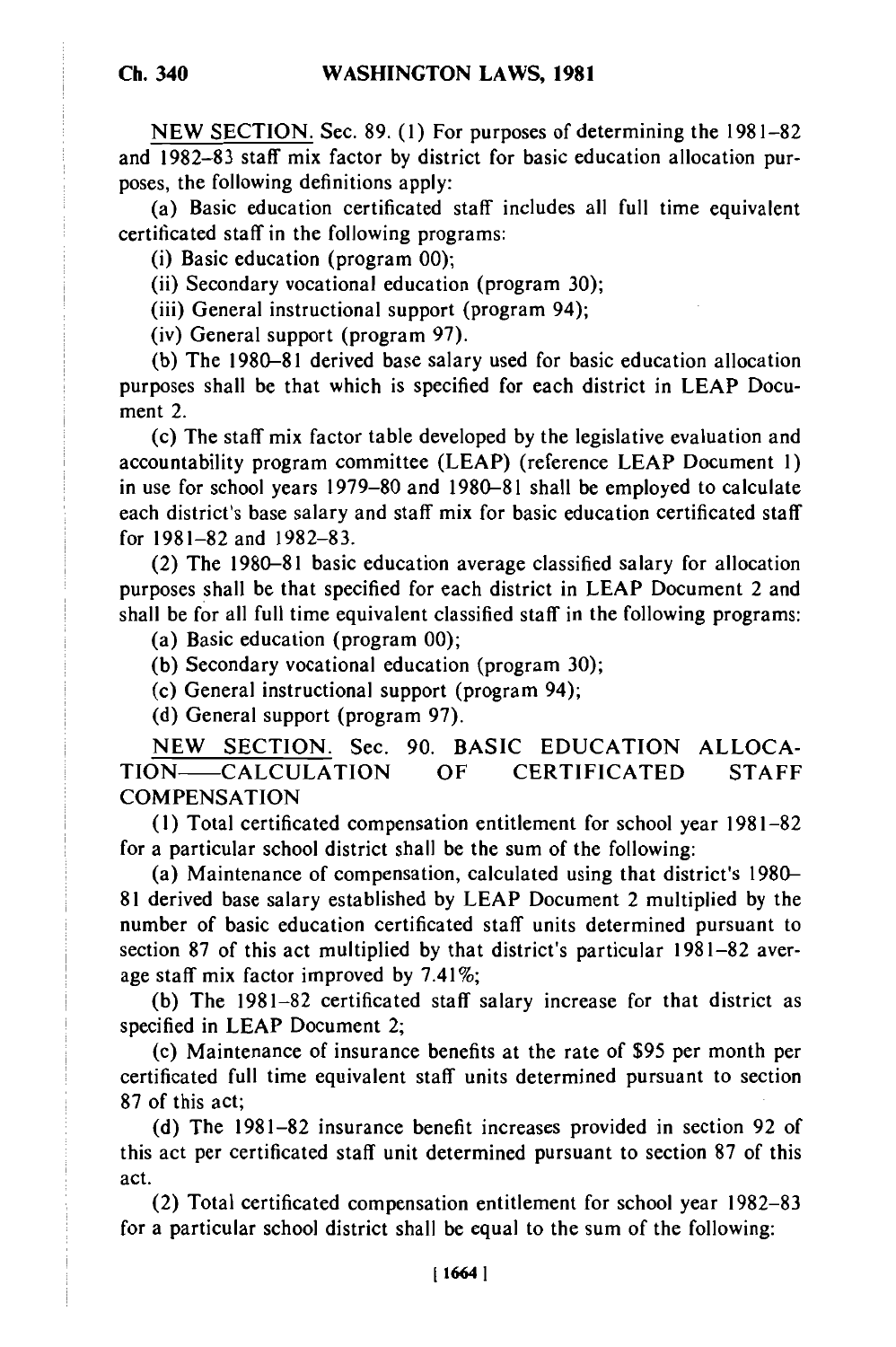(a) Maintenance of compensation shall be calculated by using that district's 1980-81 derived base salary established by LEAP Document 2 improved by the percentage salary increase specified in LEAP Document 2 for 1981-82 multiplied by the number of basic education staff units determined pursuant to section 87 of this act multiplied by that district's particular 1982-83 average staff mix factor improved by 7.43%;

(b) The 1982-83 certificated staff salary increase for that district as specified in LEAP Document 2;

(c) Maintenance of insurance benefits at the rate of \$95 per month per certificated full time equivalent staff units determined pursuant to section 87 of this act;

(d) The insurance benefit increases per full time equivalent certificated staff unit determined pursuant to section 87 of this act at rates specified in section 92 of this act for the 1981-82 school year and the 1982-83 school year.

NEW SECTION. Sec. 91. BASIC EDUCATION ALLOCA-TION- CALCULATION OF CLASSIFIED STAFF **COMPENSATION** 

(1) Total 1981-82 basic education classified compensation entitlement for a particular school district shall be the sum of the following:

(a) Maintenance of classified compensation for a particular school district shall be equal to the classified staff units determined pursuant to section 87 of this act multiplied by the 1980-81 average classified salary established by LEAP Document 2 for that district improved by 16.55%;

(b) The 1981-82 classified staff salary increase for that district as specified in LEAP Document 2;

(c) Maintenance of insurance benefits at the rate of **\$95** per month per classified full time equivalent staff units determined pursuant to section 87 of this act;

(d) The 1981-82 insurance benefit increases specified in section 92 of this act per full time equivalent classified staff unit determined pursuant to section 87 of this act.

(2) Total 1982-83 basic education classified compensation entitlement for a particular school district shall be the sum of the following:

(a) Maintenance of classified compensation for a particular school district shall be equal to the classified staff units determined pursuant to section 87 of this act multiplied by the 1980-81 average classified salary established in LEAP Document 2 for that district improved by the 1981-82 percentage salary increase specified in LEAP Document 2 for that district improved by 16.55%;

(b) The 1982-83 classified salary increase for that district as specified in LEAP Document 2;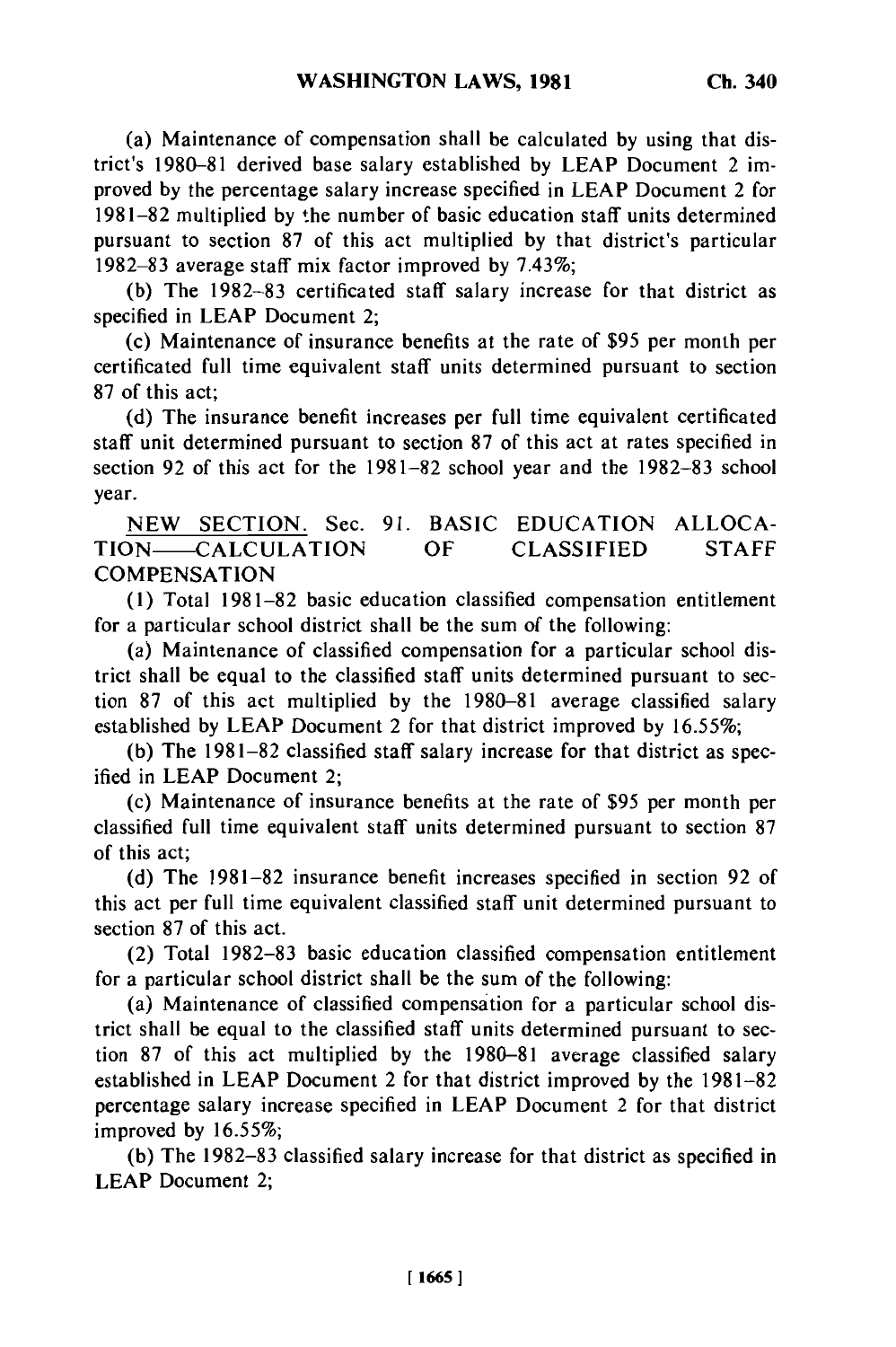(c) Maintenance of insurance benefits at the rate of **\$95** per month per classified full time equivalent staff units determined pursuant to section 87 of this act;

(d) The insurance benefit increases per full time equivalent classified staff unit determined pursuant to section 87 of this act at rates specified in section 92 of this act for the 1981-82 school year and the 1982-83 school year.

\*NEW SECTION. Sec. 92. SALARY AND COMPENSATION **INCREASES** General Fund Appropriation ....................... \$ 182,988,000

The appropriation in this section is subject to the following conditions and limitations:

(1) Increases provided by this section shall be included for purposes of calculating the levy lid pursuant to chapter 84.52 RCW.

(2) Salary and insurance benefit increase funds shall be allocated by the superintendent of public instruction as specified in this section and may be expended by school districts for any state funded activity.

(3) A maximum of \$24,936,000 for the 1981-82 school year and a maximum of \$80,977,000 for the 1982-83 school year may be expended for provision of basic education state-supported certificated staff salary increases and concomitant incremental fringe benefits. Percentage salary increases under this section, excluding incremental fringe benefits and including any relevant increases as a result of the provisions of subsection (7) (b) and (c) of this section, shall not exceed the percentages specified in LEAP Document 2.

(4) A maximum of \$5,457,000 for the 1981-82 school year and a maximum of \$18,136,000 for the 1982-83 school year may be expended for provision of basic education state-supported classified staff salary increases and concomitant incremental fringe benefits. Percentage increases provided under this section, excluding incremental fringe benefits and including any relevant increases as a result of the provisions of subsection (7)(b) of this section, shall not exceed the percentages specified in LEAP Document 2.

(5) A maximum of \$34,837,000 may be expended for insurance benefit increases for state-supported basic education certificatcd and classified staff at a rate of \$26 per month per full time equivalent staff unit in 1981-82 and an additional \$16 per month in 1982-83.

(6) A maximum of \$4,930,000 may be expended in fiscal year 1982 and \$13,715,000 for fiscal year 1983 for state-supported staff salary, insurance benefit increases, and concomitant incremental fringe benefits for educational service district staff, institutional education staff (program 46), vocational-technical institutes/adult basic education (programs 47 and 48), handicapped program staff (program 21) and transportation staff (program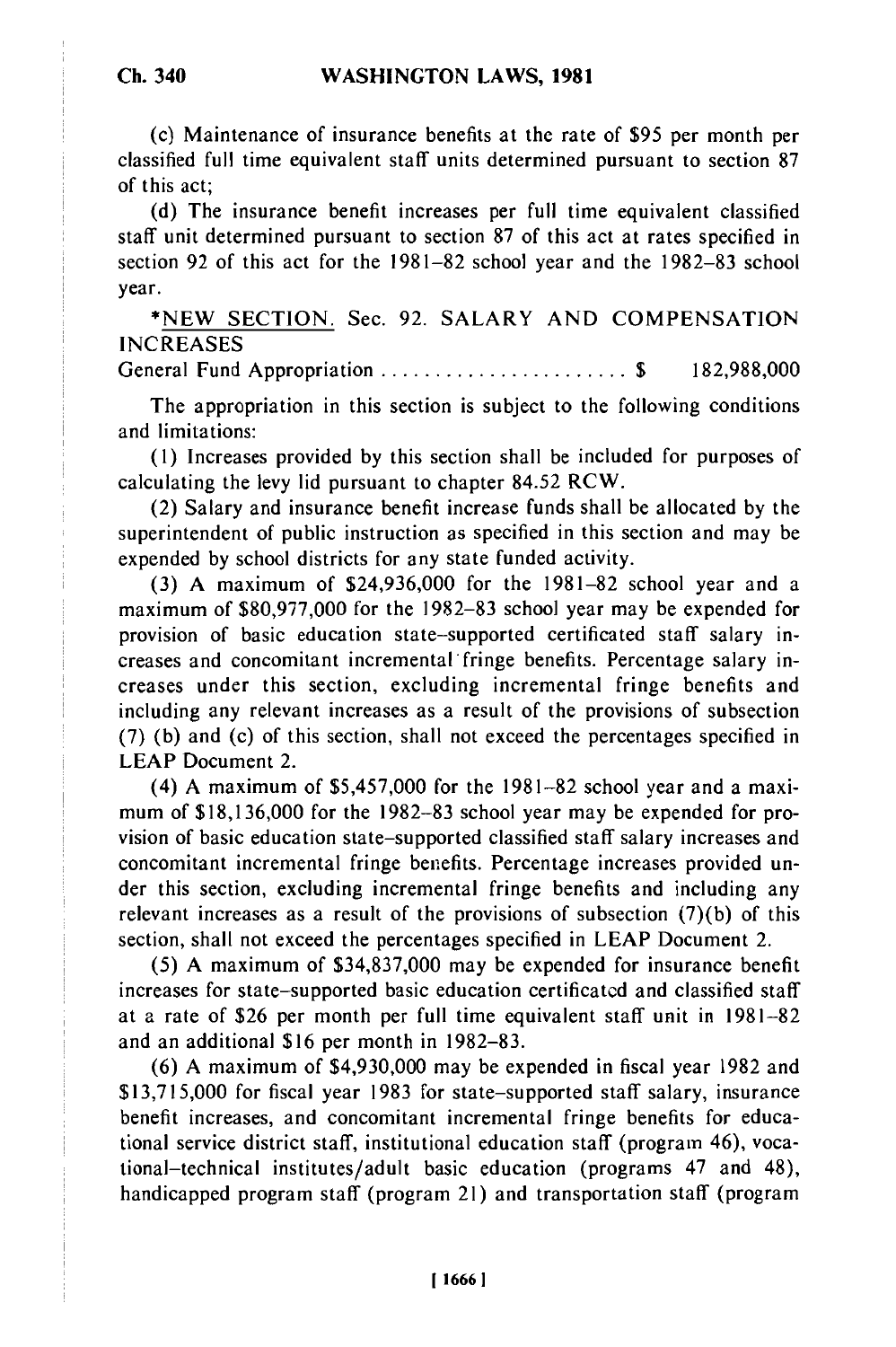99), to be distributed at rates and/or percentages not exceeding those specified for the basic education certificated or classified staff, as the case may be, of a district using the pertinent program derived base salary and staff mix factor for certificated staff and average salary for classified staff. Educational service district staff shall receive salary increases funded from this appropriation at the support level provided in section 99 of this act at a rate of  $6.87\%$  in 1981–82 and  $7.35\%$  in 1982–83 and insurance benefit increases at the same rate as provided in subsection (5) of this section. Educational service districts, institutional education (program 46) and vocational-technical institutes/adult basic education (programs 47 and 48) shall receive first draw from this appropriation.

(7) For purposes of chapter 16, Laws of 1981, the following conditions and limitations shall apply:

(a) Districts may provide salary and insurance benefit increases for nonstate-supported activities at rates not exceeding those specified by LEAP Document 2 for state-supported basic education certificated staff in each school year of the biennium for each district.

(b) Insurance benefit increases granted employees shall constitute a portion of the salary increase specified in LEAP Document 2 whenever a district's contribution to employee insurance benefits will exceed, by virtue of increases provided in 1981-82 or 1982-83, \$121 per full time equivalent staff unit in 1981-82 and \$137 per full time equivalent staff unit in 1982- 83.

(c) Increments granted by school districts to certificated staff shall constitute salary increase only to the extent that the aggregate of increments granted by a district in accordance with its salary schedule exceeds the aggregate of increments which are provided pursuant to LEAP Document 1.

*(8) If any provision of chapter 16, Laws of 1981, or LEAP Document 2,* or its application to any person or circumstance, is held invalid, the appro*priation in this section shall lapse.*

**\*Sec. 92. was partially vetoed, see message at end of chapter.**

**NEW SECTION.** Sec. **93.** FOR THE SUPERINTENDENT OF **PUBLIC** INSTRUCTION-RETIREMENT **CONTRIBUTIONS** TO THE TEACHERS' RETIREMENT SYSTEM General Fund Appropriation ....................... \$ 286,500,000

The appropriation in this section is subject to the following condition or limitation: The funds appropriated in this section shall be expended only for retirement contributions to the teachers' retirement system (chapter 41.32 RCW). The superintendent shall pay on a quarterly basis the appropriate funds as directed by the department of retirement systems to the teachers' retirement system fund.

NEW SECTION. Sec. 94. FOR THE SUPERINTENDENT OF PUBLIC INSTRUCTION—FOR PUPIL TRANSPORTATION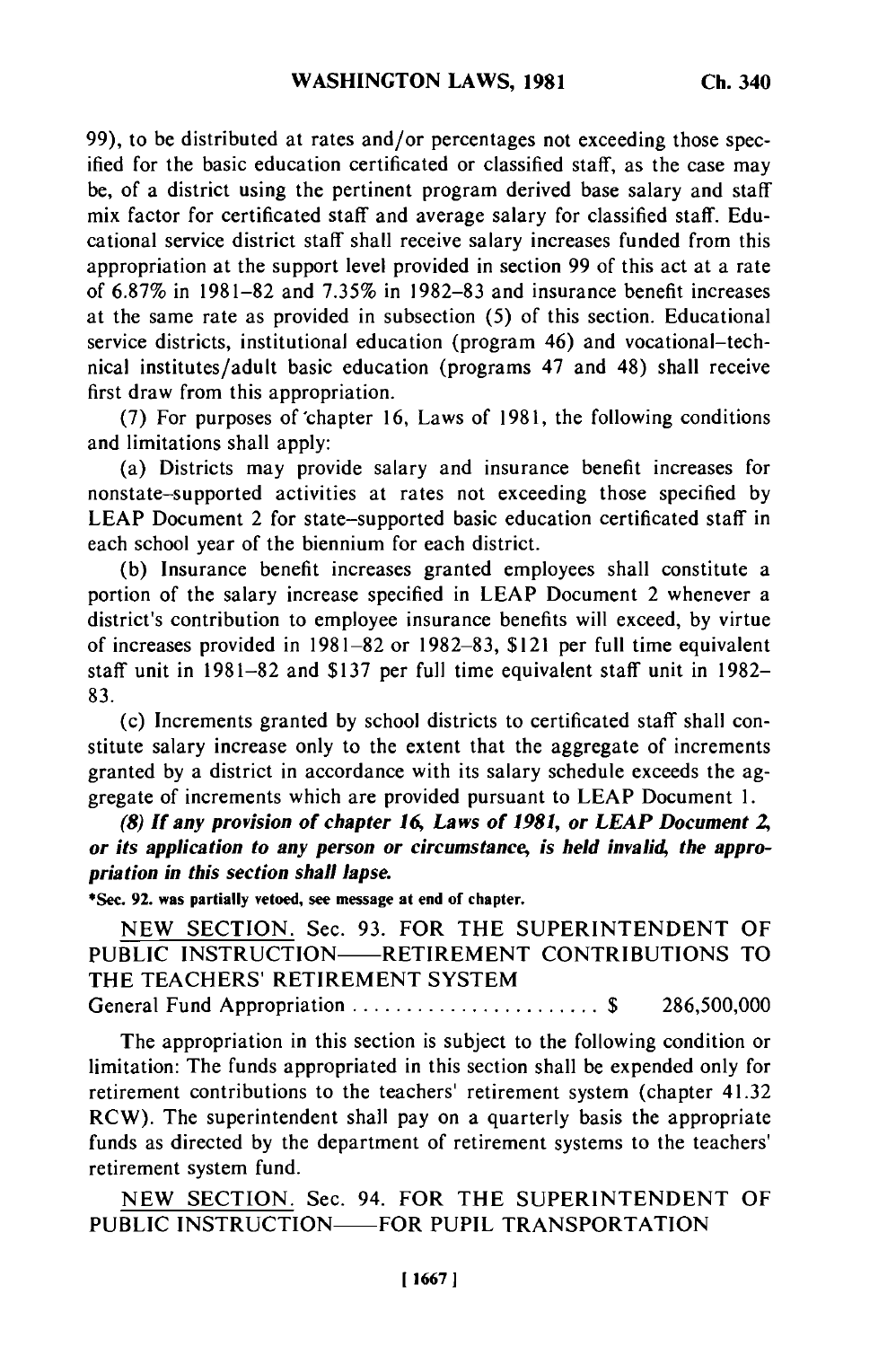General Fund Appropriation ....................... \$ 185,828,000

The appropriation in this section is subject to the following conditions and limitations:

(1) The superintendent of public instruction shall not distribute more than \$89,978,000 to local school districts for pupil transportation during the 1981-82 state fiscal year.

(2) A maximum of \$842,000 may be expended for regional transportation coordinators.

(3) A maximum of \$74,000 may be expended for driver training.

(4) (a) If House Bill No. 711 is enacted during the 1981 regular session of the legislature, activities eligible for state reimbursement in the 1982-83 school year are as follows:

(i) Handicapped student transportation;

(ii) Transportation of students to and from the nearest or next-nearest school in accordance with RCW 28A.41.160(l) as amended by Engrossed Substitute House Bill No. 711;

(iii) Costs of acquisition of approved transportation equipment in accordance with RCW 28A.41.160(2);

(iv) Transportation of students to and from two or more locations during the school day when necessary for the student to pursue his or her course of study: PROVIDED, That field trips and extracurricular transportation shall not be funded under this section.

(b) The superintendent of public instruction shall transfer \$6,000,000 from this appropriation to the appropriation provided for block grants in section 100 of this act if Engrossed Substitute House Bill No. 711 is enacted during the 1981 regular session of the legislature and if, on or after October 1, 1982, the superintendent certifies to the governor that its enforcement was not subject to a permanent or preliminary injunction at any time during the previous thirty days.

NEW SECTION. Sec. 95. FOR THE SUPERINTENDENT OF PUBLIC INSTRUCTION-FOR VOCATIONAL-TECHNICAL IN-STITUTES AND ADULT EDUCATION AT VOCATIONAL-TECH-NICAL INSTITUTES

General Fund Appropriation ....................... \$ 43,134,000

The appropriation in this section is subject to the following conditions and limitations:

(1) (a) The 1981-82 school year appropriation is based on an enroll-(1) (a) THE 1791-02 SCHOOL year appropriation is based on an emon-<br>ment of 9,960 full time equivalent students at a state support level per stu $d_{\text{out}}$  of \$2,063, not including salary and insurance benefit increases. dent of \$2,063, not including salary and insurance benefit increases.<br>(b) The 1982–83 school year appropriation is based on an enrollment of

10,318 full time equivalent students at a state support level per student of \$2,136, not including salary and insurance benefit increases.

**116681**

### **Ch. 340**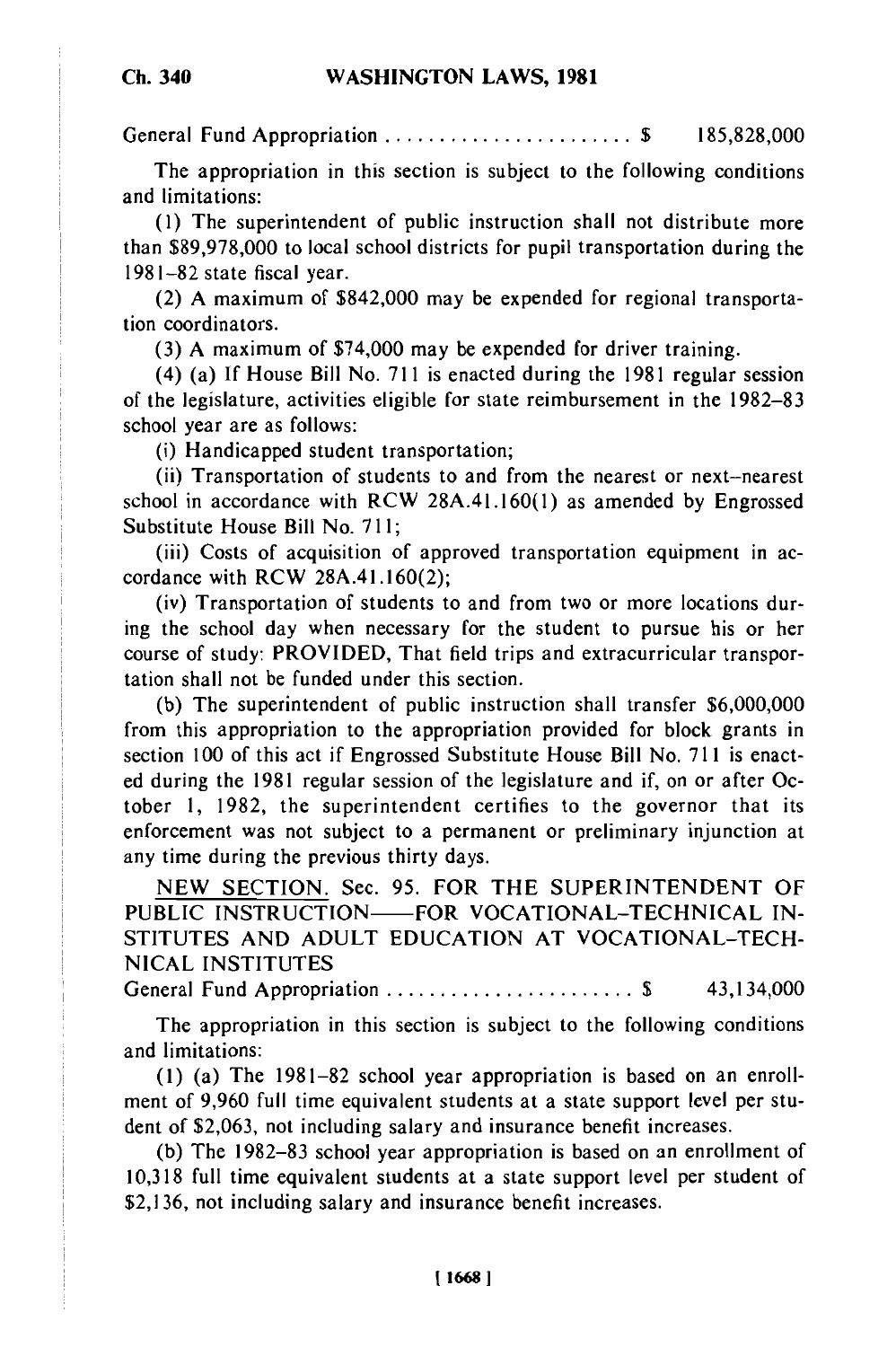**(2) A** maximum of \$533,000 of this appropriation may be expended for adult education.

NEW SECTION. Sec. 96. FOR THE SUPERINTENDENT OF **PUBLIC INSTRUCTION- FOR SCHOOL** FOOD SERVICE PROGRAMS General Fund Appropriation- State ............... **\$** 7,157,000 General Fund Appropriation- Federal ............. **\$** 69,744,000 Total Appropriation .................... \$ 76,901,000 NEW SECTION. Sec. 97. FOR THE SUPERINTENDENT OF PUBLIC INSTRUCTION--FOR HANDICAPPED COSTS General Fund Appropriation- State ............... \$ 121,294,000 General Fund Appropriation- Federal ............. \$ 27,200,000 Total Appropriation .................... \$ 148,494,000

The appropriations in this section are subject to the following conditions and limitations:

(1) A maximum of  $$68,026,000$  of the general fund-state appropriation may be expended in fiscal year 1981-82.

(2) The superintendent of public instruction shall allocate funds in accordance with LEAP Document 3.

(3) Communication disordered, specific learning disabled, and behaviorally disabled students may be served from funds appropriated for the block grant program under section 100 of this act.

NEW SECTION. Sec. 98. FOR THE SUPERINTENDENT OF PUBLIC INSTRUCTION-FOR THE TRAFFIC SAFETY PROGRAM

General Fund--Traffic Safety Education Ac-

count Appropriation ........................... \$ 13,740,000

The appropriation in this section is subject to the following condition or limitation: A maximum of \$446,000 may be expended for traffic safety education coordinators.

| NEW SECTION. Sec. 99. FOR THE SUPERINTENDENT OF |
|-------------------------------------------------|
| PUBLIC INSTRUCTION-FOR EDUCATIONAL SERVICE      |
|                                                 |
| 4,435,000                                       |
| 3,373,000                                       |
| 7,808,000                                       |
|                                                 |

The appropriation in this section is subject to the following conditions and limitations:

(1) Educational service districts shall be apportioned funds based upon the following schedule:

| General     | State Funding |
|-------------|---------------|
| Fund——State | Sources       |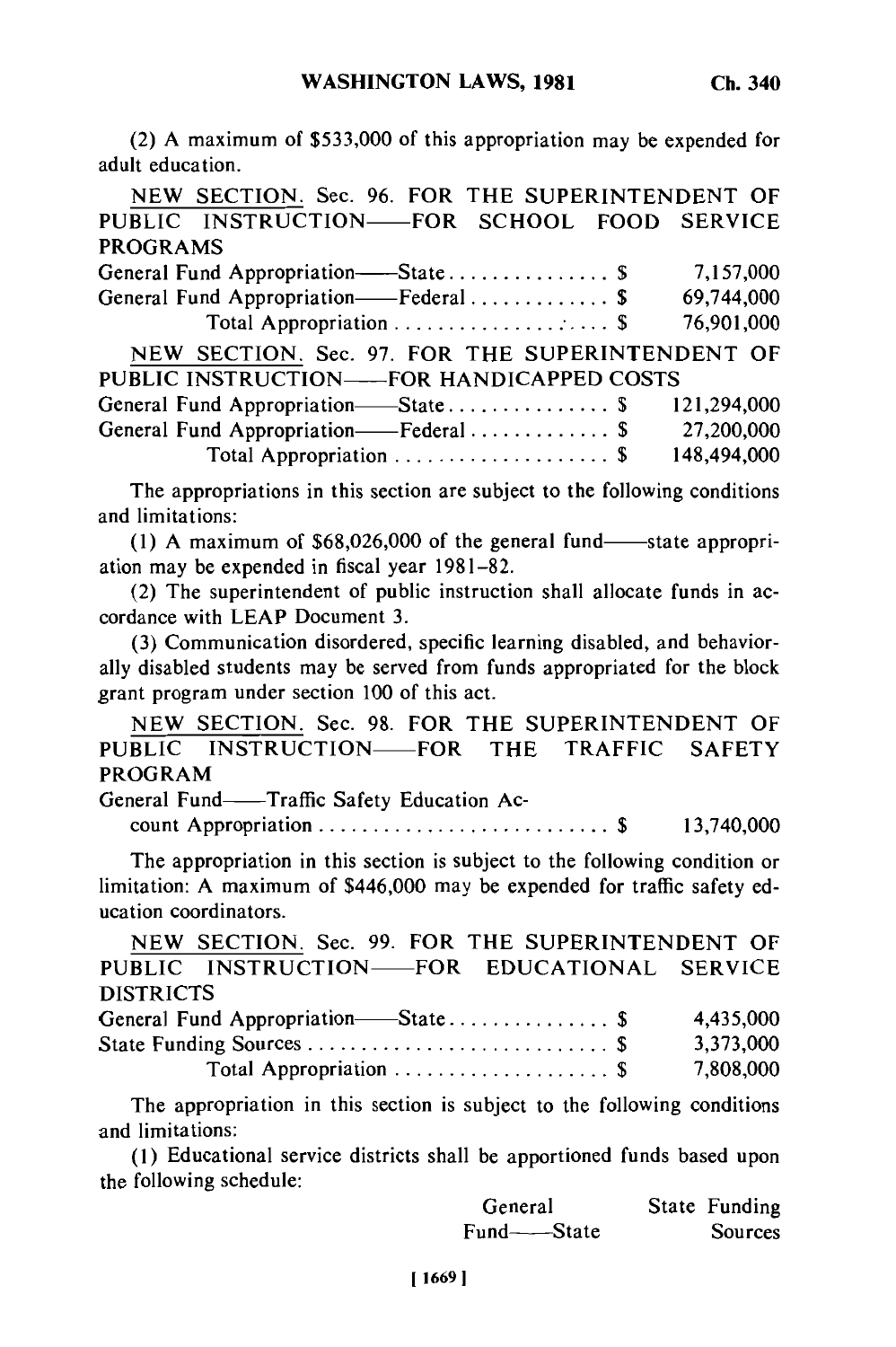| E.S.D. No. 105 \$539,000 \$269,000 |                              |  |
|------------------------------------|------------------------------|--|
|                                    |                              |  |
|                                    |                              |  |
|                                    |                              |  |
|                                    |                              |  |
| E.S.D. No. 123 \$525,000 \$262,000 |                              |  |
|                                    |                              |  |
| E.S.D. No. 189 \$419,000 \$419,000 |                              |  |
|                                    | Total\$4,435,000 \$3,373,000 |  |

(2) School districts in the respective educational service districts shall provide the amounts specified from state funding sources accruing under section 87 of this act on a per capita enrollment basis prior to June 30th of each school year.

(3) Educational service districts may provide additional services, not funded under this section but desired by school districts, by billing the school districts desiring the services for the cost of the services.

(4) Educational service districts shall continue to furnish financial services required by the superintendent of public instruction and RCW 28A- .21.088 (3) and (4).

NEW SECTION. Sec. 100. FOR THE SUPERINTENDENT OF PUBLIC INSTRUCTION—FOR BLOCK GRANTS General Fund Appropriation- State ............... \$ 109,770,000

The appropriation in this section is subject to the following conditions and limitations:

(1) A maximum of \$46,285,000 may be expended in the 1981-82 school year for provision of programs as delineated in subsection (3) of this section to be distributed on a pro rata basis by the superintendent of public instruction to school districts on the basis of the amount of state funds received by each school district on an annual average full time equivalent enrollment for the 1980-81 school year using the following: Bilingual program; gifted program; urban and rural racially disadvantaged program; remediation program; and state funds received for specific learning disabled students, behaviorally disabled students, and communication disordered students.

(2) A maximum of \$60,289,000 may be expended for the 1982-83 school year to be distributed by the superintendent of public instruction as follows:

(a) One-third of the funds shall be distributed on the basis of each district's annual average full time equivalent enrollment adjusted by the ratio of a district's derived base salary to the state-wide average derived base salary.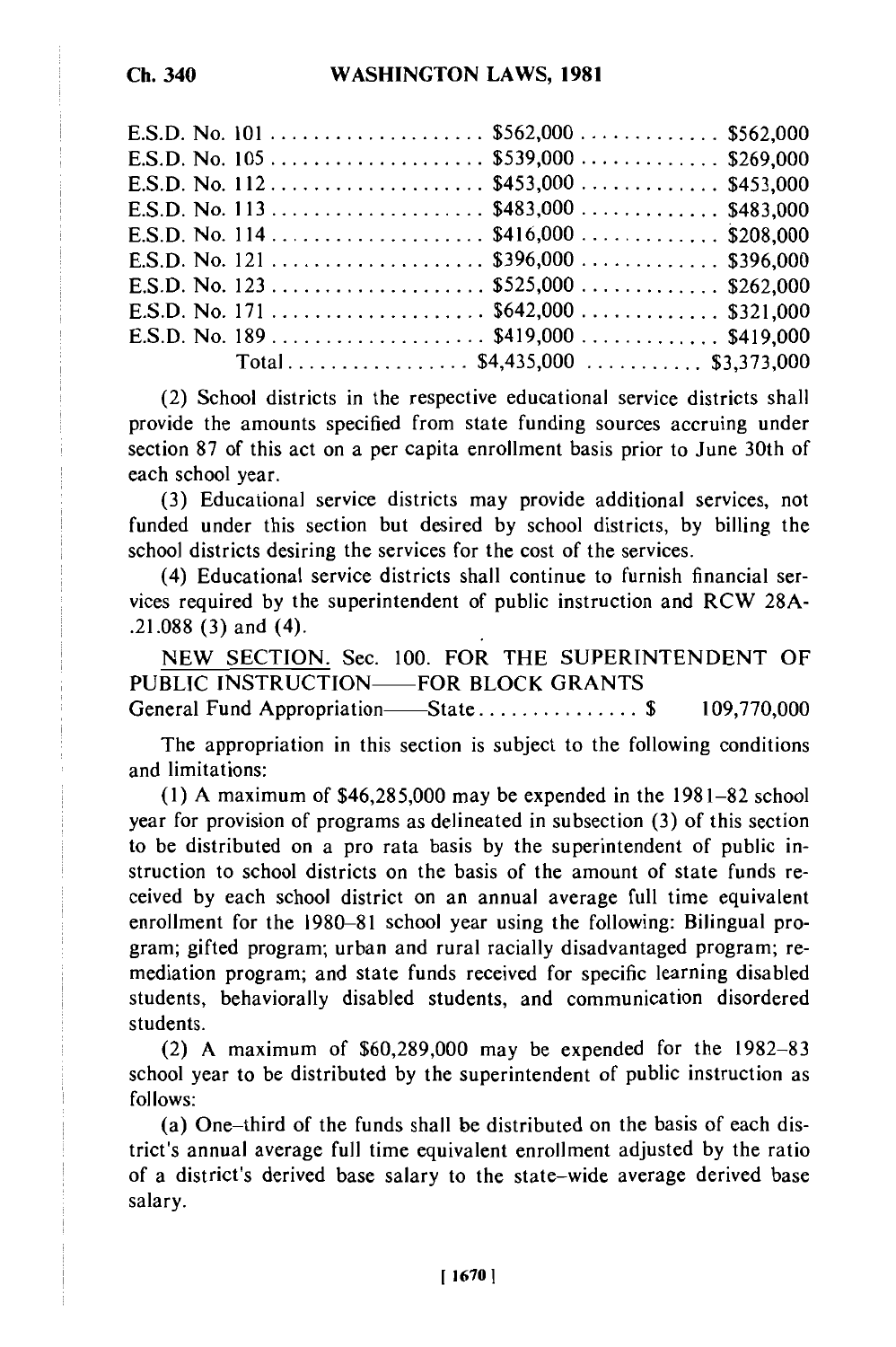**(b) The** remaining funds shall be distributed on the same basis as funds were distributed in the 1981-82 school year pursuant to subsection (1) of this section.

(3) The funds allocated by this section may be expended by school districts for provision of special instructional programs, including but not limited to: Remediation assistance programs; cultural enrichment programs; transitional bilingual programs; preschool education programs; alternative education programs; community involvement programs (including PUSH-EXCEL); environmental education programs; education for superior students programs; Indian education programs; Pacific Science Center programs; and programs for the specific learning disabled, communication disordered, and behaviorally disordered.

(4) From the dollars allocated per student, the superintendent may charge a state-wide or regional fee to maintain programs of state-wide or regional benefit, provided school boards representing a majority of the population agree to the fee.

(5) \$2,966,000 is provided solely for support of Indochinese refugee educational programs.

(6) The superintendent of public instruction shall contract \$230,000 for services to support an approved gifted program to be conducted at Fort Worden state park.

(7) Salary and benefits increases are included in the funds allocated by this section.

| NEW SECTION. Sec. 101. FOR THE SUPERINTENDENT OF |             |            |
|--------------------------------------------------|-------------|------------|
| PUBLIC INSTRUCTION-FOR STATE INSTITUTIONAL EDU-  |             |            |
| <b>CATION PROGRAMS</b>                           |             |            |
| General Fund Appropriation-State\$               |             | 15,438,000 |
| General Fund Appropriation——Federal\$            |             | 5,560,000  |
| Total Appropriation  \$                          | 20,998,000  |            |
| NEW SECTION. Sec. 102. FOR THE SUPERINTENDENT OF |             |            |
| PUBLIC INSTRUCTION——FOR THE ENUMERATED PURPOSES  |             |            |
| General Fund Appropriation——Federal\$            | 119,000,000 |            |
| (a) Elementary and Secondary                     |             |            |
| Education Act of $1965$ \$                       | 114,660,000 |            |
| (b) Education of Indian                          |             |            |
| Children  \$                                     |             | 600,000    |
| (c) Adult Basic Education  \$                    |             | 3,235,000  |
|                                                  |             | 505,000    |
| NEW SECTION. Sec. 103. FOR THE SUPERINTENDENT OF |             |            |
| PUBLIC INSTRUCTION—FOR THE ENCUMBRANCE OF FED-   |             |            |
| <b>ERAL GRANTS</b>                               |             |            |
| General Fund Appropriation——Federal\$            | 30,034,000  |            |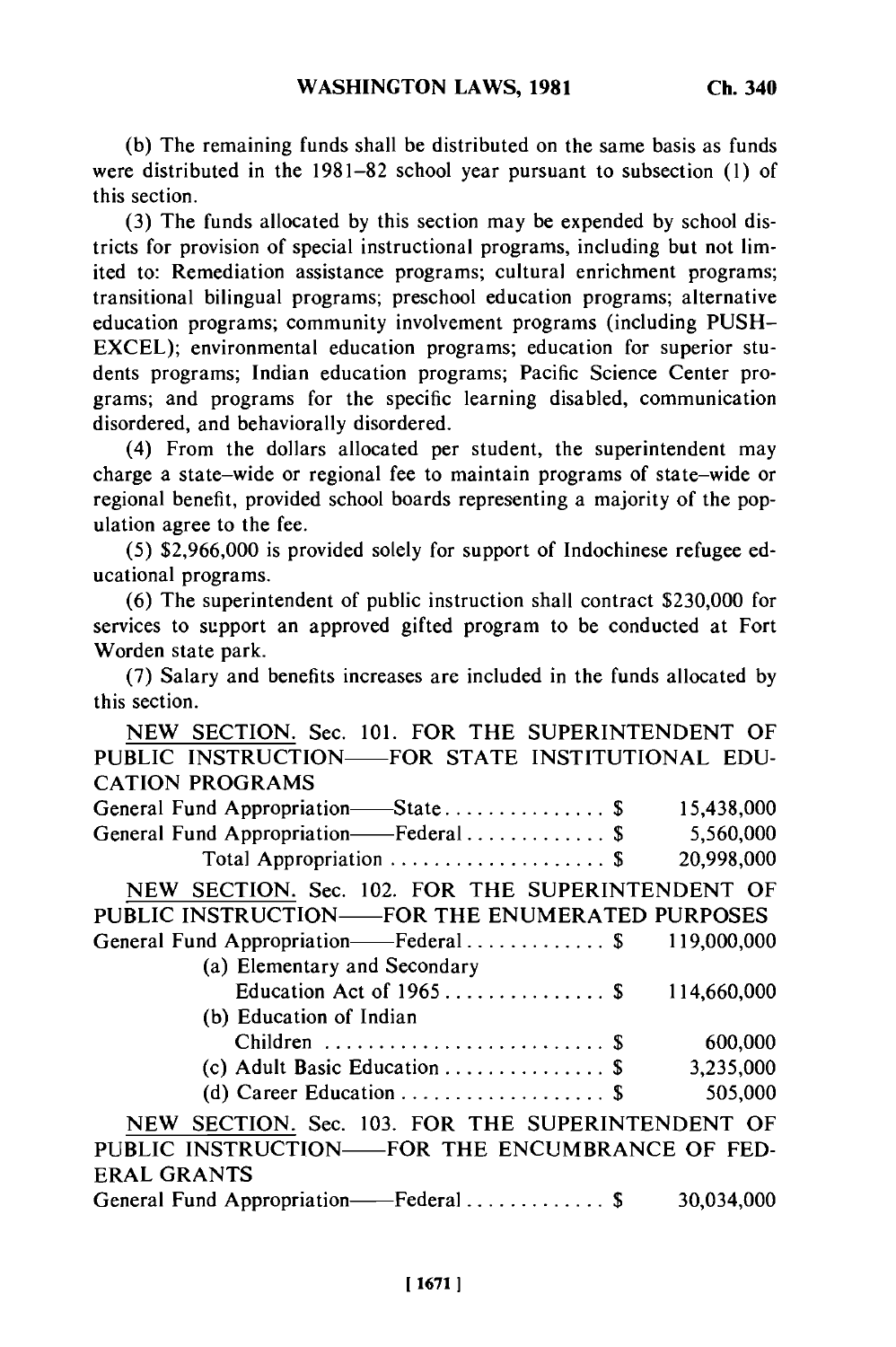NEW SECTION. Sec. 104. FOR THE SUPERINTENDENT OF PUBLIC INSTRUCTION-FOR JULY AND AUGUST PAYMENTS

General Fund Appropriation ....................... \$ 706,000

The appropriation in this section is subject to the following condition or limitation: These funds shall be available for the July and August payments for the urban and rural racially disadvantaged program, the gifted program, the remediation program, and the bilingual education program.

NEW SECTION. Sec. 105. FOR THE SUPERINTENDENT OF PUBLIC INSTRUCTION-FOR EDUCATIONAL CLINICS General Fund Appropriation ..............................\$ 1,000,000

\*NEW SECTION. Sec. 106. HIGHER EDUCATION

The appropriations in sections 107 through 113 of this act are subject to the following conditions and limitations:

*(1) The University of Washington shall allocate not less than 755.4 FIE faculty positions and Washington State University shall allocate not less than 344.3 FEE faculty staff positions to departments defined as high cost in the council for postsecondary report #81-1: PROVIDED, That deviations from this subsection are permitted subject to the approval of the office of financial management: PROVIDED FURTHER, That* high cost faculty staff position funds may be used to fund activities in the research program upon the review and favorable recommendation by the office of financial management.

(2) No funds may be used for the inauguration or operation of any new degree program until the program has been reviewed and favorably recommended by the council for postsecondary education.

\*See. **106. was partially vetoed, see message at end of chapter.**

NEW SECTION. Sec. 107. FOR THE STATE BOARD FOR COM-MUNITY COLLEGE EDUCATION

| 398,428,000                                        |
|----------------------------------------------------|
| General Fund Appropriation——Federal  \$<br>271,000 |
| 398,699,000                                        |
|                                                    |

The appropriations in this section are subject to the following conditions and limitations:

(1) \$8,380,007 is provided solely for the replacement and repair of instructional equipment.

(2) A maximum of \$2,608,000 may be spent for the small school adjustment to Whatcom, Olympia Technical, Big Bend, Peninsula, Grays Harbor, Wenatchee Valley, Centralia, Lower Columbia, and Walla Walla Community Colleges. The distribution of such funds shall be based on a percent of formula entitlement for faculty staffing which shall be increased at the rate of one percentage point above the 71.0% base level for each 100 full time equivalent students below the 2,500 full time equivalent student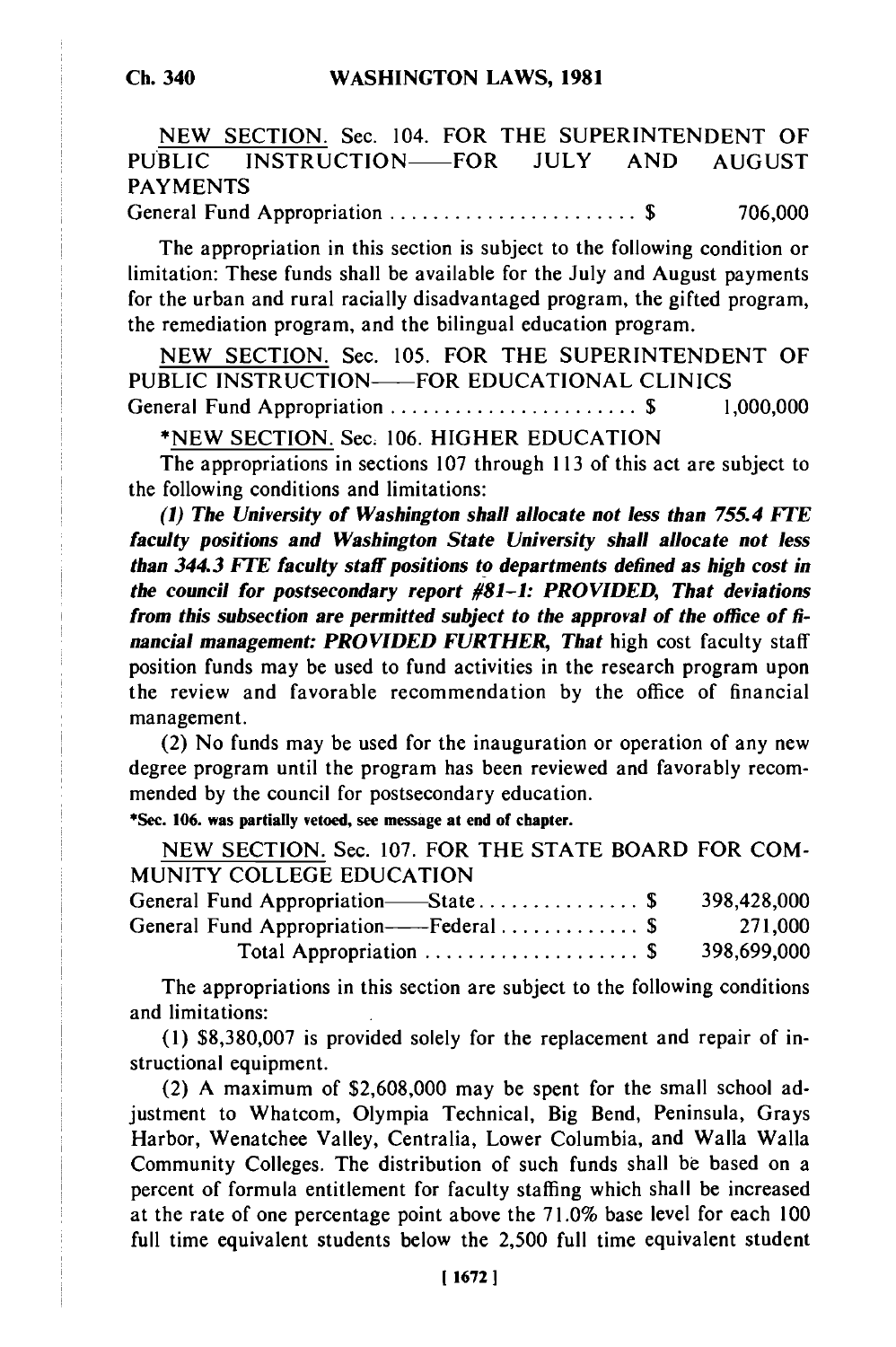enrollment level, except that no community college shall be funded in excess of 86.0% of formula.

(3) At least \$227,291 shall be expended for the purchase and maintenance of equipment to access the higher education personnel payroll system.

NEW SECTION. Sec. 108. FOR THE UNIVERSITY OF WASHINGTON General Fund Appropriation ....................... \$ 295,111,000 Accident Fund Appropriation ............................\$ 1,027,000 Medical Aid Fund Appropriation .........................\$ 1,027,000 University of Washington Building Account Appropriation ................................ \$ 55,355,000 Total Appropriation .................... \$ 352,520,000

The appropriations in this section are subject to the following condition or limitation: \$1,600,000 is provided solely for family medicine education.

|                   |                                              |  | NEW SECTION. Sec. 109. FOR WASHINGTON STATE |             |
|-------------------|----------------------------------------------|--|---------------------------------------------|-------------|
| <b>UNIVERSITY</b> |                                              |  |                                             |             |
|                   |                                              |  | General Fund Appropriation \$ 186,400,000   |             |
|                   | Washington State University Building Account |  |                                             |             |
|                   |                                              |  |                                             | 14,000,000  |
|                   | Total Appropriation  \$                      |  |                                             | 200,400,000 |

The appropriations in this section are subject to the following condition or limitation: A maximum of \$380,000 may be expended for federal matching purposes for the small business development center.

| NEW SECTION. Sec. 110. FOR EASTERN WASHINGTON<br><b>UNIVERSITY</b> |            |
|--------------------------------------------------------------------|------------|
| General Fund Appropriation  \$                                     | 58,956,000 |
| Eastern Washington University Capital Projects                     |            |
| Account Appropriation  \$                                          | 1,666,000  |
| Total Appropriation  \$                                            | 60,622,000 |
| NEW SECTION. Sec. 111. FOR CENTRAL WASHINGTON                      |            |
| UNIVERSITY                                                         |            |
|                                                                    | 52,154,000 |
| Central Washington University Capital Projects                     |            |
|                                                                    | 1,666,000  |
| Total Appropriation  \$                                            | 53,820,000 |
| NEW SECTION. Sec. 112. FOR THE EVERGREEN STATE                     |            |
| <b>COLLEGE</b>                                                     |            |
| General Fund Appropriation  \$                                     | 26,575,000 |
| NEW SECTION. Sec. 113. FOR WESTERN WASHINGTON                      |            |
| <b>UNIVERSITY</b>                                                  |            |
| General Fund Appropriation  \$                                     | 63,130,000 |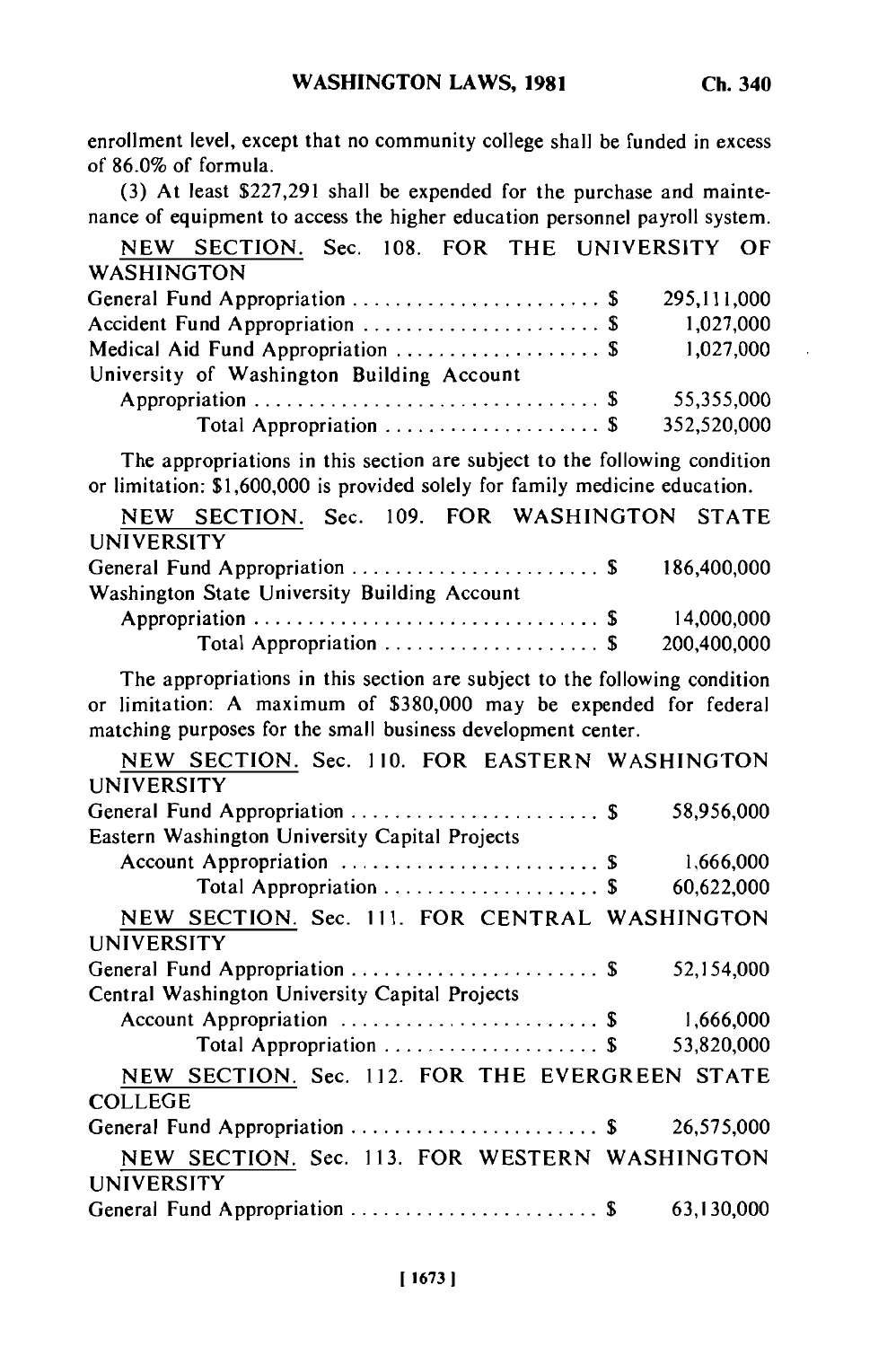# **Ch. 340**

|                  | Western Washington University Capital Pro-                       |  |  |  |           |
|------------------|------------------------------------------------------------------|--|--|--|-----------|
|                  | jects Account Appropriation $\ldots \ldots \ldots \ldots \ldots$ |  |  |  | 1,666,000 |
|                  | Total Appropriation  \$ 64,796,000                               |  |  |  |           |
|                  | NEW SECTION. Sec. 114. FOR THE COMPACT FOR                       |  |  |  |           |
| <b>EDUCATION</b> |                                                                  |  |  |  |           |
|                  |                                                                  |  |  |  | 29,200    |

The appropriation in this section is subject to the following condition or limitation: This appropriation is provided solely for the first fiscal year of the biennium.

NEW SECTION. Sec. 115. FOR THE COUNCIL FOR POSTSEC-ONDARY EDUCATION

| General Fund Appropriation—State\$    | 22,788,000 |
|---------------------------------------|------------|
| General Fund Appropriation——Federal\$ | 3.684,000  |
| Total Appropriation  \$               | 26,472,000 |

The appropriations in this section are subject to the following conditions and limitations:

(1) The displaced homemakers program will be continued contingent on passage of House Bill No. 286.

(2) \$106,000 shall be expended to honor higher education reciprocity agreements with the state of Oregon.

NEW SECTION. Sec. 116. FOR THE PUBLIC BROADCASTING **COMMISSION** 

| 142,000 |
|---------|
| 8.000   |
| 150,000 |
|         |

*\*NEW SECTION. Sec. 117. The office of financial management shall use the allotment process during the 1981-83 biennium to control the funding of the formula portion of the instruction program of all state universities and community colleges. For the purpose of the controls outlined in this section, any reversions shall be calculated on actual formula entitlements at each state university and on average faculty entitlement as assumed in this act for the community college system as a whole. For the purpose of this section, the "contract lever is defined as the level upon which the budget is based. To the extent that an actual enrollment level exceeds the contract level plus an allowable tolerance leve4 funds related to such excess shall lapse. The allowable tolerances are as follows: University of Washington and Washington State University, 4 percent, Central Washington University, Eastern Washington University, and Western Washington University, 5 percent, and the community colleges as a system, 6 percent. It is the intent of the legislature that enrollments in excess of the allowable tolerances shall not be considered in development of 1983-85 enrollment bases.*

\*Sec. **117.** was vetoed, see message at end of **chapter.**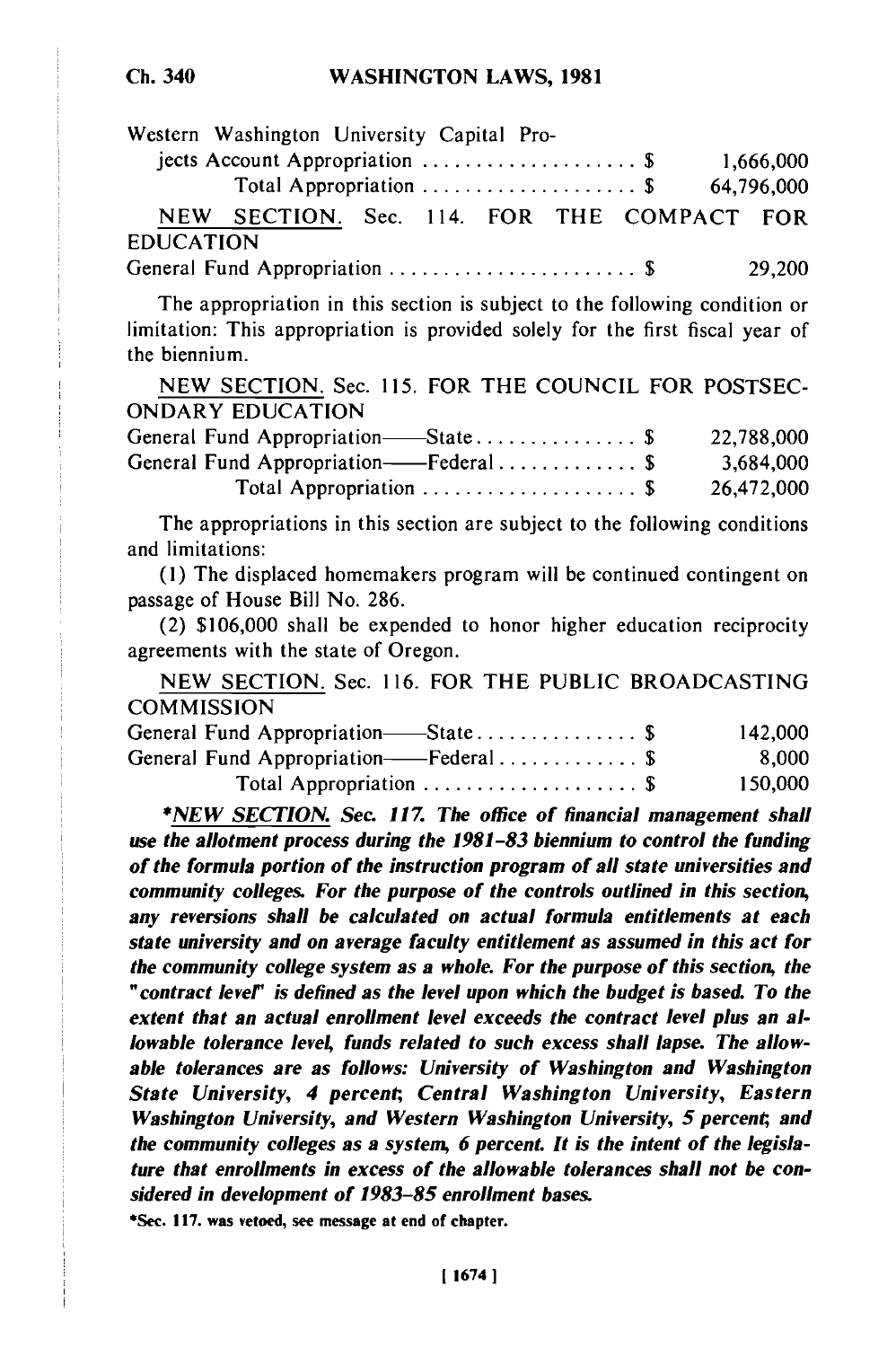| *NEW SECTION. Sec. 118. FOR THE COMMISSION FOR VO-          |            |  |
|-------------------------------------------------------------|------------|--|
| CATIONAL EDUCATION                                          |            |  |
| General Fund Appropriation——State \$                        | 1,930,000  |  |
| General Fund Appropriation----Federal \$                    | 27,157,000 |  |
| Total Appropriation $\ldots \ldots \ldots \ldots \ldots$ \$ | 29,087,000 |  |
|                                                             |            |  |
|                                                             |            |  |

The appropriations in this section are subject to the following conditions and limitations:

(I) No state funds may be used by the advisory council for vocational education.

*(2) The commission on vocational education shall not require of the state* board for community college education or the superintendent of public in*struction any report or information which is not expressly required by state or federal law or rules. With any request for information, the commission for vocational education shall note on the request the specific citation of the state or federal requirement which requires the report. The commission shall keep its compliance auditing to the minimum required by federal law or rule.* **\*Sec. 118. was partially vetoed, see message at end of chapter.**

**NEW** SECTION. Sec. 119. FOR THE HIGHER EDUCATION PERSONNEL BOARD

|                                          | 150,000   |
|------------------------------------------|-----------|
| Higher Education Personnel Board Service |           |
|                                          | 1,350,000 |
|                                          | 1,500,000 |
|                                          |           |
| FTE Staff Years——Fiscal Year 1983  16.2  |           |

The appropriations in this section are subject to the following condition or limitation: \$150,000 and 10.0 **FTE** staff years are provided for developing a classification plan for the common school classified employees. The plan shall be completed no later than June 30, 1982, for use in the 1982-83 school year.

| NEW SECTION. Sec. 120. FOR THE STATE LIBRARY    |            |
|-------------------------------------------------|------------|
| General Fund Appropriation-State \$             | 7,195,000  |
| General Fund Appropriation--Federal \$          | 2,147,000  |
| General Fund Appropriation----Private/Local  \$ | 168,000    |
| Washington Library Network Computer Sys-        |            |
| tem Revolving Fund Appropriation-               |            |
|                                                 | 5,417,000  |
| Total Appropriation  \$                         | 14,927,000 |
| FTE Staff Years-----Fiscal Year 1982  169.4     |            |
| FTE Staff Years-----Fiscal Year 1983  169.4     |            |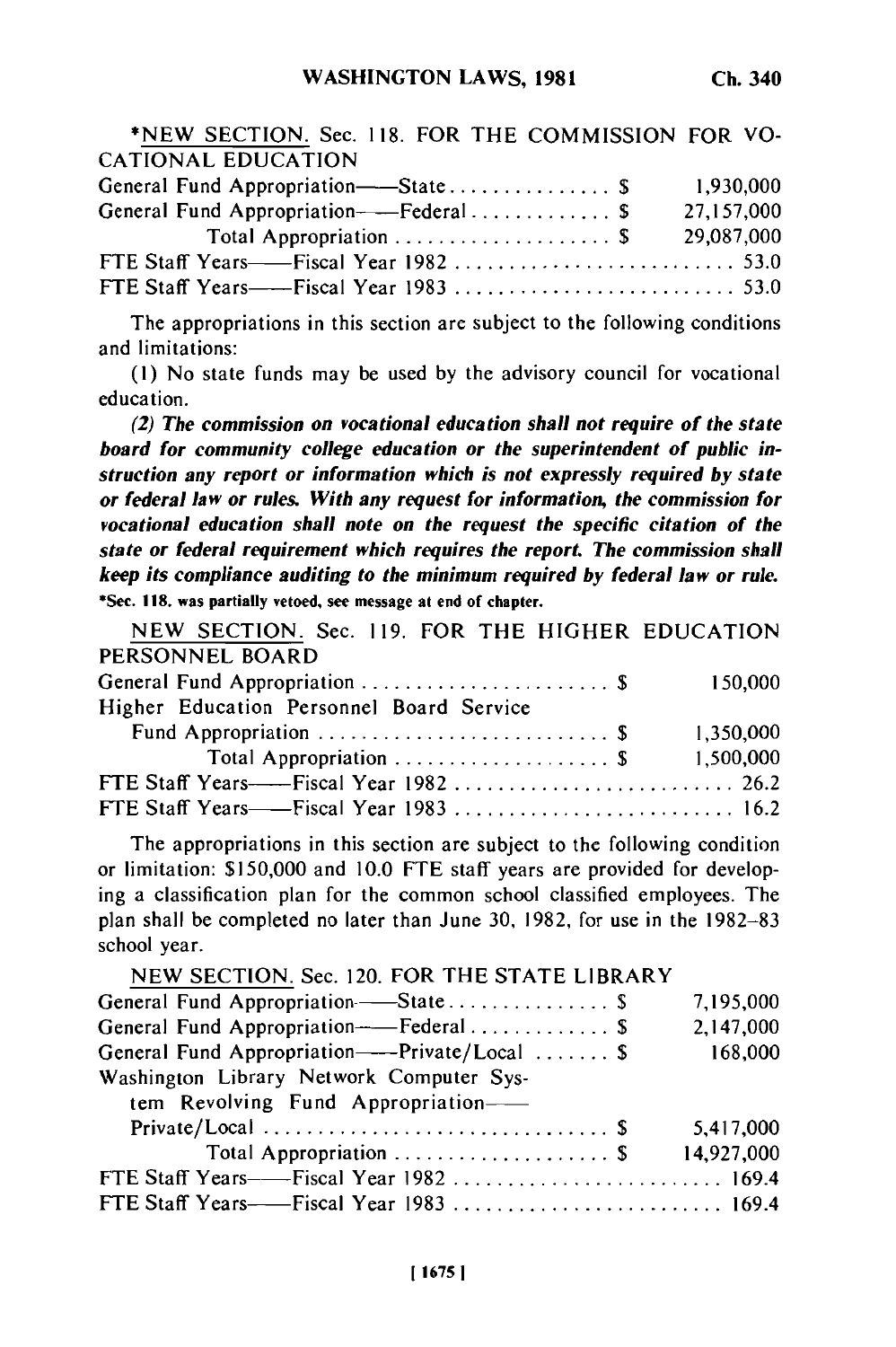The appropriations in this section are subject to the following condition or limitation: \$1,155,000 (of which \$98,000 is from federal funds) of the general fund appropriation, or as much additional funding as is necessary to maintain current service levels and expand the radio reading service to Spokane, shall be expended for the library for the blind and physically handicapped.

\*NEW SECTION. Sec. 121. FOR THE WASHINGTON STATE ARTS COMMISSION

| General Fund Appropriation——State \$                        | 1,367,000 |
|-------------------------------------------------------------|-----------|
| General Fund Appropriation——Federal\$                       | 893,000   |
| Total Appropriation $\ldots \ldots \ldots \ldots \ldots$ \$ | 2,260,000 |
|                                                             |           |
|                                                             |           |

The appropriations in this section are subject to the following condition or limitation: \$750,000 is provided solely for the cultural enrichment program in the common schools. Of this amount, not more than \$37,500 shall *be expended for administration of the program.*

**\*Sec. 121. was partially vetoed, see message at end of chapter.**

**NEW SECTION.** Sec. 122. FOR THE **WASHINGTON STATE** HISTORICAL **SOCIETY** General Fund Appropriation ....................... **\$ 602,000**

| General Fund Appropriation $\ldots \ldots \ldots \ldots \ldots \ldots$ | <b>002,000</b> |
|------------------------------------------------------------------------|----------------|
|                                                                        |                |
| FTE Staff Years——Fiscal Year 1983  12.0                                |                |

The appropriation in this section is subject to the following condition or limitation: **\$30,000** is provided solely for a state historical monument to recognize the World War **II** internment of Japanese-Americans at the Western Washington fairgrounds in Puyallup. Funds appropriated for this memorial may be expended to the extent that at least twenty-five percent of the total cost of the project authorized is obtained from federal, local, or private sources.

**NEW SECTION.** Sec. **123.** FOR THE **EASTERN WASHINGTON STATE** HISTORICAL **SOCIETY** General Fund Appropriation ....................... **\$ 505,000 FTE** Staff Years- Fiscal Year **1982** .......................... **11.6 FTE** Staff Years- Fiscal Year **1983** .......................... **11.6 NEW SECTION.** Sec. 124. FOR THE **STATE CAPITOL** HISTORI-**CAL ASSOCIATION** General Fund Appropriation ....................... **\$** 444,000 General Fund-State Capitol Historical Association Museum Account Appropriation ......... **\$ 53,000** Total Appropriation .................... **\$** 497,000 **FTE** Staff Years- Fiscal Year **1982** ........................... **8.1 FTE** Staff Years- Fiscal Year **1983** ........................... **8.1**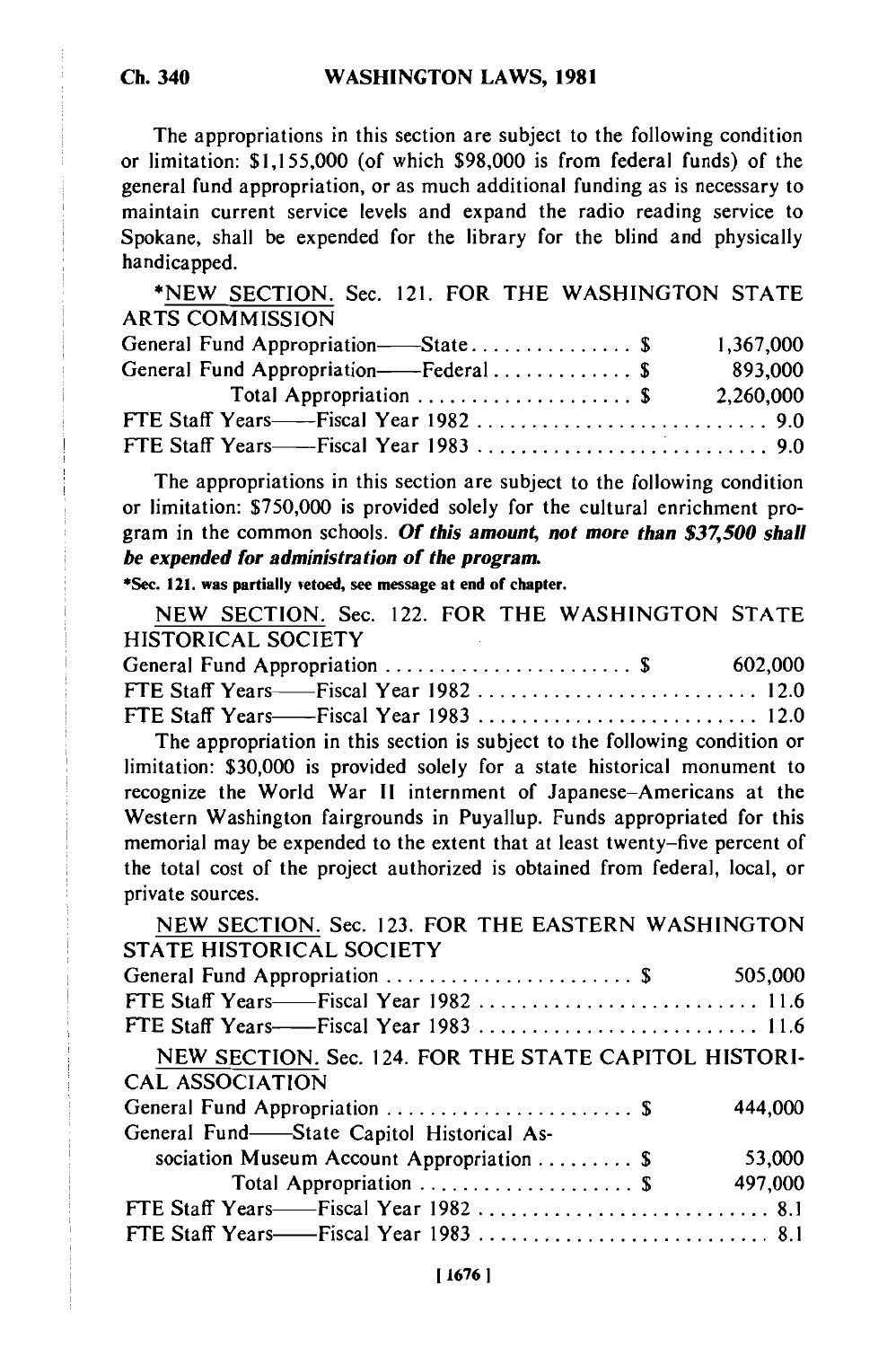| NEW SECTION. Sec. 125. FOR THE STATE TREASURER-<br><b>TRANSFERS</b> |            |
|---------------------------------------------------------------------|------------|
| General Fund Appropriation: For transfer to                         |            |
| the Department of Retirement Systems Ex-                            |            |
|                                                                     | 8,000      |
| General Fund-Criminal Justice Training                              |            |
| Account Appropriation: For transfer to the                          |            |
| general fund on or before June 30, 1983, an                         |            |
|                                                                     | 1,100,000  |
| General Fund-Investment Reserve Account                             |            |
| Appropriation: For transfer to the general                          |            |
| fund on or before June 29, 1983, pursuant                           |            |
|                                                                     |            |
| Motor Vehicle Fund Appropriation: For trans-                        | 40,000,000 |
| fer to the Tort Claims Revolving Fund for                           |            |
|                                                                     |            |
| claims paid on behalf of the department of                          |            |
| transportation and the Washington state pa-                         |            |
| trol during the period July 1, 1981, through                        |            |
|                                                                     | 3,000,000  |
| Motor Vehicle Fund Appropriation: For trans-                        |            |
| fer to the Grade Crossing Protective Fund                           |            |
| for appropriation to the utilities and trans-                       |            |
| portation commission for the 1981-1983 bi-                          |            |
| ennium to carry out the provisions of RCW                           |            |
| 81.53.261, 81.53.271, 81.53.281, and 81.53-                         |            |
|                                                                     | 697,000    |
| Motor Vehicle Fund Appropriation: For trans-                        |            |
| fer to the Department of Retirement Sys-                            |            |
|                                                                     | 40,000     |
| State Treasurer's Service Fund Appropriation:                       |            |
| For transfer to the general fund on or before                       |            |
| July 20, 1983, an amount up to \$17,794,000                         |            |
| in excess of the cash requirements in the                           |            |
| State Treasurer's Service Fund for fiscal                           |            |
| year 1984, for credit to the fiscal year in                         |            |
|                                                                     | 17,794,000 |
| Teachers' Retirement Fund Appropriation: For                        |            |
| transfer to the Department of Retirement                            |            |
|                                                                     | 2,572,000  |
| General Fund-Trust Land Purchase Ac-                                |            |
| count Appropriation: For transfer to the                            |            |
| general fund on or before June 30, 1983, an                         |            |
| amount up to \$500,000 in excess of the cash                        |            |
| requirements in the Trust Land Purchase                             |            |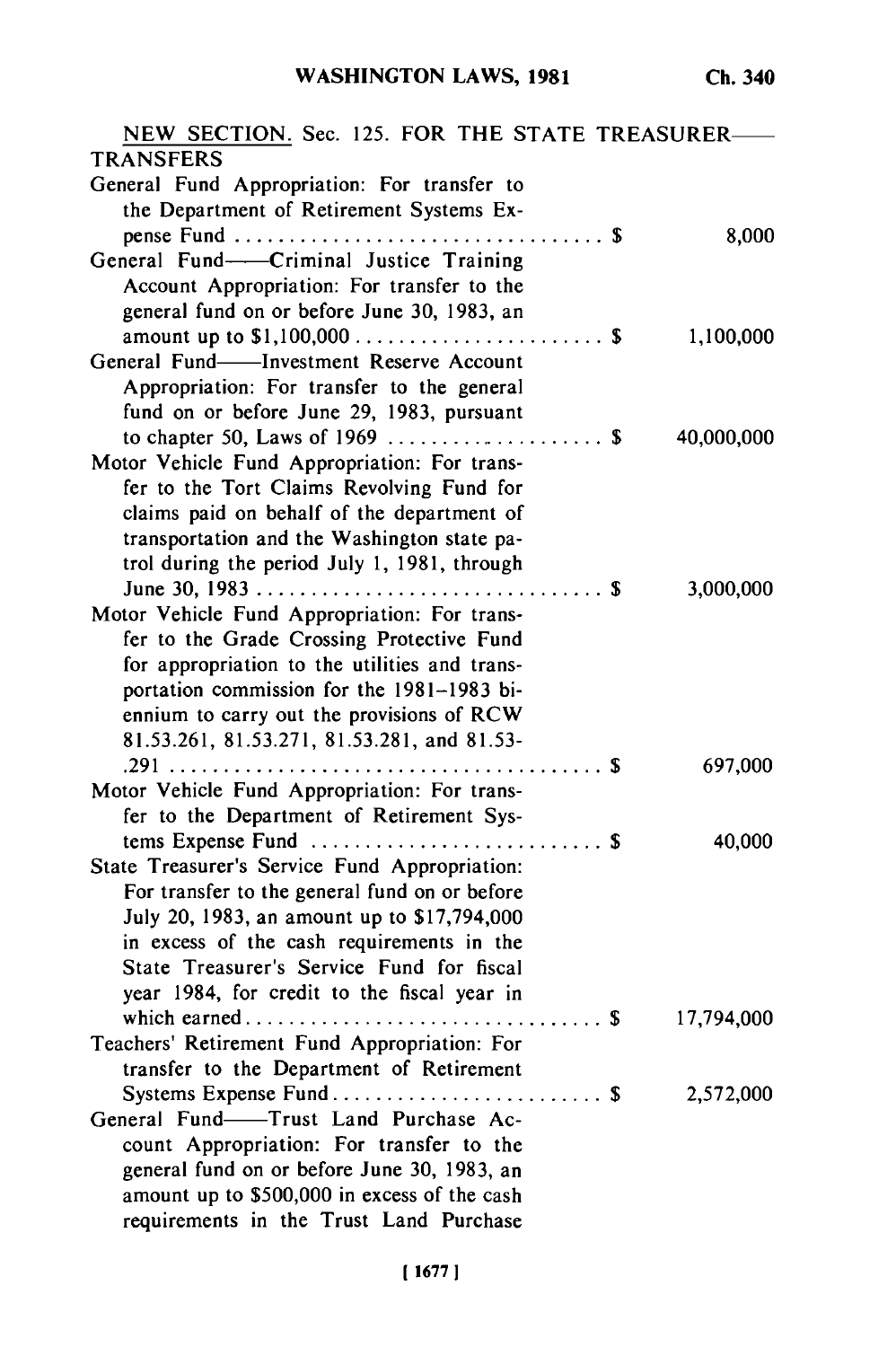| Account, as determined by the office of fi- |         |
|---------------------------------------------|---------|
|                                             | 500,000 |
|                                             |         |

NEW SECTION. Sec. 126. FOR BELATED CLAIMS

The following sums, or so much thereof as shall severally be found necessary, are hereby appropriated and authorized to be expended out of the several funds indicated, for the period from the effective date of this act to June 30, 1983, except as otherwise noted.

To reimburse the general fund for expenditures from belated claims appropriations to be disbursed on vouchers approved by the office of financial management:

| General Fund-Criminal Justice Training       |           |
|----------------------------------------------|-----------|
|                                              | 8,590.53  |
| General Fund-Hospital Commission Ac-         |           |
|                                              | 51.34     |
| General Fund-Architects' License Account  \$ | 200.00    |
| General Fund——Cemetery Account  \$           | 412.04    |
| General Fund-Forest Development Ac-          |           |
|                                              | 14,585.05 |
| General Fund-State Timber Tax Reserve        |           |
|                                              | 1,551.09  |
| General Fund-Professional Engineers' Ac-     |           |
|                                              | 154.01    |
| General Fund-Real Estate Commission Ac-      |           |
|                                              | 3,688.60  |
| General Fund-Sanitarians' Licensing Ac-      |           |
|                                              | 159.20    |
| General Fund——Motor Transport Account \$     | 10,435.20 |
| General Fund-Resource Management Cost        |           |
|                                              | 29,482.53 |
| General Fund—Litter Control Account  \$      | 7,954.20  |
| General Fund-Traffic Safety Education Ac-    |           |
|                                              | 503.34    |
| General Fund—State Board of Psychological    |           |
|                                              | 1,200.00  |
| General Fund-State Higher Education          |           |
|                                              | 5,470.46  |
| General Fund-Outdoor Recreation Ac-          |           |
|                                              | 13,161.55 |
| General Fund-L.I.R. Account Public Rec-      |           |
|                                              | 1,529.07  |
| Fertilizer, Agriculture, Mineral, and Lime   |           |
|                                              | 421.00    |
|                                              | 37.00     |
|                                              | 4,198.00  |
|                                              |           |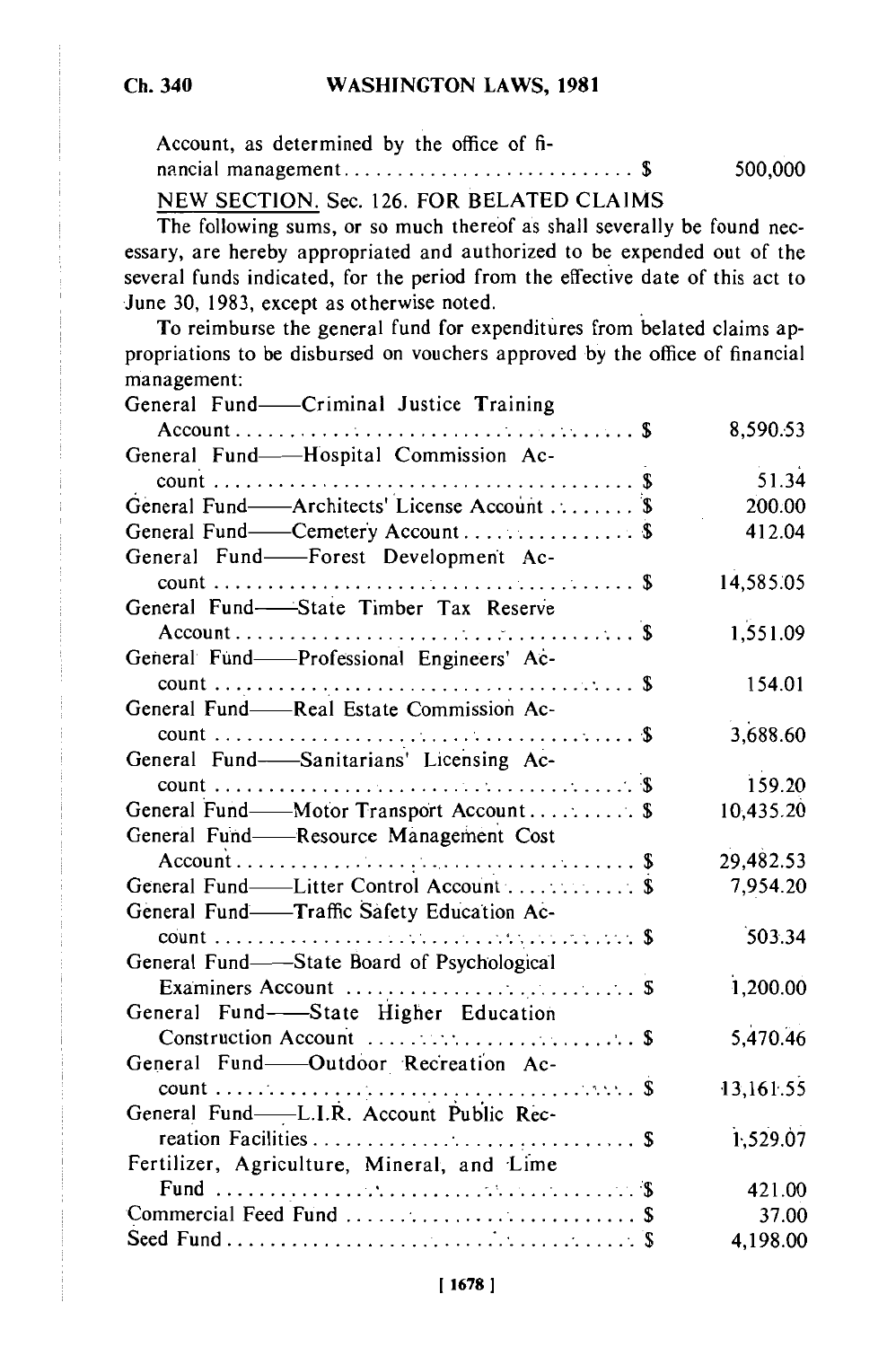|                                                | 1,058.16   |
|------------------------------------------------|------------|
|                                                | 40,697.72  |
| Grain and Hay Inspection Fund  \$              | 6,605.00   |
|                                                | 6,475.99   |
|                                                | 49,641.03  |
| Public Service Revolving Fund  \$              | 11,201.28  |
| Unemployment Compensation Administration       |            |
|                                                | 1,029.21   |
| State Treasurer's Service Fund  \$             | 5,154.32   |
| Legal Services Revolving Fund  \$              | 789.22     |
| General Administration Facilities and Services |            |
|                                                | 7,060.79   |
| Department of Personnel Service Fund  \$       | 3,463.71   |
| Higher Education Personnel Service Fund  \$    | 420.00     |
| Liquor Revolving Fund  \$                      | 4,759.68   |
| Department of Retirement Systems Expense       |            |
|                                                | 940.01     |
|                                                | 26,098.02  |
|                                                | 3,181.21   |
|                                                | 2.85       |
| Washington Library Network Computer Sys-       |            |
| tem Revolving Fund  \$                         | 154.09     |
| Total Appropriation  \$                        | 272,516.50 |

NEW SECTION. Sec. 127. The following sums, or so much thereof as shall severally be found necessary, are hereby appropriated and authorized to be expended out of the several funds indicated, for the period July 1, 1981, to June 30, 1983.

# SUNDRY CLAIMS

General Fund Appropriations, except as otherwise provided, for relief of various individuals, firms, and corporations for sundry claims. These appropriations are to be disbursed on vouchers approved by the director of financial management, except as otherwise provided, as follows:

| (1) Architectural Woods, Inc., Payment of in-                              |           |
|----------------------------------------------------------------------------|-----------|
| terest on judgment $\dots \dots \dots \dots \dots \dots \dots \dots \dots$ | 10,338.89 |
| (2) The Gerald B. Coburn estate, Payment for                               |           |
| damage to crops by game: PROVIDED,                                         |           |
| That payment shall be made from the Game                                   |           |
|                                                                            | 1,000.00  |
| (3) Phil Louis Deiro, Payment for personal in-                             |           |
| juries resulting while confined at Northern                                |           |
|                                                                            | 28,000.00 |
| (4) Rudolfo Gutierrez, Payment of expenses in                              |           |
| State v. Gutierrez, pursuant to RCW 9.01-                                  |           |
|                                                                            | 1.230     |
|                                                                            |           |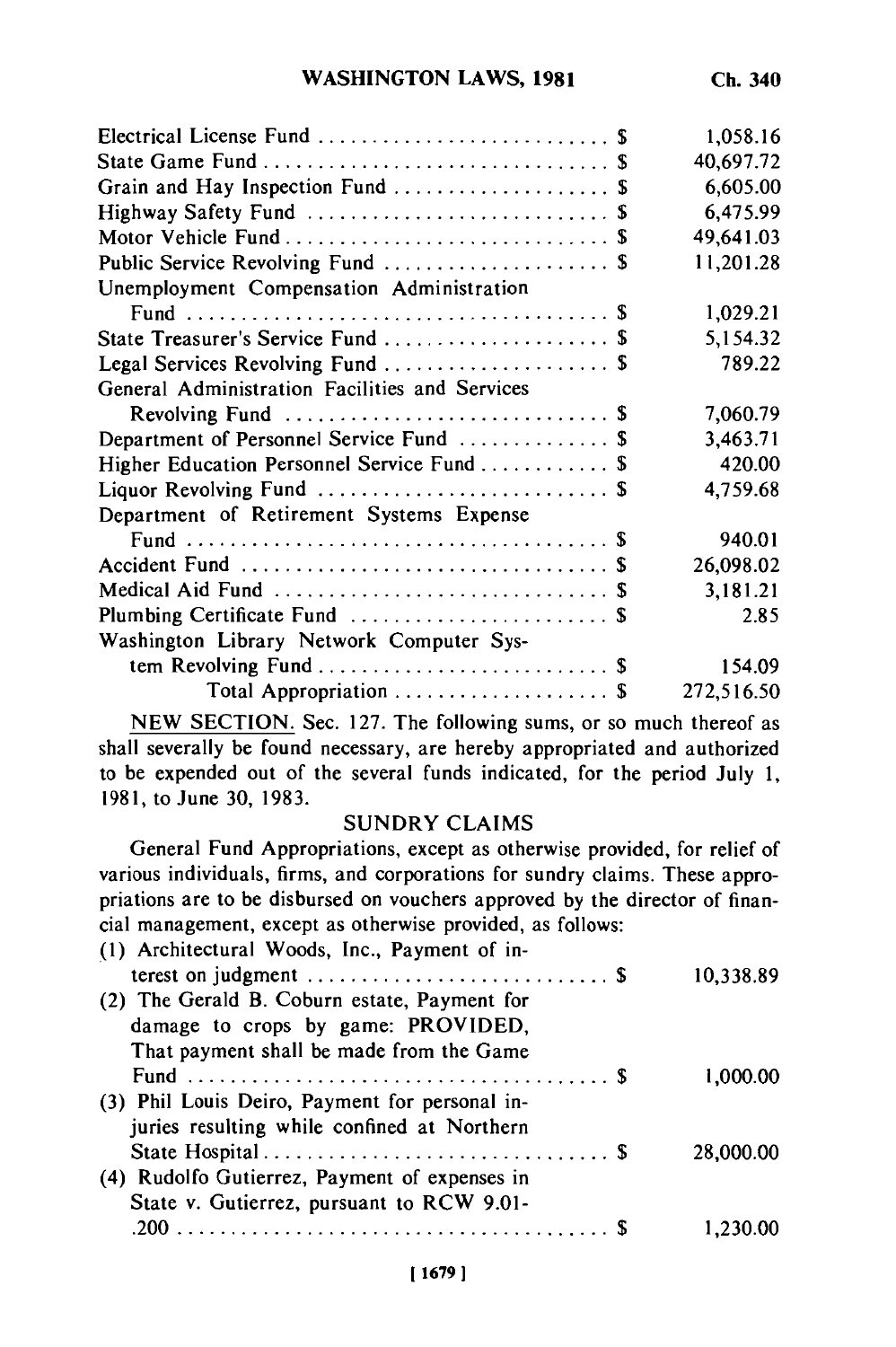**Ch. 340**

| (5) Don G. Hendrickson, Payment for damage                                               |           |
|------------------------------------------------------------------------------------------|-----------|
| to crops by game: PROVIDED, That pay-                                                    |           |
| ment shall be made from the Game Fund  \$<br>(6) David Hug, Payment of expenses in State | 1,736.00  |
|                                                                                          |           |
| v. Hug, pursuant to RCW $9.01.200$ \$                                                    | 4,053.00  |
|                                                                                          | 782.64    |
| Richard Czyhold  \$                                                                      | 669.31    |
|                                                                                          | 178.80    |
|                                                                                          | 3,085.29  |
|                                                                                          | 6,786.75  |
|                                                                                          | 473.58    |
|                                                                                          | 251.71    |
|                                                                                          | 809.43    |
|                                                                                          | 423.00    |
|                                                                                          | 132.76    |
|                                                                                          | 2,967.58  |
|                                                                                          | 464.40    |
|                                                                                          | 567.45    |
| Payment for damage to crops by game:                                                     |           |
| PROVIDED, That payment shall be made                                                     |           |
| from the Game Fund.                                                                      |           |
| (8) Foster, Pepper and Riviera Trust Account,                                            |           |
| Payment of costs in Seattle School District                                              |           |
|                                                                                          | 5,346.71  |
| (9) Melvina A. Shafer, Payment for personal                                              |           |
| property stolen during liquor store robbery:                                             |           |
| PROVIDED, That payment shall be made                                                     |           |
| from the Liquor Revolving Fund \$                                                        | 1,129.13  |
| (10) Jeremiah B. Sexton, Payment for personal                                            |           |
| property stolen during liquor store robbery:                                             |           |
| PROVIDED, That payment shall be made                                                     |           |
| from the Liquor Revolving Fund \$                                                        | 1,100.00  |
| (11) J. C. Dellinger, Payment for damage to                                              |           |
| crops by game: PROVIDED, That payment                                                    |           |
| shall be made from the Game Fund  \$                                                     | 3,564.00  |
| (12) Better Building Supply Corp., Payment of                                            |           |
| Stipulation # 78-2-00277-1<br>\$                                                         | 16,463.00 |
|                                                                                          | 10,303.82 |
|                                                                                          | 14,491.98 |
|                                                                                          | 14,491.98 |
|                                                                                          |           |
|                                                                                          | 14,491.98 |
| Payment of legal fees incurred in the de-                                                |           |
| fense of court actions brought against them                                              |           |
| while performing their duties as members of                                              |           |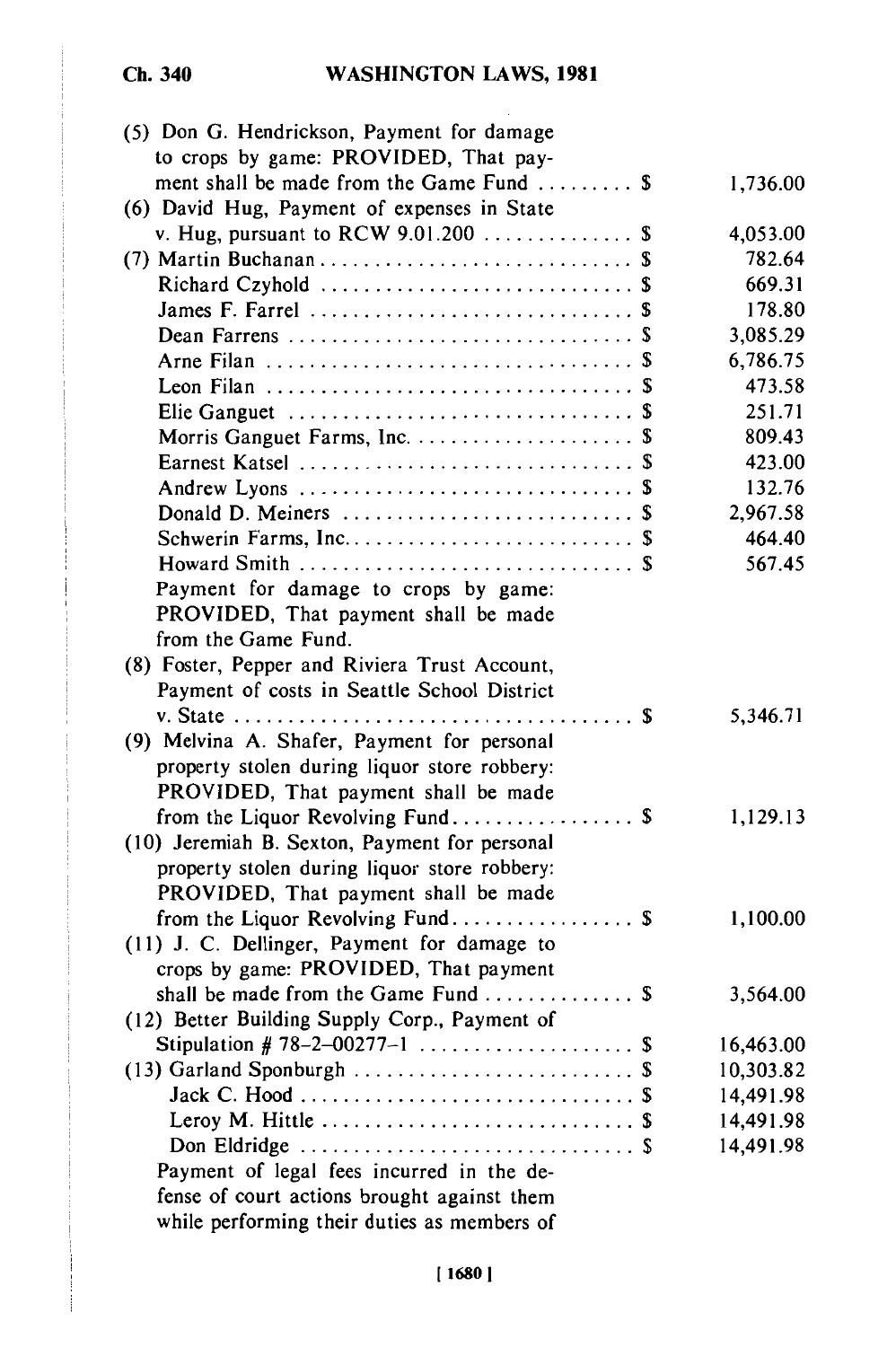| the state liquor control board: PROVIDED,<br>That payment shall be made from the Li- |              |
|--------------------------------------------------------------------------------------|--------------|
| quor Revolving Fund.                                                                 |              |
| (14) Penelope A. Morgan, Payment for com-                                            |              |
| pensation as a victim of crime, notwith-                                             |              |
| standing late filing of claim  \$                                                    | 20,160.00    |
| (15) Ruth Hammond, Payment of vehicle li-                                            |              |
| cense refund for destroyed vehicle \$                                                | 39.58        |
| (16) Malcolm Seater O'Brien, Payment of a                                            |              |
| judgment in State v. O'Brien, pursuant to                                            |              |
|                                                                                      | 3,416.00     |
| (17) Eugene Victor Fischer, In settlement of all                                     |              |
| claims for expenses in State v. Fischer, pur-                                        |              |
|                                                                                      | 10,000.00    |
| (18) Donald W. Rustvold, Payment of expenses                                         |              |
| in City of Bellevue v. Donald W. Rustvold,                                           |              |
|                                                                                      | 1,400.00     |
| (19) The Evergreen State College, Reimburse-                                         |              |
| ment of interest and court costs paid in Ar-                                         |              |
| chitectural Woods, Inc. v. State of                                                  |              |
|                                                                                      | 12,097.00    |
| (20) Department of Social and Health Ser-                                            |              |
| vices, Payment for claims outstanding sub-                                           |              |
| mitted to the department after the 60-day                                            |              |
| statutory limit: PROVIDED, That such                                                 |              |
| claims shall be paid at 50.0% of their ap-                                           |              |
| proved value: PROVIDED FURTHER,                                                      |              |
| That $$60,957$ shall be from federal sources  \$                                     | 1,171,124.00 |

NEW SECTION. Sec. 128. No appropriations contained in this act shall be used for payment of contributions to the public employees' retirement system in excess of amounts necessary to offset the cost of benefits earned during the 1981-83 biennium. The director of the department of retirement systems shall establish contribution rates pursuant to chapter 41.40 RCW consistent with this section: PROVIDED, That the director may establish contribution rates for political subdivisions which include an allowance for the cost of any post-retirement adjustment granted in the 1981 regular session of the legislature under chapter 41.40 RCW.

NEW SECTION. Sec. 129. Notwithstanding the provisions of chapter 82, Laws of 1973 ist ex. sess., the house of representatives, the senate, and the permanent statutory committees shall pay expenses quarterly to the department of general administration facilities and services revolving fund for services rendered by the department for operations, maintenance, and supplies relating to buildings, structures, and facilities utilized by the legislature for the biennium beginning July 1, 1981.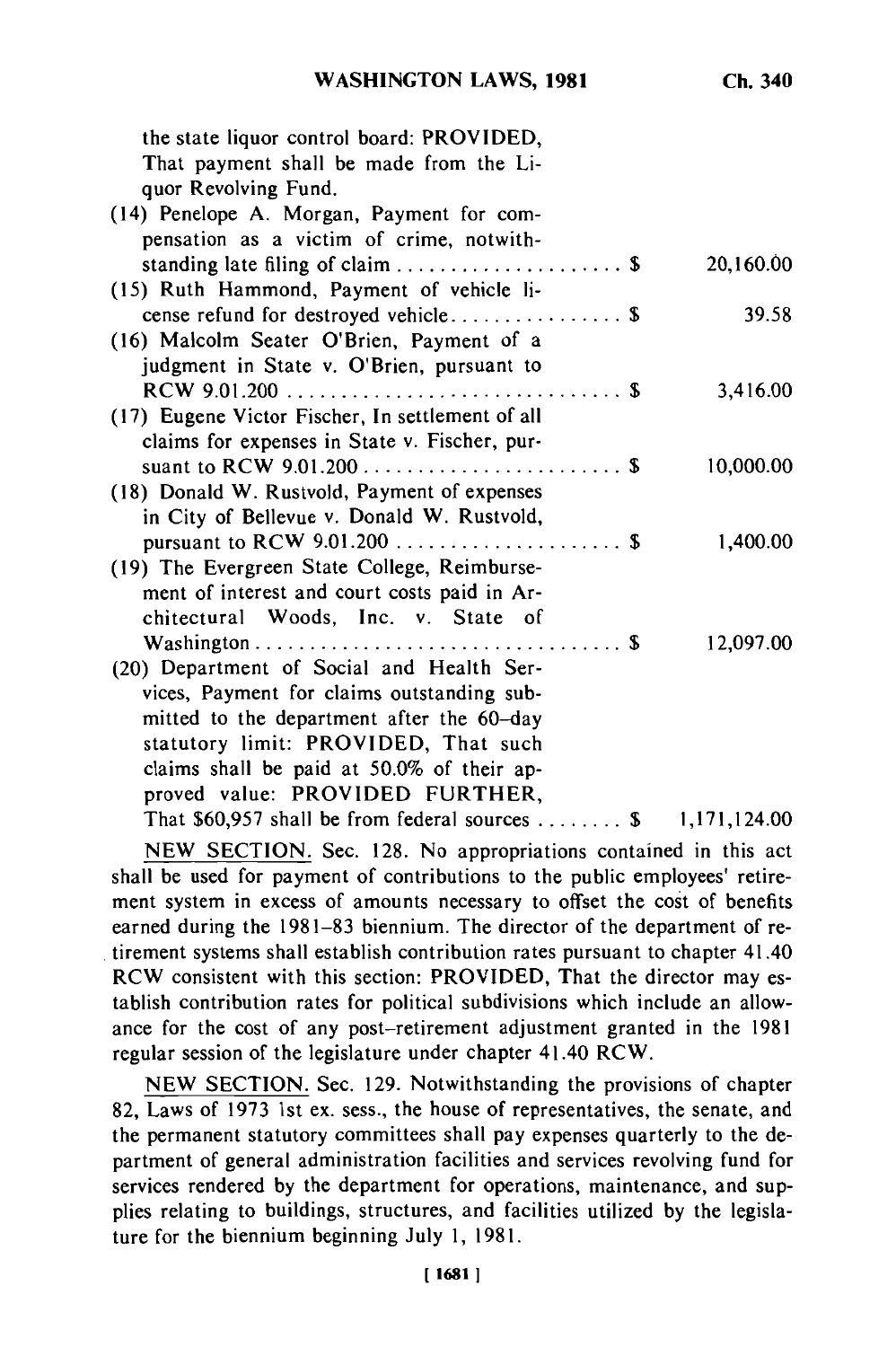**NEW** SECTION. Sec. 130. Whenever allocations are made from the governor's emergency appropriation to an agency which is financed in whole or in part by other than general fund moneys, the director of financial management may direct the repayment of such allocated amount to the general fund from any balance in the fund or funds which finance the agency. No appropriation shall be necessary to effect such repayment.

NEW SECTION. Sec. 131. In addition to the amounts appropriated in this act for revenue for distribution, bond retirement and interest, transfers, and interest on registered warrants, there is also appropriated such further amounts as may be required or available for these purposes under any statutory formula or under any proper bond covenant made in accordance with law.

NEW SECTION. Sec. 132. Amounts received by an agency as reimbursements pursuant to RCW 39.34.130 shall be considered as returned loans of materials supplied or services rendered. Such amounts may be expended as a part of the original appropriation of the fund to which it belongs, without further or additional appropriation, subject to conditions and procedures prescribed by the director of financial management, which shall provide for determination of full costs, disclosure of such reimbursements in the governor's budget, maximum interagency usage of data processing equipment and services, and such restrictions as will promote more economical operations of state government without incurring continuing costs beyond those reimbursed.

*\*NEW SECTION. Sec. 133. Any portion of a state fund appropriation for the specific purpose of matching federal funds which is not required to qualify for federal funds shall lapse at the end of the respective fiscal year. This section does not apply to the department of social and health services.* **\*Sec. 133. was vetoed, see message at end of chapter.**

**NEW SECTION.** Sec. 134. To obtain maximum interagency use of aircraft, the aeronautics division in the department of transportation, in accordance with chapter 39.34 RCW, is hereby authorized to lease, purchase, or otherwise acquire suitable aircraft which shall be utilized for the purposes of the department of transportation and also **by** other state agencies which have a need for an aircraft to carry out agency assigned responsibilities: PROVIDED, That the department of transportation is further authorized to enter into contractual agreements with other state agencies in order to acquire aircraft, establish rental rates for aircraft under their control, provide pilot services, aircraft maintenance, and make such other provisions as necessary to provide aircraft and related services for multi-agency use: PROVIDED FURTHER, That in order to achieve economy in the use of the appropriations contained within this act, no state agency may purchase or otherwise acquire an aircraft or enter into a flying service or aircraft rental contract without first seeking such service from the department of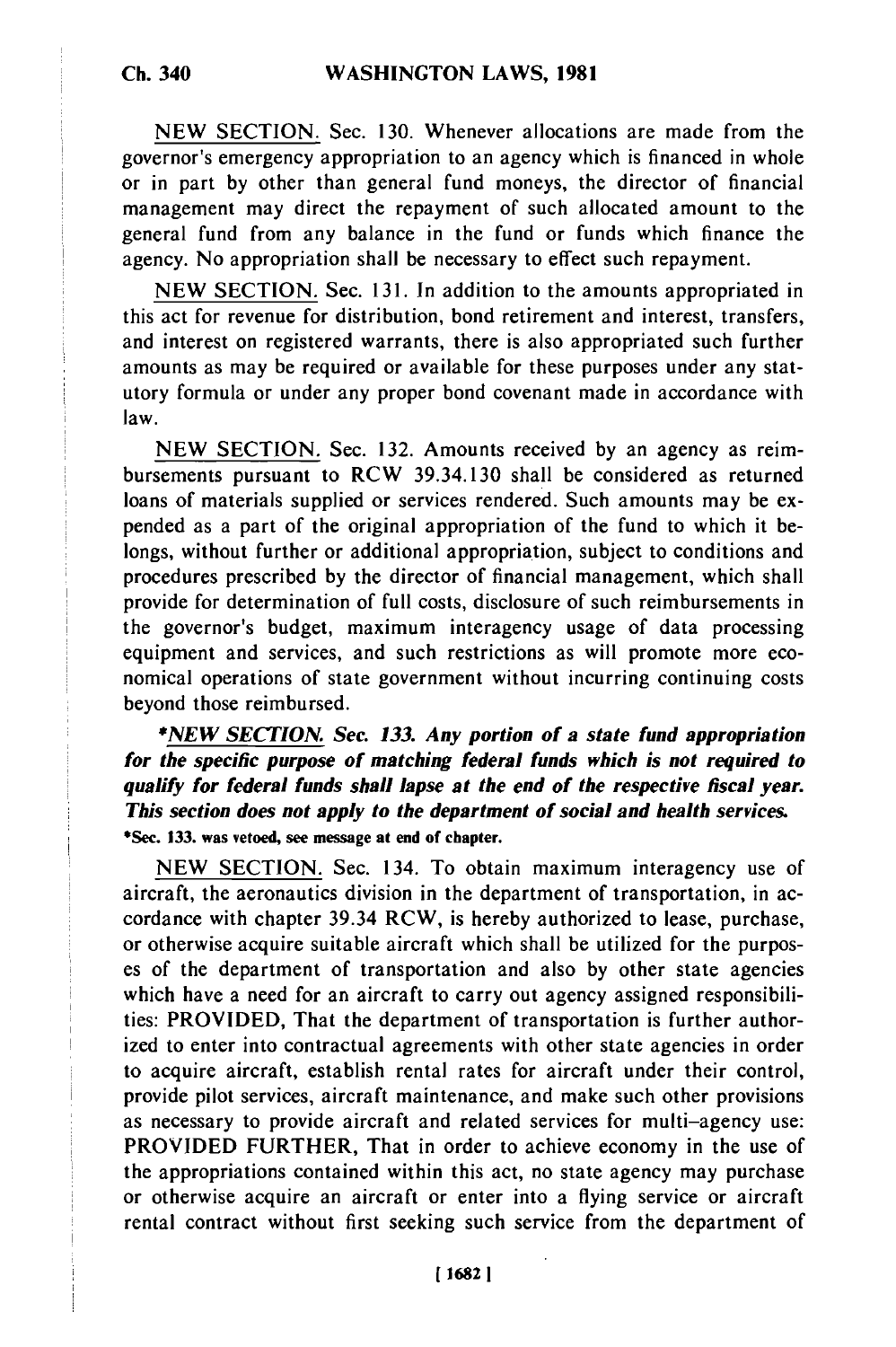transportation and without prior approval of the director of financial management.

NEW SECTION. Sec. 135. Unless prohibited by federal law, the receipt of federal or other funds which are not anticipated in the appropriation bill enacted by the legislature shall be used to support regular programs instead of using funds appropriated from state taxes or similar revenue sources. The portion of a state fund appropriation which is replaced by federal or other receipts shall lapse. This section does not apply to the department of social and health services.

*\*NEW SECTION. Sec 136. Any programs which are supported in whole or in part by federal funds shall not receive any additional state funds for the programs in the event that federal funds are reduced or eliminated for the program. This section does not apply to the department of social and health services.*

**\*Sec. 136. was vetoed, see message at end of chapter.**

\*NEW SECTION. Sec. 137. (1) Funds appropriated under this act for both years of the fiscal biennium shall be initially allotted so that the total allotments for the first fiscal year do not exceed fifty percent of the total appropriation, unless the director of financial management determines that greater allotments for the first fiscal year are required by special circumstances. *Allotments may be revised as provided in RCW 43.88.110, but the portion of an appropriation which has been initially allotted for the first fiscal year shall lapse at the end of the first fiscal year.*

(2) This section does not apply to allotments for agencies headed by elective officials.

**\*Sec. 137. was partially vetoed, see message at end of chapter.**

NEW SECTION. Sec. 138. Unless the context clearly requires otherwise, the definitions in this section apply throughout this act.

(1) "Provided solely" means that the specified amount may be spent only for the specified purpose. Unless otherwise stated in this act, any portion of an amount provided solely for a specified purpose which is unnecessary to fulfill the specified purpose shall lapse.

(2) "Lapse" means the termination of authority to spend an appropriation or portion of an appropriation.

**(3)** "FTE" means full time equivalent. **FTE** staff years specified in this act shall not be exceeded except with the written authorization of the director of financial management. The director of financial management shall grant authority to exceed specified FTE staff years only in cases of severe unanticipated need and shall report each authorization to the legislative budget committee, the legislative evaluation and accountability program committee, and the committees on ways and means of the senate and house of representatives.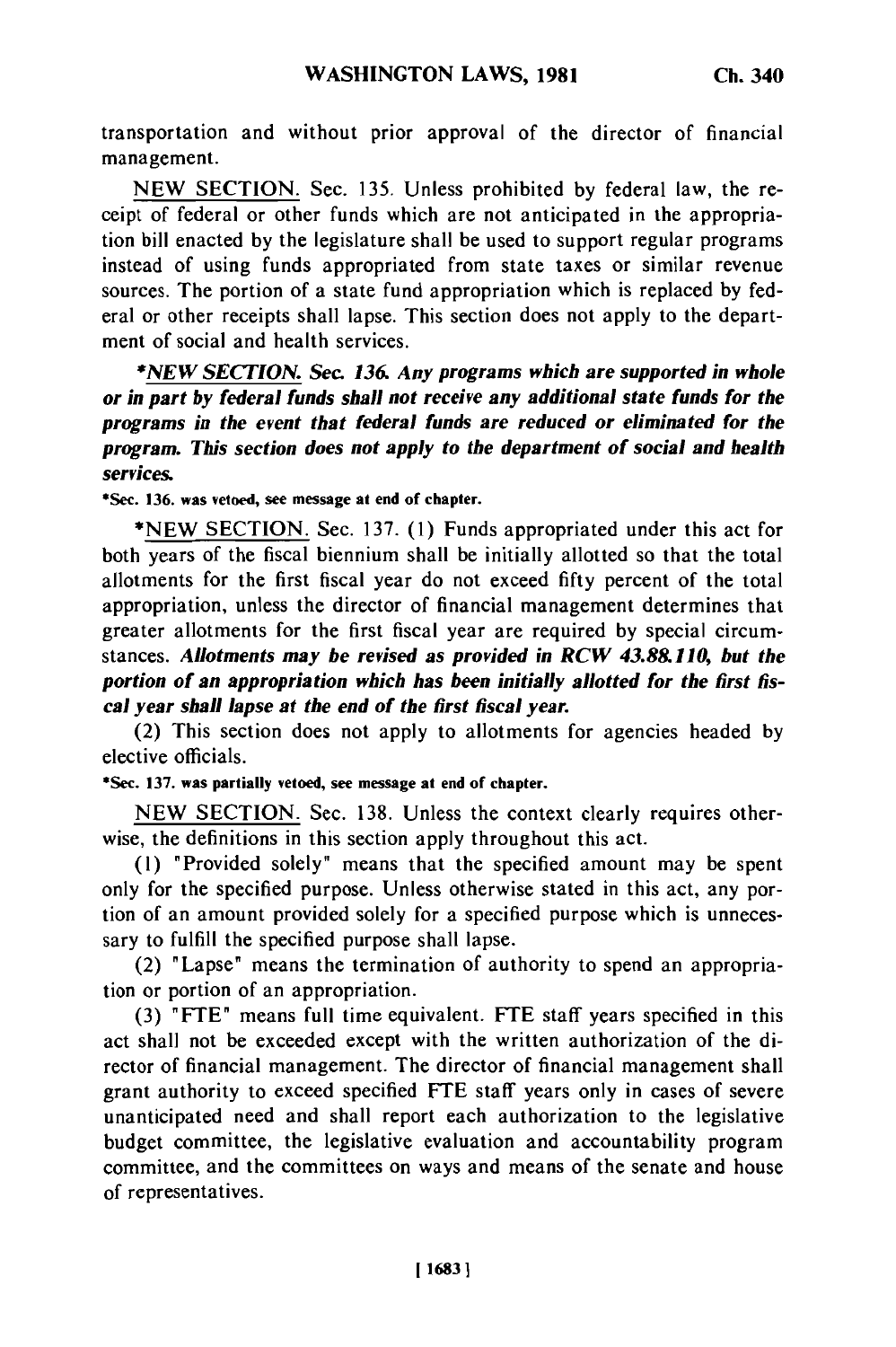**NEW SECTION.** Sec. 139. Any rate increases proposed for the legal services revolving fund or the general administration facilities and services revolving fund, or any change in the method of calculating changes from those funds, shall be subject to approval by the director of financial management prior to implementation.

NEW SECTION. Sec. 140. If any provision of this act or its application to any person or circumstance is held invalid, the remainder of the act or the application of the provision to other persons or circumstances is not affected.

NEW SECTION. Sec. 141. This act is necessary for the immediate preservation of the public peace, health, and safety, the support of the state government and its existing public institutions, and shall take effect immediately.

Passed the Senate April 24, 1981.

Passed the House April 23, 1981.

Approved by the Governor May 19, 1981, with the exception of certain items which are vetoed.

Filed in Office of Secretary of State May 19, 1981.

Note: Governor's explanation of partial veto is as follows:

**"I** am returning herewith without my approval as to several provisions ESSB 3636 entitled:

**'AN ACT** Adopting the Budget."

The provisions I have vetoed and the reasons therefore are as follows:

**1.** Special Appropriations

In Section 14, on page 9, lines 2 and 3, I have vetoed the reference item "in sections 110 through 116 of this act." The phrase should have referenced sections 107 through 113. This appears to be a clerical error and the intent of the proviso is sufficiently clear without the reference.

2. Insurance Commissioner

On page 17, Section 29 1 have vetoed the proviso on lines 17, 18, and 19 that reads "The appropriation in this section is subject to the following condition or limitation: A maximum of \$1,000 may be expended for the continuing education program."

RCW 48.17.150 (2) requires that the Insurance Commissioner promulgate and administer a continuing education program. **If** the \$1,000 limitation is not removed, it is not possible to administer an effective program. Therefore, the restrictive language is removed.

3. Department of Social and Health Services

On page 27, Section 47, I have vetoed subparagraphs (b) and (c) of Subsection (4) which establish a requirement that "for each month that the Department operates without a completed contingency plan, 0.75 percent of the General Fund-State appropriations will be placed in reserve status."

**I** support the need for a contingency departmental expenditure plan to reflect the anticipated loss of federal funds. I accept the parameters of change as establie anticipated loss of rederal funds. I accept the parameters of change as established from the manner of the the requirement that General Funds be placed in reserve for each month for failure the requirement that General runds be placed in reserve for each month for failure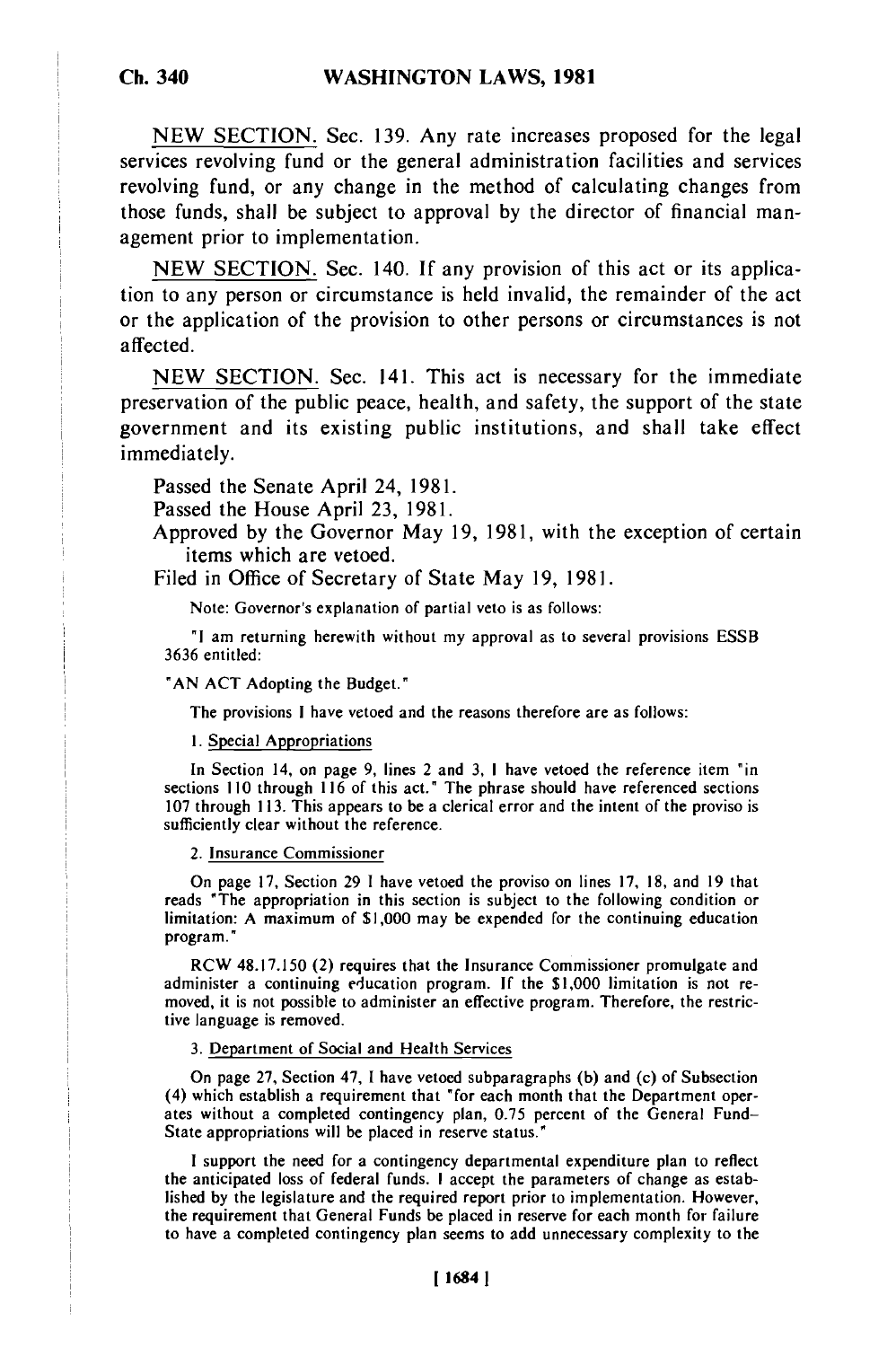already difficult task of planning for the reduction of federal funding - particularly since detailed information will not be available from the federal level until larly since detailed information will not be available from the federal level until long after the next biennium begins. Furthermore, it is not entirely clear if the percentage of General Funds to be placed in reserve relates to the entire departmental appropriation or to the program involved.

## 4. Adult Corrections

On page 29, 1 have vetoed the sentence on lines 28 and 29 in Subsection (5) of Section 48 that reads "No other transfers between category appropriations shall be made." This provision is not consistent with Section 47, Subsection (2) which promade. This provision is not consistent with Section 47, Subsection (2) which pro-<br>wides for the transfer of funds between categories. Transfers between actoralist vides for the transfer of funds between categories. Transfers between categories may be necessary to reallocate resources upon completion of the reorganization may be necessary to reanocate resources upon completion of the reorganization plan to establish a separate Department of Corrections. In addition, it is impera-<br>tive that the Secretary of Corrections have maximum management flexibility to me that the secretary of Corrections have maximum management nextbinly to meet rapidly changing demands on the corrections system. Changes in population characteristics may very well result in the need to modify programs and shift<br>funds

### 5. Mental Health Program

On page 33 and 34, Section 50, 1 have vetoed Subsection (2) (f):

'The Department of Social and Health Services in conjunction with the Office of Fine Department of Social and realth Services in conjunction with the Office of to-patient ratios for each treatment unit by September 1, 1981. By October 1, to-patient ratios for each treatment unit by September 1, 1981. By October 1, 1981, the state hospitals shall operate at these required ratios."

The October 1 staffing ratio implementation date is unrealistic. This schedule I he October i stamme ratio implementation date is unrealistic. I his schedule and fiscal implications of the proposed standards and it proposed the programmatic and fiscal implications of the proposed standards and it precludes such a review by the legislature. I am, however, requesting a report on staffing ratios to be prepared by the Department and OFM. It is to be comparable to the study required in Section  $48$ , Subsection  $(2)$  (b) for Adult Corrections. It is to include a comparison between the proposed staffing and prior biennial staffing levels as well as a discussion of the programmatic and fiscal implications of the new standards.

6. Developmental Disabilities Program

On pages 34 and 35, Section 51, I have vetoed Subsection **(1)** (b) which directs that:

"The funds appropriated for community services are to be allocated by the depart-Inc funds appropriated for community services are to be allocated by the department to county services including developmental disability center funding, on a block grant basis . . .<sup>\*</sup>

It would be administratively unworkable to apply the block grant mechanism to all programs within the Community Services category. Furthermore, the language all programs within the Community Services category. Furthermore, the language of the enabling legislation (SSB 4299) for this budget indicates that it is legislative intent to confine this type of funding to Developmental Disability Centers. Deletion of the subsection will eliminate this confusion.

7. Income Maintenance Program

On page 37, Section 53, 1 have vetoed Subsection **(1)** which provides that the On page 37, Section 33, I have velocu subsection (1) which provides that the<br>Department "shall maintain state payments for grants at the state payment level Department "shall maintain state payments for grants at the state payment level provided for in Chapter 74.08 RCW and this section."

This section requires the Department to maintain payments for income main-I his section requires the Department to maintain payments for income maintenance grants at a level which reflects the aggregate appropriation level for the Income Maintenance program. Such an approach would be far too restrictive in this period of economic uncertainty and could prevent the Department from imposing a rateable reduction in the event that overall revenues are insufficient to support biennial appropriations.

 $\alpha$  page 37, Section 53, Subsection (3) 1 have vetoed the sentence, starting on sentence, starting on sentence, starting on  $\alpha$ Un page 37, Section 33, Subsection (2) I have verded the sentence, starting on<br>line 10, that are do "Percided that no more than the value of 60 percent of a full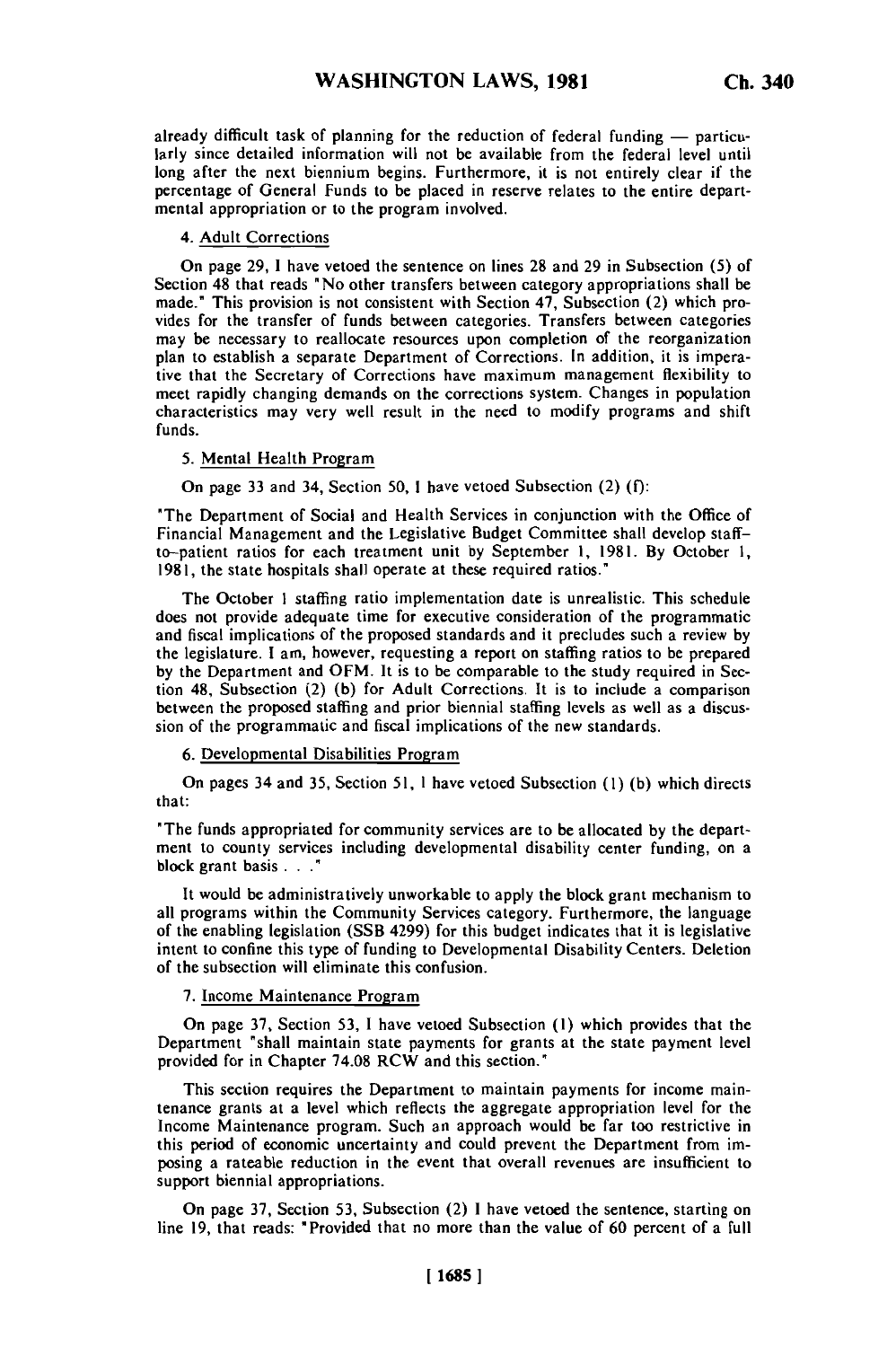AFDC grant shall be allocated in the first month and no more than **100** percent of a full AFDC grant in any consecutive twelve-month period.

These limitations are arbitrary and unnecessarily restrictive and will conflict with the intent of the program which is to meet specific emergent needs of the applicants.

On page **38,** Section **53,** I have vetoed the portion of Subsection (4), beginning on line 2, that reads:

"The Department of Social and Health Services shall immediately request waivers for federal proposals relating to standard flat deductions for work expenses and child care, earned income disregards, and mandatory work experience programs.

The Department intends to pursue federal waivers when it is cost-effective to do so. However, the determination of which waivers to request should only be made after careful consideration of alternatives. It should not be restricted by the programs or time period mandated in this proviso.

On page 39, Section 53, **1** have vetoed Subsection (7), which requires the Department to establish a procedure to ensure that eligibility standards are as restrictive as is permitted under state and federal law.

While I do not object to a detailed review of service manuals or to changes in eligibility standards, this should be done only after the extent of pending federal reductions is known. The deadline date of September 15, 1981 is inconsistent with the timing of anticipated federal reductions.

### 8. Community Social Services Grants Program

On page 40, Section 54, **1** have vetoed the last sentence of Subsection (2), beginning on line 16, which requires that the Department "shall not disperse any more than one-eighth of the funds under this subsection in any three month period.

The intent of Subsection (2) is to provide funds for exceptional Chore Service cases as a measure in the possible prevention of institutionalization. Exceptional cases as a measure in the possible prevention of institutionalization. Exceptional cases are not experienced on precise schedules. Actual reinfoursement results from the payment of proper bills, not from providing services. Disbursements generally lag behind service, further complicating adherence to a strict disbursement schedule.

## 9. Department of Social and Health Services - Medical Assistance Program

On page 42, Section 55 I have vetoed Subsection (4) which requires the De-partment to authorize chiropractic and podiatry services when it is the most costpartment to authorize chiropractic and podiatry services when it is the most costeffective and appropriate treatment. This section will lead to a substantial amount of litigation and fair hearings regarding the general and case-by-case application<br>of these criteria. Additionally, no funds were provided to the Department for these services and other legislation has been provided that specifically prohibits provision of these services **by** the Department.

On page 43, Section 55, I have vetoed Subsection (6) which requires the De-On page 45, Section 55, I have velocid Subsection (o) which requires the Be-<br>partment to reimburse ophthalmologists and optometrists at the same rate for the performance of identical services. Although many of the services performed are similar from a procedural standpoint, the legal liability to the opthalmologist is  $m_{\text{max}}$  if  $m_{\text{max}}$  because of the more comprehensive nature of required medical much greater occause of the more comprenensive nature of required medical<br>this production is the stand, this provision would lead to a reduction in the training and certification. If let stand, this proviso would lead to a reduction in the availability of opthalmological services to state patients.

# 10. Planning and Community Affairs Agency

 $\overline{O}$ On page 49, I have velocu Subsection (3) of Section 62 that provides \$250,000 of the General Fund-State appropriation for assistance to Canadian border areas. I have signed into law Substitute House Bill 257 which also provides \$250,000 for the same purpose. The language is nearly identical in both instances. This veto will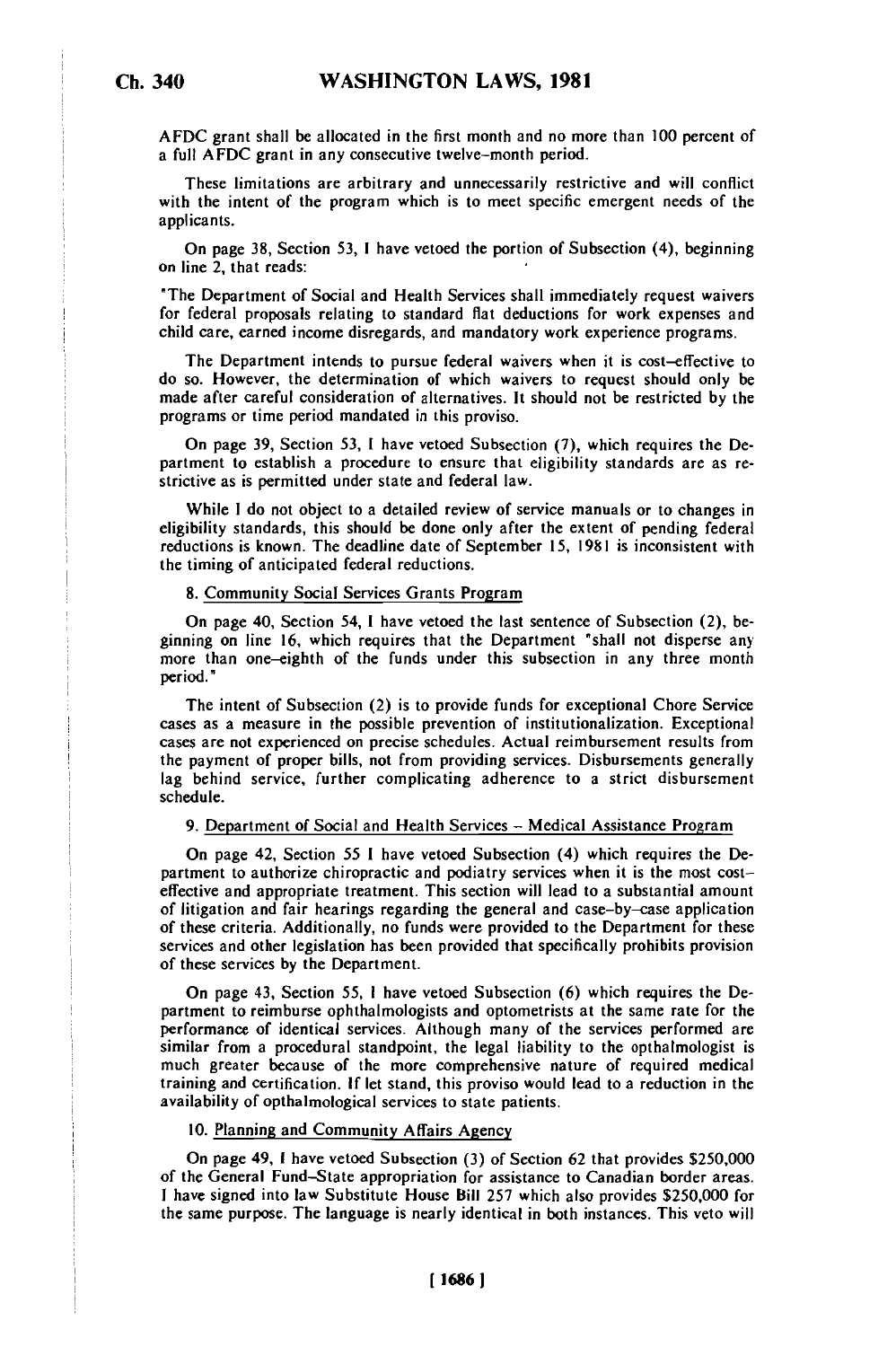avoid a duplication of appropriations for financial assistance to Canadian border areas.

## **11.** State Energy Office

On page **53,** Section 72, **1** have vetoed the condition that makes the appropriations in this section contingent on "enactment of House Bill 402 during the 1981 regular session of the legislature." This proviso made funding for the State Energy Office contingent on passage of a bill reinstating the agency under the provisions of Unice contingent on passage of a bill reinstating the agency under the provisions of<br>the Sunset Act. However, another bill, ESSB 4085, was selected by the legislature the sunset Act. However, another bill, ESSD 4005, was selected by the legislature to serve as the venicle to reinstate the State Energy Office. I herefore, I have vetoed this proviso in order to preserve legislative intent to provide for the continued operation of the State Energy Office.

### 12. Department of Commerce and Economic Development

On pages **59** and **60,** Section **80, 1** have vetoed all of the language relating to condition of limitations beginning on line **31,** page **59** and concluding on page **60,** line **8.** The language, which specifies an expenditure level **by** program is overly restrictive for an agency such as the Department of Commerce and Economic Destrictive for an agency such as the Department of Commerce and Economic Development: The language, in effect, does not provide the Department the flexibility necessary programmatically to respond to a continually changing economic and business environment.

#### 13. Salary and Compensation Increase (K-12)

On page 74, Section **92,** 1 have vetoed Subsection **(8)** which directs that:

**"If** any provision of Chapter **16,** Laws of **1981,** or **LEAP** Document 2, or its application to any person or circumstance, is held invalid, the appropriation in this section shall lapse."

Given the extreme complexities associated with salary and compensation policies in our school system, it is almost assured that the application of LEAP Docucies in our school system, it is almost assured that the application of LEAP Document 2 on some individual person or circumstances will be invalid. I believe it is inent z on some individual person or circumstances will be invalid. I believe it is nappropriate to punish school employees, particularly those that adhered to the<br>logislative guidelines over the past four years, if there is an error on the part of the legislative guidelines over the past four years, if there is an error on the part of the legislature.

# 14. Higher Education

On page 80, Section 106 1 have vetoed that part of Subsection **(1)** which reads as follows:

"The University of Washington shall allocate not less than 755.4 FTE faculty positions and Washington State University shall allocate not less than 344.3 FTE faculty staff positions to departments defined as high cost in the council for postsecondary report **81-1:** PROVIDED, That deviations from this subsection are permitted subject to approval of the Office of Financial Management: PROVIDED FURTHER, That".

The number of faculty positions identified in this sub-section are in error. More importantly, however, is the implication that the higher education funding formula is a spending plan. The funding formula was never intended as a spending plant but rather a distribution model, the funding formula was never intended as a spending<br>Non-but rather a distribution model, the funding formulas must be reconstructed as **I** have recommended in my budget proposal.

#### 15. Enrollment Contract Levels

On page 83 and 84 I have vetoed Section 117.

This section imposes a financial penalty if institutions of higher education acrus section imposes a tinancial penalty it institutions of higher equipment ac-<br>cept more students than funded in the budget. Such restrictions discourage efficept more students than funded in the budget. Such restrictions discourage efficiency in higher education and reduces the educational opportunities in the state.

# 16. Commission for Vocational Education

On page 84, Section 118, 1 have vetoed Subsection (2) which states: